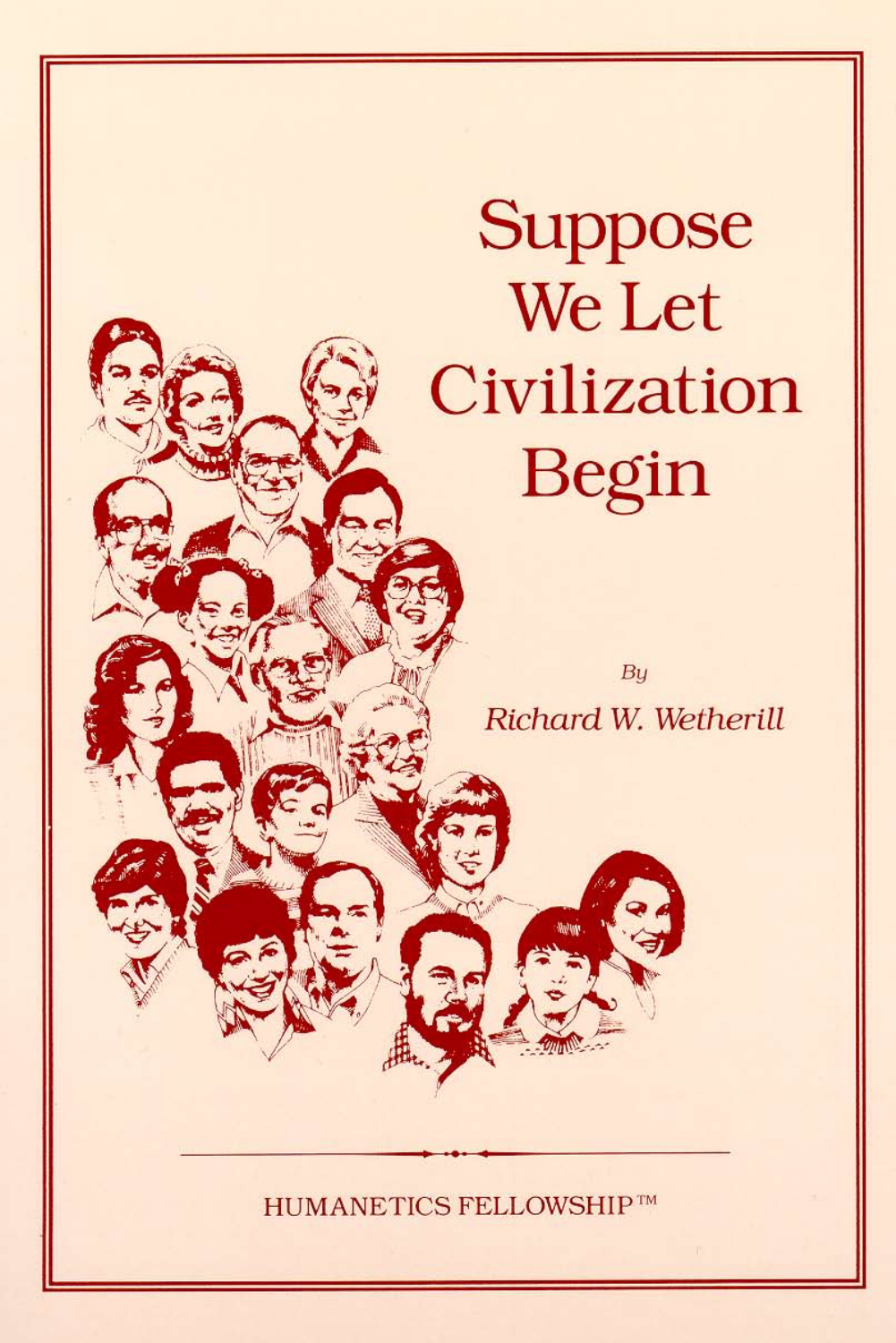# **SUPPOSE WE LET CIVILIZATION BEGIN**

by Richard W. Wetherill

Copyright© 1978, 1979, 1991 by Humanetics Fellowship Royersford, PA 19468

All Rights Reserved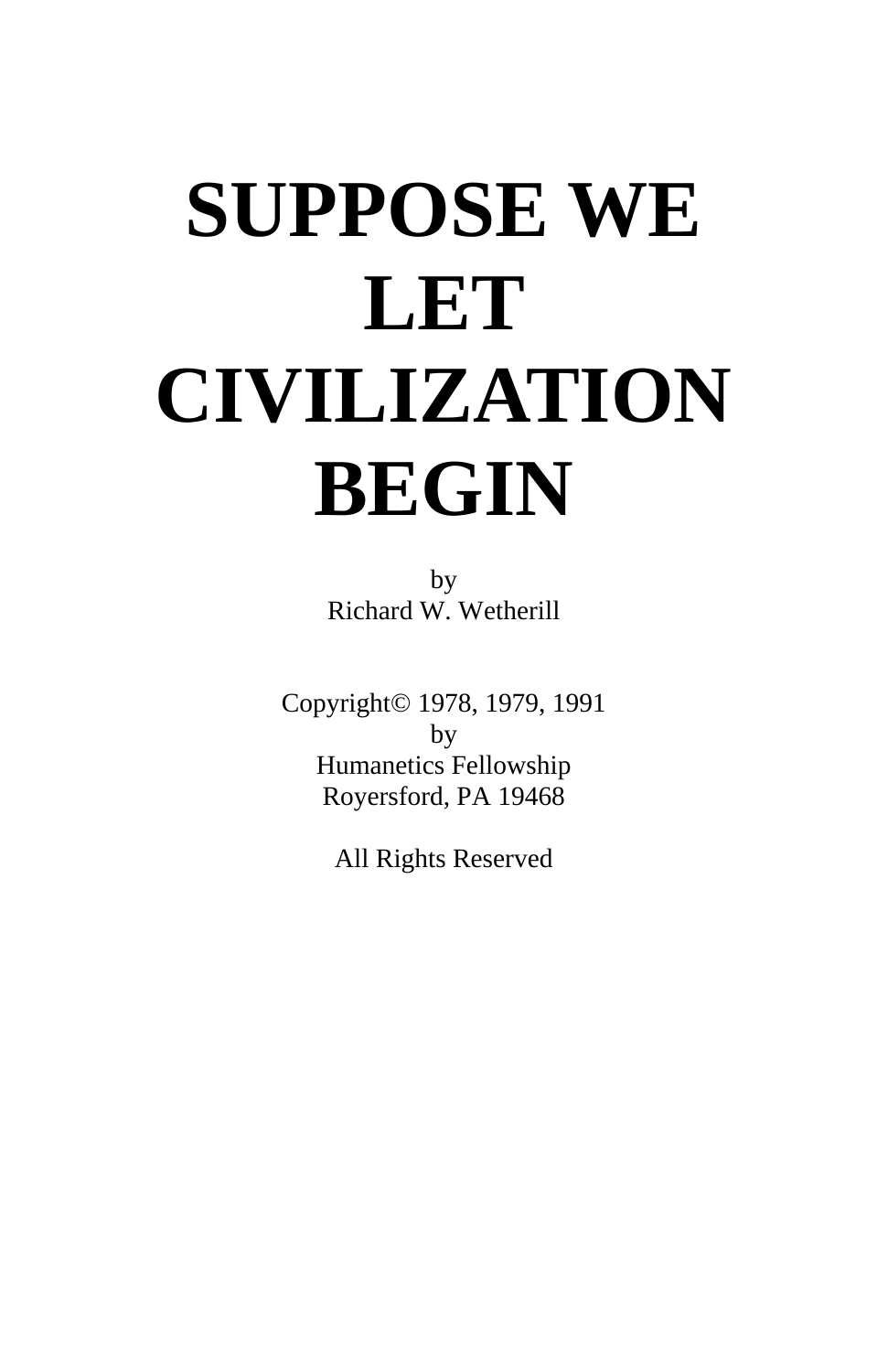People are told that our various wars were fought to make the world safe for democracy. But unsafe conditions still prevail. Individuals and groups keep seizing unfair advantages to the detriment of others who keep trying to fight back by doing the same thing.

Subtle, unobserved dishonesty is involved.

Such dishonesty is the natural consequence of reasoning from urges based on personal motives. The remedy is to reason from reality: fill the need of the situation.

Everybody wants to be a winner. So advantage taking is popular—but also dangerous. In fact, it is a prevalent way of fighting.

Urges make people pit themselves against one another. Reality does not.

Members of the humanetics research group learned to drop their urges and reason from reality. They enjoy a productive, civilized way of life—one that dramatically succeeds. In their varied activities, they have eliminated an astonishing variety of those problems that destroy people's happiness.

They see that dropping urges is the means whereby civilization truly can begin.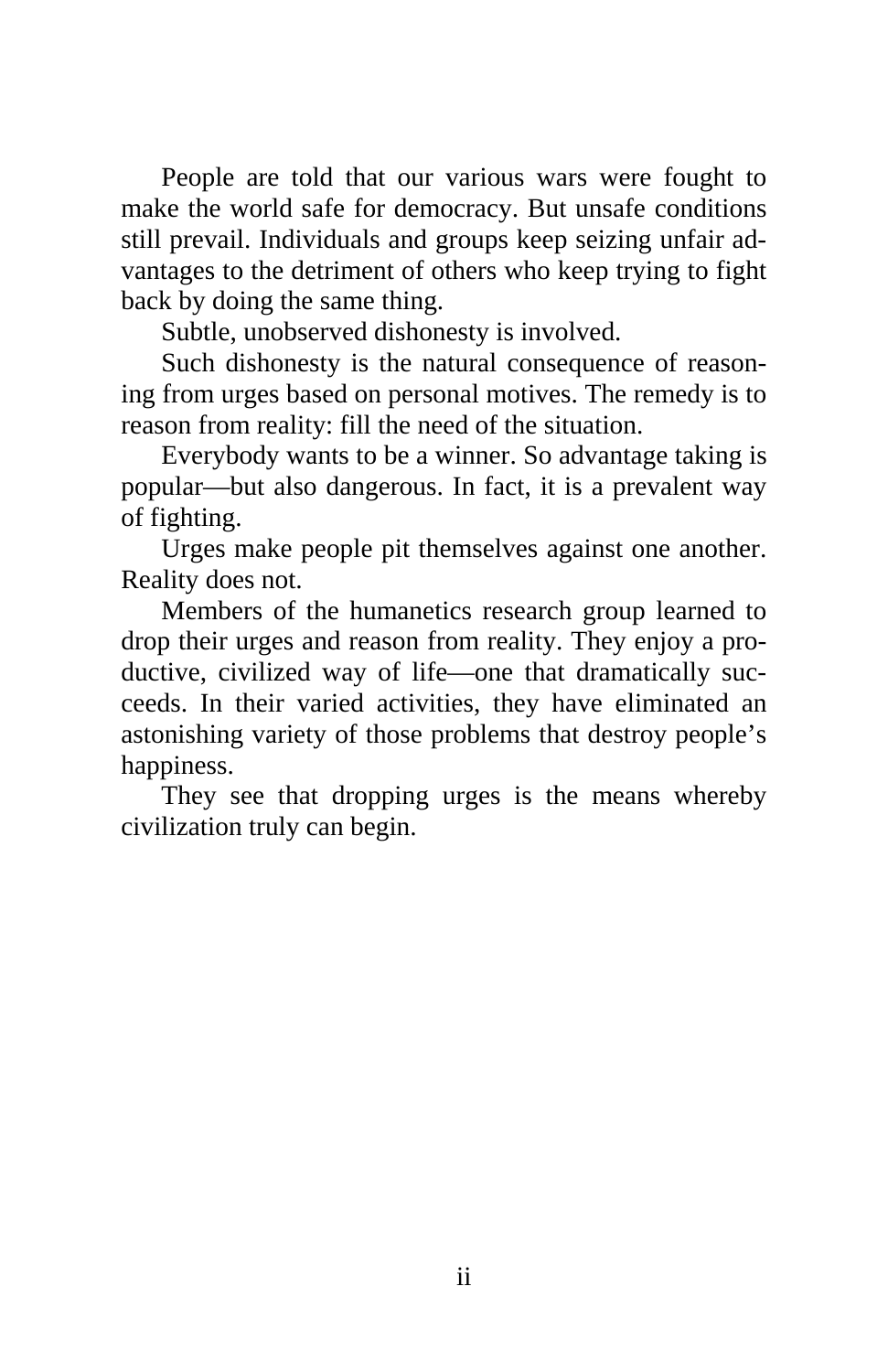## **Contents**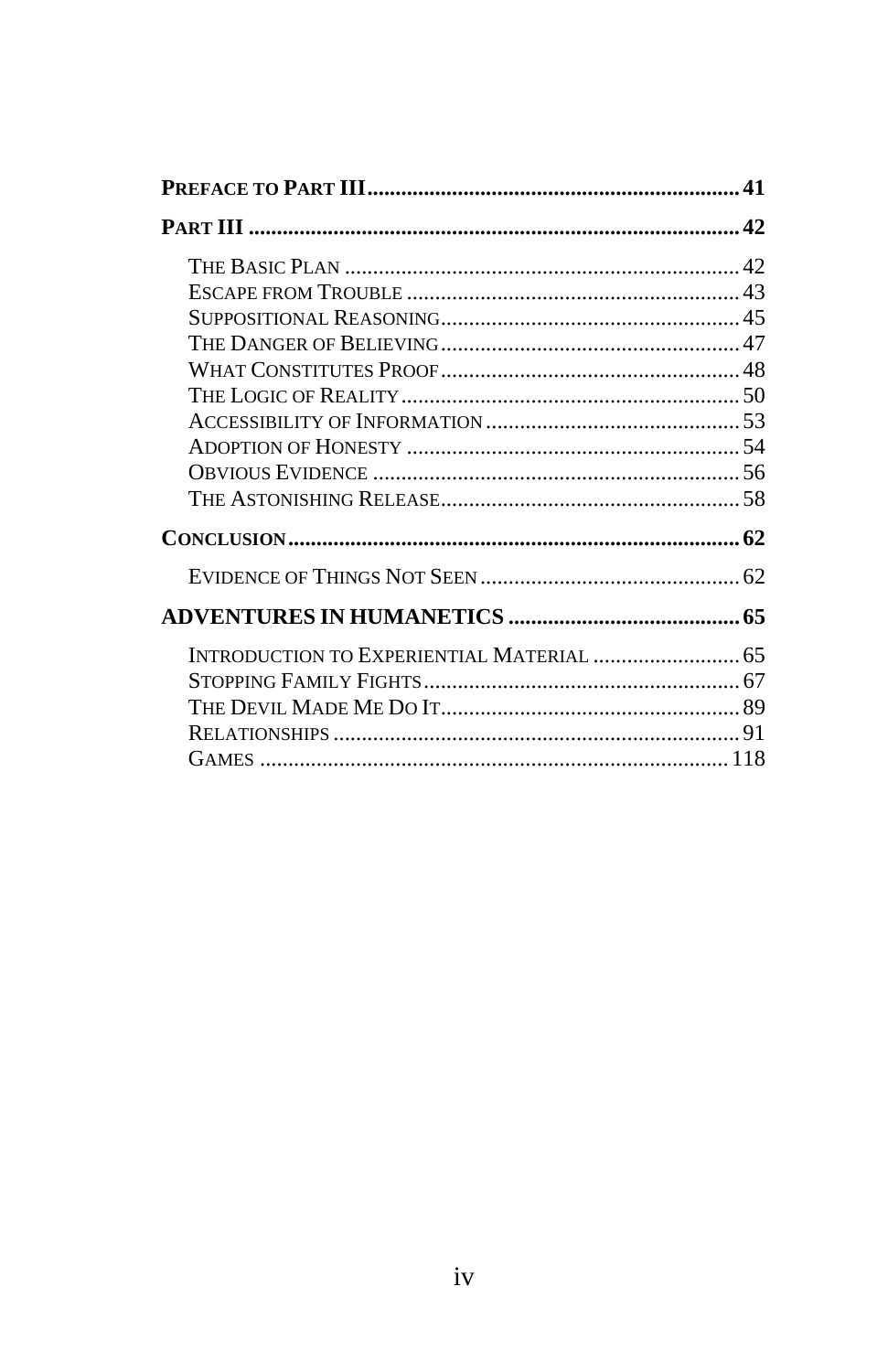## **Preface to Part I**

<span id="page-5-0"></span>By applying what is said in this section, the members of a group of young people stopped their involvement in typical teenage trouble over smoking, drinking, drugs, and sex. The changes came one by one, but each change was sudden and effortless and proved to be lasting.

Preteen children also reduced their misbehavior sufficiently that they no longer needed scoldings or punishments. Instead, calling their attention to misbehavior proved sufficient to end it because the kids themselves had determined that they should behave themselves in a civilized manner.

Parents and school authorities were delighted.

Numerous adults adopted and applied the same information in their vocational and private lives and ended their arguments. Anyone who thoughtfully and honestly considers all the details presently is able to understand why.

At first some of the information may seem too good to be true—but that condition passes as soon as the information is fully and correctly understood.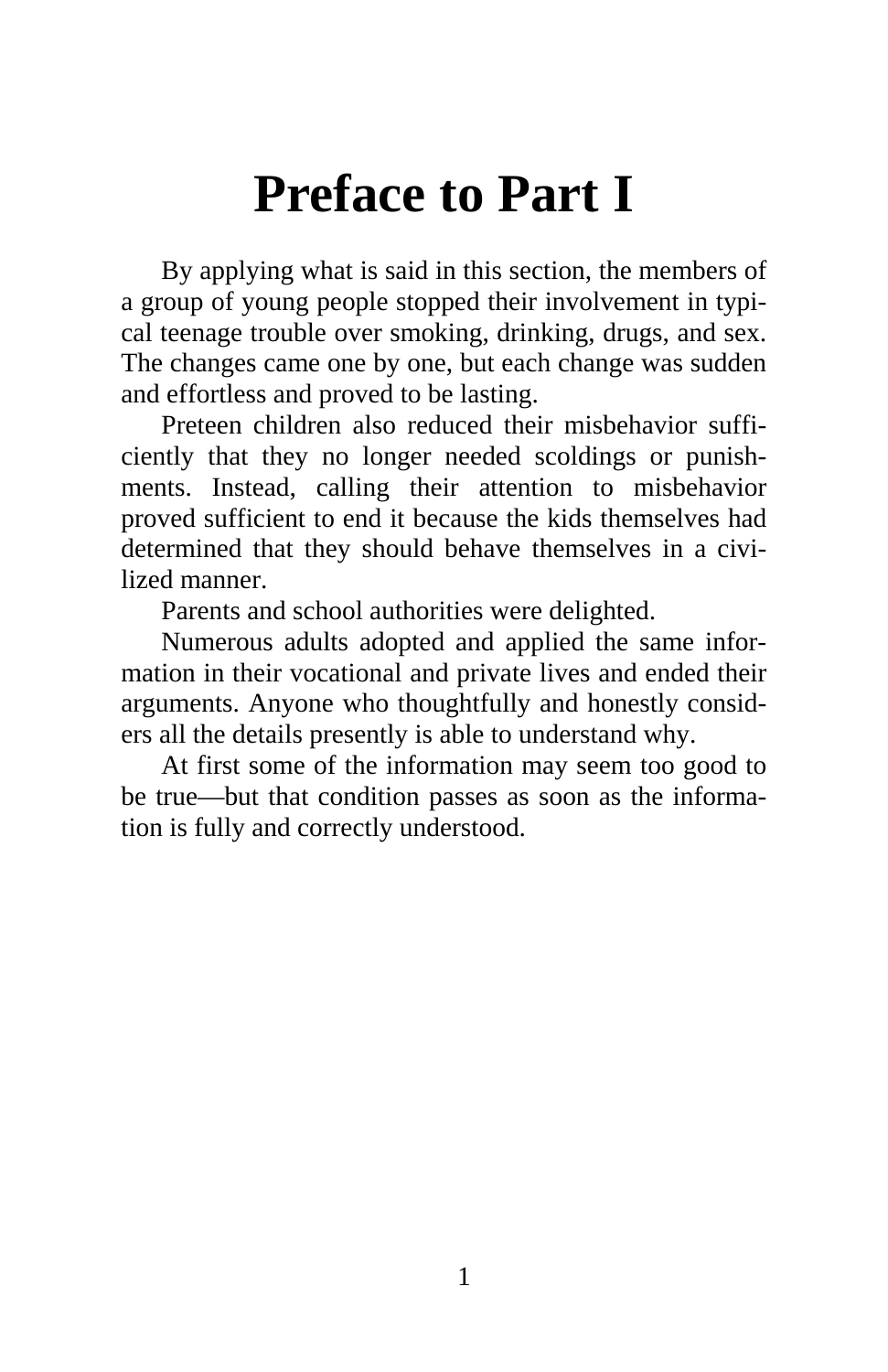## **Part I**

#### *The Basic Flaw*

<span id="page-6-0"></span>A very simple flaw has kept people locked in multitudinous kinds of trouble. That flaw is causing conflicts, accidents, sicknesses, compulsions, bad habits, personality faults of all kinds.

It is causing people to lose their lives—to kill themselves and each other—needlessly.

It is a flaw of thinking, a flaw expressed in conversation, a flaw that causes irrational behavior. It is a congenital flaw, a flaw with which everyone is afflicted. It is a flaw that is reinforced by the thinking and behavior of parents, older brothers and sisters, teachers, clergymen, people in every category of life without their awareness.

The reason this presentation is deemed practical at the present time is that a modest number of persons have demonstrated that they have achieved a reasonably clear, correct understanding of the flaw. They have made substantial progress toward counteracting and eliminating its influence. As a consequence, some very great improvements have developed in their lives. Improvements are still developing.

People of mature years, young people, even small children have produced the evidence. As a spectacular example, those children have made it clear that recognizing and giving attention to that flaw makes every kind of disciplinary action unnecessary. Instead of the former disciplinary action, the kids call each other's attention to behavior that is not satisfactory. They refuse to support each other's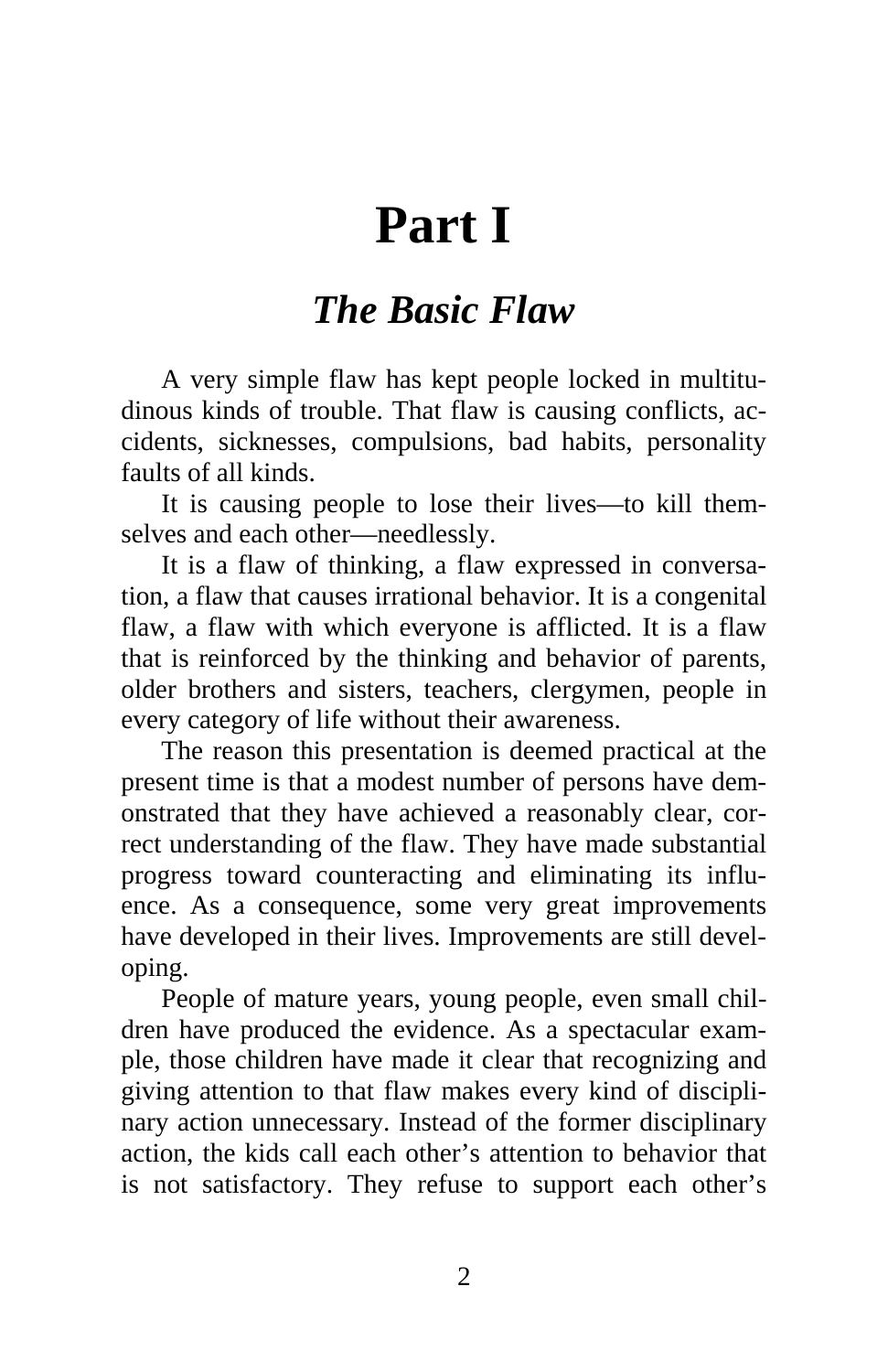<span id="page-7-0"></span>wrong behavior, want no support for their own, and accept suggestions with good grace.

### *Unreasoning Interference*

More than fifty years of careful research were needed to surmount initial resistance to information about the flaw, because the flaw itself tended to cause numerous misunderstandings.

Because of it, the information was hotly resented, lied about, discredited, evaded, counteracted, and contradicted by almost everybody. Very few wanted to hear one word about it. Oddly, the most vigorous opposition came from those precise persons who had the greatest obligation to study closely and carefully the information that described the flaw. Had they done so, many years of confusion, trouble and turmoil could have been avoided to society's lasting benefit.

It is not known whether the influential persons in the fields of education, government, industry, commerce, religion, family life, and elsewhere are ready to look with honesty—which is all it takes—at a description of the flaw. But those persons who are willing to look with honesty at that description will find it extremely helpful. They can achieve the kind of lives they have always wanted but have never been able to achieve.

They can replace turmoil, conflict, struggle, and various disastrous results that have developed in their lives with life as it should be—as it demonstrably is for those persons who clearly and correctly understand the flaw.

Most persons can easily observe that a child is born with the inclination to get his own way. He takes what he wants with no concern for who owns it. In later life that is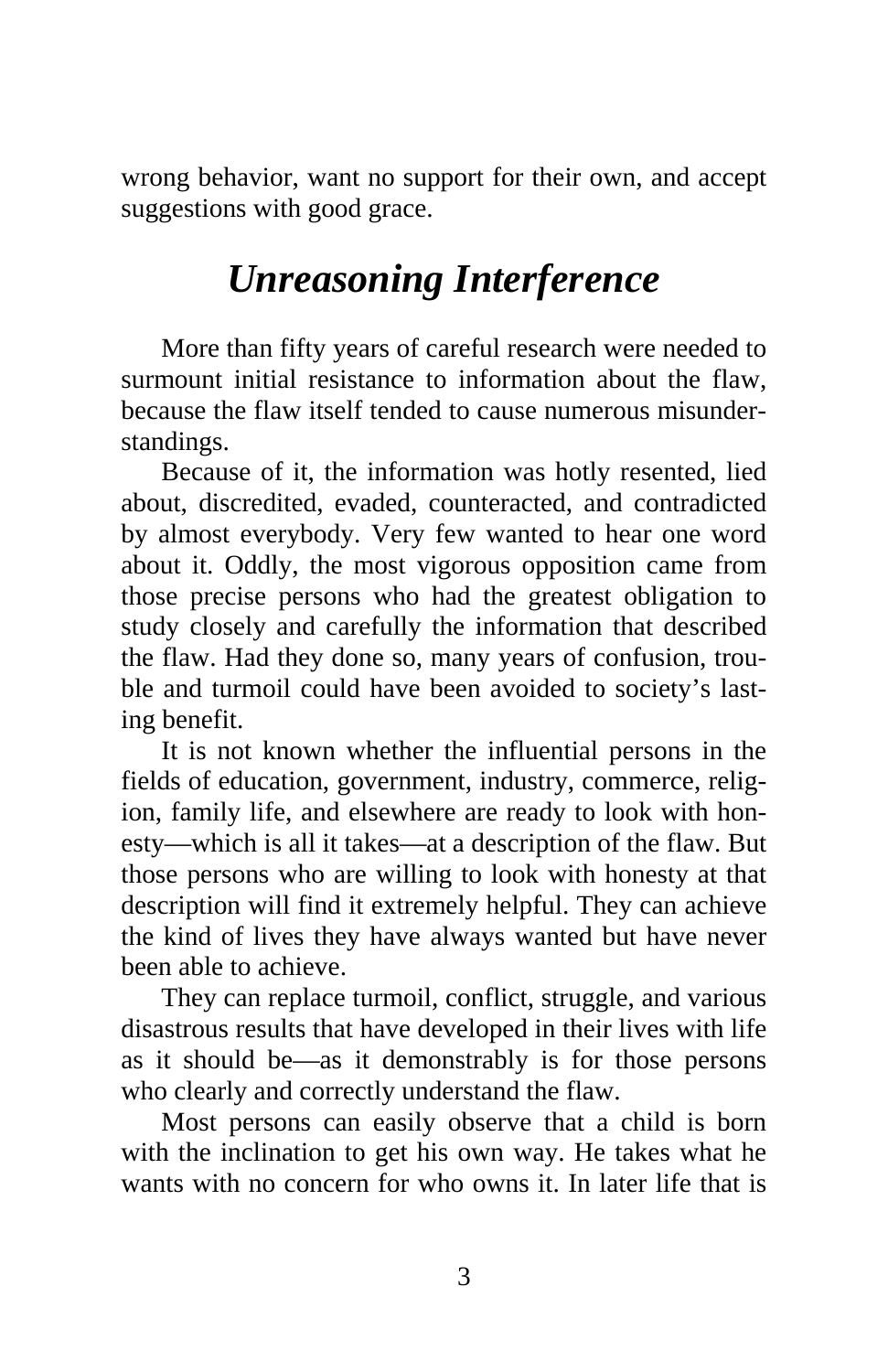<span id="page-8-0"></span>regarded as dishonest, but the infant is presumed innocent, and his action is commonly overlooked.

At a certain stage, a person wants to be known as a lawabiding citizen and may scrupulously try to avoid taking anything that does not belong to him. But a small child goes through stages in which he unhesitatingly takes whatever he wants just because he keeps trying to get his own way.

As a child grows older, in all probability, he may go through a pilfering stage in which he steals money from his mother's purse or at least cookies from the pantry, fruit from the refrigerator, even candy or cigarettes from a store.

#### *Hidden Motives*

Children are easily excused for dishonest behavior largely because parents remember what they did at a similar age. But a part of the process of achieving such degrees of civilization as exist have been achieved by the development of some understanding of the concept that stealing is wrong.

Relatively little has been accomplished by that understanding. It is immediately obvious that a society that requires laws and penalties against stealing must be a dishonest society.

Ours is a dishonest society. Ours is such an outrageously uncivilized society that we even need laws against murder. That fact by itself should prove that civilization has not yet developed.

Murder is not thought of as stealing. But it is. It deprives another person of his life. Murder is usually not thought of as an act of dishonesty. But it is. It is preceded by dishonesty in the form of stealth and concealment of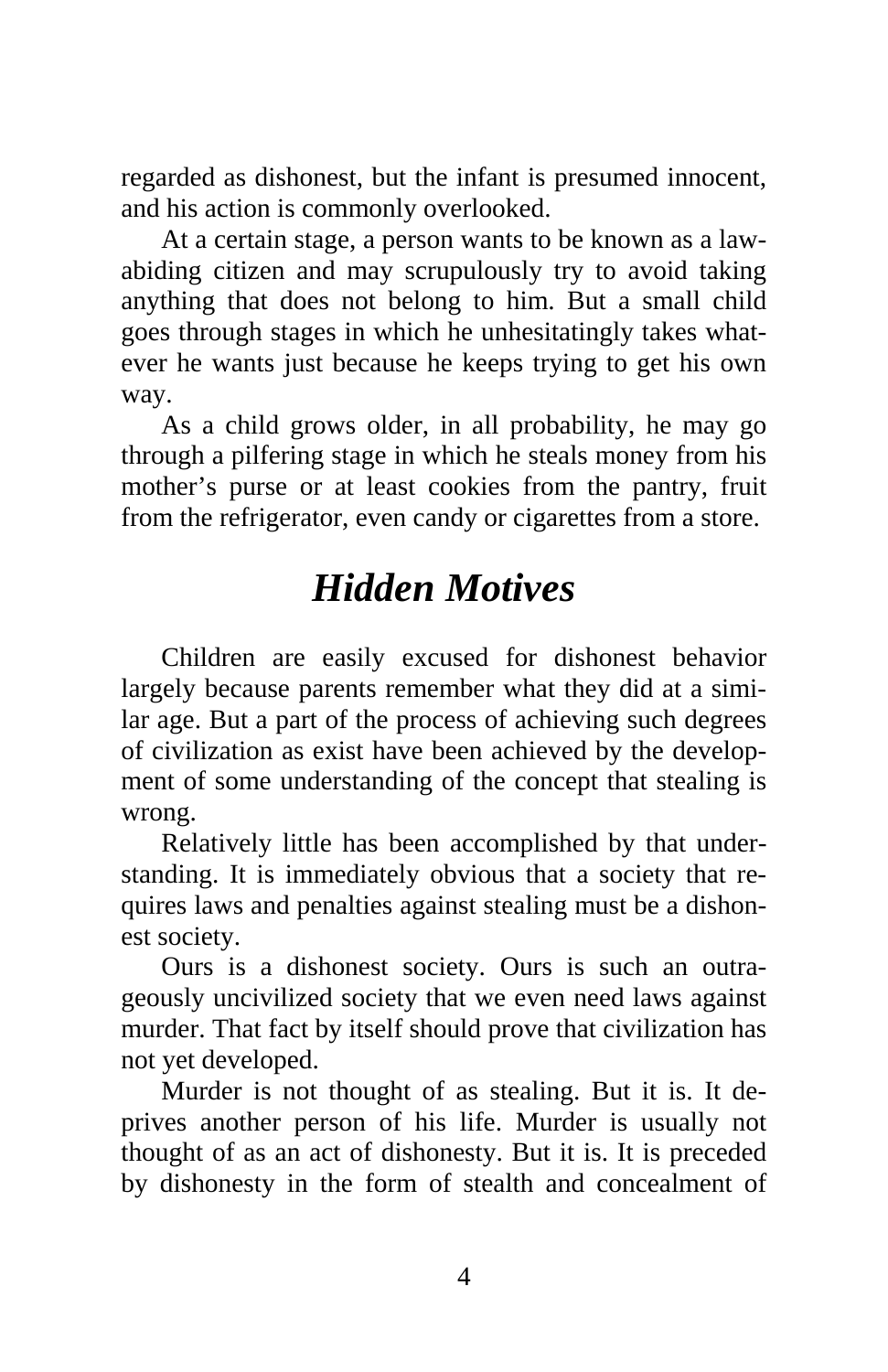weapons; conducted in dishonesty by care exerted to avoid observation, detection and later arrest; then followed by dishonesty in the form of pretense that the murder was not committed and by outright denial of guilt.

#### *The basic flaw is dishonesty.*

Each person expresses inborn dishonesty. The average person takes what he wants and says anything he thinks will get the result he wants. He is not concerned about whether he is honest. He is just concerned about whether he can manage to get his own way.

Of course many persons deny that. They assert that they try hard to be honest. But if they look at the facts carefully enough, they discover that they are not really trying to be honest. Rather, they are trying hard to avoid the penalties of dishonesty. They are trying not to get caught and branded as liars or thieves. Rather, they are trying to avoid jail terms. Some are trying to stay out of hell and get into heaven.

There is always a motive other than the motive to be honest although research shows that it is often subtly hidden.

Perhaps the most vigorous of all the denials that have come to my attention have come from religious persons. In the heat of their denials, they have quoted scripture by remarks such as, "The Bible says there's nothing new under the sun!" True, it does. But it also says, "Behold, I make all things new."

In an astonishing variety of ways, lies, outright lies, have been used by those people to contradict, discredit and oppose the importance of adopting absolute honesty as a way of life.

Some religious groups teach that children are not responsible, that they are innocent, that they do not know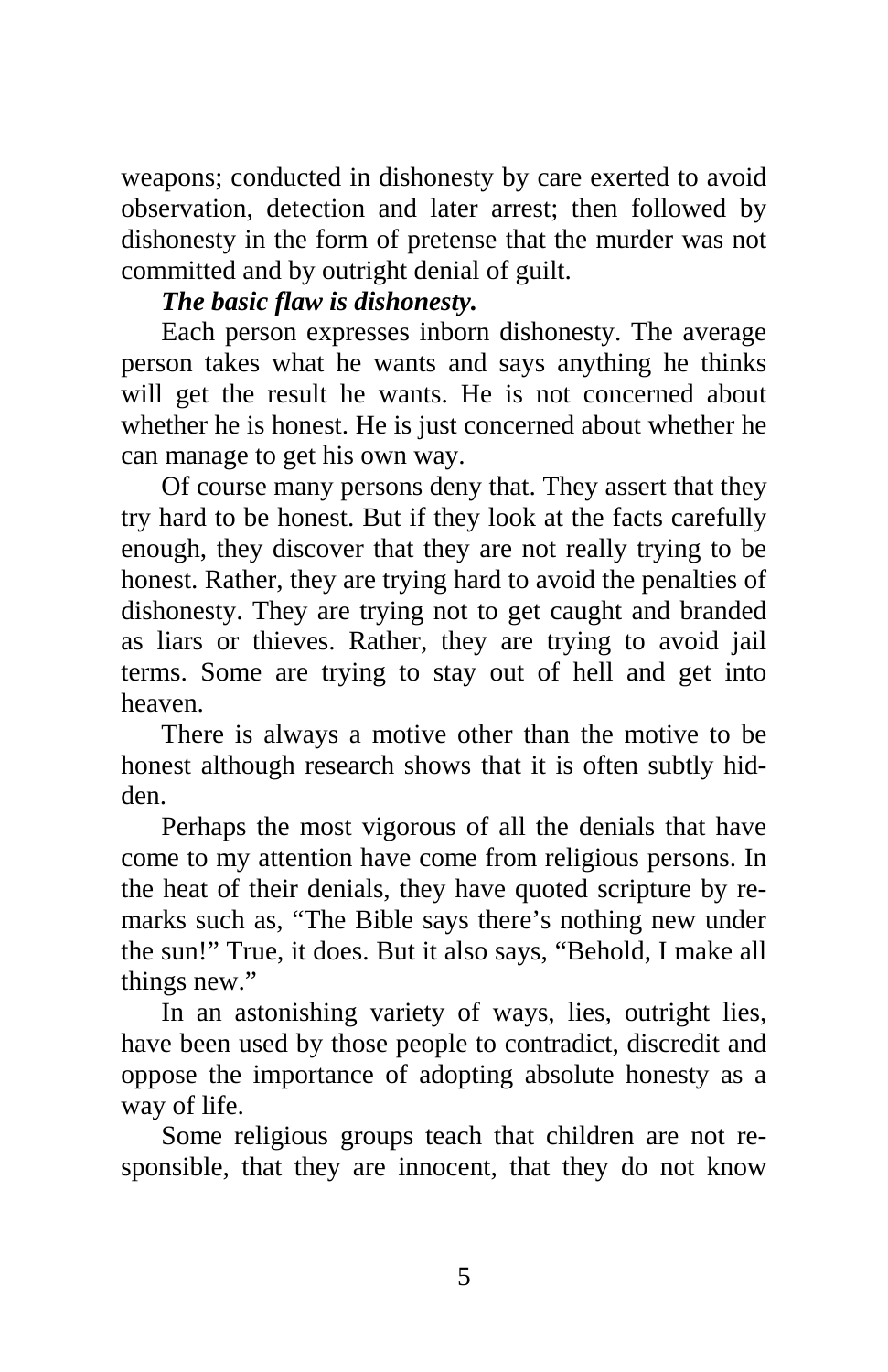<span id="page-10-0"></span>right from wrong until age seven or eight. But children younger than six have testified to the contrary. Every child who understands the information presented here testified that he knew right from wrong. Because of their recognition of personal responsibility, those children have been able to make an exciting escape from the consequences of their dishonesty and from the dishonesty itself. Results go far beyond what people are likely to expect.

Not only has opposition come from religious persons, but it has also come from scientific thinkers. Some of them have become so eager to discredit the information that they were willing to assert that the sum of two plus two does not always equal four—and vehemently insist on the point.

#### *Power of Motives*

On various occasions I have stood in front of an audience with two silver dollars in my right hand and two silver dollars in my left hand, placed one pair on top of the other, and then counted four showing that two and two do equal four. I have offered any doubter a chance to take the four silver dollars and add two plus two and get five or five thousand. I have offered the extra dollars as a reward for any person who could do it. For obvious reasons never was there a taker. It is not possible to add two plus two correctly and get anything but four. No more, no less. If it were, it would obviously be possible with silver dollars.

That demonstration never changed the thinking of the dishonest person. The reason is that what people say is determined by their motives. They refuse to say what puts them in the position of contradicting their motives, and that is something they do not, at first, know about themselves.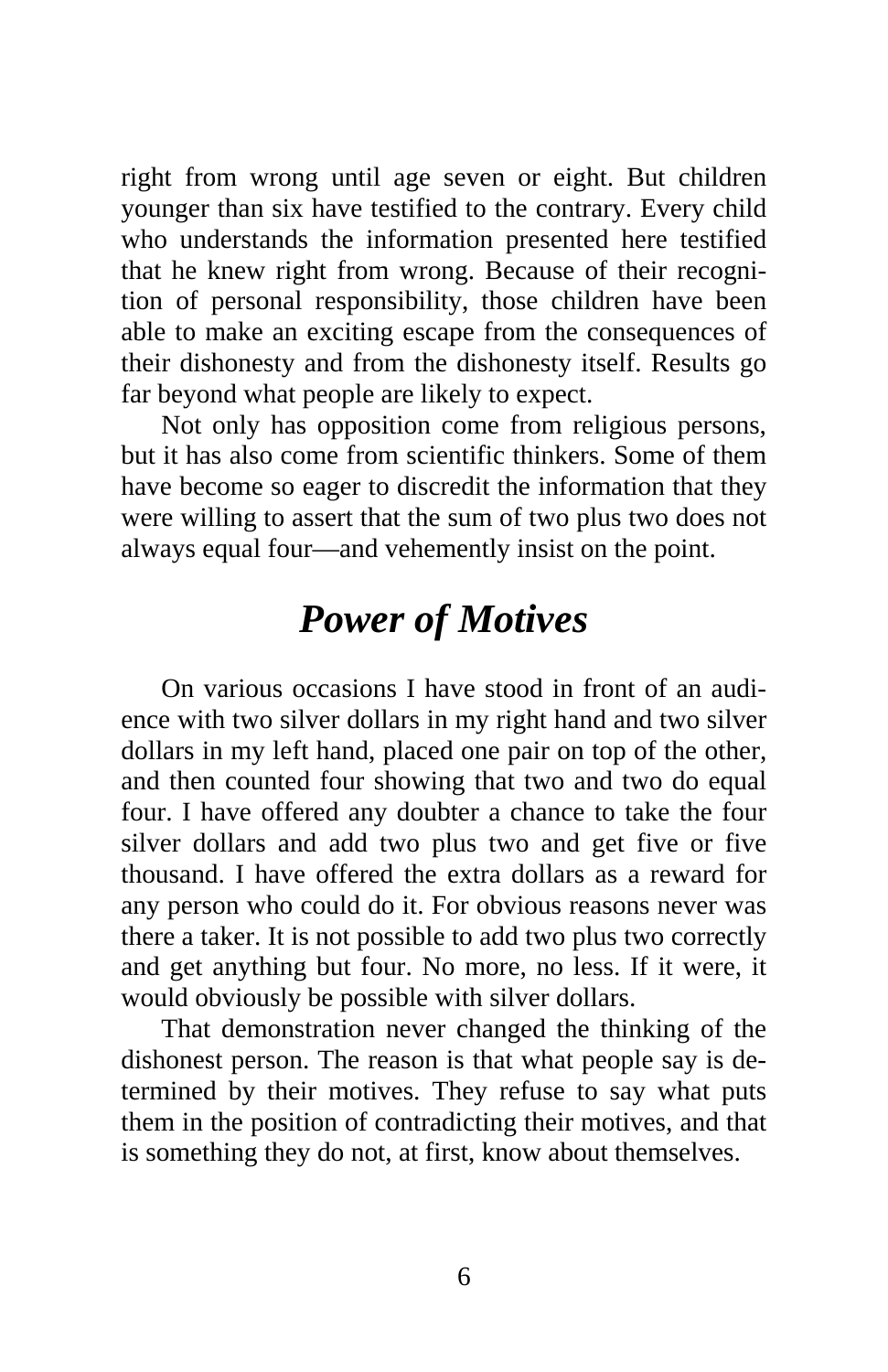<span id="page-11-0"></span>Despite the foregoing, there exists what might be described as a decent sector of society wherein people do try to be honest. They try to tell the truth. They try to avoid stealing. In a variety of other ways, they attempt to practice the principles of honesty. They have been taught to do so in their families, their churches and schools.

The result is what commonly passes for honesty in our society, but it is only a fraction of what is needed to constitute absolute honesty. It is a kind of superficial honesty achieved not for the sake of honesty itself, but because people assume they will be happier and get into less trouble with the persons who deal with them. Some people assume they will have a better chance of getting a heavenly reward.

Honesty for the sake of a reward is not true honesty. The proof of honesty comes when a person is honest because it is the right way to behave.

When a person analyzes the difference between what he says and what is the literal truth, he gets many shocks, especially when discussing his motives. When he puts attention on his motives as best he understands them, he is surprised to discover that he hides many of them, falsifies them as a means of hiding them and does everything he can to avoid exposing them. Thus he discovers that he is not absolutely honest about what he tells people in many of his ordinary conversations.

#### *Control by Motives*

When a person thinks carefully enough about the details of his ordinary conversation, he discovers that in virtually everything he says he ordinarily gives expression to one factor only: whatever enables him to make the impression he wants to make.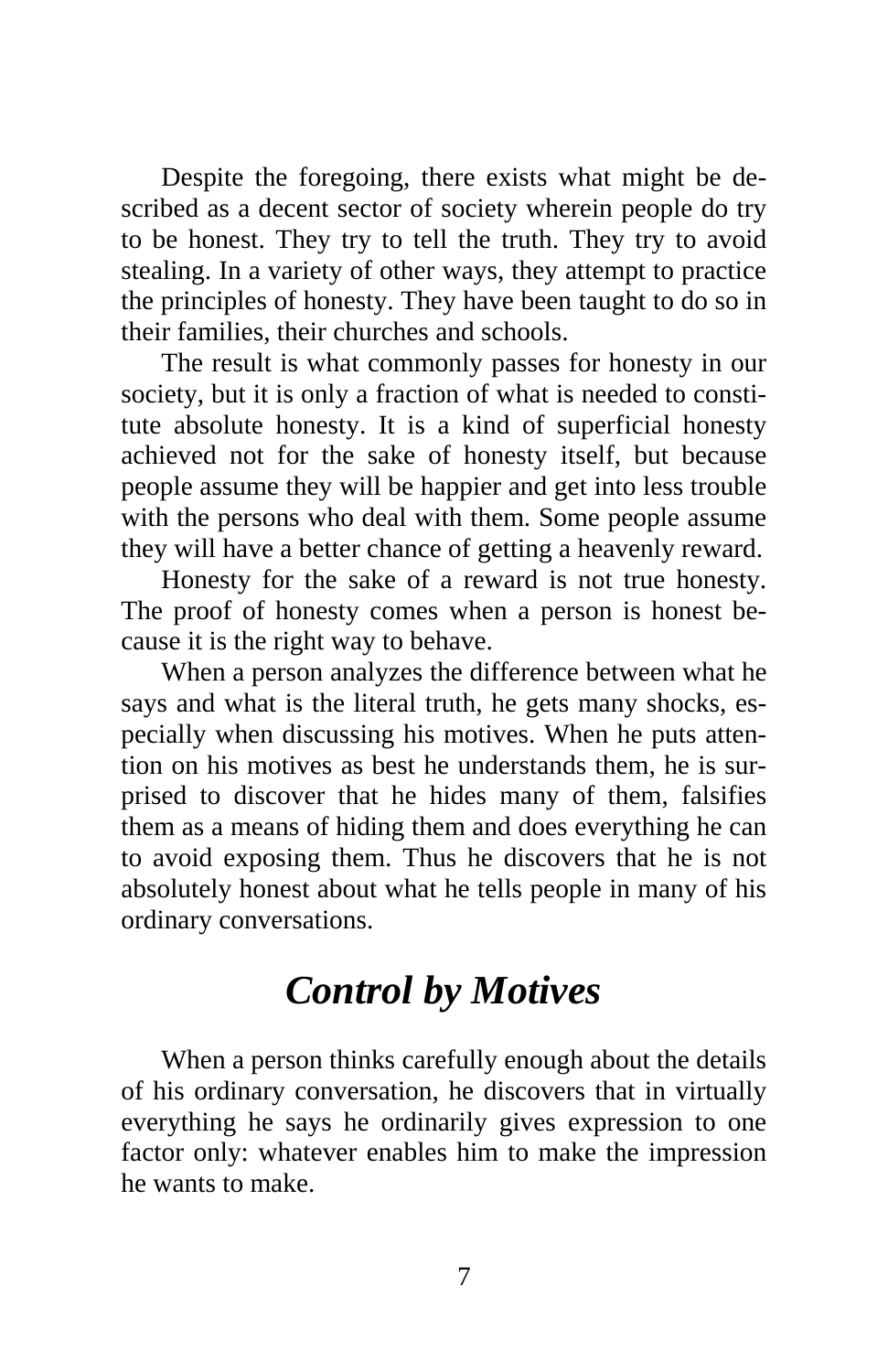He rarely considers the factuality and correctness of his remarks except insofar as he thinks factuality and correctness would help him to get the result he wants. His attention is on trying to make a favorable impression and avoid, if possible, any unfavorable impressions.

When people notice someone's irrational conversation, they rarely consider it dishonest. They may regard it as slipshod or as rationalizing, but usually they do not define it. Sometimes they are too busy talking the same way themselves.

What passes for honesty in our society will be seen to be very superficial compared with the real thing.

The reality about dishonesty cannot be discerned by a person who does not closely and honestly inspect his conversation, his behavior and especially his thinking. If he is fully honest, he discovers that he departs from reality in various ways many times. He may do it repeatedly in his patterns of thinking, conversation and behavior.

That was such unpopular information originally that scores of techniques were devised as a means of getting around the obstacles in people's thinking and inducing them to make experiments. Ultimately those experiments had the effect of changing people's approach to life so that the extent of their dishonesty gradually became clear.

Although members of our research group had originally resented statements suggesting that they had dishonest inclinations, they gradually became aware that the greatest proportion of their dishonesty had a way of expressing itself without their awareness.

During one phase of preparatory work several decades ago, the term unconscious dishonesty was used as a means of penetrating the block. Success was delayed for two prominent reasons among others. One reason is that people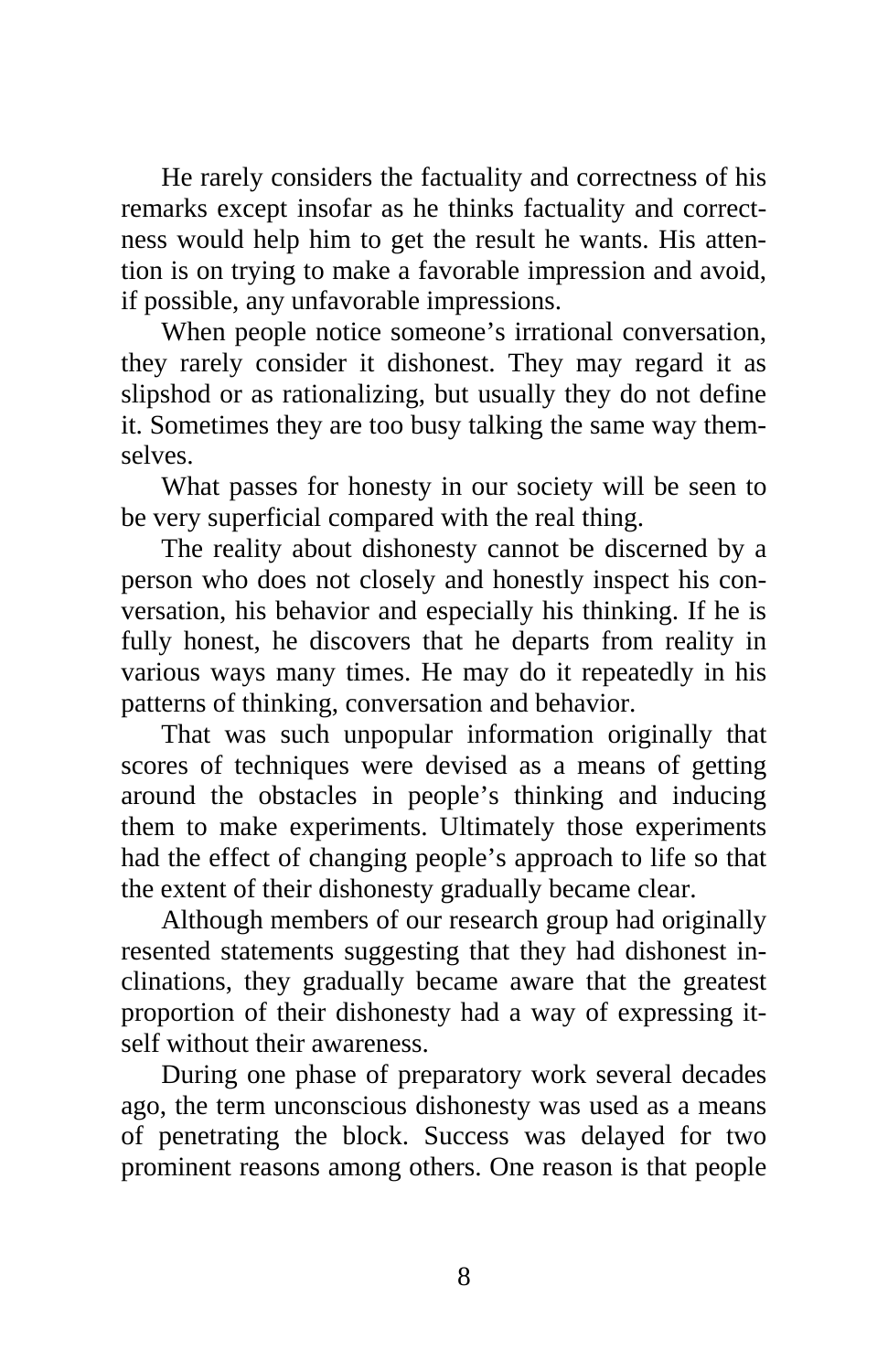<span id="page-13-0"></span>resented being told they were dishonest under any circumstance in any situation of life, even when given the relief of knowing they did not intend the dishonesty. The other is that people could not detect unconscious dishonesty simply because it was indeed unconscious. Consequently, at first, they were not able to recognize the convincing evidence for themselves.

Since that time, many persons have observed the evidence. Instead of resisting and resenting the information, they feel a sensation of relief and release. In addition, they acquired the ability to eliminate every kind of dishonesty made conscious, recognized and correctly understood. As a consequence, they no longer issue a stream of invitations to confusion, accidents, sicknesses, conflicts, problems, troubles, and disasters of a variety of different kinds as formerly when those elements of unconscious dishonesty were not detected nor recognized nor correctly understood.

### *Ordinary Honesty*

It has now been demonstrated that such detection, recognition and understanding can become the prelude to a kind of life improvement that was previously considered impossible. It is a kind of improvement that is correctly described as the development of a new and better personality and a new plan of life that includes successful relationships and right opportunities.

That, however, requires more than ordinary honesty.

Even ordinary honesty is not universal. We read that merchants suffer enormous losses because of shoplifting, that employers suffer enormous losses because of stealing and advantage taking, that our relief system is overloaded with dishonest practices. Insurance costs have skyrocketed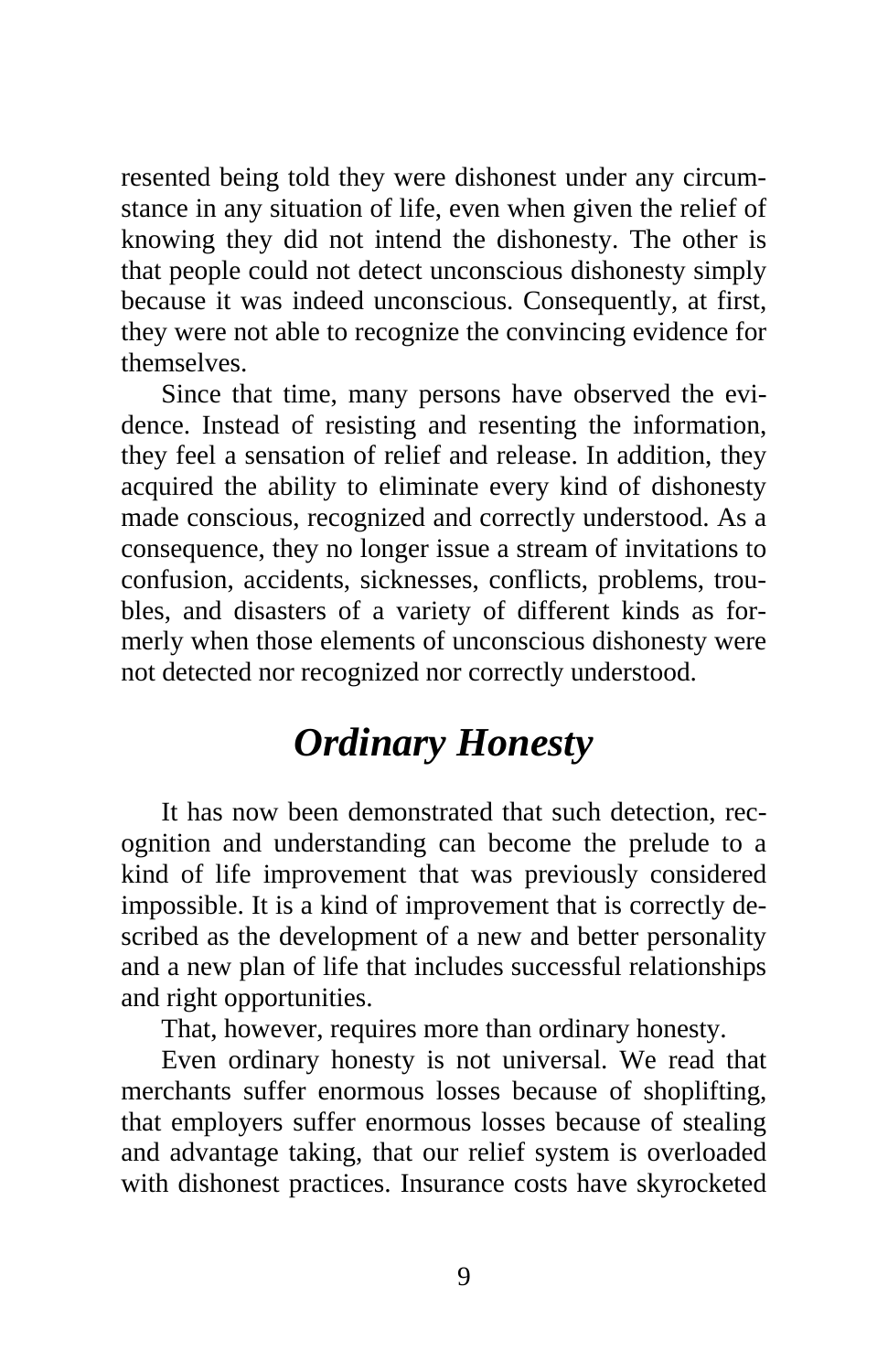<span id="page-14-0"></span>because of false or exaggerated claims. The deficit is out of bounds because of the inclination of people in every segment of society to take advantage in any conceivable way. One clear consequence is an inflated economy that amounts to wholesale theft. The value of savings leaks out of savings accounts, safe-deposit boxes, investments and whatever money people have in their purses and wallets. Somebody else gets the value, and that is what constitutes the theft.

#### *Hidden Danger*

Clear understanding of the breadth and depth of dishonesty in society is shocking to everybody who sees a tenth of it. When that shock is multiplied by ten, it is seen that *dishonesty on an unimagined scale has been incorporated into society's way of life.* But people's attention has been diverted from that reality by concern that they would not be able to act on their urges—the precise urges causing the unconscious dishonesty.

Hidden danger results not from people's failure to avoid obvious dishonesty but their failure to understand dishonesty in all its forms. People are hesitant about telling lies when they know they are lying. Yet they tell lie after lie after lie without the awareness they are lying. They do it when they misrepresent their motives and their thinking. They do it when they say what they think will get results they want without regard for correctness.

The average person is also confused about stealing.

When people avoid actually taking what does not belong. to them, they avoid only a small part of the stealing that is rampant. They demand pay raises to which they are not entitled, thus contributing to inflation; impose need-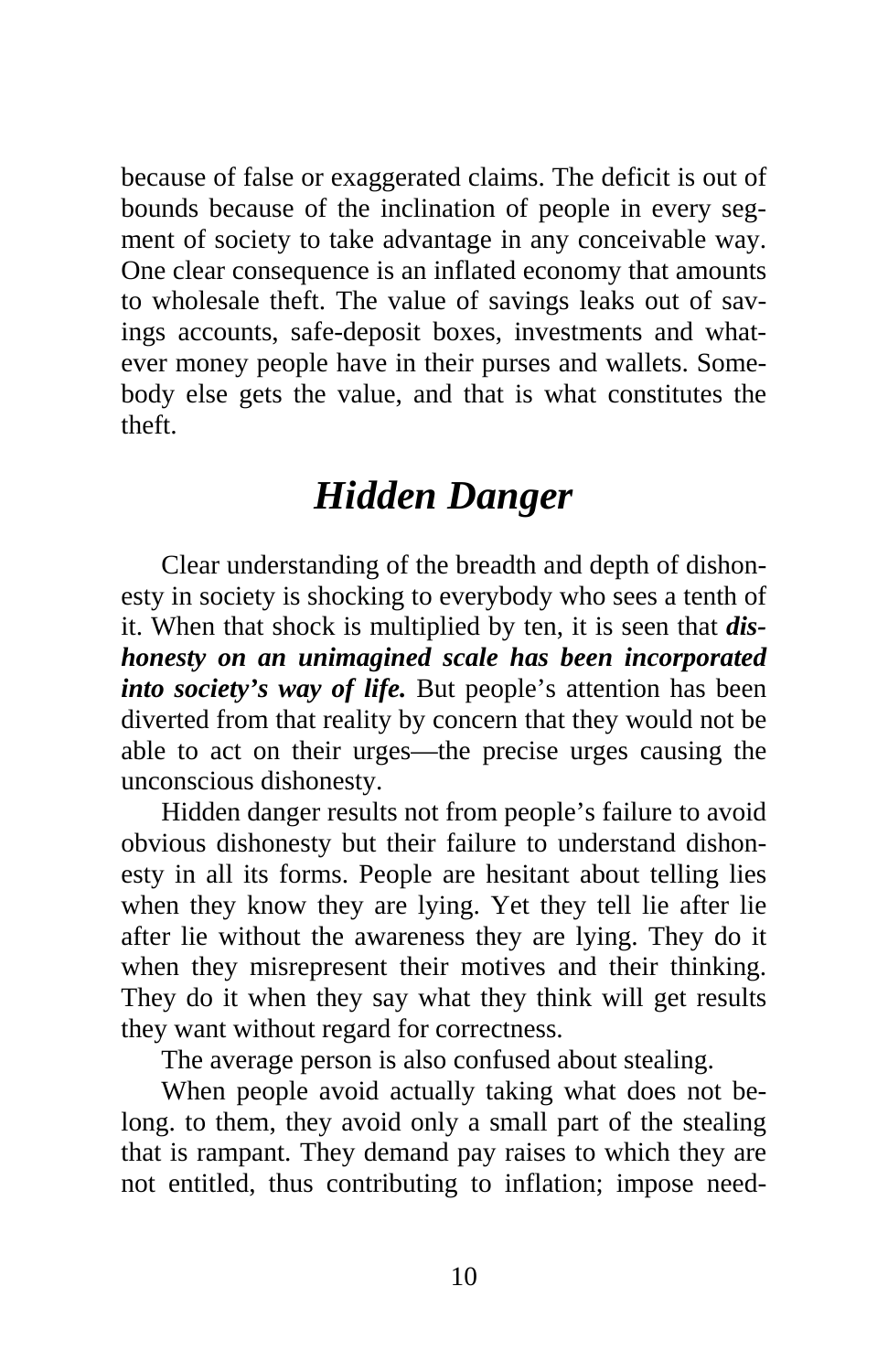<span id="page-15-0"></span>lessly on other people's time and attention; push ahead of people waiting in line. Very few think of that commonplace activity as stealing, although an honest person sees that it is.

Obviously many people have limited awareness of the full nature of both lying and stealing.

Beyond the concepts of ordinary dishonesty is a concept of honesty that transcends both conscious and unconscious dishonesty. Experimenters who have done the work leading to these findings characteristically refer to it as absolute honesty—and more commonly as absolute right.

Quite possibly the concept of absolute right has been argued against, ridiculed, discredited, and rejected even more rigorously than has the notion that people are universally dishonest. But the concept of absolute right represents the reality of the kind of honesty that should be achieved. It is demonstrated that failure to achieve it causes the flaws in people's thinking that make them irrational, puts them out of touch with reality, and causes them to issue a large proportion of all their routine invitations to trouble of all kinds.

#### *Inherited Mistakes*

Even the children who successfully applied the pertinent information have demonstrated that the failures, problems and fears of ordinary life diminish in direct proportion to the success achieved in making the changes that result from adoption of absolute honesty.

The reason for that needs to be understood.

Each generation has contributed its share to the perpetuation of the sad state of affairs that exists. That state is one in which not only is each person born with dishonest tendencies, but in carrying the burden of providing educa-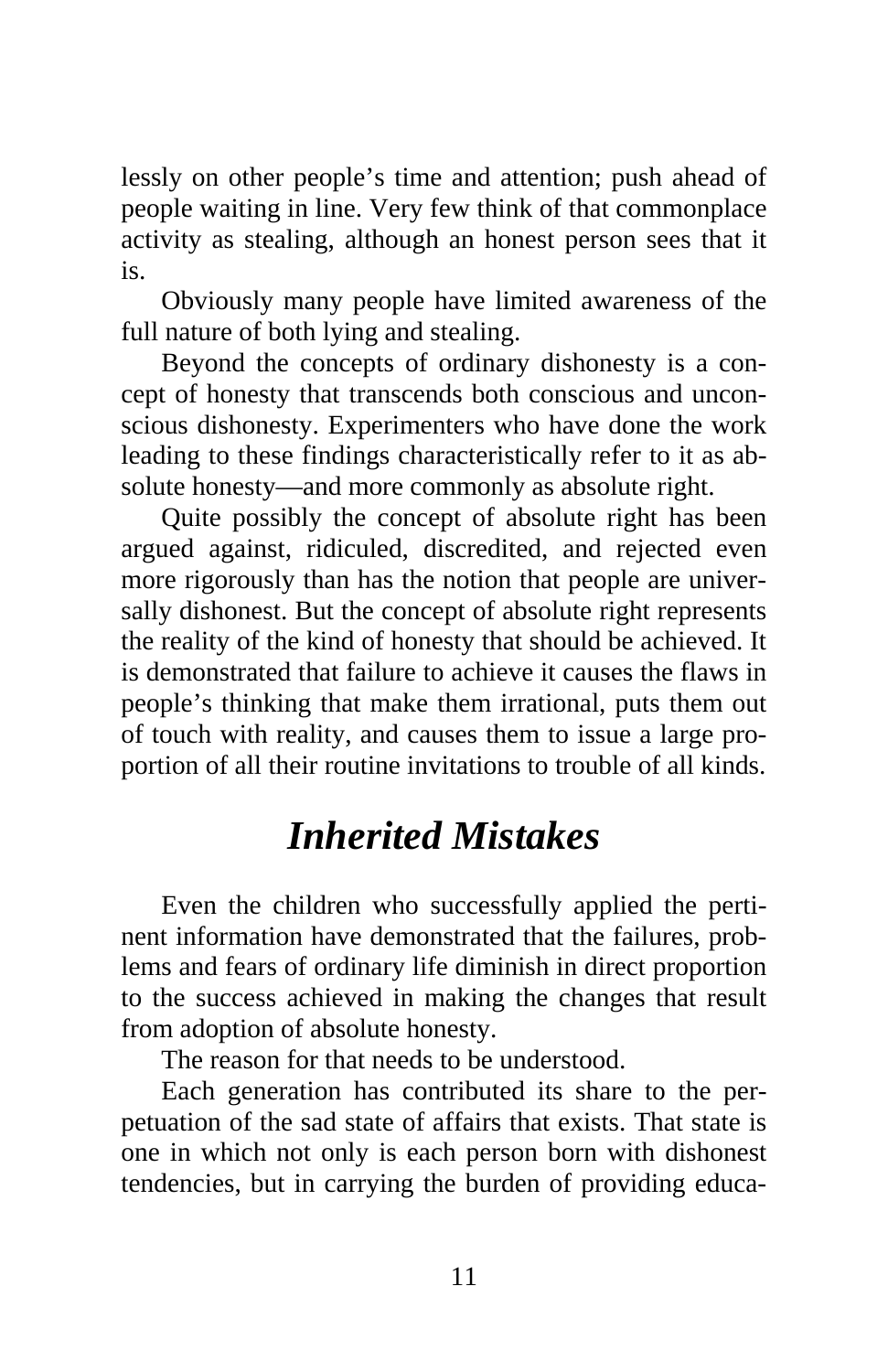tion for children, the older generation has lacked the knowledge and inclination to remedy matters by raising the level of honesty. Parents, teachers and others responsible for the education of children have seen no reason why they should attempt to raise children's honesty above the level of their own.

Under analysis the reason for that oversight is clear.

*How could a parent or teacher enable a child to overcome inclinations to express unconscious dishonesty when neither the parent nor the teacher ever learned to detect unconscious dishonesty in himself?* The fact that no generation espoused absolute honesty has kept a restrictive ceiling over the level of honesty achievable by any generation. But now, a small segment of the present generation is demonstrating that it has overcome the problem of penetrating that restrictive ceiling.

If there has never been an honest generation, at least, one is getting started. That statement might seem like an exaggeration to a person who has not seen the evidence. Very possibly he might brand the statement as false, but only because of his dishonesty whether he is aware of it or not.

People's opposition and resentment often cause them to display irresponsibility.

It is an act of irresponsibility to deny any statement without the ability to support the denial. It is an act of dishonesty to refuse to look at the evidence that supports a statement while denying the validity of the statement. It is an act of dishonesty to dissuade other persons from participating in a program that is based on obviously correct information. Those and other misleading acts of dishonesty were performed by persons who will change when they understand.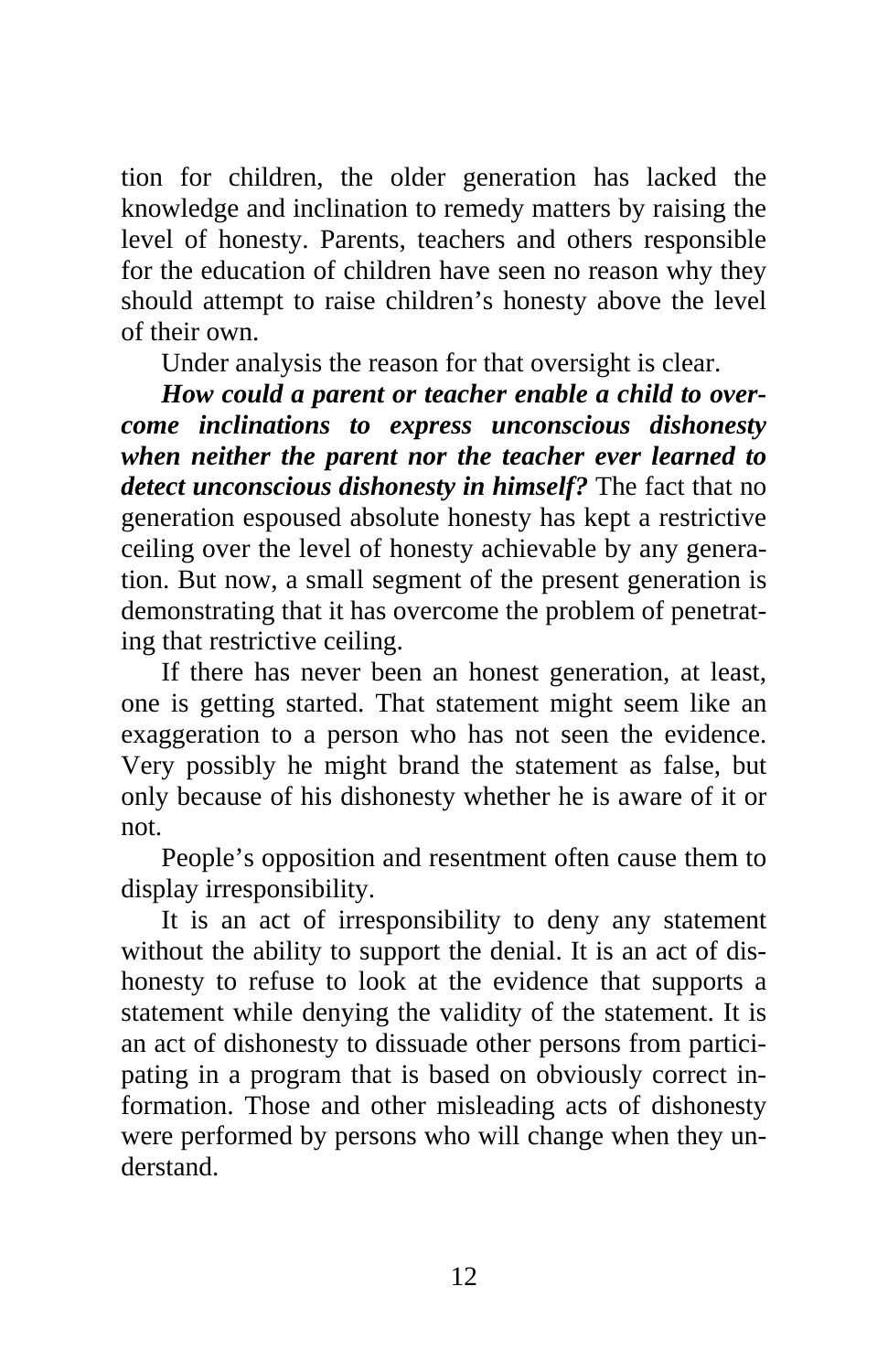#### *Cause of the Flaw*

<span id="page-17-0"></span>Whether conscious or unconscious, dishonesty has blighted the intelligence of the very persons who should have strongest inclination to look directly at the reality and determine what statements flow out of that reality.

That puts attention on the precise description of the nature of the flaw with which a person is born.

Not enough description of that flaw is provided by a statement that people are born dishonest. A more illuminating statement is needed. Perhaps one found in the description of a specific situation in which they display dishonesty.

The flaw is expressed in what could correctly be described as a person's wrong approach to life.

*The reality is that ordinarily nobody has the conscious intent to be dishonest. He does not purposely adopt the intent to steal or lie or to take advantage. He just has the intent to get his own way by acting on his urges and the way he feels. That makes him act on the inclinations that arise from his motives and urges whether they are conscious or unconscious.* 

His driving force is not a motive to be dishonest but simply a motive to get his own way.

During situation after situation, he is frustrated in his efforts to get his own way. He reacts emotionally to the frustration and thinks, says and does something wrong. But whether he is frustrated or is merely proceeding in an unhindered manner to get his own way, his real intent is to do whatever he wants to do. And in his conversation, his real intent is to say whatever he wants to say.

He rarely sees any reason to consider whether he is honest or not. As an infant, he cannot know the difference between honesty and dishonesty. He needs to learn it, but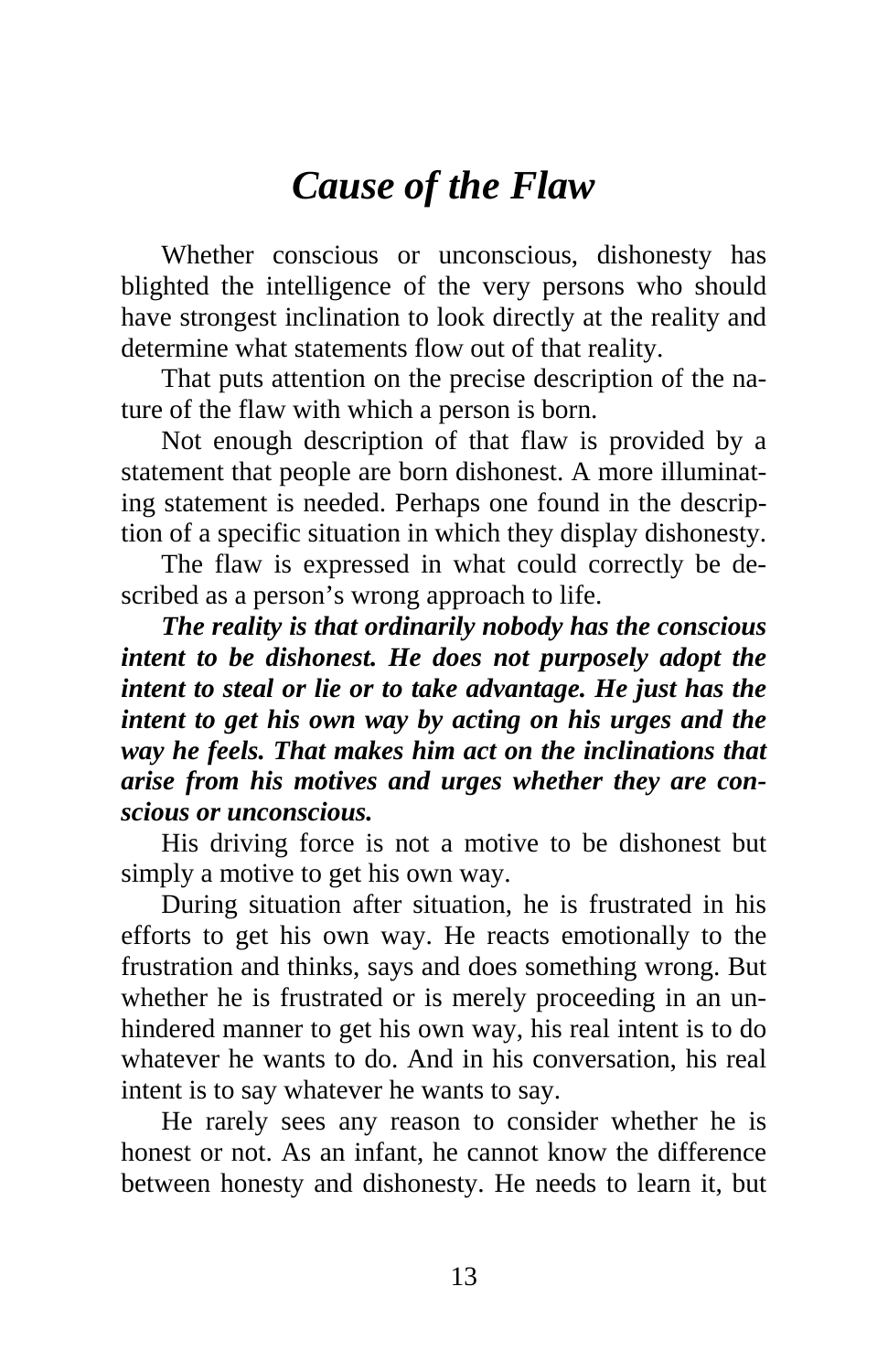<span id="page-18-0"></span>each older generation has made the mistake of teaching only that kind of honesty it understands and only as much as the older generation wants to teach. It is not comprehensive: Parents often ask their children to make untruthful statements to avoid embarrassment for the parents.

#### *The Serious Threat*

Parents teach only the portion of honesty that they approve of and understand. If they do not know about unconscious dishonesty, they are unable to teach it. The experimenters discovered that the damage done by unconscious dishonesty is vastly more extensive than the damage done by conscious dishonesty.

Conscious dishonesty gets children scolded and punished at home and at school. It gets adults arrested, jailed and worse. But unconscious dishonesty is far more rampant. It expresses itself many times oftener than conscious dishonesty because it flows out of unconscious motives that ordinarily cannot be detected. For that reason the danger of unconscious dishonesty has gone unrecognized.

It is consistently concealed behind a wall of fear lest it be exposed. It is often used to justify various kinds of action that any thoughtful person readily recognizes as wrong. It has caused people to refuse to receive and consider the information that would enable them to see the reality.

The inclination of the individual to get his own way, at first glance, need not be regarded as dishonest. It need only be recognized as the reality. Then, under analysis, the desire for one's way is seen as an inclination that has to depend on dishonesty for gratification. The inclination diverts attention away from considerations of right and wrong, ig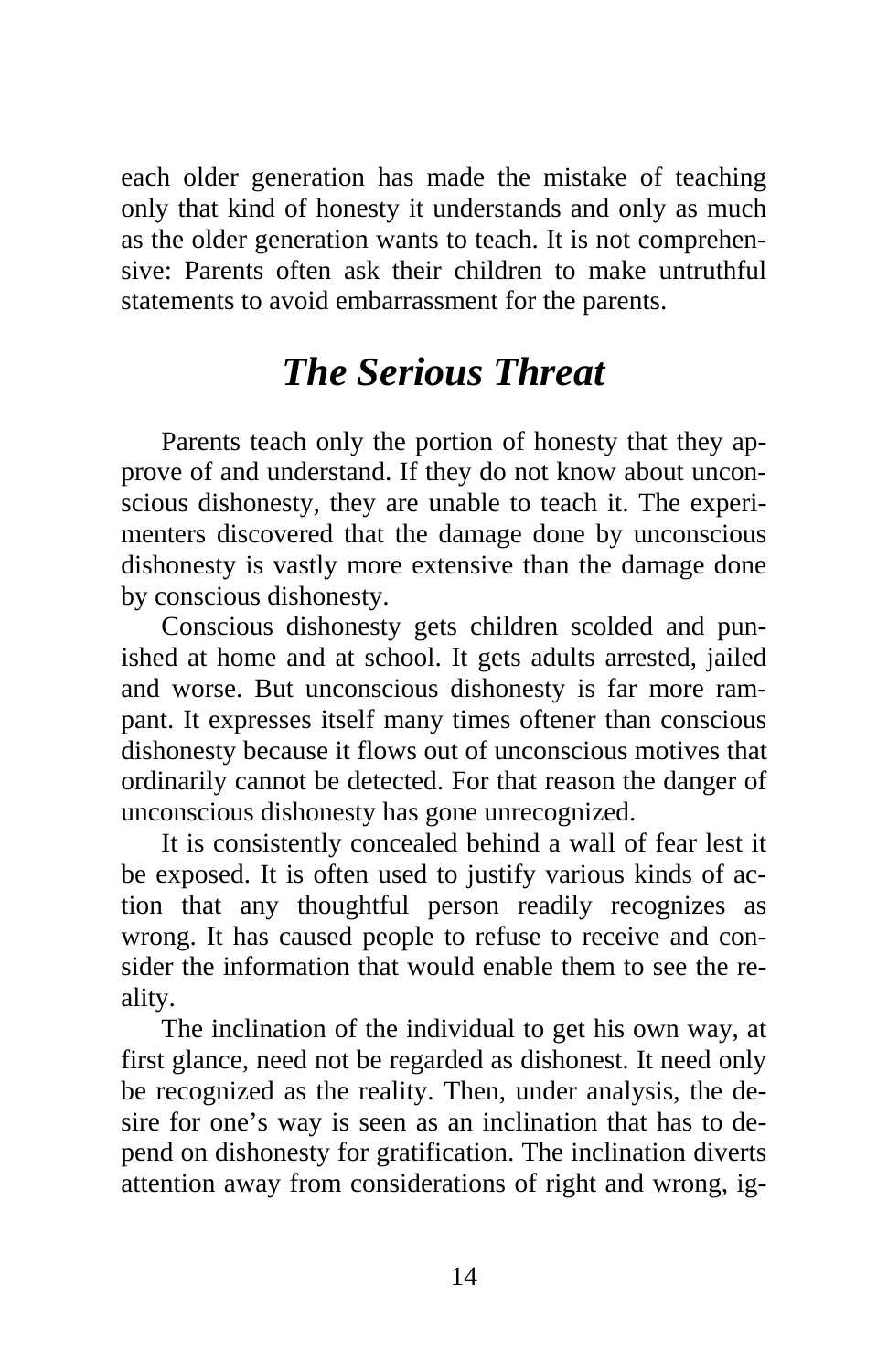noring consideration of dishonesty, because it directs attention toward efforts to satisfy the inclination.

The result is carelessness about thinking.

While a person is careless about his thinking, he can successfully disregard his lying, cheating, stealing, taking advantage, and other dishonest practices. He can successfully disregard the fact that he is falsifying his thinking and conversation, misrepresenting his behavior and concealing his true motives. He can habitually engage in those performances as a way of life without ever becoming aware of his dishonesty until he develops the willingness to look at the reality of what is happening.

When a person does look, he makes many astonishing discoveries. One of those discoveries is that in teaching honesty and avoidance of dishonesty to children, successive generations of parents have confronted their children with an impossible contradiction that cannot be resolved until the dishonesty is recognized and dropped.

Each generation has taught children to adopt motives, seek advantages and to behave in ways that are given respectful consideration by society. Such action cannot be carried out without dishonesty.

Parents admonish their children to be honest, while at the same time, they teach behavior patterns that require dishonesty. In that way they confront the rising generation with behavioral requirements that are unrealistic and cannot be met. The parents are in the position of expecting children honestly to engage in a dishonest way of life.

Few persons have honestly considered the contradictory pattern just described.

In the beginning a careful person sees the evidence that such is the pattern. He may think he has seen it all when, in fact, he sees just a tiny piece. As he extends his areas of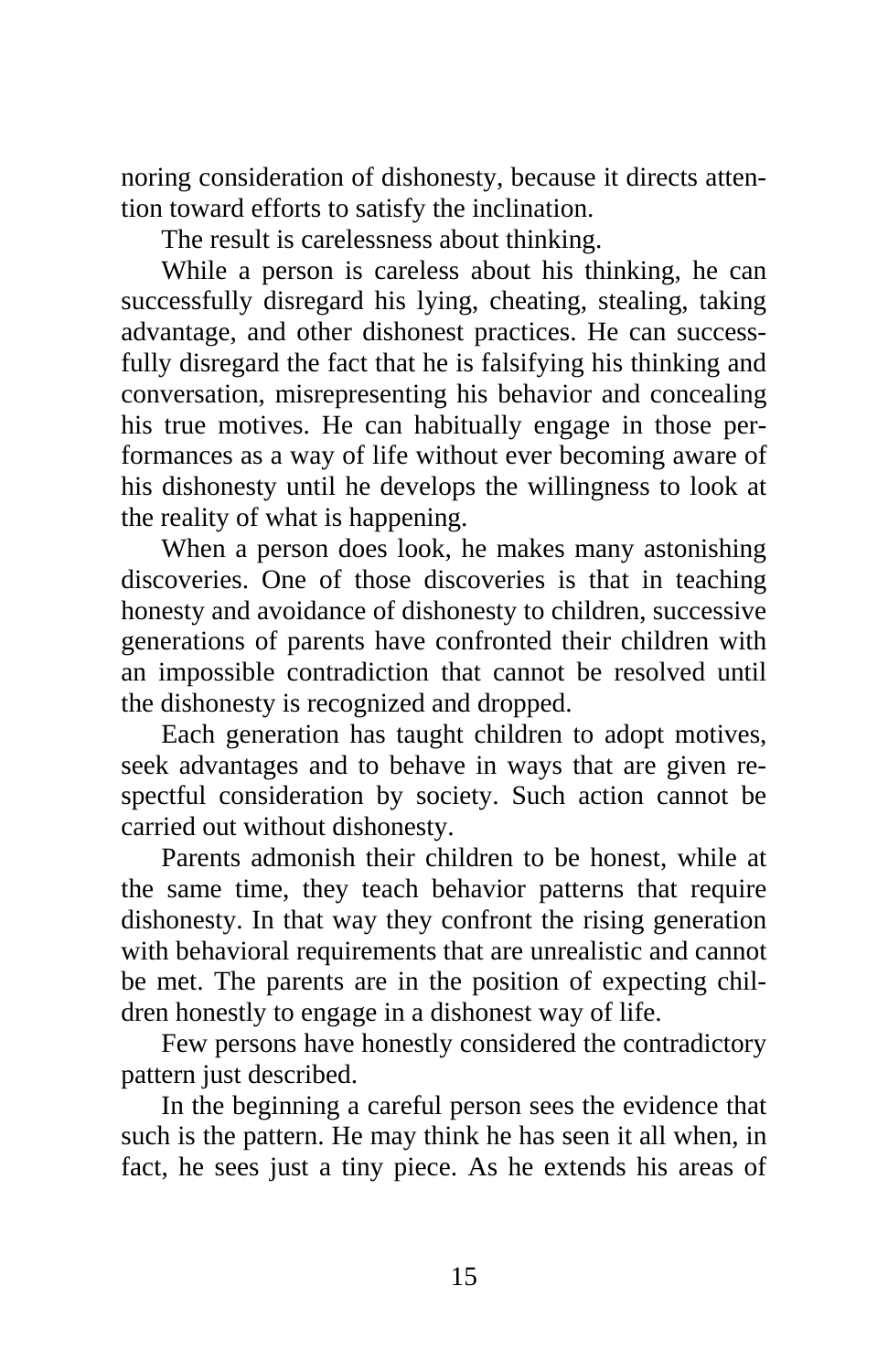<span id="page-20-0"></span>observation, he gets shock after shock after shock. That process goes on during a period of continuing shocks as he sees how many respected performances of public and private life actually depend on dishonesty for their accomplishment.

#### *Systems of Reasoning*

As understanding grows, an entirely new pattern of thinking becomes observable. Those persons who have done the successful experimenting have seen the new pattern. Having seen that, they are able to recognize and understand the old pattern. They become aware that *two diametrically opposite systems of reasoning are available to the general public.* One of those systems is dishonest, and it forces people to make a more or less constant effort to be honest. But only the dishonesty of the dishonest system necessitates their effort to be honest, and the dishonesty often frustrates that effort.

In a subtle way, any resulting honesty becomes just an expression of unconscious dishonesty.

That is a concept that may be difficult for a person to understand until after he has gained understanding of both systems of reasoning. He is helped when he realizes that no person need try to be honest unless he is tempted to be dishonest. Also when he realizes that honesty is sometimes used as a tool to achieve a dishonest purpose.

From the foregoing, it becomes evident that honesty as a policy cannot be genuine honesty. Rather it is a counterfeit procedure used to get an advantage. But advantage itself is dishonest, for the simple reason that a person cannot get an advantage except by disadvantaging at least one other person.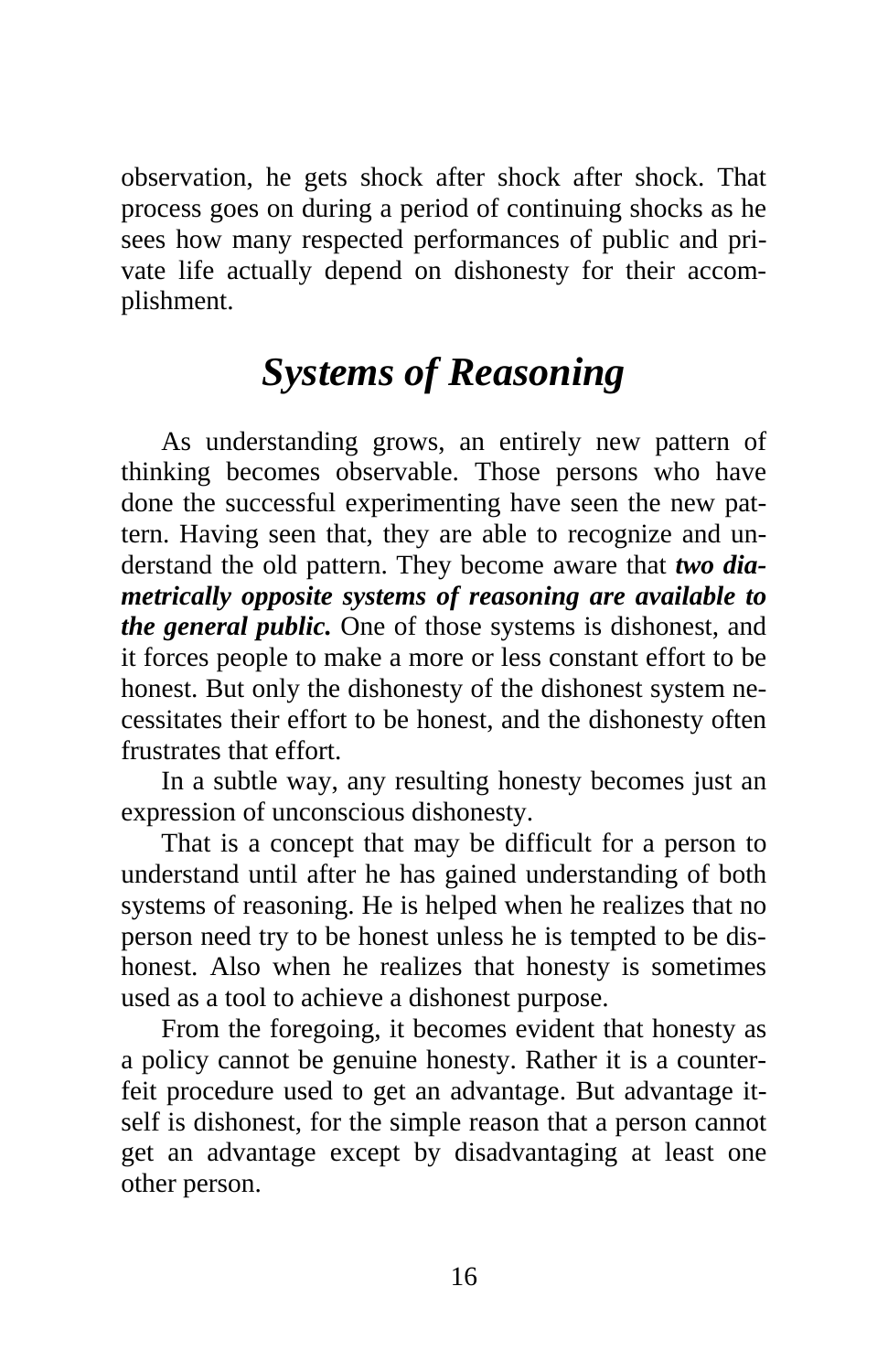<span id="page-21-0"></span>That suggests a kind of unnoticed dishonesty that is rampant everywhere in human affairs.

On the surface it might seem that the ordinary system of reasoning could be called a system of honesty because the better portion of society lives in that system and does try to be honest. But that effort is needed only because of the dishonesty that is inherent in the system.

The really basic distinction is not adequately described in terms of honesty and dishonesty. It is better described by the names of the two systems commonly used by the experimenters who helped in the research: the relative system of reasoning and the absolute system of reasoning.

#### *The Subtle Trap*

Each person is born into the relative system in which a person spends his life trying to act on his urges. Consequently he tends to be indiscriminate about both honesty and dishonesty in ways he does not suspect. He seldom tries to be honest or dishonest. He merely tries to get his own way. If he thinks honesty will get it, he tends to be honest. If he thinks dishonesty will get it, he tends to be dishonest. Except on rare occasions, he fails to notice either the honesty or the dishonesty.

What is wrong with the system is that it keeps his attention on his urges to get his own way and diverts his attention from the reality of his predicament. When he changes his system of reasoning, his urges lose their hold on his mind.

The absolute system of reasoning is to be regarded as neither an honest system nor a dishonest system. It is a system in which a person need not attempt to be honest because there is no dishonesty in the system.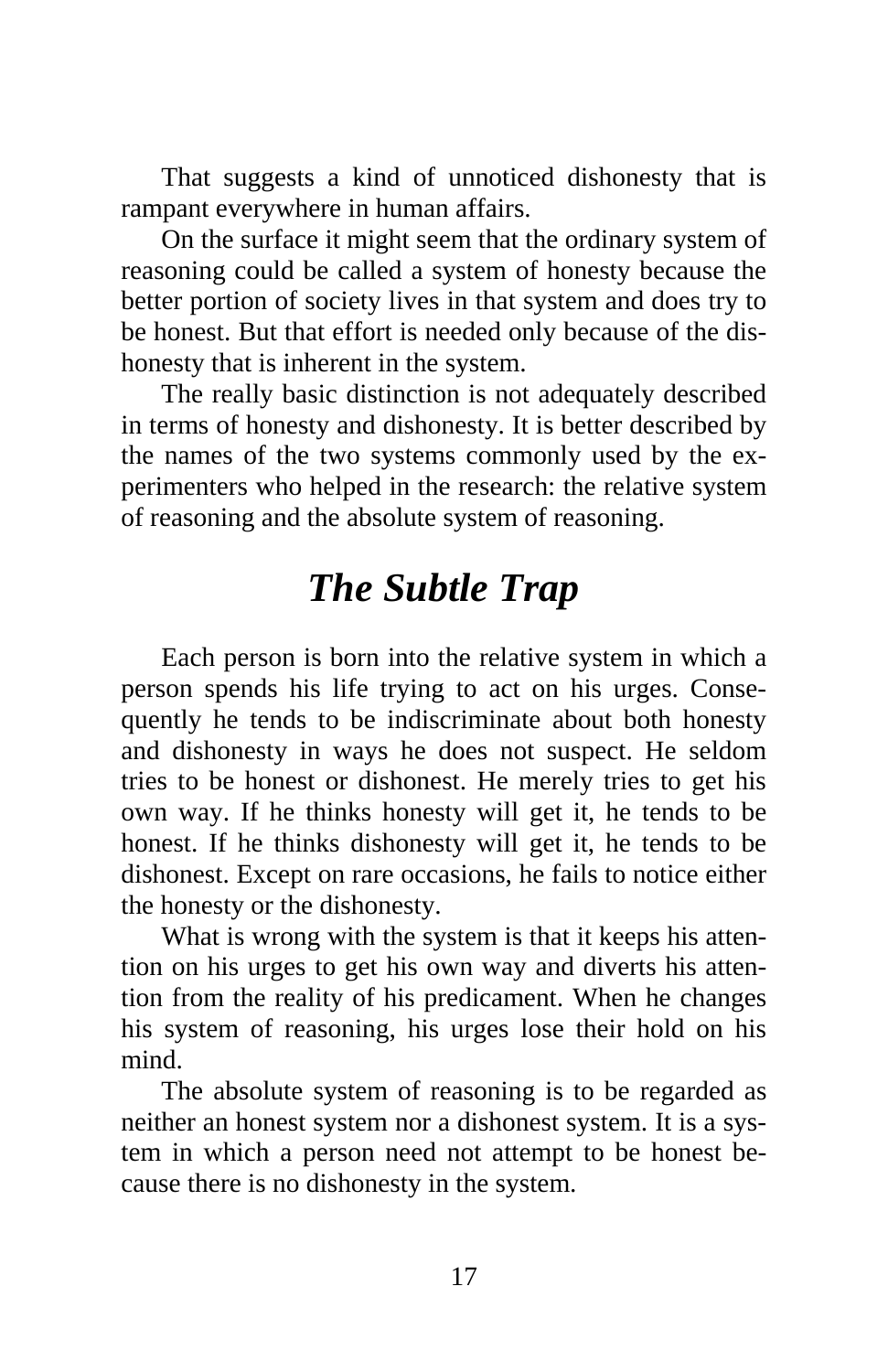Honesty and dishonesty become irrelevant in the absolute system, because in that system, a person does not reason from his urges based on contradictory motives. Instead, he reasons from reality, and he does not try to get his own way. Instead, he tries to take whatever action is called for by the reality of whatever is happening.

He cannot do that if he falsifies reality in his thoughts.

If he successfully falsifies reality to himself, he becomes irrational because he loses touch with reality. In addition if he successfully falsifies reality to others, they may take irrational action because they believe his falsification.

When a person reasons from his motives, his urges, his likes and dislikes, his attention is not on reality. That is exactly what is wrong with the relative system of reasoning: It separates a person from whatever reality he disregards. Consequently he makes unrealistic decisions that cannot work satisfactorily. They invite trouble.

Because he fails to understand the two systems, he fails to realize that his disregard for reality is responsible for his trouble. He fails to realize that he has brought the trouble on himself, so he tends to blame it on other people or on conditions outside himself. Therefore, he cannot eliminate it.

When he learns to reason from reality, his troubles reduce. His behavioral problems become solvable and can be eliminated. His conflicts diminish.

Of course, that is not what he expects in the beginning. Instead, he is afraid. He fears that his past misdeeds will be discovered and bring him disgrace. But honesty does not require that a person expose his secrets. In a dishonest world, exposing secrets invites additional trouble.

Things are different in the absolute system.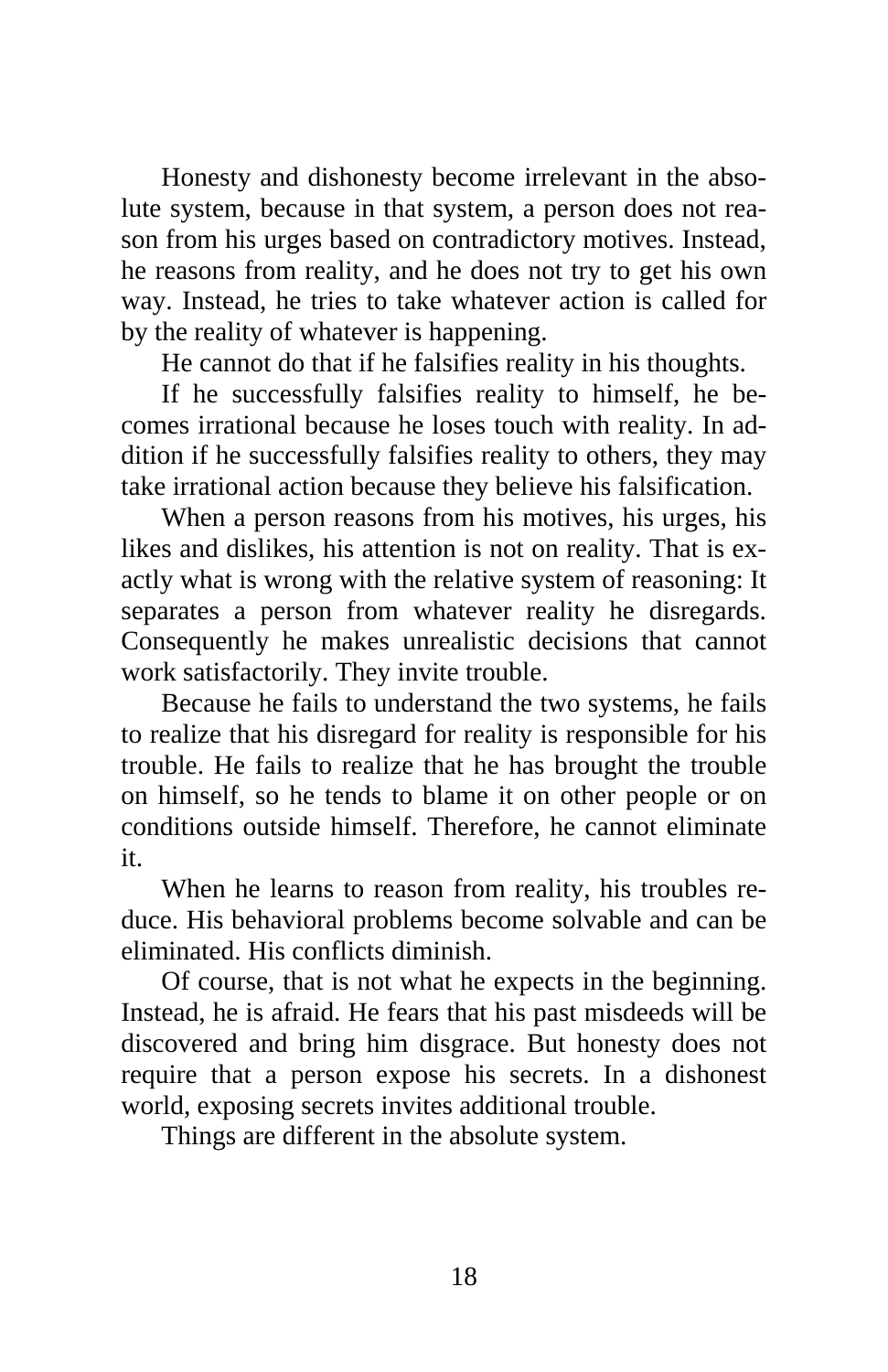The record shows that people in the absolute system achieve a kind of satisfaction and success formerly unattainable. It is true that each person is figuratively caught with his hand in the cookie jar, but it is also true that all the others know he is reformed. *The result is a new kind of freedom in which nobody holds anything against anybody.*

The person who feels an inclination to deny or refute what is said in this section demonstrates his pressing need for the information. He may not recognize his need, but the persons who understand the information recognize it.

They know he needs information about himself, and about his unconscious motives. Perhaps also about whatever group he may represent.

Every objection to the information has come from a person who failed to see the reality behind the information. That reality is convincing.

It discloses many attractive opportunities.

Many persons who formerly objected to the information decided to take another look, saw what they had missed and changed their minds. A typical comment from those persons is this: "When a person gets correct understanding, he suddenly does an about-face. After that, he can't not start making constructive changes in his life!"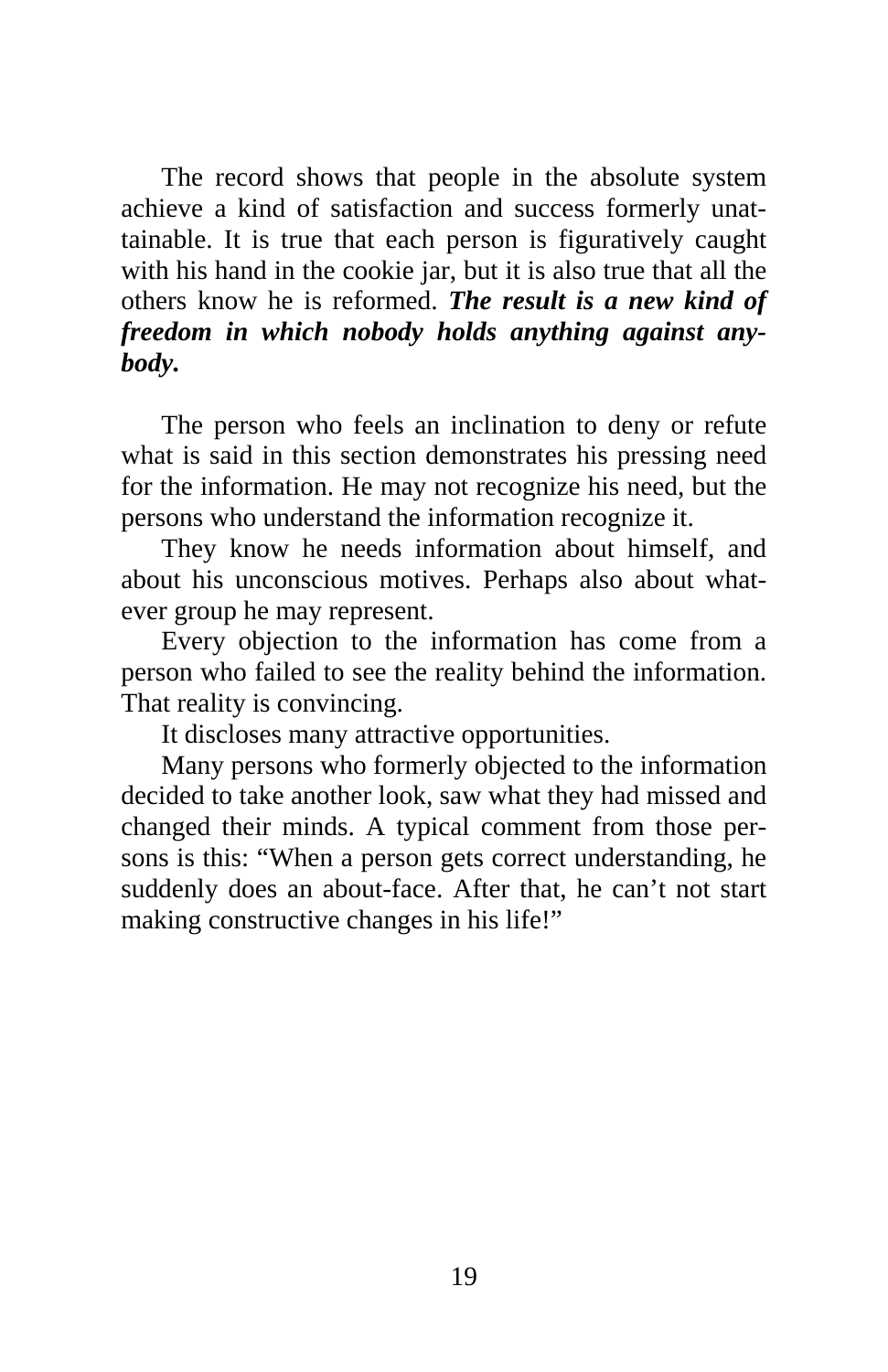## <span id="page-24-0"></span>**Preface to Part II**

What is said in this section will increase the productivity and effectiveness of every person or group of persons who study and apply the information. That has been shown by persons from many walks of life, of virtually all ages and various degrees of education and experience.

The information already has a long history.

It was formalized forty years ago after more than twenty years of incubation. It developed into an extremely complicated and ramified body of knowledge that, at last, is reduced to certain essentials readily comprehensible by any person who devotes honest attention to it.

Even small children now show comprehension.

Getting the information understood by small children involved a procedure of teaching first the grandparents, then the parents, then a group of sons and daughters who taught still younger kids and continued down the line until the information was received by preschool children.

From that work, an improved life has emerged.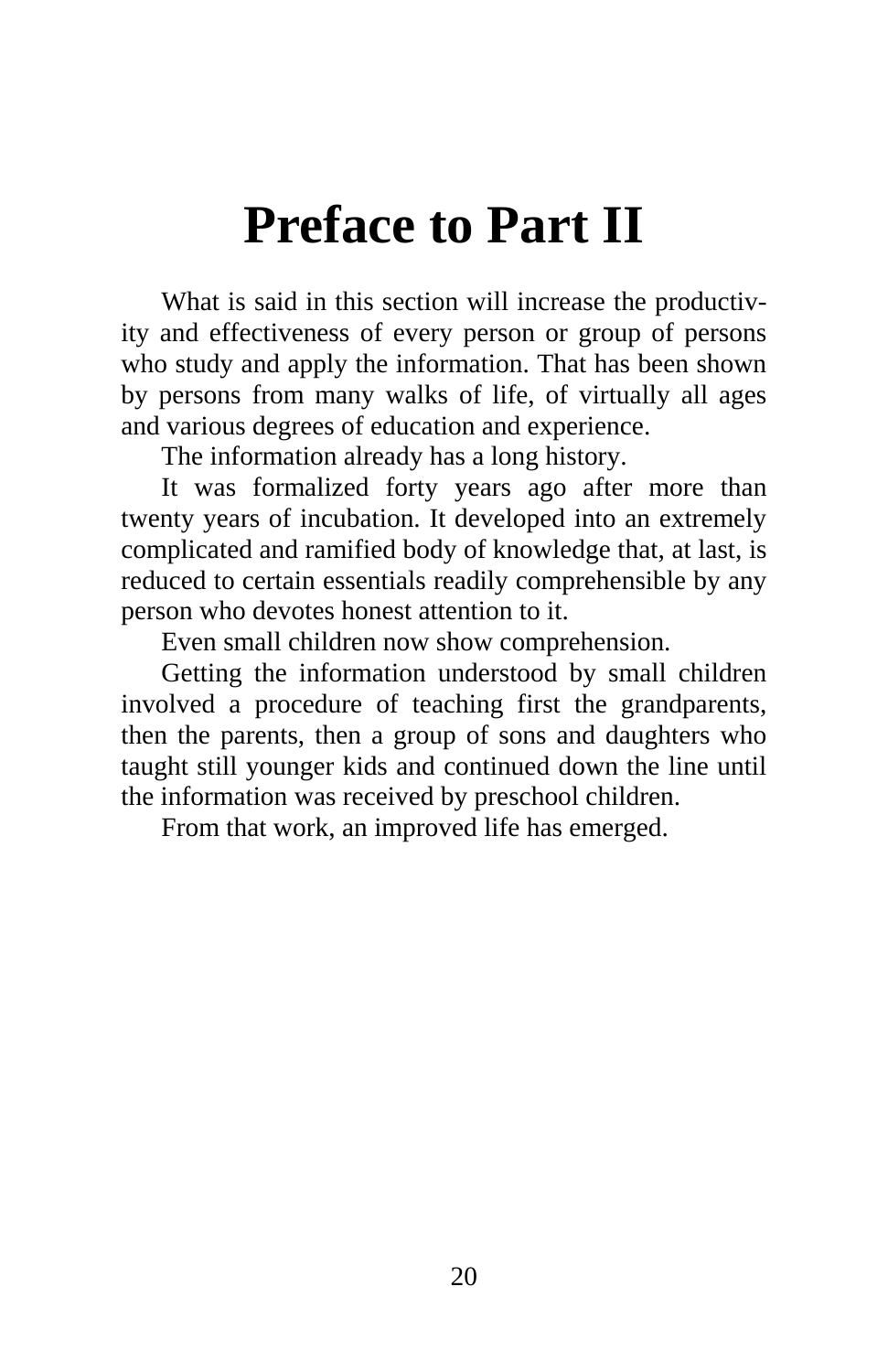## **Part II**

#### *The Basic Law*

<span id="page-25-0"></span>Three distinct kinds of laws influence the behavior of people. In this section they are designated as *man-made, self-made, and natural or God-made laws*. Experience shows that the persons who get understanding of all three kinds make spectacular improvements in their lives.

They discover the basic cause of trouble.

That enables a person to change his approach to life in ways that let him avoid innumerable kinds of ordinary distress. It enables him to end a multitude of burdensome problems that he had thought were a necessary part of life. It enables him to find and establish a safe plan of life in which things tend to work out satisfactorily for everybody.

At first those statements may seem exaggerated, but they are no exaggeration to the persons who correctly understand all three kinds of laws mentioned above.

They know that the understanding has important uses.

They watched quarrels, arguments, disagreements and conflicts diminish and disappear from their lives. They watched young people suddenly stop their trouble over smoking, drinking, drugs, sex, vandalism and shoplifting. They watched adults make astonishing improvements in their personal and vocational lives. They watched small children achieve behavioral improvements that virtually eliminated the necessity for discipline by scoldings and punishments from teachers and parents.

For each person who gains correct understanding, those improvements are the norm. Any person who devotes really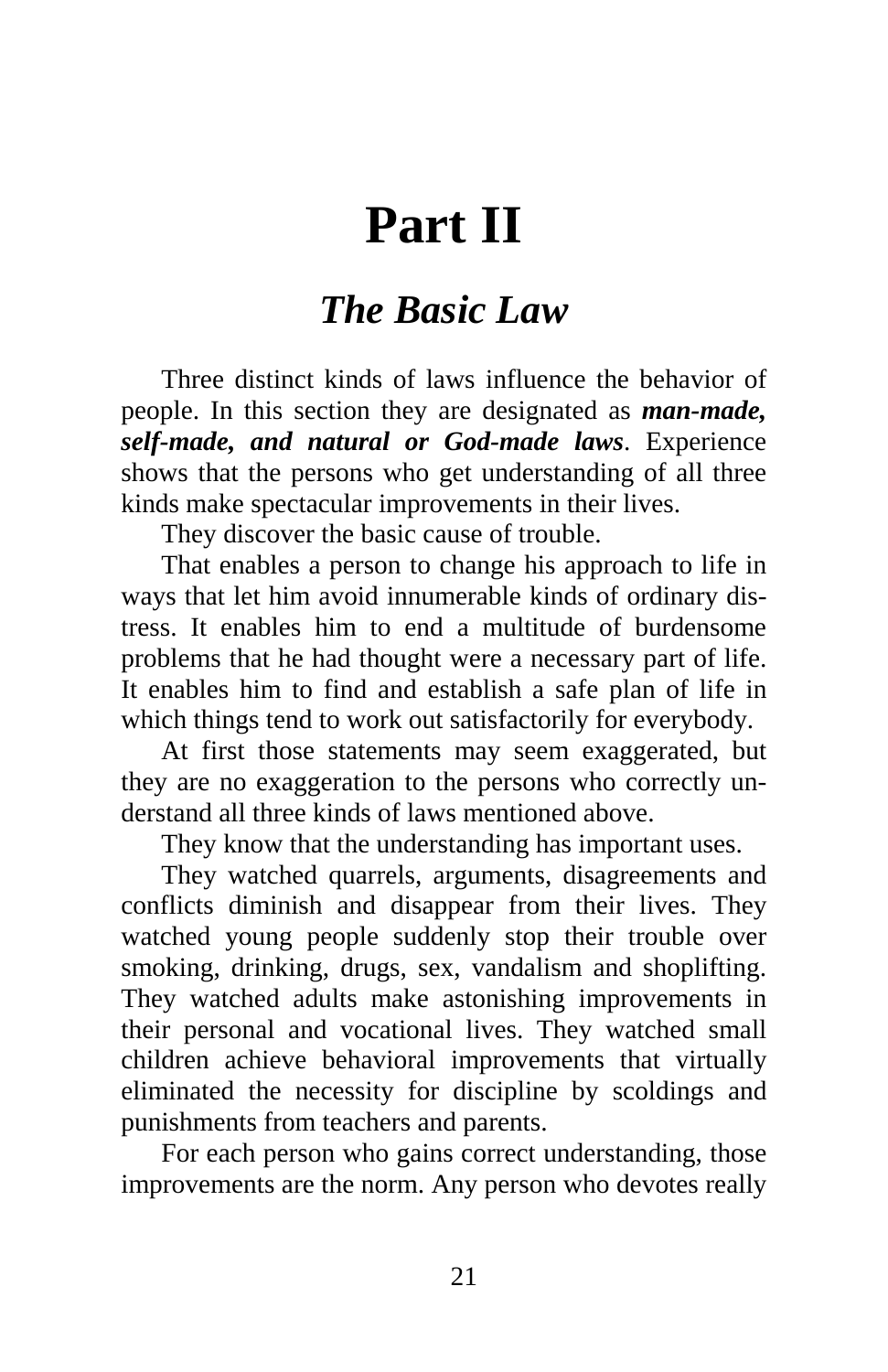<span id="page-26-0"></span>careful attention to the details until he understands them then knows that the foregoing statements are indeed correct.

#### *Unrefuted Evidence*

He discovers that many kinds of trouble result from his being guided by the wrong laws.

He does not have to accept that information on faith or because it is stated by someone in authority. He sees the reality himself. He gladly acts in accord with that reality because he sees it as the way out of trouble he could not formerly avoid.

He understands exactly why the information was initially evaded and suppressed and why it seemed offensive at first. He becomes aware that only misunderstandings made it seem offensive. He recognizes it as a way of getting mental and emotional relief and release.

He also learns about a sound approach to safe learning.

He gets his information from the printed page, but that is not what provides real understanding. At first he cannot be sure whether the information is correct. If he judges it or accepts a judgment from someone else, he just substitutes the judgment for the information. Judgments are not reliable.

He should look carefully at the reality to which the information points. That approach is what brings understanding because reality constitutes the natural source of evidence that cannot honestly be refuted.

In effect, a person who looks at the reality is learning from the book of life. He is getting safe information because he is learning in precisely the same way as he earlier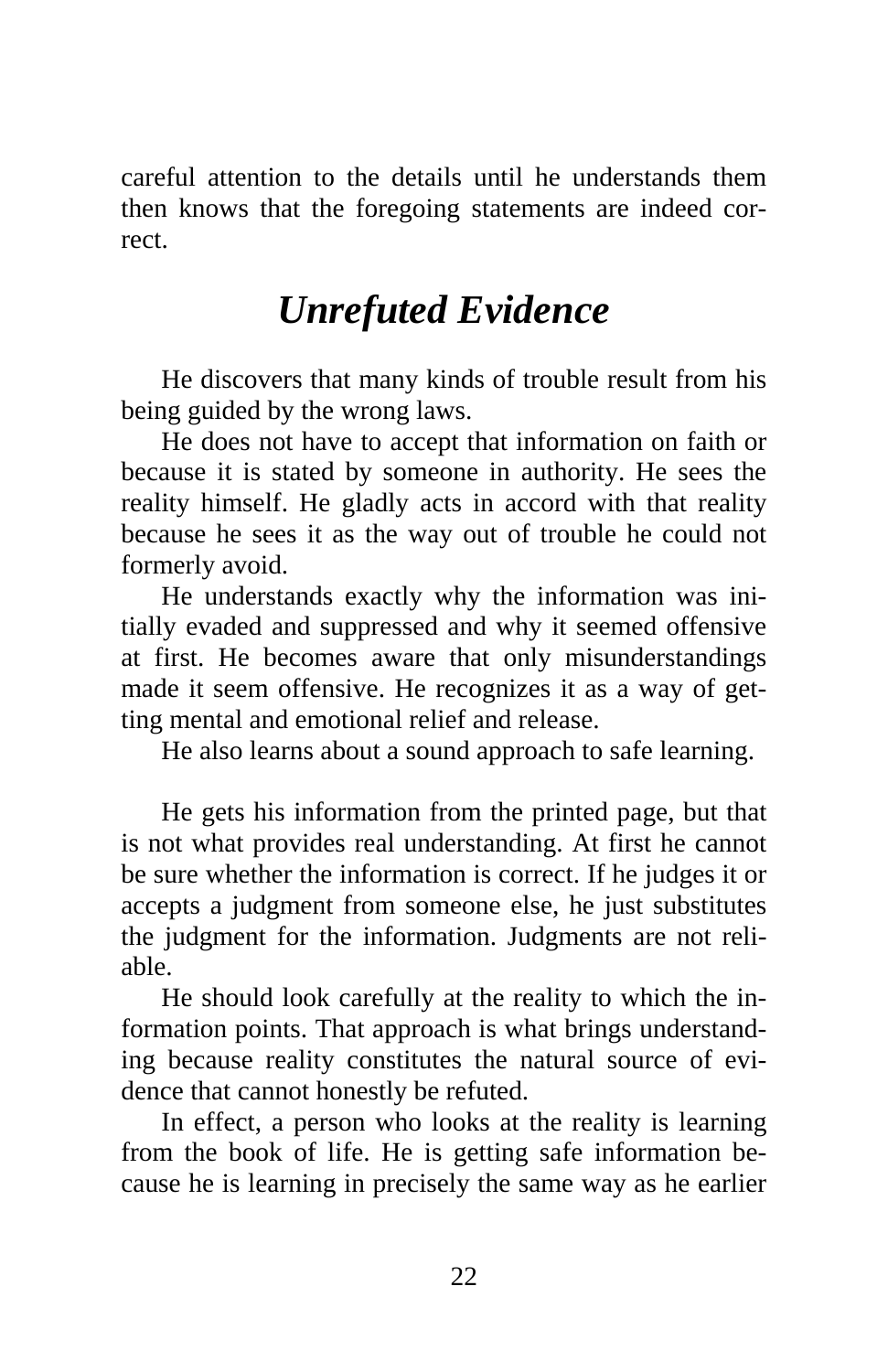learned about black and white, up and down, big and little, night and day.

Nobody could possibly convince him that black is white, up is down, big is little, or night is day because he has direct knowledge of the evidence. The information is safe because he has seen the reality.

A person learns about man-made laws from other people. Those laws are often disagreeable.

They come from parents: "Don't touch!" They come from teachers: "Be quiet!" They come from strangers: "Look out!" They also come from clubs, unions, employers, churches and governments.

The same person must think carefully to learn about self-made laws. They arise inside his mind: "I'll do as I please!" If he thinks about how they work, he can see that he must enforce them himself, although man-made laws are enforced by others. He may also see that neither man-made laws nor self-made laws are either fully rational or genuinely reliable.

The fact is that natural laws are both rational and reliable.

A person learns about natural laws without realizing that he is learning about them early in life. For example, consider how a toddler learns about gravity by falling and getting bumped.

People learn that natural laws are special.

They may disobey man-made laws. They may struggle desperately to enforce self-made laws. But they are helpless in the grip of natural laws. They are compelled to live or die by those laws, and that is why people show great respect for gravity.

Consider how children try to balance when learning to walk. Consider how carefully adults move on a slippery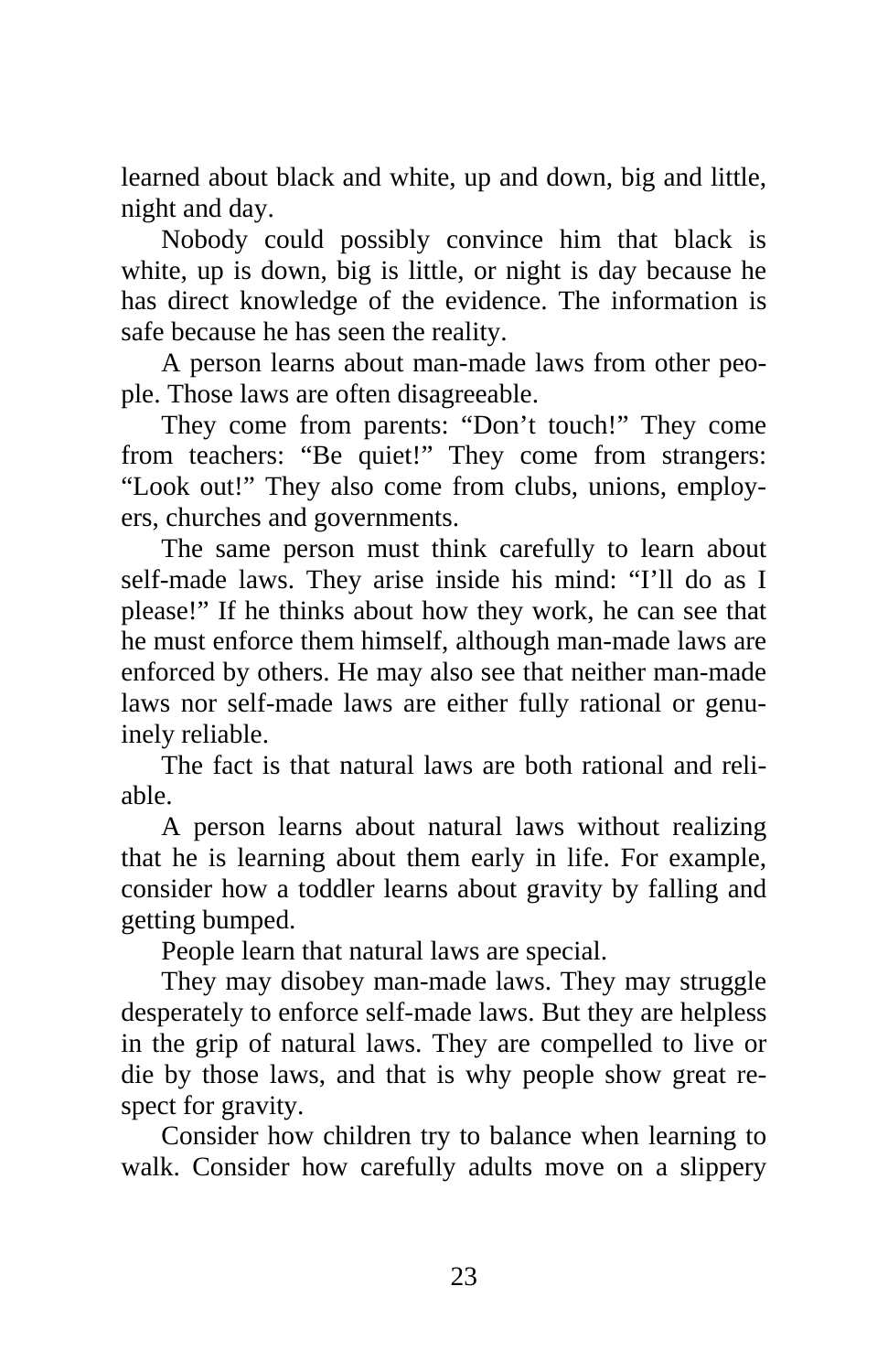<span id="page-28-0"></span>surface. Consider how everybody struggles to regain his balance the instant he has lost it.

Their actions show people's respect for the law of gravity.

They have similar respect for every natural law they recognize. They carefully avoid trouble with heat, electricity, poisons and approaching vehicles.

A person literally cannot disobey a natural law. Even while falling to his death because he failed to keep his balance, he goes on obeying the law of gravity.

### *Underlying Principles*

A person shows respect for natural laws because there is no other way he can avoid the trouble that results when he disregards them.

By allowing for them properly, he is safe.

He does not get burned, shocked, poisoned, or bumped unless he lets himself be negligent about some natural law. If he is negligent, the outcome is the same for him as for anybody else. Natural laws make no concession for his ignorance, innocence, education, intelligence, religion or anything else.

Despite those facts, people cause themselves trouble by making two common mistakes.

First, a person may have his attention diverted from potential danger as when he watches an attractive stranger while crossing a street. Second, he may disregard a behavioral principle as when he is dishonest without concern for his reputation.

People tend to think of principles as something scientific that is learned from a textbook or from a college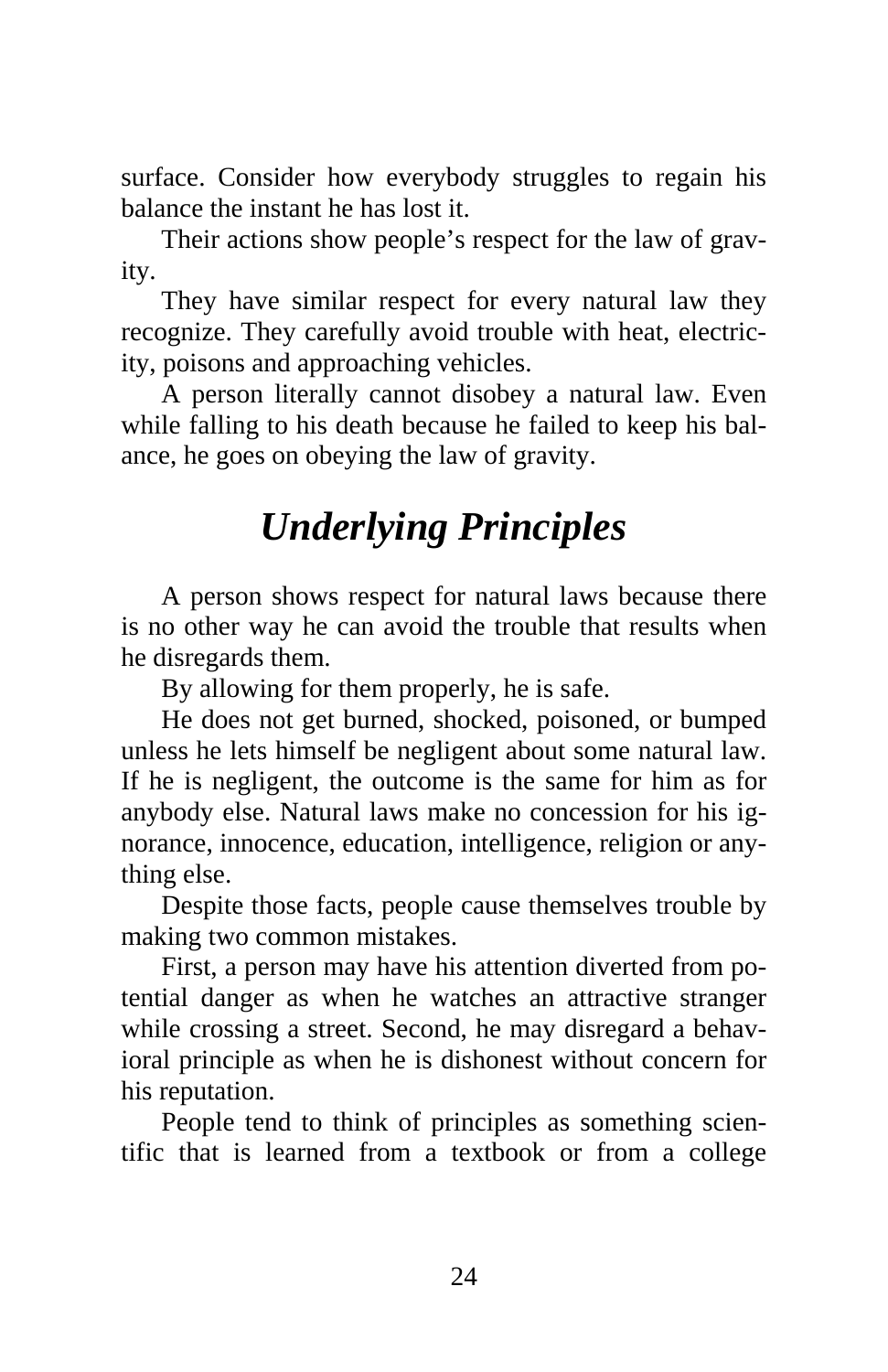course. But principles are ever present in nature, where any person can notice them.

What child ever learned how to balance himself while taking his first few steps by reading a textbook?

Principles determine that action causes reaction, that water expands as it freezes, and that gases can be compressed. Those principles are taught, but significant principles exist that are not taught.

Principles determine that a person cannot walk through a closed door, that he must breathe both in and out, and that he cannot nourish his body on broken glass—even though no textbook says so.

Anybody can readily see that principles do exert control, and that everybody must act in accord with principles if he is to have a satisfactory life.

Many principles are so very obvious that people automatically take them into account without giving them conscious attention. Everybody sees that they must be obeyed. A person who failed to live in accord with them, along with a multitude of principles which are less obvious, would clearly experience one trouble after another. The reason is that genuine principles are natural laws.

They are self-enforcing. No person can outwit them however he tries. Anyone who could outwit them would be able to walk right through closed doors, violate rules of breathing, and thrive on broken glass—in outright defiance of reality.

#### *Principles are obviously Pieces of reality that both determine and explain how things work.*

Nothing ever happens in a person's daily affairs that is not controlled by principles. Consequently anybody who understands principles should understand what causes trou-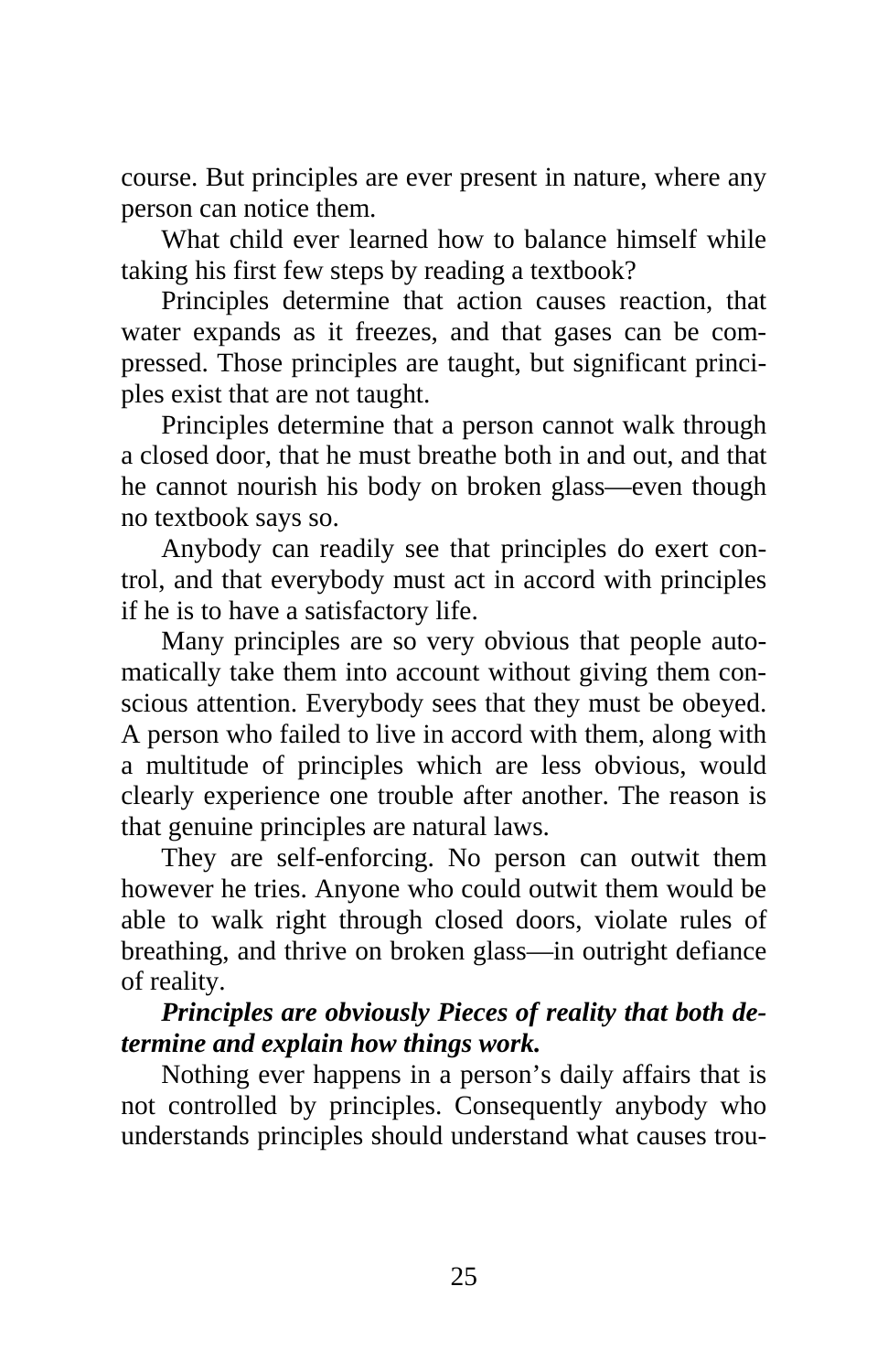<span id="page-30-0"></span>ble. That enables him to avoid the trouble that arises because principles are disregarded.

It should be easy to realize that people get into trouble by disregarding principles necessary to safe living. However, those principles are often disregarded—with dangerous and sometimes disastrous results.

Principles determine that nobody is healthy if he regularly gets insufficient sleep, that a person who keeps antagonizing others has arguments, and that everybody needs to learn and notice what he is doing as the way to prevent accidents and stay out of trouble.

Those principles are commonly understood, but they are also commonly disregarded. That naturally leads to trouble. Some factor causes people to disregard them, and that factor is given attention next.

### *Counterfeit Principles*

No sane person steps off the edge of a high roof expecting to glide gently downward by power of will. He may urgently desire the applause that such a spectacular accomplishment might engender, but he is unable to make either of the two common mistakes by which people invite their trouble.

In the above situation, he cannot divert his attention from the potential danger. Nor can he successfully disregard the obvious principle of gravity. But every person is inclined to make those mistakes on many occasions when danger or an applicable principle is less easily recognized.

Principles are derived from natural laws, and they all operate together to produce a resultant force that is completely dependable. Consider, for example, the way a person rides a bicycle. Whenever he leans for a turn, he must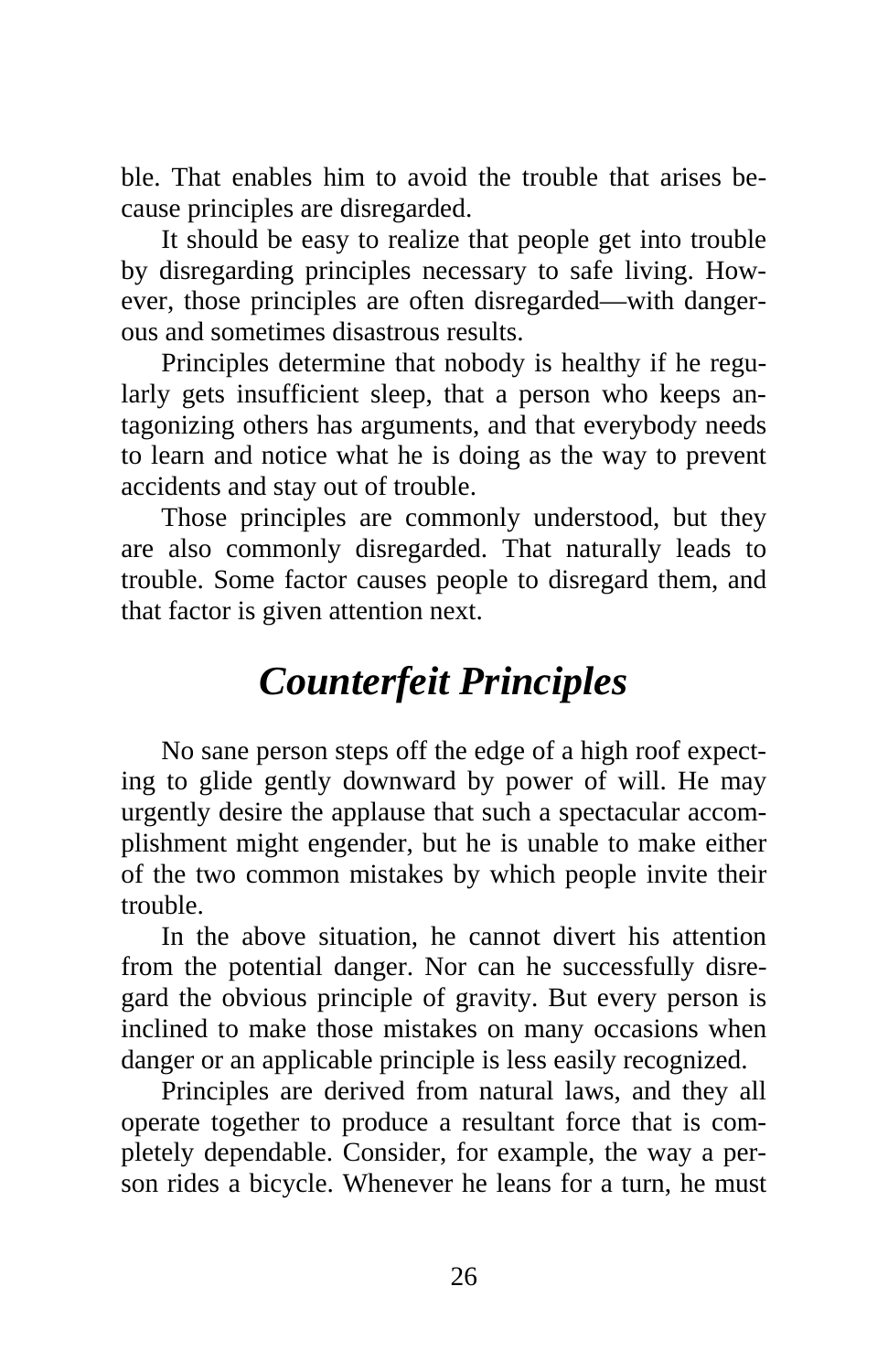instinctively and precisely adjust to the influences of gravity and centrifugal force.

If he fails to do that, he loses his balance. If he succeeds, he keeps his balance. In either case the effect is precisely determined by the cause.

It is a genuine principle that a person loses his balance unless he properly adjusts to influences from all natural laws. That implies another genuine principle: *A person can depend on natural laws to make himself safe in every situation that arises*.

Any person should easily see that depending on natural laws in the form of genuine principles can make him safe in physical situations. But the clear implication is that depending on natural laws also makes a person safe in every other situation.

For example, in his dealings with people.

Experimenters have shown that disregard for the principles of natural law is what engenders people's quarrels, bickerings, misunderstandings, disagreements and outright battles. The person who carefully analyzes the details sees how. But perhaps the details are most easily described in relation to matters that involve formation of compulsions.

Consider a person starting a compulsion to engage in smoking, drinking, drug abuse or other crime.

He disregards approaching danger by putting his attention on a wanted result. He also disregards genuine principles of natural law by substituting what in this book is described as counterfeit principles of self-made laws. They obscure his danger.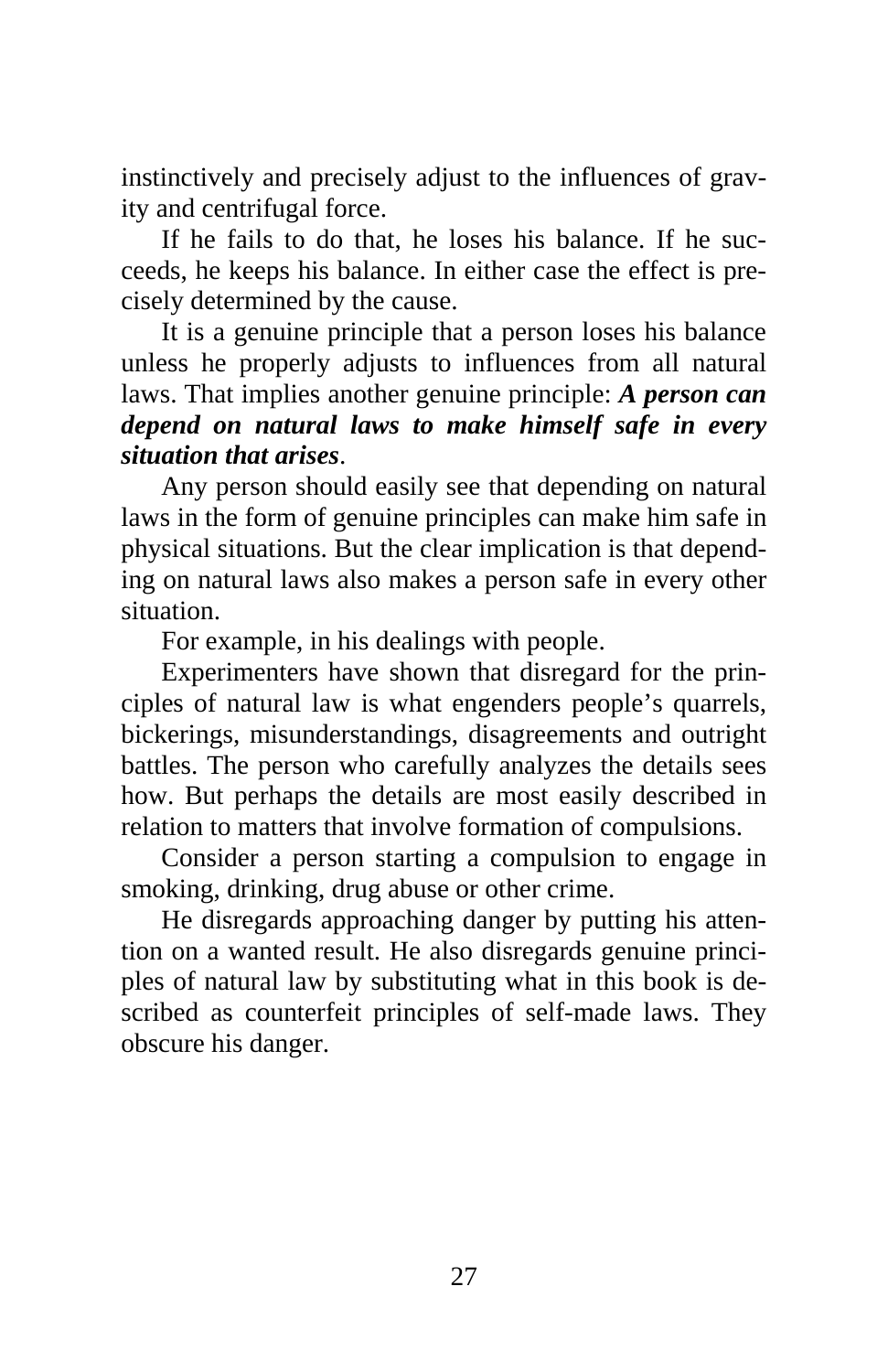### *Irrationality*

<span id="page-32-0"></span>A young person sees friends indulging in wrong behavior. He desires acceptance and fears rejection unless he joins them. He suspects his failure to do so may be held against him, and his suspicion is strengthened when they chide him and call him chicken. Quickly he joins them.

The wrong behavior suggests a dire consequence: for example, possible death from lung cancer or cirrhosis of the liver in the cases of smoking or drinking. But the young friend has no intention of persisting long enough to form a compulsion. Nor does he expect to invite a dire consequence; he just wants to be in with the crowd. So he disregards genuine principles telling him how abuse of his body causes present trouble and more problems in the future.

Quite possibly he was told not to take part in the proposed activity by his parents, school authorities and even by law. However, anyone can break or outwit man-made laws so he decides no real obstacle stands in the way of his freedom to act as he pleases.

Because of his motives and proddings by his friends, self-made laws start popping into his mind: "I can do as I please if I don't get caught." "Unless I go along with the crowd, I won't be accepted." "I don't have to keep it up, so I'll pretend I like it." "Everybody does it, so it must be all right."

In his mind natural laws and man-made laws are pushed aside and self-made laws start the action that points toward formation of a compulsion. Whenever necessary, more selfmade laws are formed and stored in memory for future use however they apply.

The persons who took part in the research leading to these findings testify that this pattern approximates the pro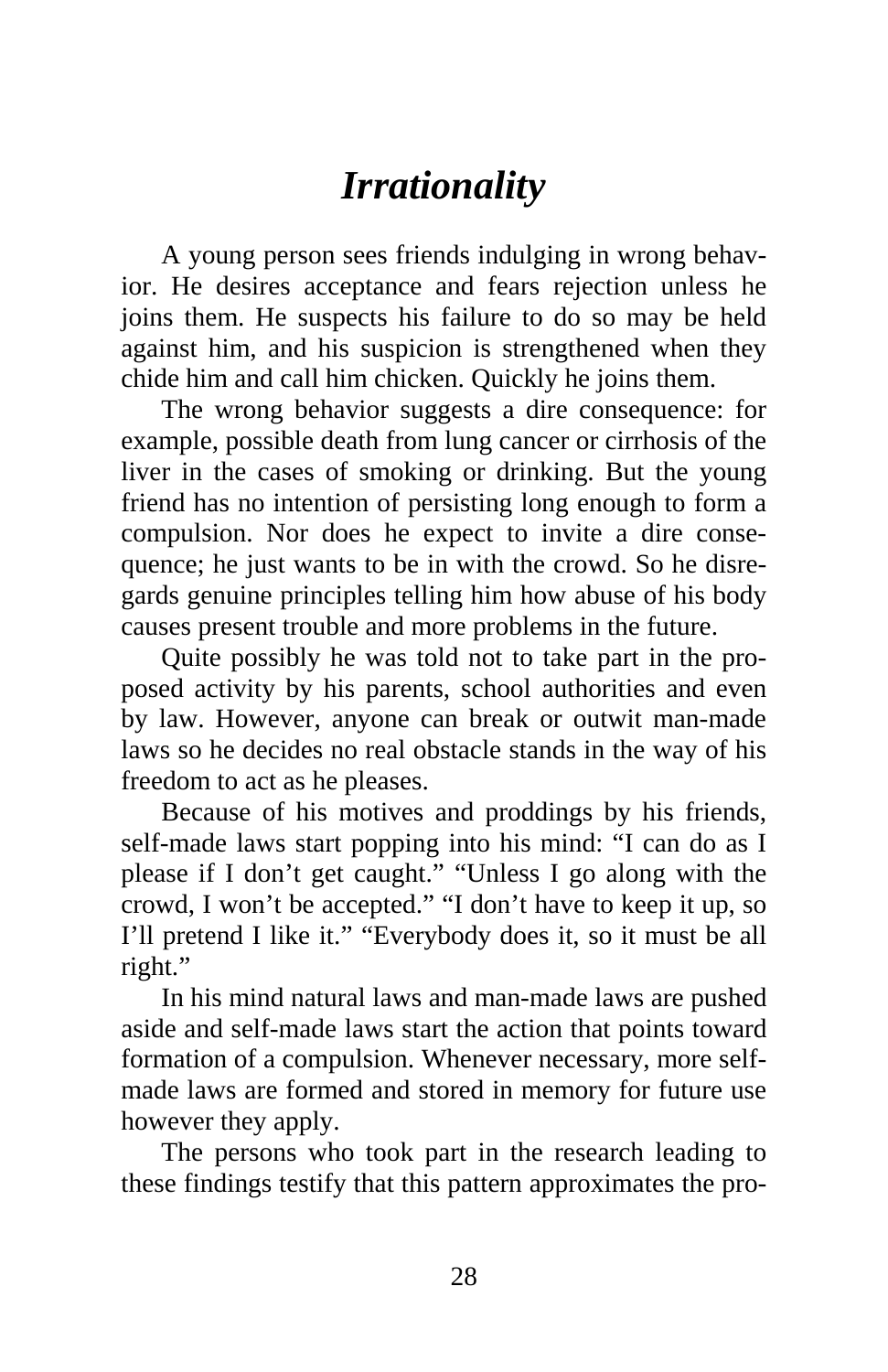cedure by which their compulsive wrong behavior started and gained control.

Three distinct steps are often involved. *First, natural laws are disregarded. Second, man-made laws are ignored. Third, self-made laws are formulated and adopted.* Each of the self-made laws became what is described as a counterfeit principle because it lacks proper conformity with nature.

Thus another genuine principle is made evident: Trouble is invited by substitution of counterfeit principles for genuine principles. Obviously that principle also constitutes a natural law of behavior.

The fact that self-made laws are unnatural should now be evident. They are not a part of creation and consequently are not enforced by nature. They must be enforced by the person himself. Enforcing them is difficult and frequently impossible because they tend to disregard both man-made and natural laws.

Often they actually contradict those laws.

The analysis of self-made laws quickly shows that they are not rational. They always contain details that contradict man-made or natural laws and consequently lead to trouble. They frequently contradict other self-made laws he formed and adopted and frequently cause him to oppose other persons who have adopted self-made laws of their own.

Consider the start of a compulsion to smoke as it might be initiated in the mind of a young person.

He has read the warnings in cigarette advertising. He has been told not to smoke and has seen kids punished for smoking. He has heard storekeepers refuse to sell cigarettes to kids because it is illegal. And he has been told that smoking cuts down wind, involves risk of fire, and invites emphysema, heart trouble and lung cancer.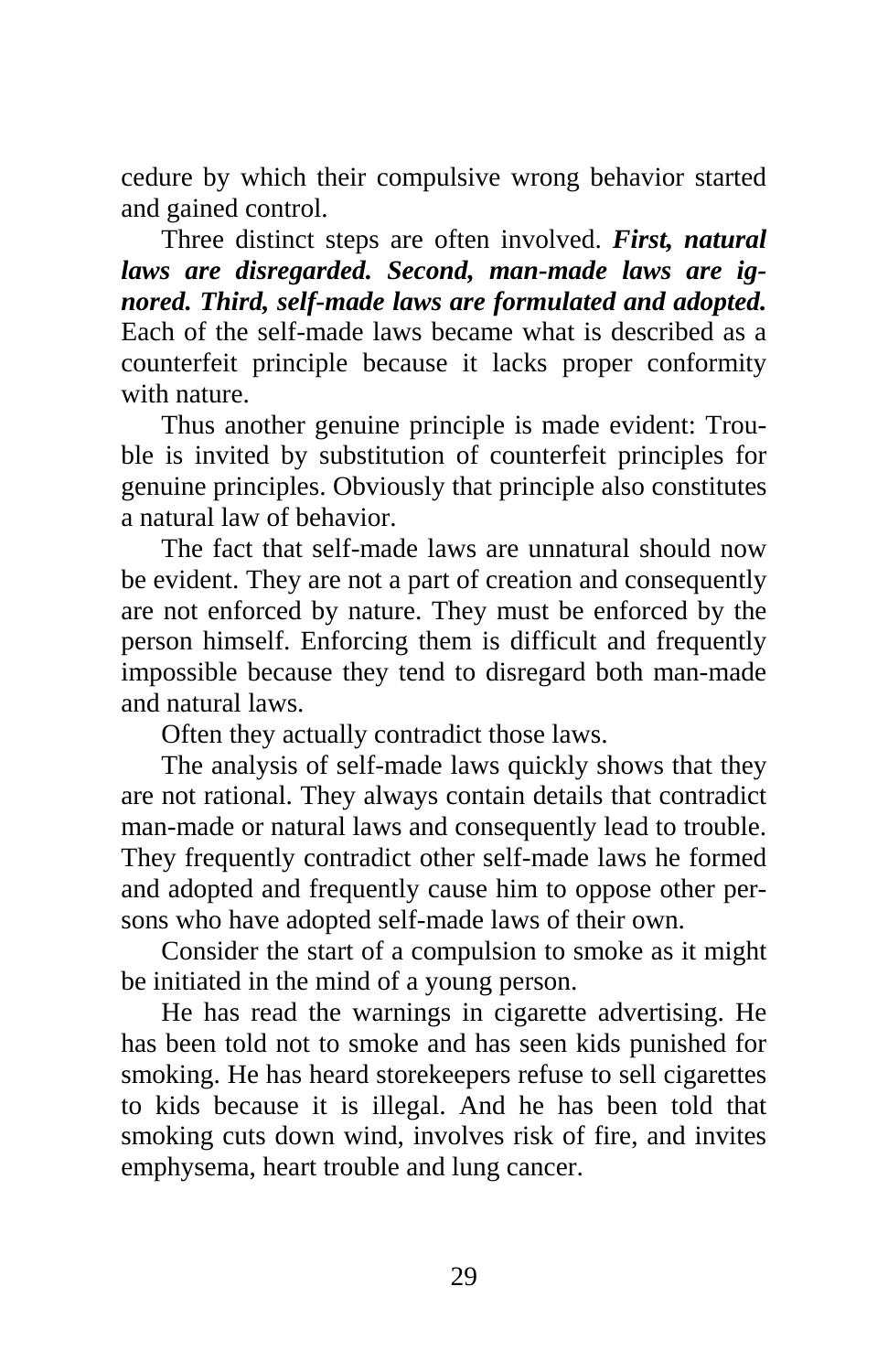<span id="page-34-0"></span>He has thus been subjected to the influences of both man-made and natural laws. Despite that, he starts forming self-made laws that contradict what he has learned. And the self-made laws win.

#### *Genuine Principles*

The reason the self-made laws win is that they flow out of a person's intent to get his own way. That intent is what makes him a slave to his urges against his own best interests. It forces him to make choices in accord with his likes and dislikes—not because of likes and dislikes but because that is how he determines what is his own way.

Trying to get his own way is the only system he knows. He always lived under it. He equates it with freedom although it enslaves him to the trouble his urges so frequently lead him into.

At first he cannot escape from that system.

He cannot directly change his likes and dislikes because of his intent. He cannot change his intent because his attention is diverted from it by likes and dislikes. But when he understands clearly and correctly what is involved, he can put attention on his intent, take it away from his likes and dislikes, and put it on reality. After he has done that, his likes and dislikes begin rearranging themselves in accord with reality rather than with his urges.

*That change takes him out of the relative system of reasoning in which decisions are based on urges. It introduces him to the absolute system of reasoning in which decisions are based on reality.* 

The same driving force continues to propel him, but it sends him in a different direction. Instead of controlling him in accord with urges based on his motives, it controls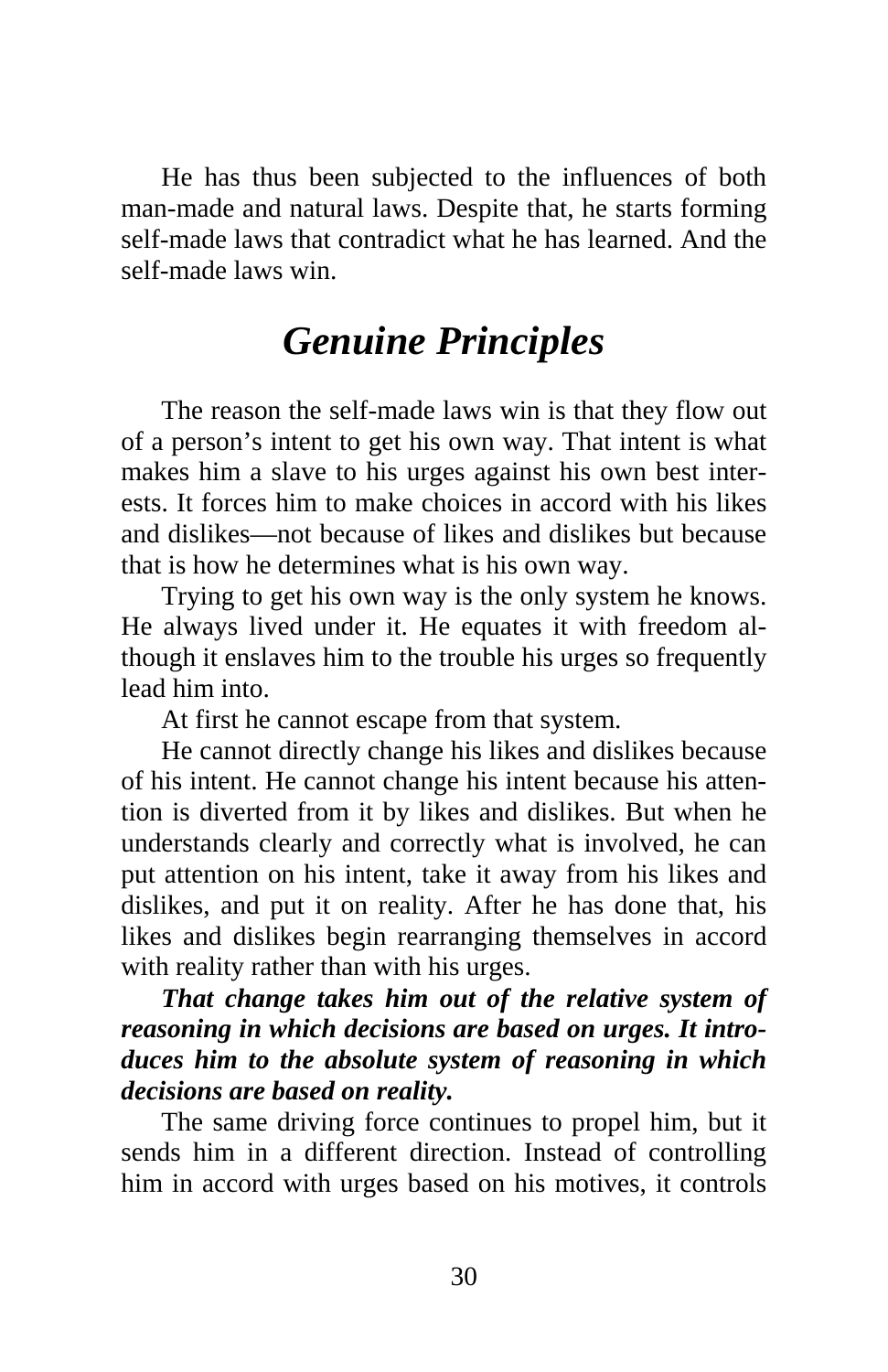<span id="page-35-0"></span>him in accord with the reality he formerly did not notice because of his urges.

That provides him with a new plan of life.

Instead of subjecting him to control by urges causing trouble and frustration, it brings him safety and success. Looking back, he sees that what he had regarded as freedom was really a misleading substitute. As new horizons open before him, he feels a new kind of exhilaration and excitement that he had never previously experienced.

He discovers a whole new world of wonders.

With growing pleasure he discovers that there is a clear distinction between the counterfeit principles by which people get into trouble and the genuine principles that enable people to become safe.

#### *Rationality*

People do not easily realize that their lives are almost entirely based on compulsions. They are born with the intent to get their own way. Consequently they let their likes and dislikes be dictated by that intent and do their best to live in accord with the resulting pattern of urges.

They feel a compulsion to act on those urges.

What they regard as freedom of choice is merely the freedom to continue in slavery to their urges. The result is a compulsive kind of life that misleads people by masquerading as real freedom.

Each person does have a genuine freedom: the freedom to change intent from wrong to right.

*Everybody who fully understands the foregoing information regards the intent to act on urges as irrational and wrong. He regards the intent to act on reality as ra-*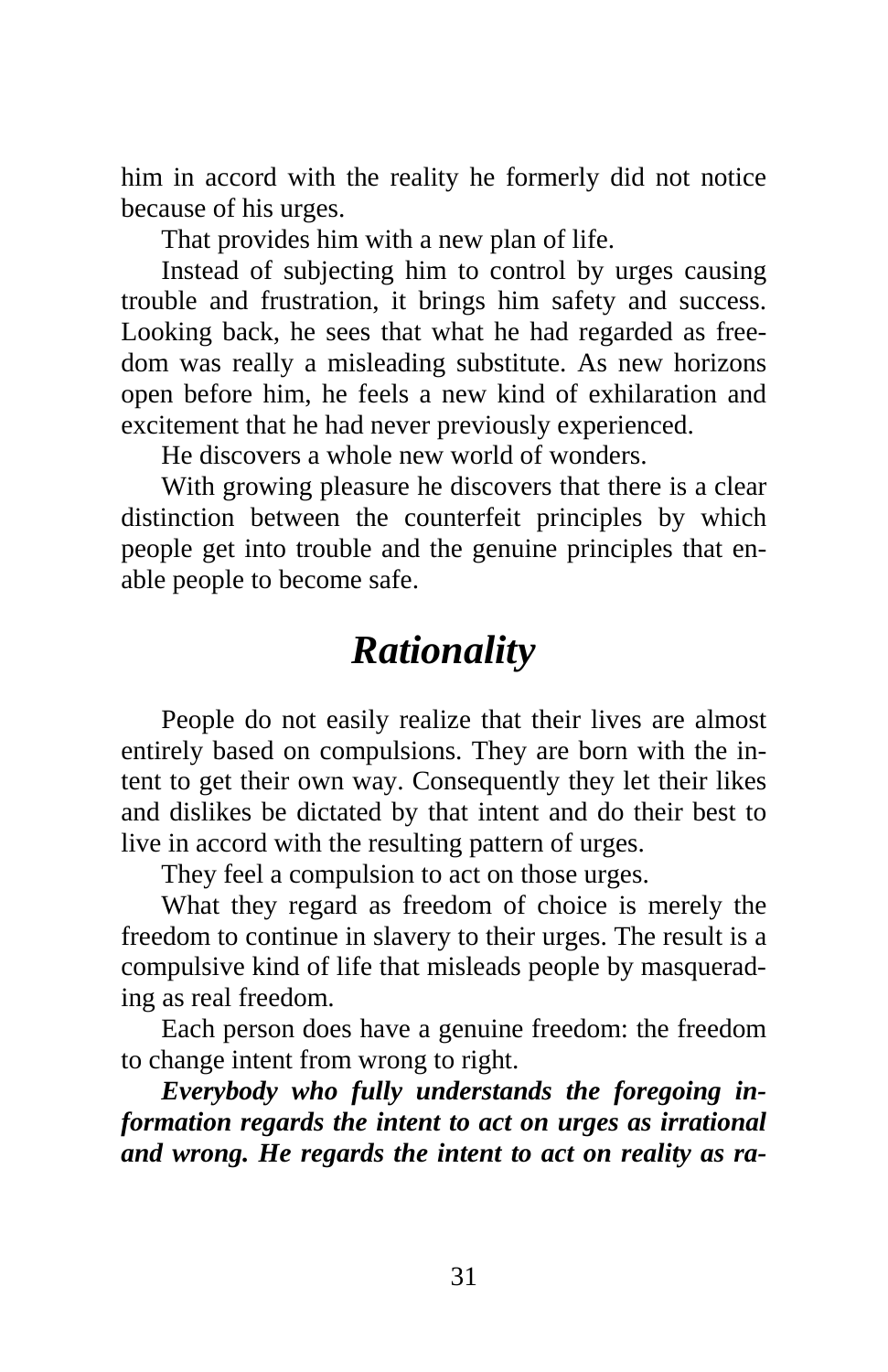#### *tional and right. His understanding causes him to reverse his basic approach to life.*

Before that reversal, he accepts dictation from his urges. He lets them enslave him by controlling his wants. It is as if a subtle, insidious force had reached into his head and turned a mental switch the wrong direction, sending him into a life of willing servitude during which he disregards numerous pieces of reality so he can get his own way.

That attitude contradicts his real interests.

The disregarded pieces of reality are still there, and they cause trouble for him. Because he disregarded those pieces of reality, he does not realize how he invited the trouble. Consequently he persists in his destructive program of life without any awareness of the mechanism behind it without the awareness that there is a means of remedy.

That goes on until he understands what is happening. Then, in effect, he turns the switch the other way. He does it by deciding that he will no longer accept dictation from his urges and that he will turn to reality for his future decisions.

That change leads to a life of rationality.

At first a person is afraid to make the change. All his life he has been living by urges. He trusts them. They point him in the direction of what he expects sooner or later will bring him happiness and real satisfaction.

Those expectations are never realized.

The reason is that urges cause a person to disregard the pieces of reality that must be taken into account to cause happiness and satisfaction. They are the same pieces of reality that he dislikes, because he is afraid of them. So he refuses to consider them, although if he did, he would discover that his fear is entirely groundless.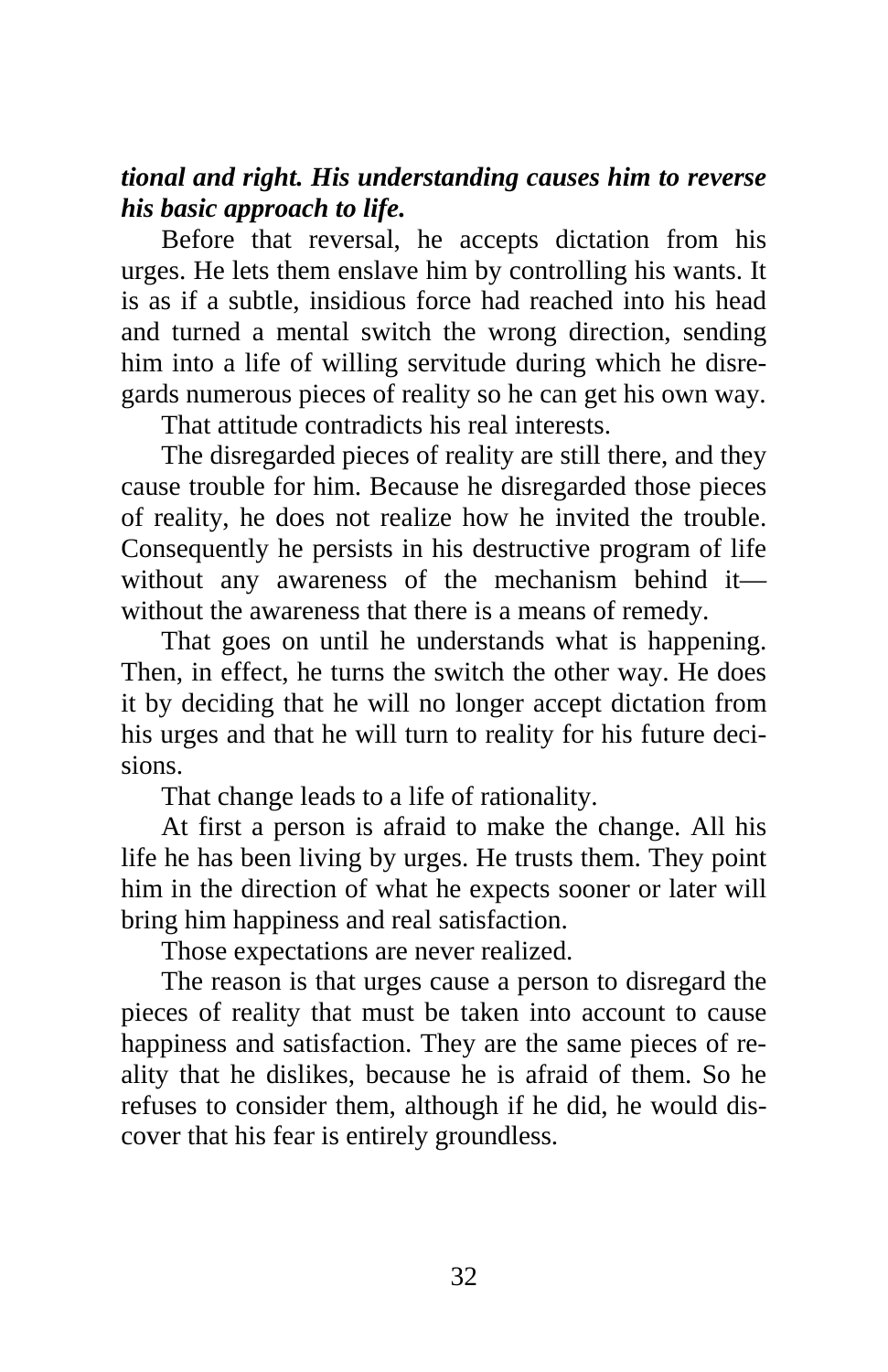He is afraid to consider the possibility that he does indeed cause his own trouble, but until he considers the reality, he cannot make that discovery.

Consequently he cannot stop his trouble.

He is afraid he will not get his own way. But he is not getting it. He is afraid he will have to take action he dislikes. But he is already taking it. He is afraid he will be unable to do what he likes. But he is already unable. He is afraid he will lose his friends. But that fear is part of what locks him in trouble. He is afraid of becoming irrational. But fear is already making him irrational because it diverts his attention away from reality.

*Irrationality is the result of disregarding reality. The way to achieve rationality is to look directly at the precise reality of whatever is happening and take right action.* 

### *Life Without Fear*

Reality appears harsh to many persons because they misunderstand it. Looking at reality is as easy as noticing an approaching vehicle before crossing a street. It brings protection that makes a person safe, but people frequently think of reality in ways that tend to give it a bad reputation.

In trying situations, they have been told to face reality. Therefore, reality tends to be associated in their minds with numerous trying situations.

What could be more trying than awakening in a hospital and discovering that you are there because you failed to notice the reality of an approaching vehicle? Noticing the reality might obviously have prevented the trying situation. That example shows how a person avoids trouble by looking at reality.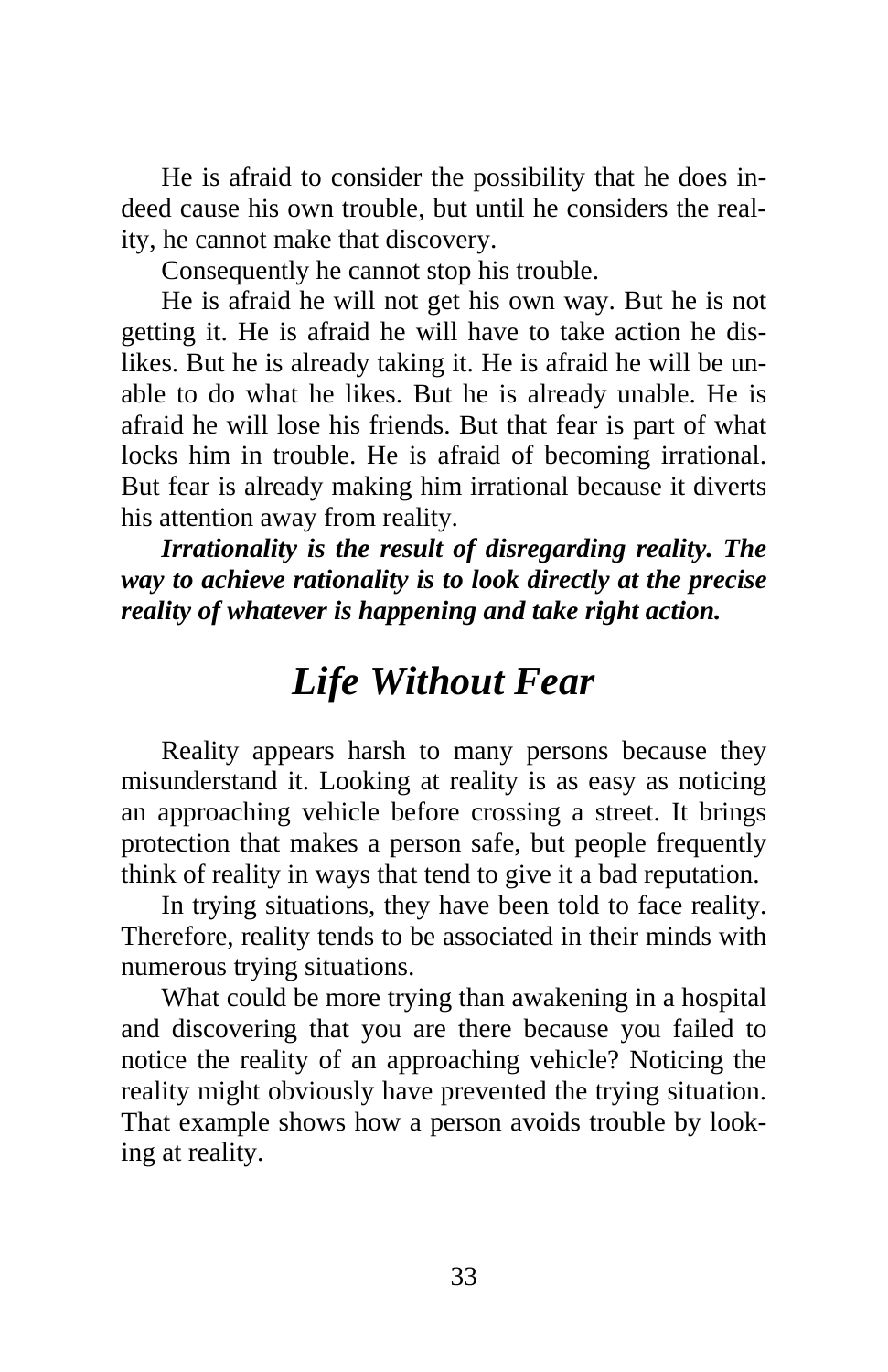The hospitalized victim of an automobile accident might easily remember that he did indeed fail to look for the approaching vehicle. But many causes of trouble are more difficult to identify.

After a person gets the trouble he invited by disregarding reality, he usually fails to realize that he invited it because the sequence of cause and effect is almost always more obscure. Also he is so busy struggling with the resulting situation of harsh reality that he rarely looks for the earlier reality he disregarded. That reality is the kind he thinks of when he judges that reality is harsh.

He may think of the problems he cannot solve: misbehavior by his children, arguments with his spouse, dissatisfaction with his employment, his stomach ulcer, difficulty meeting credit card payments and perhaps a multitude of other problems.

He tries to forget his difficulties by reading books and newspapers or watching TV, going to movies or nightclubs, submerging himself in some work or hobby, getting drunk or high on drugs. He engages in various activities to escape from the reality that is indeed harsh.

An understanding person knows that disregarding reality invites trouble. He also knows that there is a successful formula for escape.

There is indeed, and it is being used by enough persons to demonstrate that it is liberating.

Ignored reality causes trouble. Learning to inspect that reality prevents the trouble. It also eliminates the need to deal with recurring trouble. It constitutes a formula for escaping into the life without fear.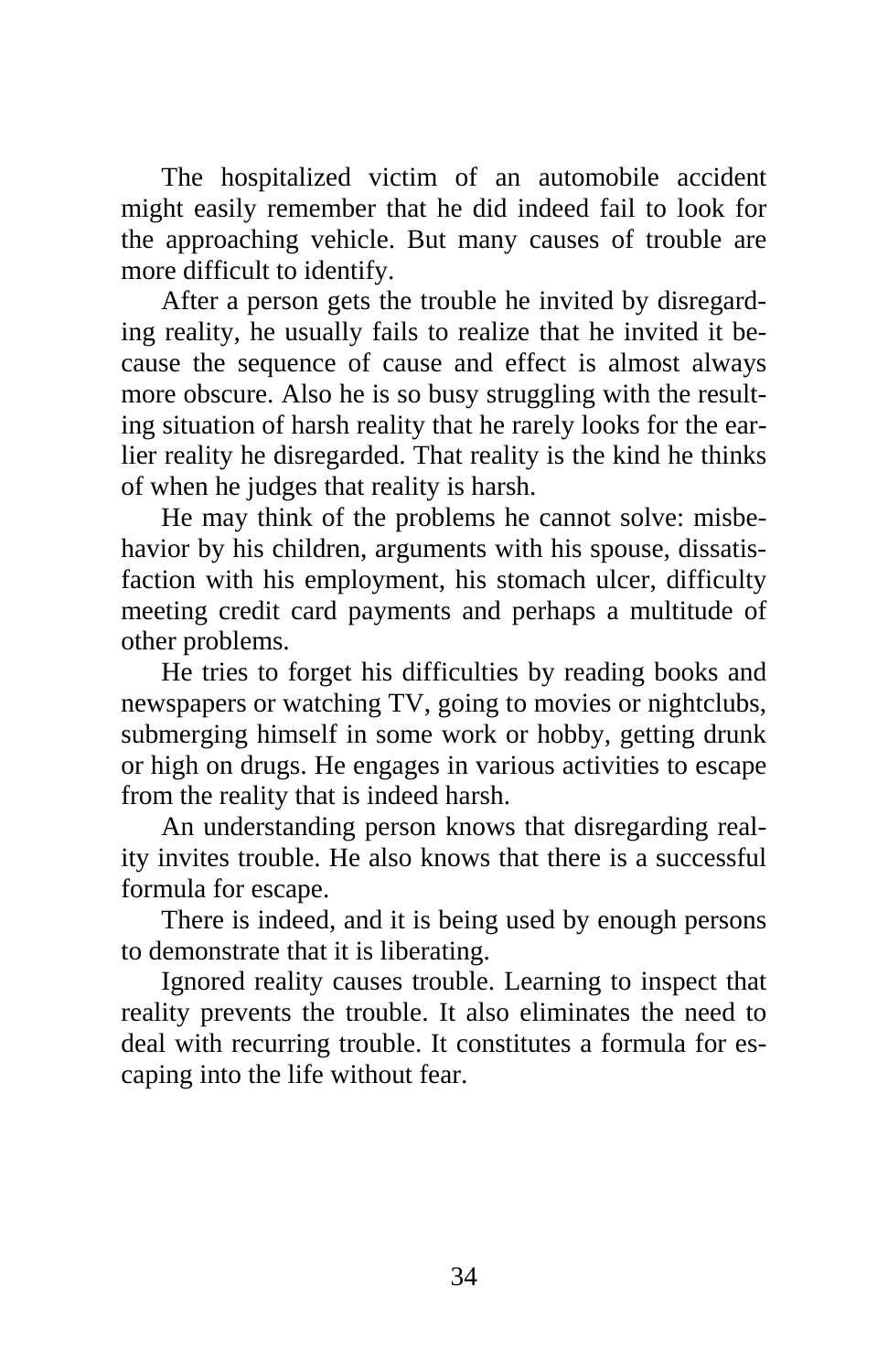# *Unscientific Thinking*

Instead of avoiding harsh reality, a person should put his mind on it. That statement may cause people to cringe but only because they are using the wrong, relative system of reasoning.

Changing to the absolute system is releasing.

Considering harsh reality provides a powerful incentive for change. But something more is needed than improvement in watching for approaching vehicles or even anticipating possible death from lung cancer after forty years of smoking. Nobody could develop enough ingenuity and caution to anticipate the outcome of every potentially dangerous situation. Instead, a person should put attention on causes as they arise, something he cannot do while he keeps attention on results.

That is the danger of relative system thinking.

Reasoning from an urge directs attention toward a wanted result and away from danger. The urge suggests that the end justifies the means, and that drives attention toward forming counterfeit principles intended to produce wanted results.

People's urges spontaneously cause emotion.

What is here called an urge does not arise from natural laws nor from man-made laws. Instead, urges arise from self-made laws, resulting from personal motives that tend to disregard reality. Consequently urges invite frustration and when the frustration comes, the emotion is intensified.

By remembering situations of that kind, a person is able to reason from their reality. By doing so, he sees evidence that under emotion intelligence is reduced. While his attention is directed toward a wanted result, it is diverted from the reality that would show the invitation to trouble.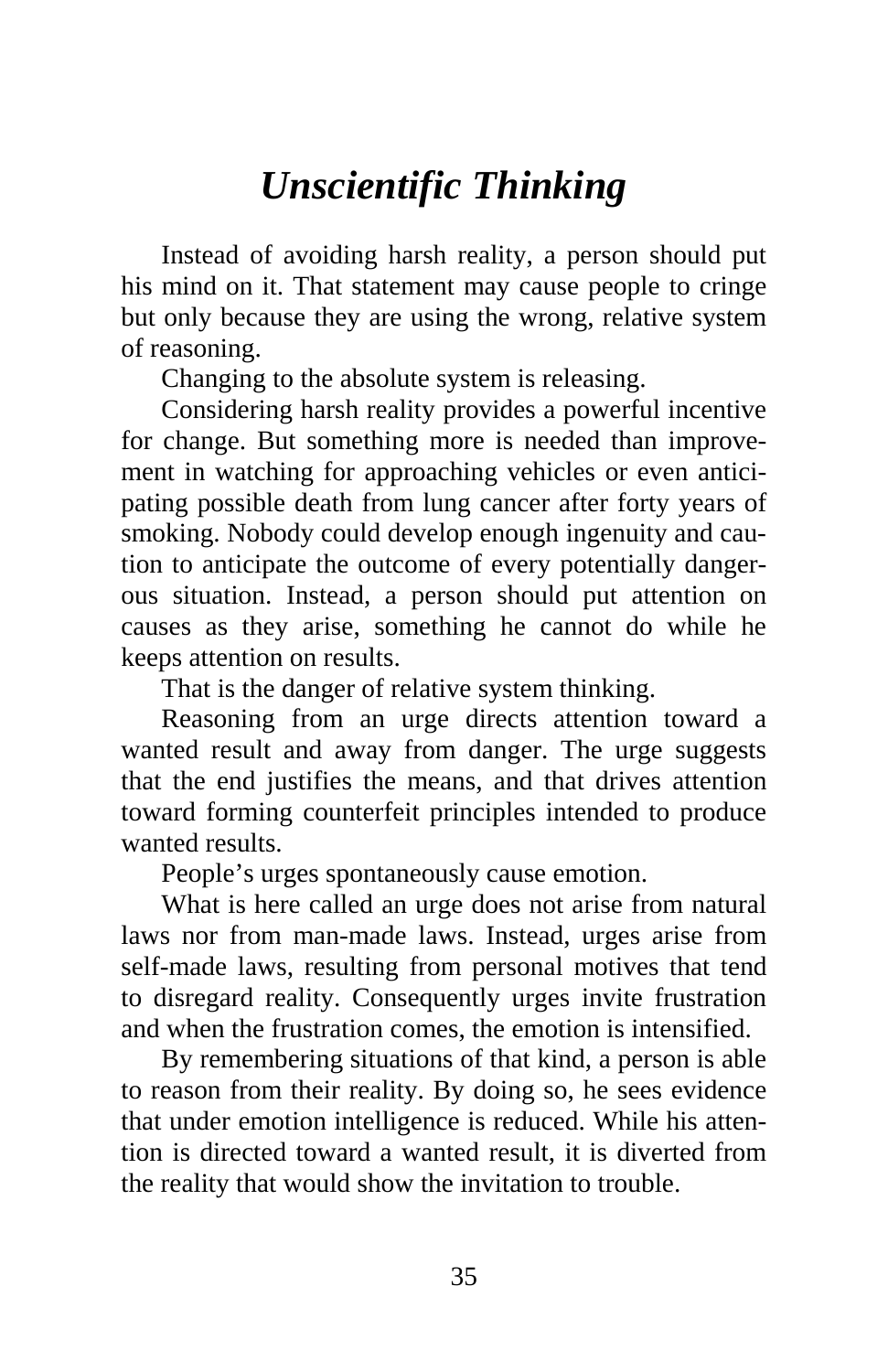That creates the precise situation in which trouble is often invited without a person's awareness.

The following are additional self-made laws that a person commonly installs in his mind: "I can get away with this if I'm careful." "I have to take advantage of every opportunity that arises." "This is my big chance." "As long as I get what I want, nothing else matters." That is exactly the sort of thinking that produces self-made laws. The resulting counterfeit principles lead to urges that invite all kinds of trouble.

#### *Scientific Thinking*

Decisions based on man-made laws keep a person out of trouble with the authorities. Decisions based on natural or God-made laws keep a person out of trouble with all creation—including authorities. Decisions based on selfmade laws move a person toward ultimate disaster because they divert attention away from natural laws.

The foregoing explanation is how man does indeed invite his own trouble. When a person traces out the sequence of cause and effect he sees how that trouble can be ended. The whole story can be read from the reality of whatever happens—something earlier referred to as the book of life.

Some persons have objected to that wording. They say it contradicts scriptural writings, but their comments indicate superficial thinking.

*No concept in this book represents the opinion of a person. Instead, every concept was learned by looking directly at the reality from which every other person must also learn.* Any scriptural or other writings that contradict pieces of reality would clearly be incorrect.

Reasoning from reality makes a person safe.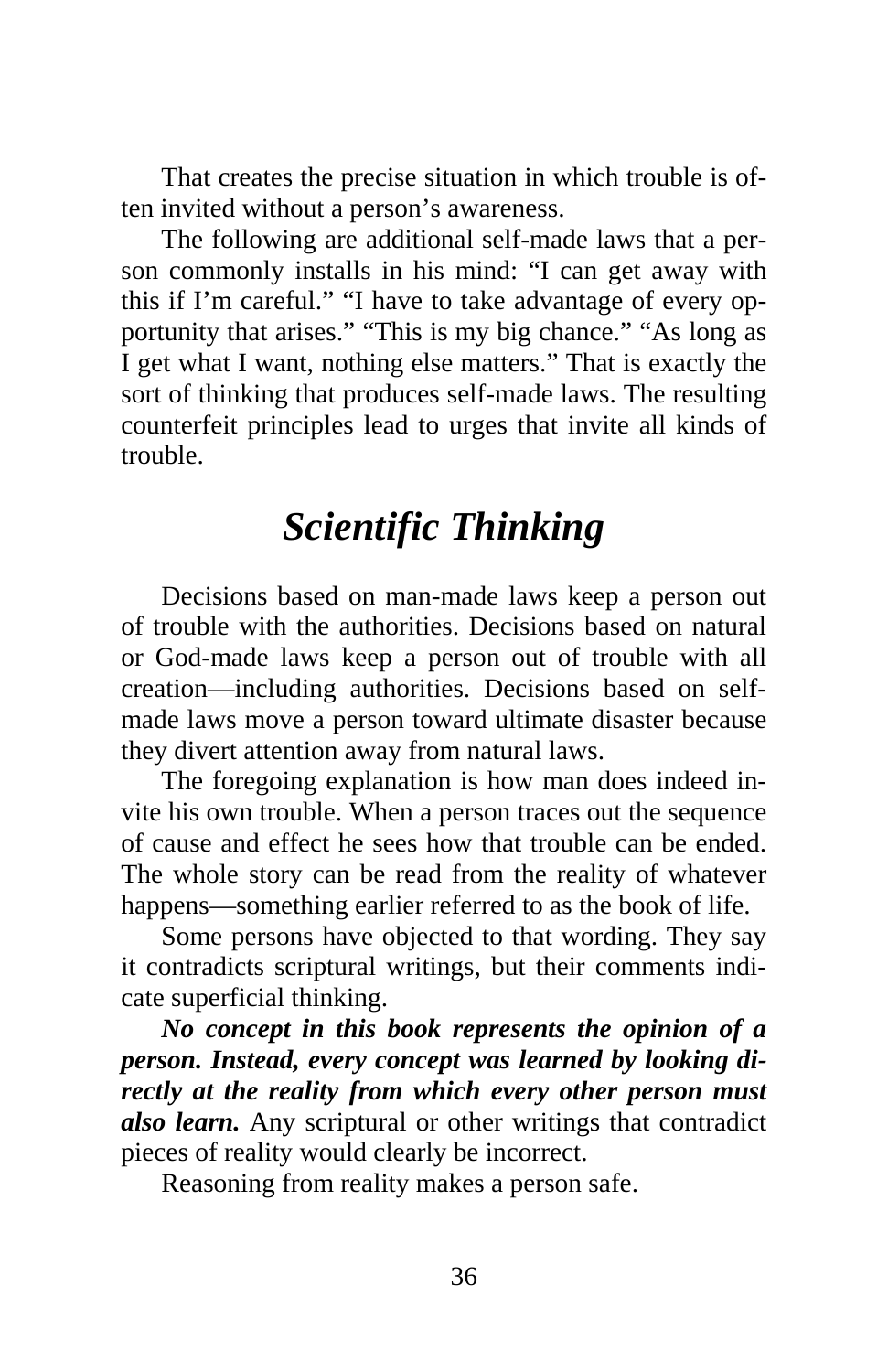There are better scriptural correlations with reality than the religionists have commonly noticed. For one, God is quoted as having said, "I will put my law in their inward parts, and write it in their hearts." What is more clearly lodged in the system of a person's thinking than the law of gravity?

That is where a basic natural law should be.

*People have polluted the sanctuary of their hearts and minds with self-made laws. During moments of emotion, people form them in profusion. They turn out to be what is warring against the natural laws.* 

Every self-made law is a separate and distinct counterfeit principle that gets used as a premise in a person's routine processes of thinking. Consequently those wrong premises become the bases of decisions that are misleading because they are not based on genuine principles.

Clearly seen, the sequence of cause and effect looks simple. However, it is dangerous because counterfeit principles lead to counterfeit conclusions and are unconsciously used as premises.

A person seldom recognizes his processes of logic while they are in operation. Consider an example: Oncoming vehicles endanger people in their path; I am in such a path; I should move. That example makes the point.

It expresses a genuine principle. It then expresses what may be a fact from which a safe conclusion clearly follows. It represents sound reasoning.

People use genuine principles in various routine decisions. So they lift their feet to step up, talk loudly enough to make themselves heard, and avoid throwing lighted matches into wastebaskets. People also use counterfeit principles in their routine thinking, causing wrong conclusions.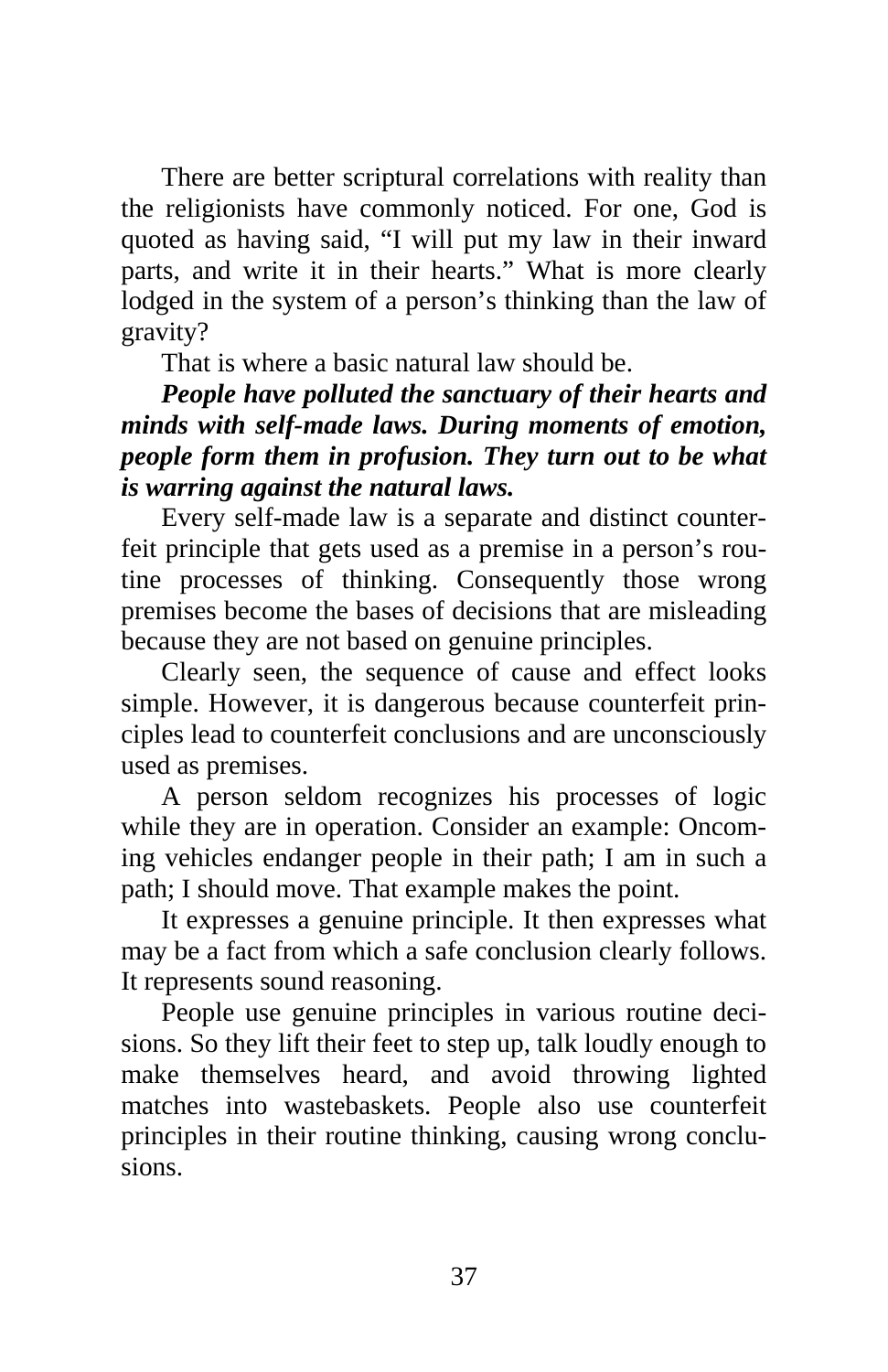Every counterfeit principle invites trouble.

A person may decide, "I can always get my way by trying."

That is a counterfeit principle that cannot be effectuated. The person who continues to reason from it is sure to become frustrated.

No natural law leads a person to adopt self-made laws. Nor does any man-made law. What does?

Only his persistent intent to get his own way.

Because he continues reasoning from counterfeit principles and the urges they engender, he keeps traveling a wrong path of life—until he understands his mistakes.

*Then he sees that no action is right unless it conforms with natural laws and genuine principles. He sees that self-made laws make a person inattentive to nature's basic law of behavior: Right action gets right results, whereas wrong action gets wrong results.* 

# *Intelligence*

In considering the foregoing information, a newcomer to it necessarily uses the relative system of reasoning. Consequently he may dislike the information because it tells him that he should abandon all his urges and inclinations that are based on the motives he is incessantly trying to satisfy.

At first the change makes no sense to him.

Rarely does anyone attempt a careful analysis of the information. Instead, people may turn away from it because that is just what their urges and inclinations make them want to do. If pressed into considering the information, they may react by forming judgments about it. Instantly the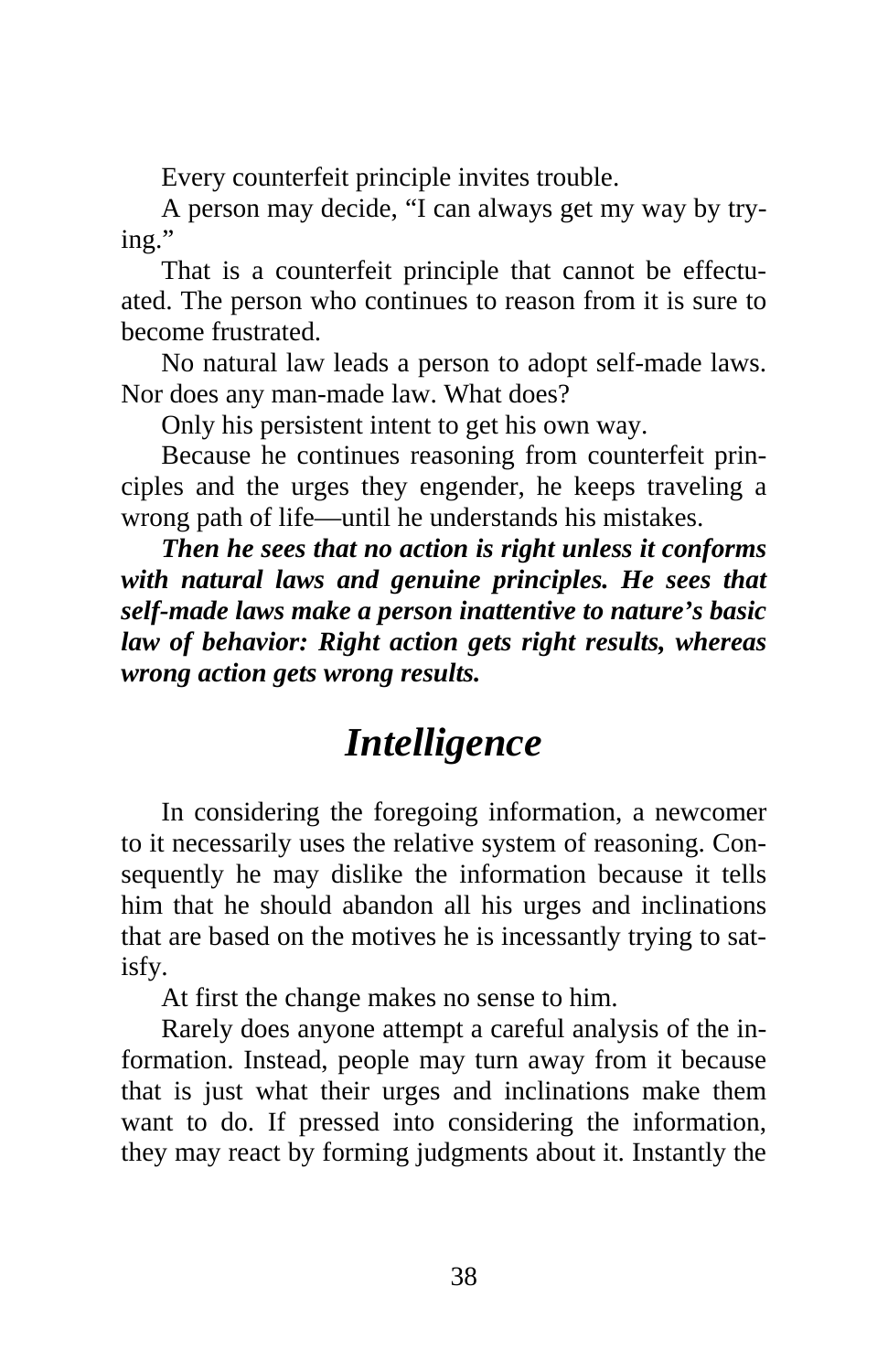judgments become counterfeit principles that insulate their minds.

That has happened even to scientific thinkers.

It is a purpose of scientific thinking to exclude personal opinions and to include every pertinent perception of reality. After a person has done both, he knows that his conclusions are correct.

He sees that real intelligence is an impersonal quality that is expressed when a person reasons from reality.

He sees that there is a misleading kind of intelligence in the relative system of reasoning that depends on urges arising from motives. He also sees that there is a natural intelligence in the absolute system that transcends any kind of meddling.

He learns to depend on that intelligence.

By depending on it, he discovers the principle of principles: Counterfeit principles are misleading; therefore, only genuine principles should be used as premises on which decisions are based.

He learns to eliminate counterfeit principles.

As soon as he tries, he can learn to recognize them. He can also learn to find the genuine principles in the reality of his life. After he gets the idea, dropping counterfeit principles becomes a fascinating pursuit until he succeeds in reasoning only in the absolute system of genuine principles based on reality.

At the heart of people's objections, there is a moral consideration. It relates to the distinctions between right and wrong that cannot be determined solely by reference to man-made or self-made laws but can be determined with the assistance of natural or God-made laws found in reality.

People are slow to accept moral considerations.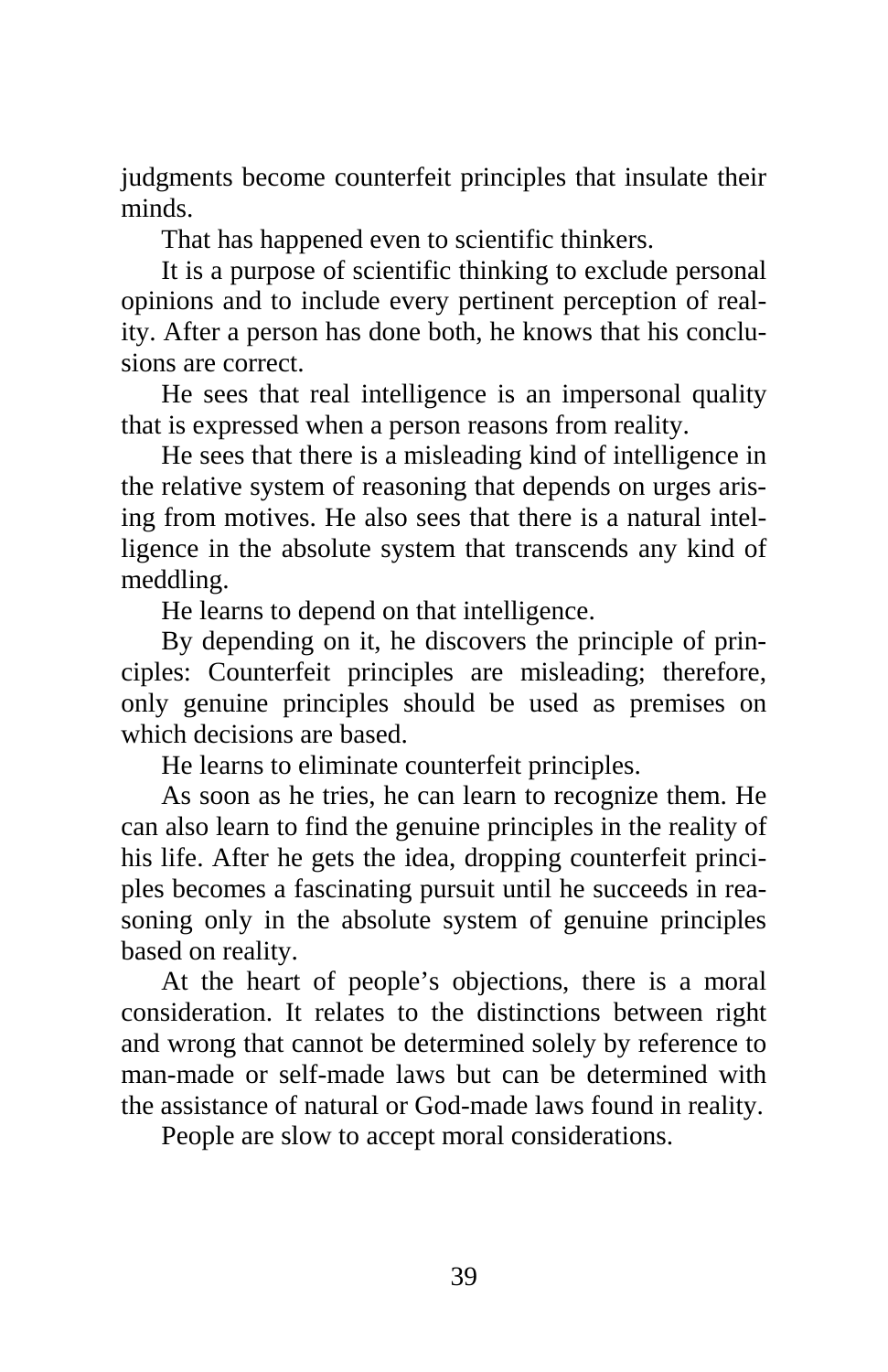They have an unfortunate inclination to imagine that right action sometimes gets wrong results and that wrong action sometimes gets right results.

They use that thinking to justify their errors.

People who have learned to reason from reality understand what is involved. *They support each other in right action while withholding support for wrong action. They observe that the basic law of absolute right is the natural law governing human behavior. They rely on it as naturally as they rely on gravity. They live by its principle: Always think, say and do what is right.*

They enjoy a genuinely satisfactory plan of life.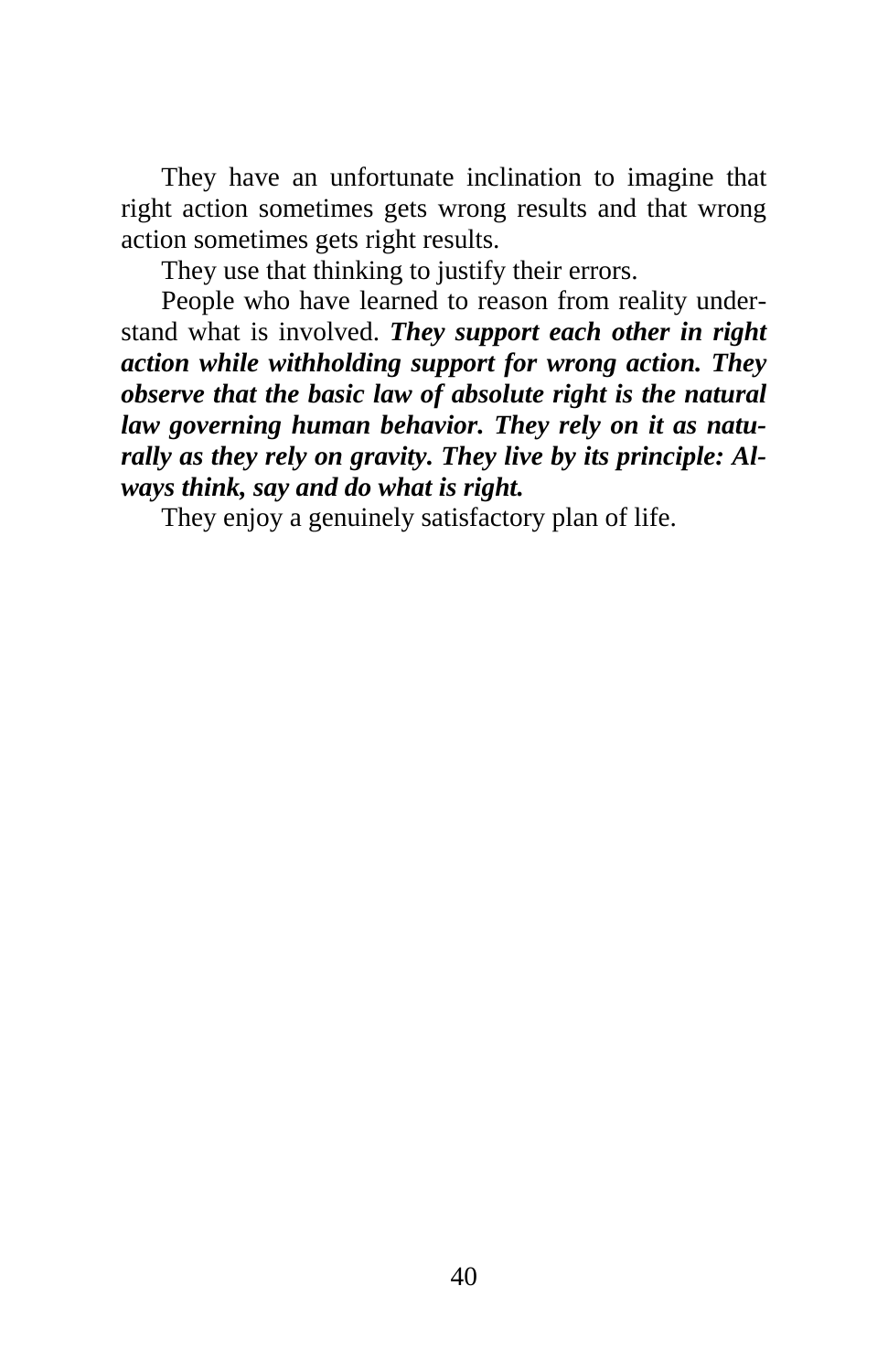# **Preface to Part III**

This section describes and explains the basic plan for introducing sanity into the stream of human affairs. Anybody who considers the details carefully enough soon realizes that the plan is entirely natural. It is as natural as gravity, as time, as rotation of the earth and all other reality.

The plan is not invented. It was observed.

Numerous persons were taught to observe it—persons of many ages and both sexes from many walks of life. Once observed, as was stated earlier, it changes a person's approach to the future.

A simple factor often kept it from being observed.

People do not like to consider whatever they regard as anathematic, and they won't consider it. Anathema is misplaced when directed toward the plan that is being discussed here.

Objection to the plan for introducing sanity into the stream of human affairs says something about how confused people's minds have become. It shows that objectors have not yet observed the reality.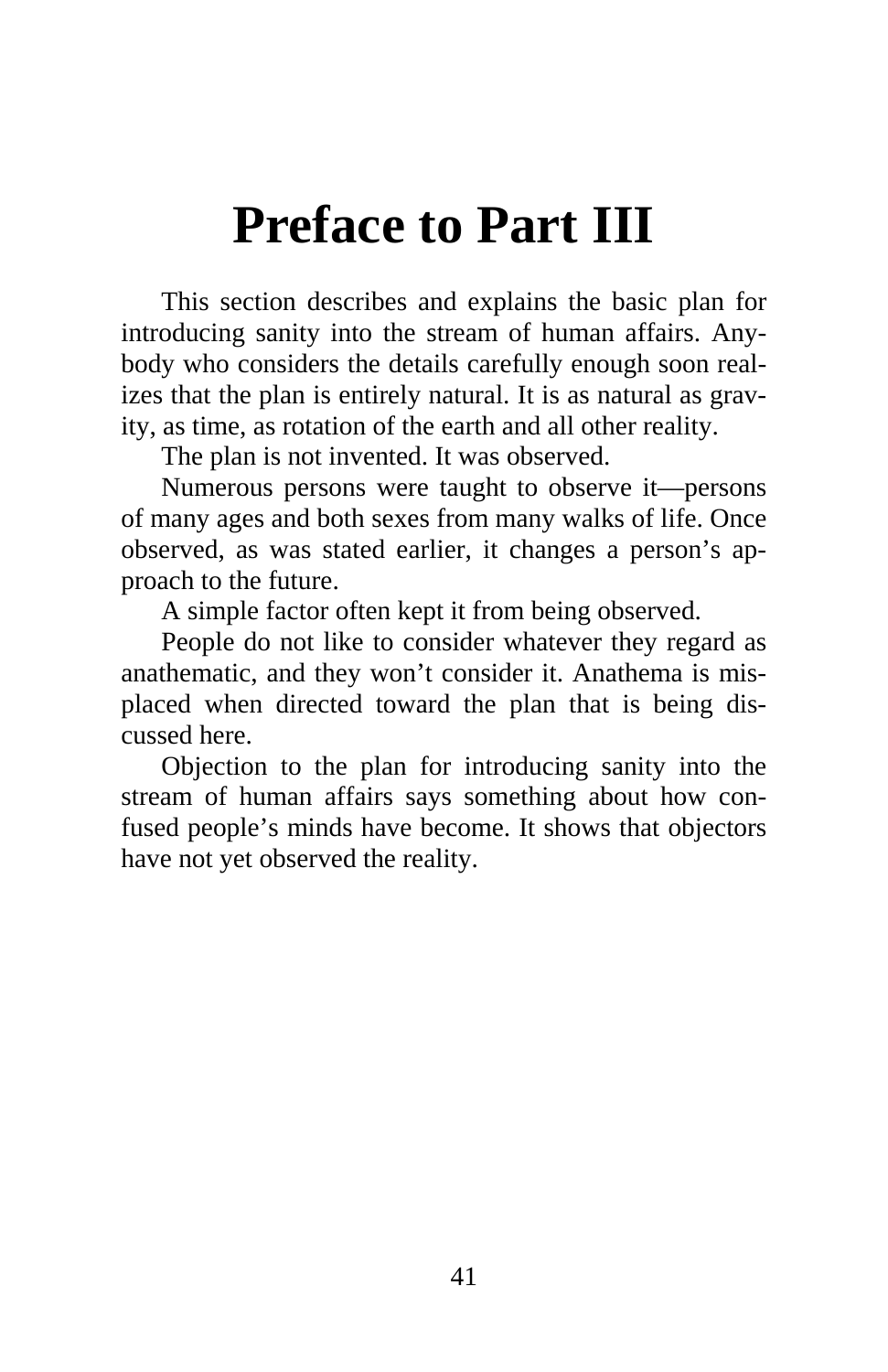# **Part III**

#### *The Basic Plan*

People like fun, enjoyment, comfort, and a sense of well-being. They like thrills, excitement, feelings of importance.

They like having their own way. But they get too little of what they like and too much of what they dislike, so they seek balms.

They go to parties and nightclubs, watch TV, drink, use palliatives and mind-benders and uppers and downers and engage in risky activities.

People submit to a lot of what they dislike.

They dislike being criticized, blamed and condemned. They dislike drudgery, getting teeth drilled by a dentist or undergoing a dangerous operation. Yet they submit to such hardships, sometimes at great cost in money and suffering. They accept hardships whenever they feel the cost of not accepting them is greater than the cost of accepting them.

People have unanswered questions about life.

What could possibly be rational about likes that lead to trouble? Or about dislikes that force a person to reject doing what is rational?

Those particular questions have an answer.

People are driven by urges to act in accord with likes and dislikes that are based on their motives, often unconscious. They keep trying to get what they like and avoid what they dislike. In the process they hurt themselves mentally, emotionally and physically—so they need more and more balm.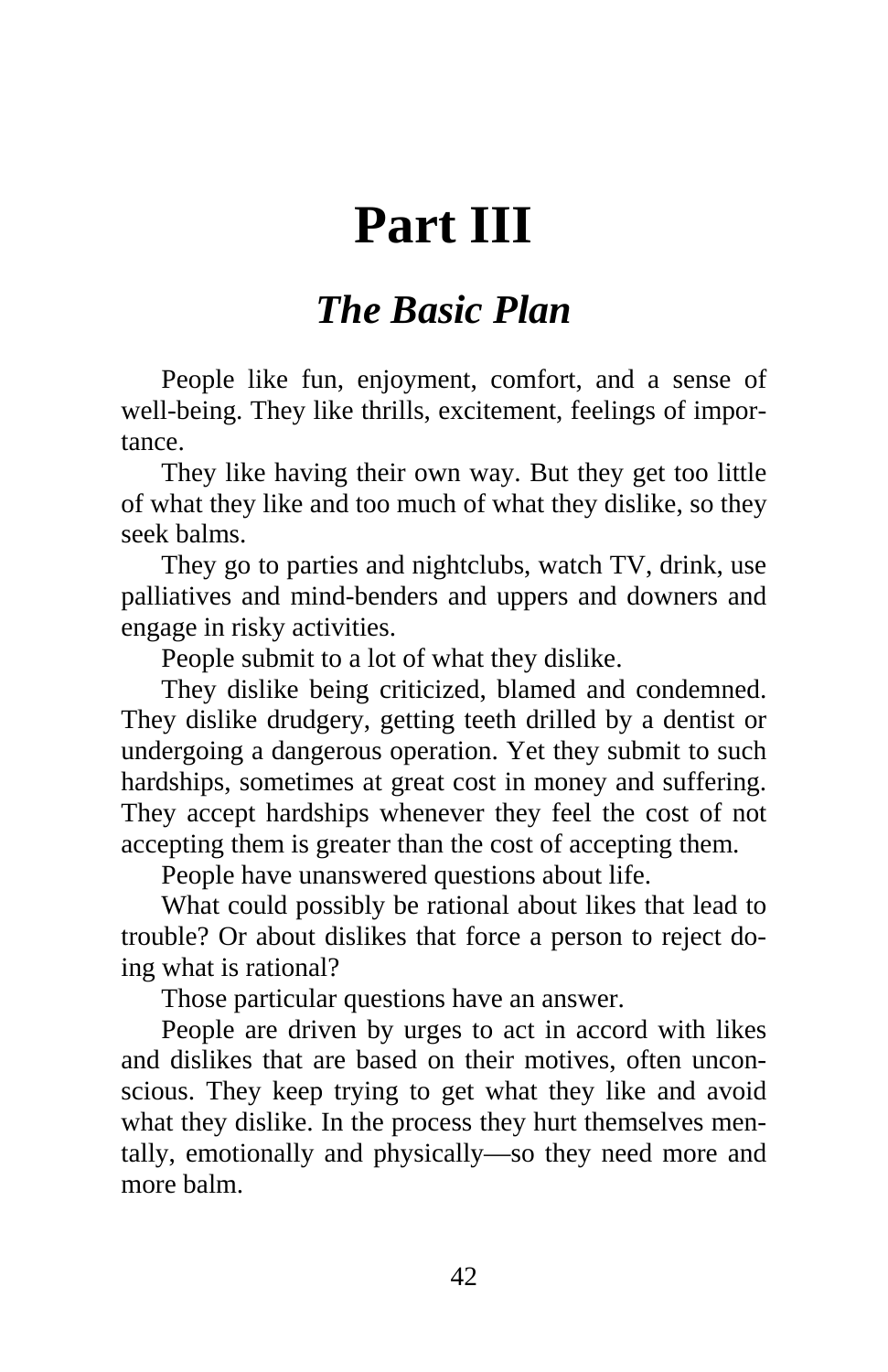Evidence shows that people are living by an irrational plan of life: acting on urges and getting wrong results. Ordinary corrective measures accomplish little more than to let people continue in the same dreary pattern of problems and trouble. But there is an absolutely rational alternative: *acting on reality and getting right results*.

Persons who are doing it all say that it works.

### *Escape from Trouble*

Acting on urges predestines people to form compulsions they cannot stop. The reason is that they willingly accept the dictates of their urges without realizing that they are inviting trouble.

Urges are supported only by human authority.

Acting on impulses from reality is safe because reality is a part of creation. Rather than being based on human authority, reality is based on the natural authority that utterly controls whatever exists and however it operates.

Reality has the true authority of the Creator.

When understood, there is a basic plan of control that replaces a person's urges with an intent to reason from reality.

Two plans of life are available: one based on people's urges and the other based on reality. Conventionally people live by the plan based on their urges although they dislike many of its consequences. At first they may dislike the plan based on reality because they feel it might force them into an unattractive way of life.

Some incautiously shut their minds to it, continue acting on urges and go on living by hope. If so, hope is about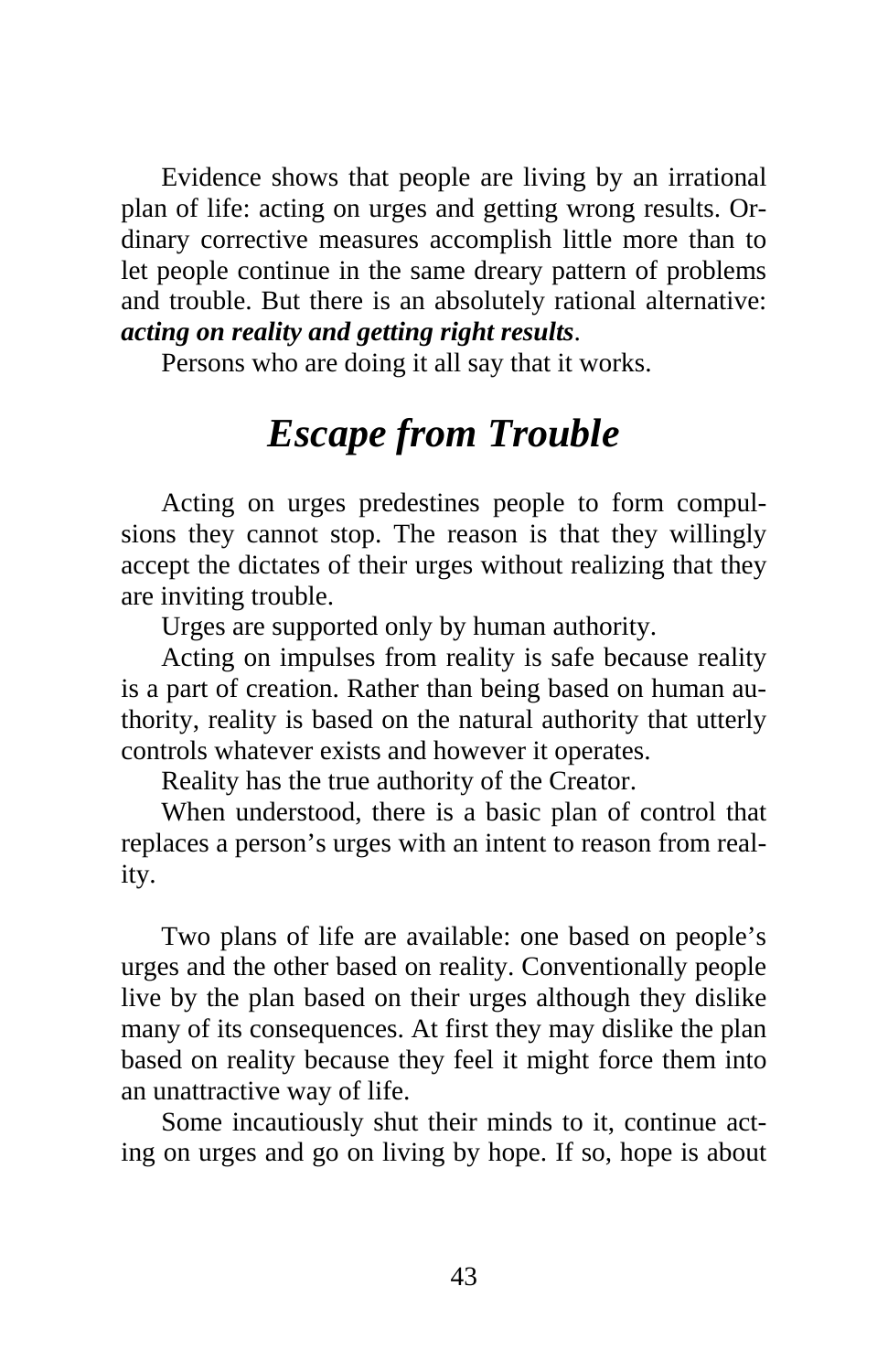all they ever get because their hope stays unfulfilled. If they surmount their dislike, they begin to enjoy a better life.

The plan based on reality does seem shocking at first. To some it seems too idealistic. It consternates conventional people, and they hesitate to consider it. They tend to condemn it before they understand it. That is irrational. When they understand it, they realize that the plan based on reality is scientific, religious and essential to the elimination of problems and trouble that beset people so long as their urges control their decisions.

People keep struggling to fulfill their dreams by seeking fame, wealth and high position. They often attempt to dominate other people and force changes in their behavior. No matter what success they seem to achieve, they want more.

That pattern repeatedly appears in the public press.

Television newscasts report regularly on the frequency with which lives of the rich and famous end in disappointment and despair. Often they describe the tragic lives of persons blessed with prosperous careers who are so desperate they resort to alcohol and other drugs, popular treatments and even suicide.

Those tragic consequences result from allowing urges to dictate a person's plan of life. They do not result from living by reality's plan of life. On the contrary, careful attention to the appropriate reality promptly lifts a person out of the desperate consequences of his frustrated hopes. There are people proving it.

They understand the basic plan of control which enabled them to end their dislike of what at first seemed unattractive. They want more people to know that the basic plan naturally improves the thinking and behavior of anyone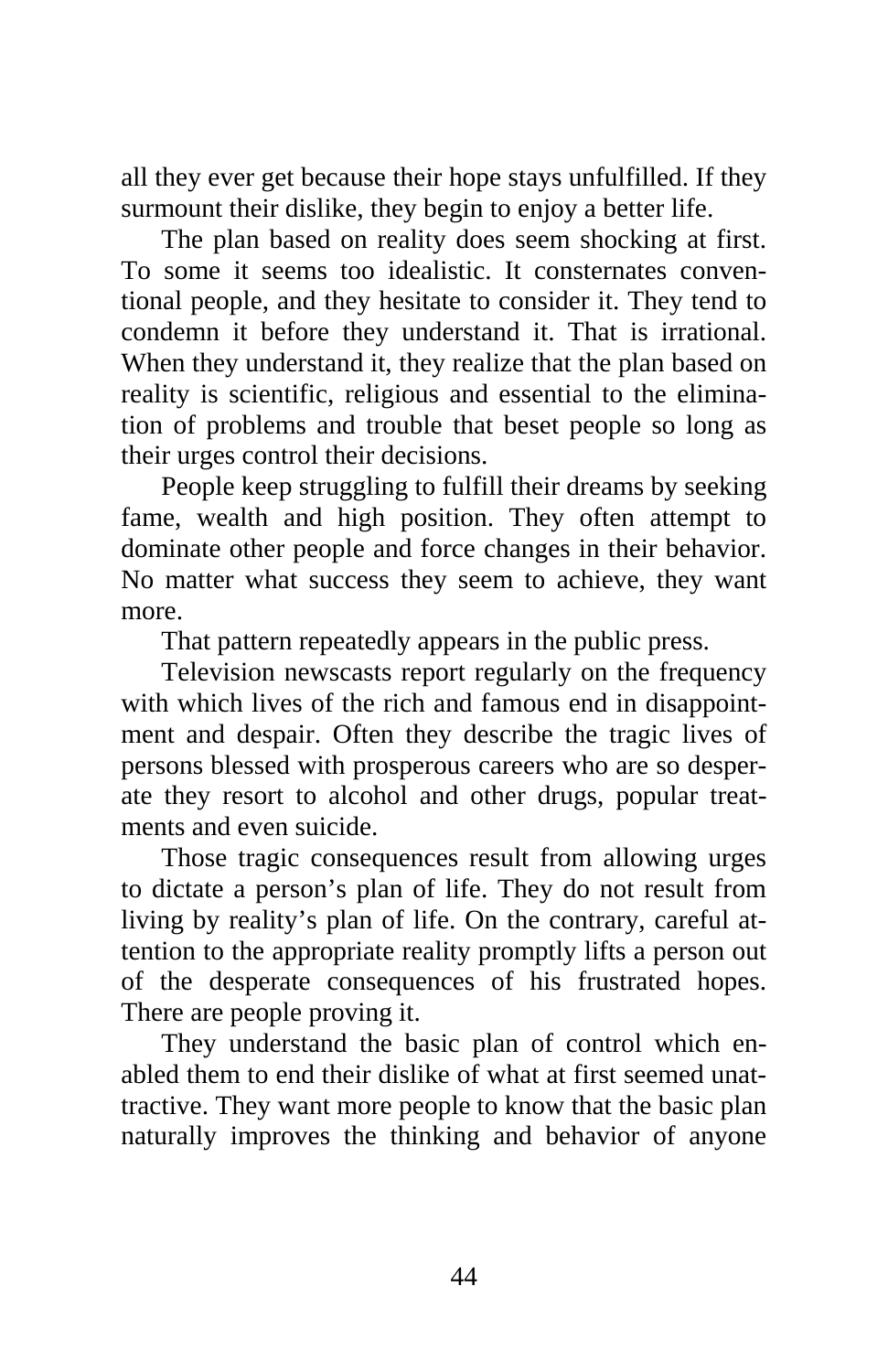who is given information about it and studies it until he understands it.

They see the basic plan as the natural method for getting the whole human race out of trouble. They see it as the master plan for a life of true satisfaction.

The persons who understand see a formula at work. It is as simple as the formula that makes a person wait so he will be safe before crossing the street. It is as simple as the formula that makes a person give instinctive respect to gravity so he won't be hurt.

They know that everybody who understands the formula advances to a far better way of life.

# *Suppositional Reasoning*

The use of suppositional reasoning is helpful because it enables a person to advance from known reality to probabilities that might prove to constitute reality if carefully tested for verification and consequent adoption. Anybody who tests the results of suppositional reasoning as recorded here is going to get many remarkable surprises.

Begin by considering the existing reality.

The existing reality is that a person keeps trying to get his or her own way, that he or she attempts to satisfy urges, and that in doing so each one frequently disregards reality. It becomes clear that some plan of control is needed to replace urges with the intent to reason from reality before rationality can be introduced into the stream of human affairs.

Suppositional reasoning does not require that a person believe what is said as preparation for understanding. Obviously there is no need for beliefs in the pattern of thinking that is based on reality.

Contacting reality produces knowledge.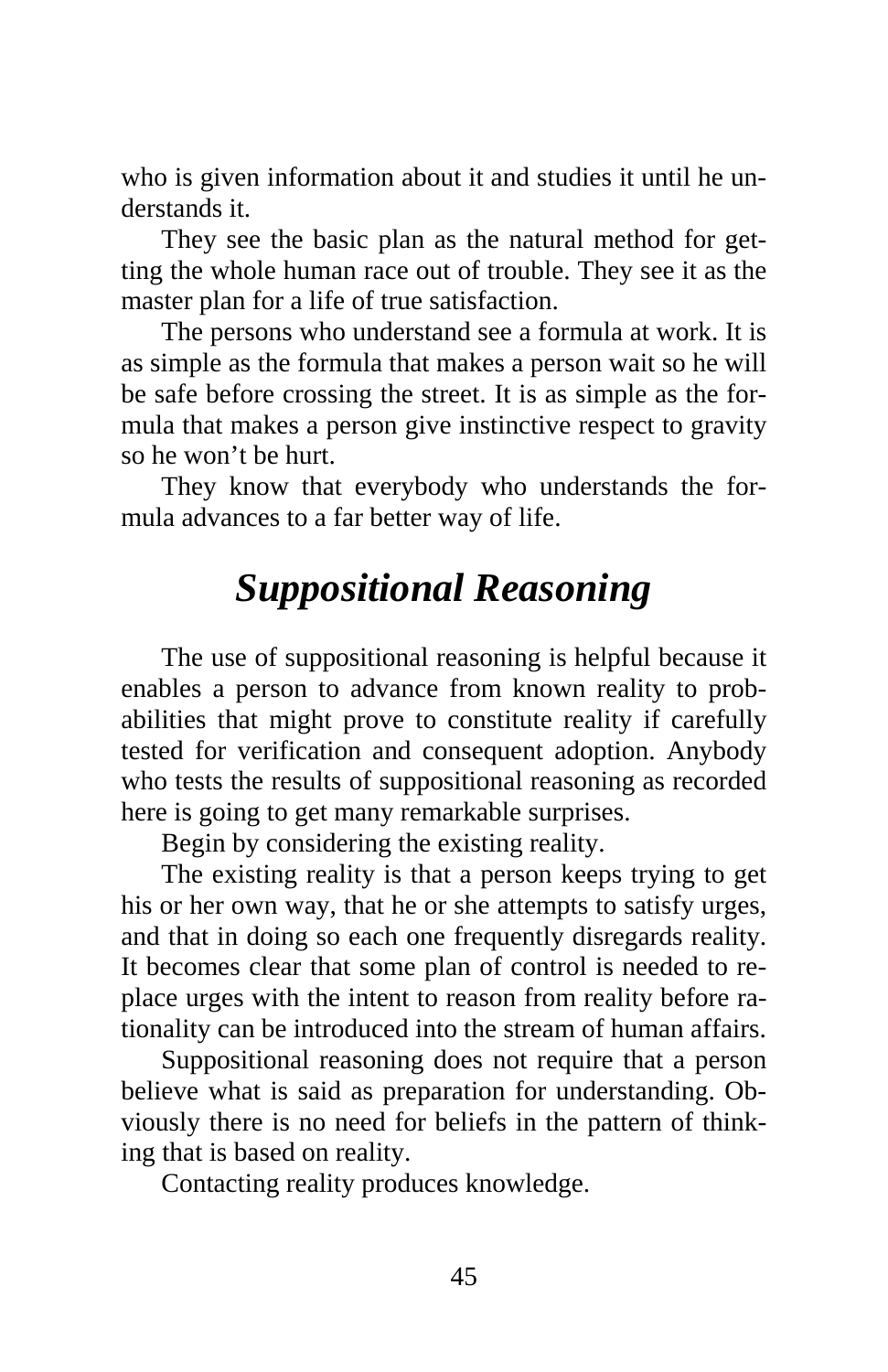One basic tool of suppositional reasoning is the implication. If viewed with proper precautions, an implication may be used to disclose valid information that is not otherwise available.

A person may be so eager to cross a street that he resents a warning from a stranger who shouts, "Stop!" He may form the false implication that he is being controlled and disregard the correct implication that would make him safe.

One form of reality is natural law. Natural law is an inarguable fact. Who argues against gravity? It simply exists. As a part of creation, it is not subject to human whims. Nobody owns it, and nobody can alter it no matter how hard he may try. Natural law in any other form is just as coercive as gravity, the instant its reality is noticed.

That introduces the topic of coercive logic.

Many persons consider that term frightening. They think it warns of forced compliance. They call it irreligious and unscientific. Actually it is merely a description of the way reality works.

Does anything sensibly contradict reality?

*Religion deals with reality's origin. Science deals with its results.* A religionist who understands coercive logic calls it religious. A scientist who understands it calls it scientific. True coercive logic is a matter of reality, not belief. The techniques of coercive logic differ from conventional scientific method. Religionists and scientists should not ignore behavioral reality—where both can meet.

It is a principle of scientific method that findings are presented in a way that permits duplication by other qualified persons. That is also true of coercive logic. It provides a reliable methodology convincing to everybody who fol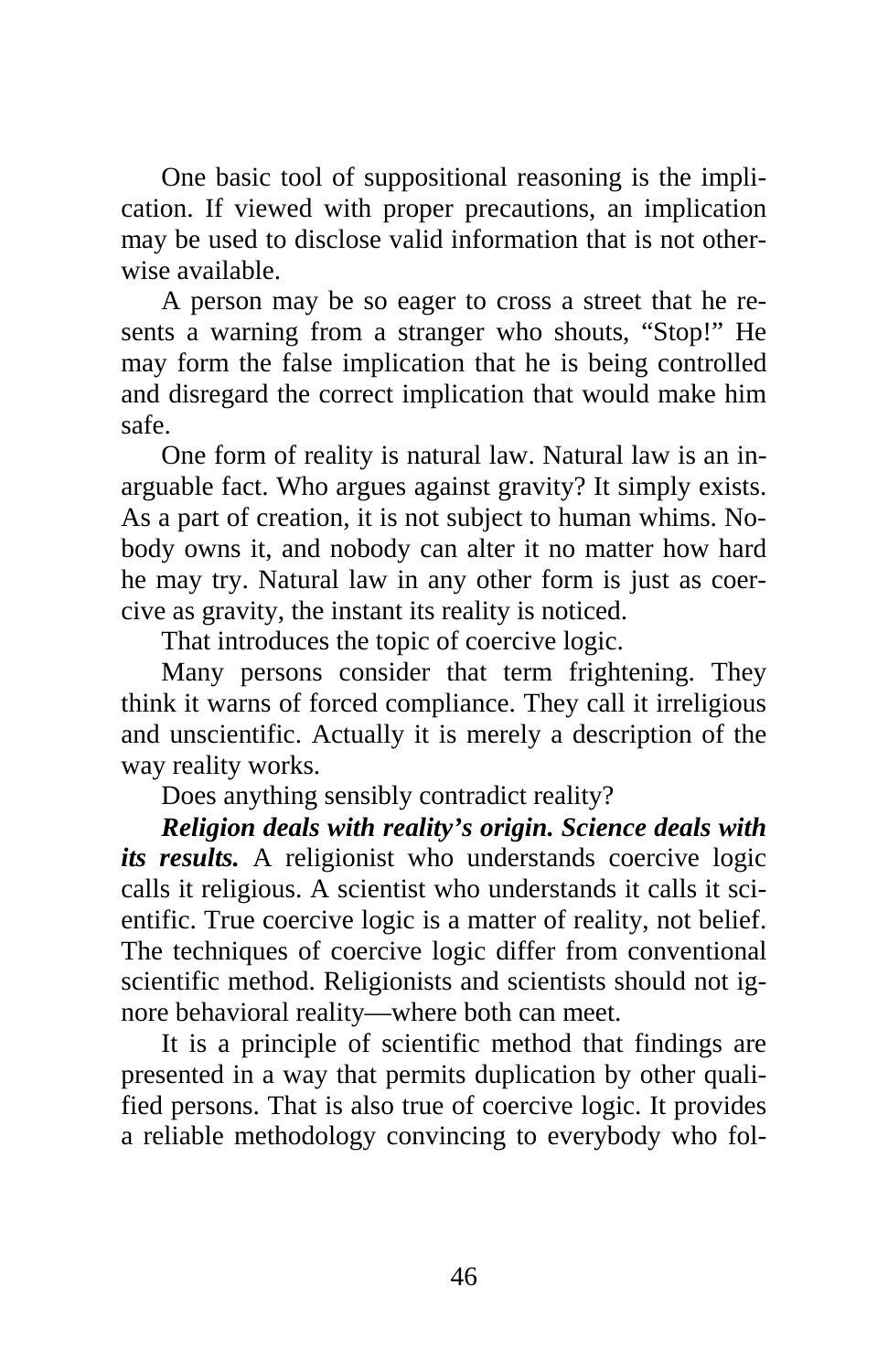lows its logic. Bad reactions result from people's judging it to be disagreeable before they understand it.

If they consider the information carefully enough, they become aware that there is a simple and direct formula for determining what is false and what is true in the field of behavior.

The formula is so fundamental that it actually sets a person free from the need to depend on truth as a basis of reasoning. *The formula is not to look from information to how it may satisfy urges, but to look from information to how it correlates with reality.*

# *The Danger of Believing*

People tend to accept information they like and reject information they dislike. They do that more or less with little regard for its correctness—an unsound basis of reasoning.

It is commonly thought that a person should believe what is true and reject what is false. But even that may lead into a subtle kind of pitfall. People need coercive logic because of a deceptive quality about truth that enables truth itself to mislead.

If believed, truth provides an unsound basis of reasoning because truth must then be accepted on faith—in which case no attention is given reality.

When truth is unknown and is needed, people are tempted to seek a substitute. But neither truth nor its substitute is coercive in the sense that reality is coercive. Obviously the blind acceptance of supposed truth on someone's word that it is truth opens a person to unreliable influence.

Who decides what is truth or untruth?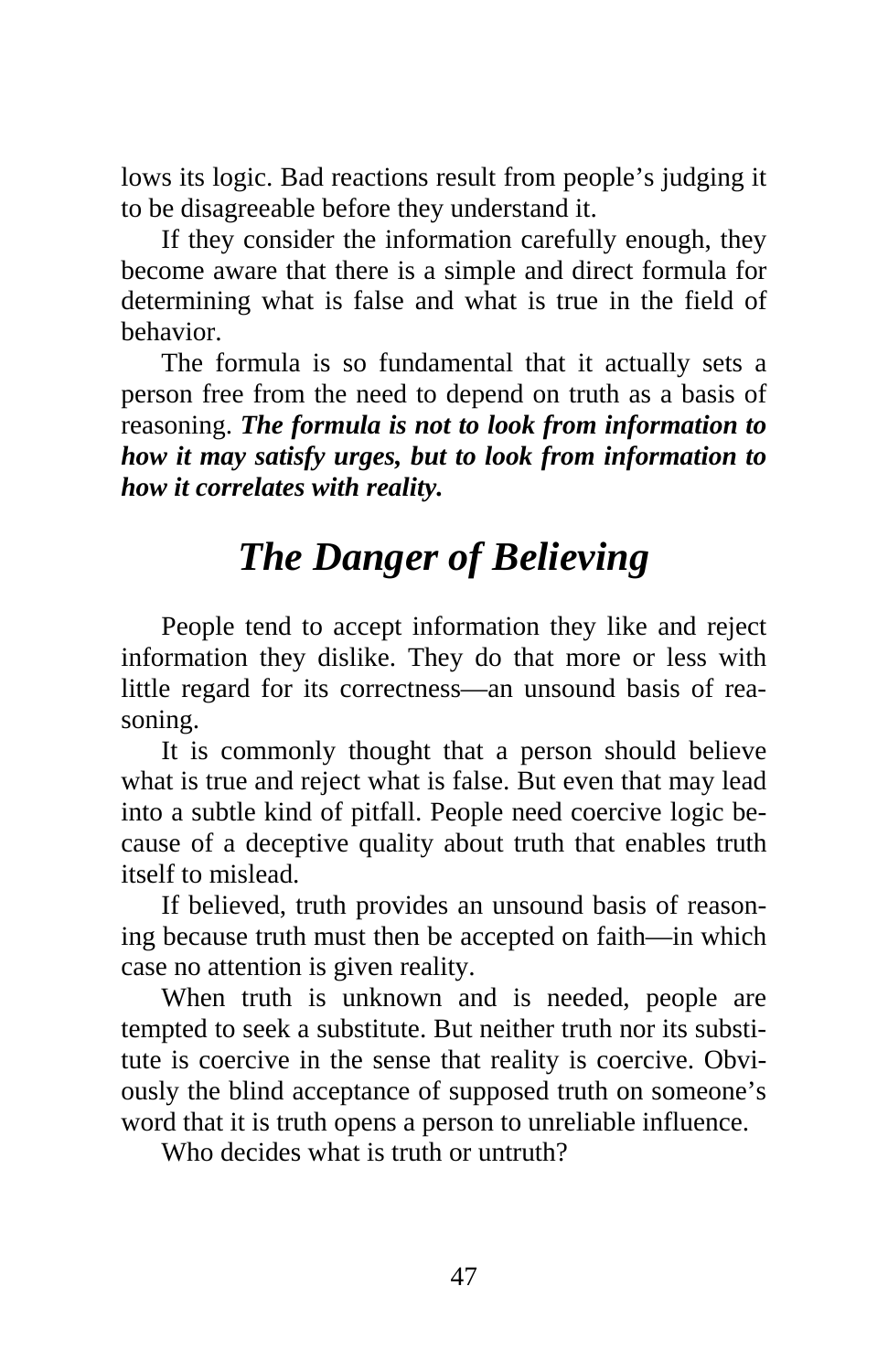People offer each other supposed truth in the form of testimony—both in court and elsewhere. The testimony may come from an expert or a layman. It may come from anybody, even a child. It may be true or untrue. In either case it is still just testimony until it is buttressed by proof. The fact is that people seriously misunderstand proof. Additional testimony does not constitute proof except in the legal sense. It is not genuine proof.

#### *There is only one genuine proof: reality.*

Every discerning person should be able to see that successful use of testimony as a tool of persuasion enables people to mislead one another.

Ordinarily people have powerful incentives to mislead because they want to gain and keep advantages and to avoid and evade disadvantages. But no person is misled by reasoning from reality.

Of course, everybody is misled by others in the normal activity of life, and it makes people cautious. Consequently people often refuse to consider another person's version of supposed truth. The resulting situation is so confusing that people assume that they may as well be guided by likes and dislikes and urges and compulsions—which they usually want to keep in order to get the balm.

That helps people maintain the fiction that they should keep on trying to get their own way.

# *What Constitutes Proof*

In some areas of life, a person is virtually infallible. He finds his way home, recognizes close friends and relatives in public places, and remembers his own name. That is because people usually are well aware of those details of reality.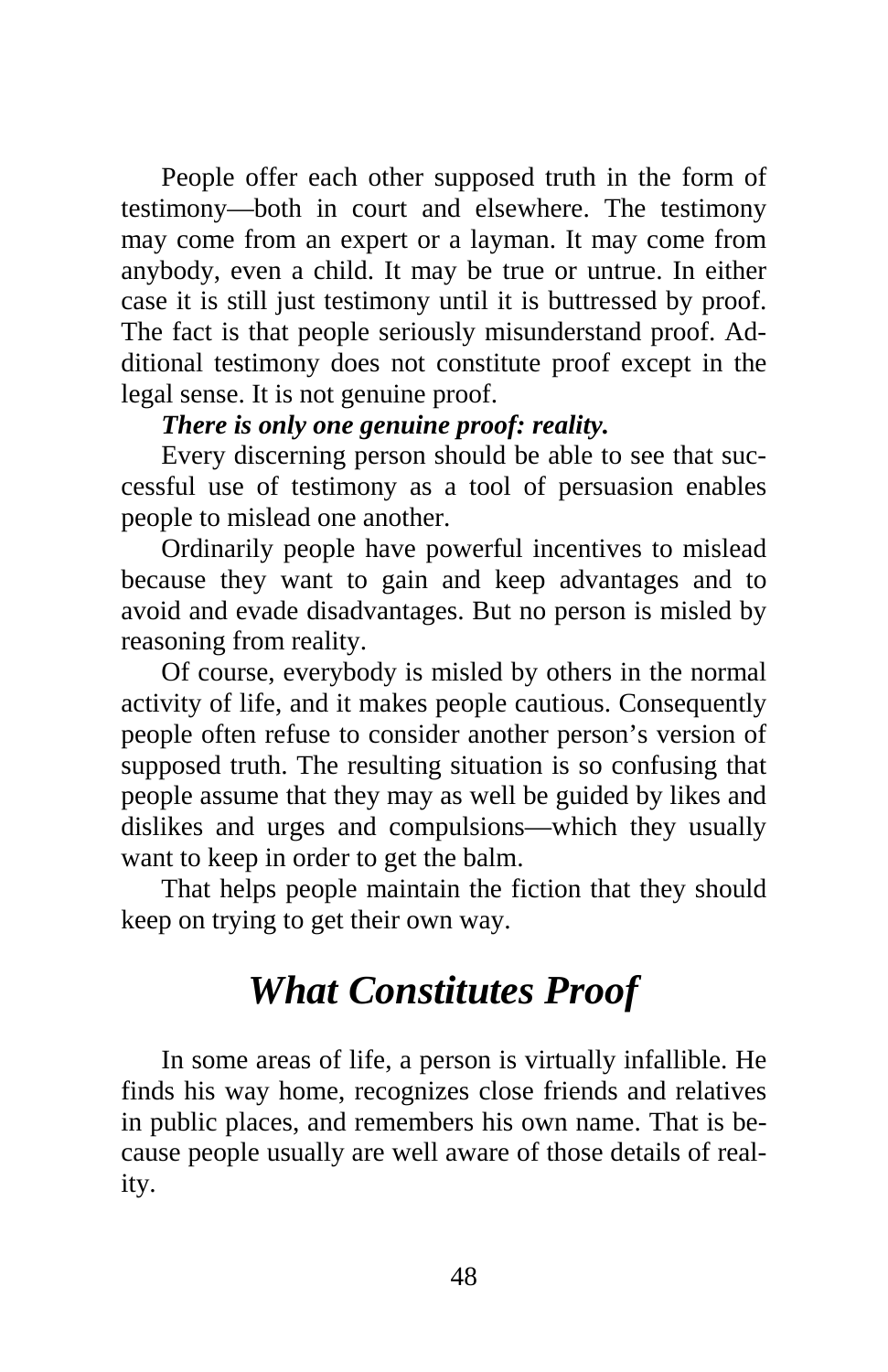In other areas people get confused. They often forget to do important work, disregard the welfare of others and arrive late for appointments. That is because they fail to stay in touch with reality. But whenever they are confused, direct awareness of the appropriate reality ends that part of the confusion.

If someone tells you that a mutual friend is dead, you certainly do not go on believing he is dead after you see him walking down the street. If you learn you are waiting on the wrong corner for a bus, you certainly do not go on waiting there after you see the bus stop at another corner.

Recognition of reality changes people's minds.

Obviously a person does not persist in believing an untruth after he knows the truth. He does not learn the truth by being told it; in that case, he can only balance one statement against the other and then decide which to believe—if either. Even if he changes his mind, he has only a statement to support his new belief, and he cannot actually know whether that statement is correct until he checks the reality.

The foregoing comments direct attention to the reality that nobody really knows the truth when all he has is information from another person. That is enough to show the risk of reasoning from truth. It shows what is meant by saying nobody is expected to believe what is said here. It also shows how looking at reality makes a person independent of human authority. It shows exactly why he should look to reality for true understanding of human behavior.

Ordinarily people can depend on what is said by experts in the fields of mathematics, chemistry and engineering; but in the field of human behavior, people often depend on false information in a belief that it is correct. Because there is so much trouble in a person's affairs, he cannot reasona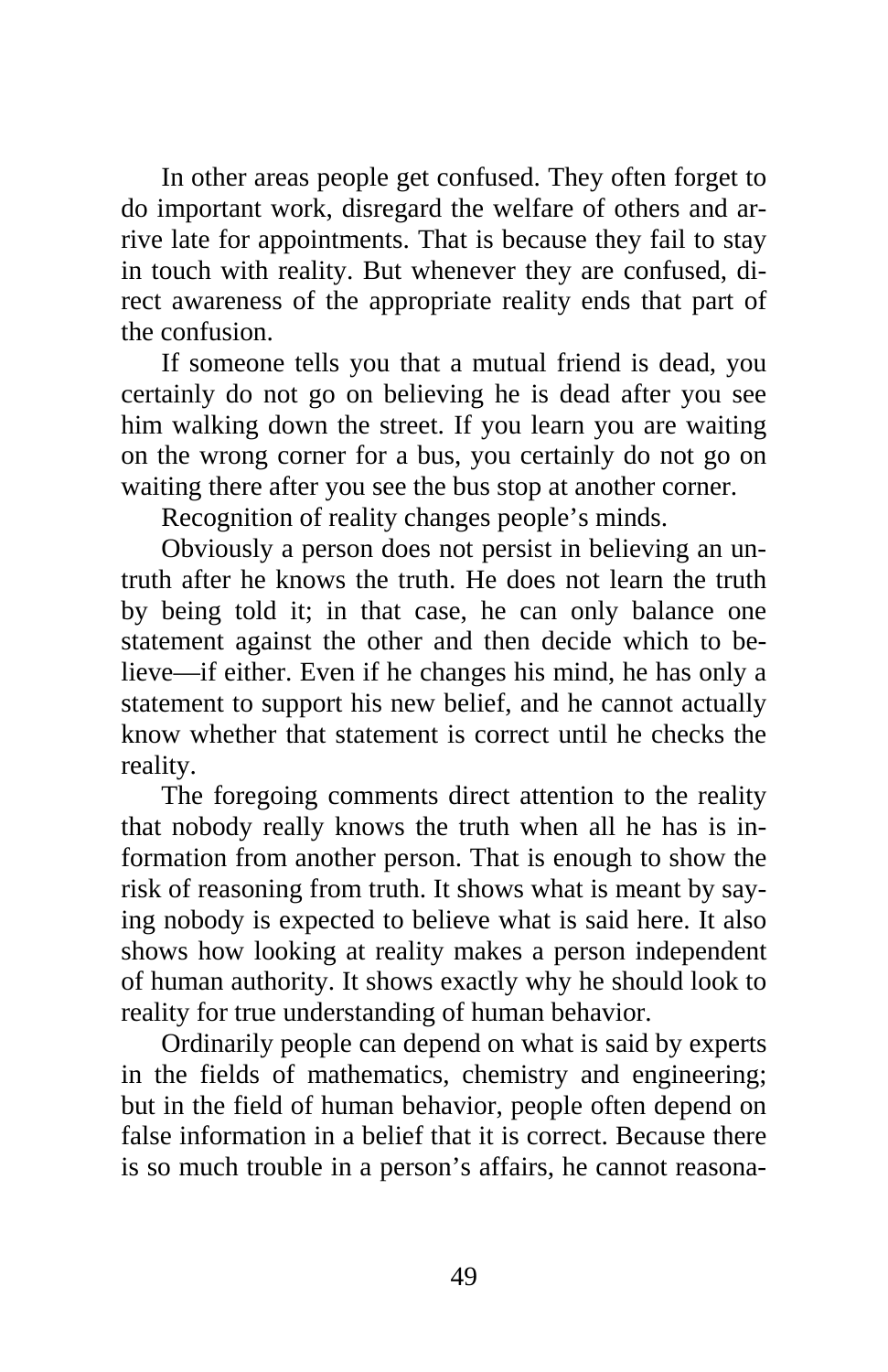bly hope to resolve it by reasoning merely from information.

He needs to reason from the reality it describes.

Reasoning from reality quite often contradicts a person's urges. Allowing urges to control a decision keeps attention off reality, and in that case, information may be misunderstood. *When it is a person's intent to look at reality, he does. When he sees it, he is made independent of the information. What is more significant, he also becomes independent of the person who gives him the information.* 

He becomes able to reason from the reality.

It comes as a surprise to most persons that, literally speaking, nobody is really dependent on a supposed statement of truth. If he believes it, he is depending on the person who makes the statement. Usually it also comes as a surprise that a person does not see the reality while he is depending on the person who makes the statement of truth.

If a person tries to reason from truth, he is in danger of reasoning from untruth. He cannot know whether it is truth or untruth until he checks the reality. Then he reasons not from truth nor untruth but from reality. That is what makes him safe.

From this it is obvious that both truth and untruth require reality to provide safety. Contacting the appropriate reality is needed to establish the proof. Its validity is independent of every person.

Reality puts an end to any urge it contradicts.

# *The Logic of Reality*

Most persuasion arises because of urges based on people's conscious and unconscious motives to compete, show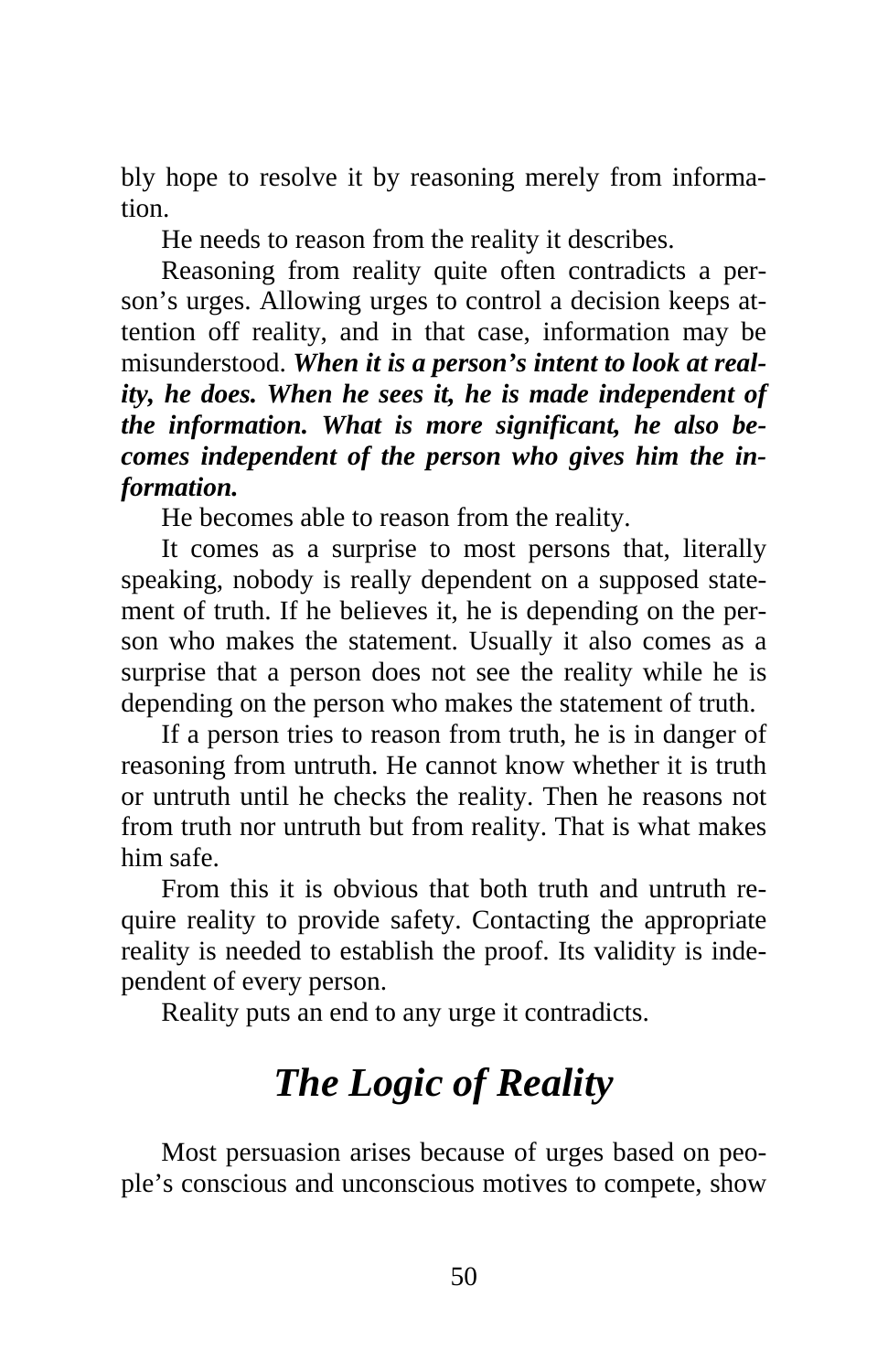authority, prove intelligence, establish supremacy and gain advantages in a variety of other ways.

Such persuasion requires use of personal force.

Personal force has only artificial authority, whereas real authority is the force of coercive logic and is never the logic of a person. It is the logic of reality. The best a person can do is to direct attention to the reality—and let it do the work. That is enough to show the fault of ordinary persuasion.

The force of coercive logic is illustrated by what is commonly known as the self-evident fact.

Strictly speaking, no fact can be self-evident. It is only a concept described in a sentence or held in the mind. It becomes what is known as self-evident when the reality that it describes is observed.

The reality is what is coercive. Not the fact.

If a person tells you he is alive, you can see the evidence for yourself. But if you hear a voice saying the same words, you could be hearing a recording of a person long deceased. Only reference to the correct reality makes a fact self-evident.

In addition, a fact properly described as self-evident, cannot be proved. A person who demands proof shows he is willing to deny the proof that is already evident. He also shows he is not reasoning from reality but from his own urges.

If you tell someone that you are alive and he demands proof, nothing is to be gained by providing it. He has already denied the proof he was shown and that any honest person would have accepted.

Some people confuse themselves and others by saying no one can prove his own existence. Perhaps not. But no honest person demands proof after he is confronted with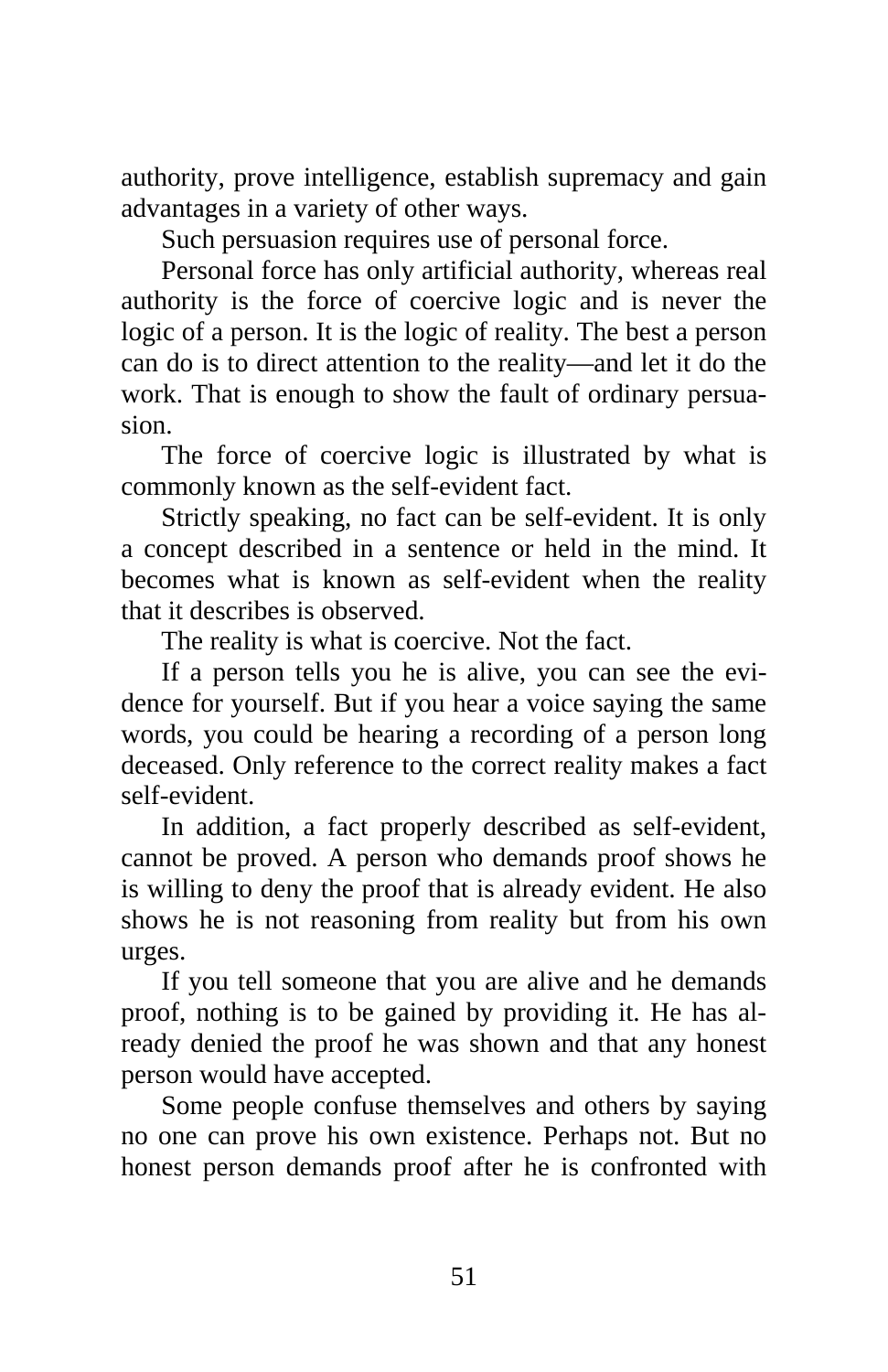obvious reality. Even in a court, where proof is considered vital, a person is not required to prove his existence.

A person who denies a self-evident fact proves that he is simply trying to get his own way.

This introduces a spectacularly important kind of information that experts in human behavior apparently have not observed. When understood, application of that information renders behavioral research so simple that it makes the cause of human trouble instantly obvious. Rather than requiring the facilities of a psychological laboratory, a young child is able to make reliable observations.

His understanding is dependable enough that he can solve problems and prevent troubles so common to children they are thought to be unavoidable.

Telescopes, microscopes and other instruments are needed to bring many details of reality within the scope of a person's observation. Without them, he cannot notice molecules of water, for example, or observe the reality that each molecule contains two atoms of hydrogen combined with one atom of oxygen. But ordinary people have access to the facts that explain the true cause of erratic human behavior.

A person is not confused by the unavailability of information but from the fact that he and others evade the reality that would give them the information. That is true of laymen and experts alike. If people totally stopped evading reality, they could become behavioral experts. They could make observations that would provide definitive information about human behavior even though they could not make similar observations about the behavior of atoms.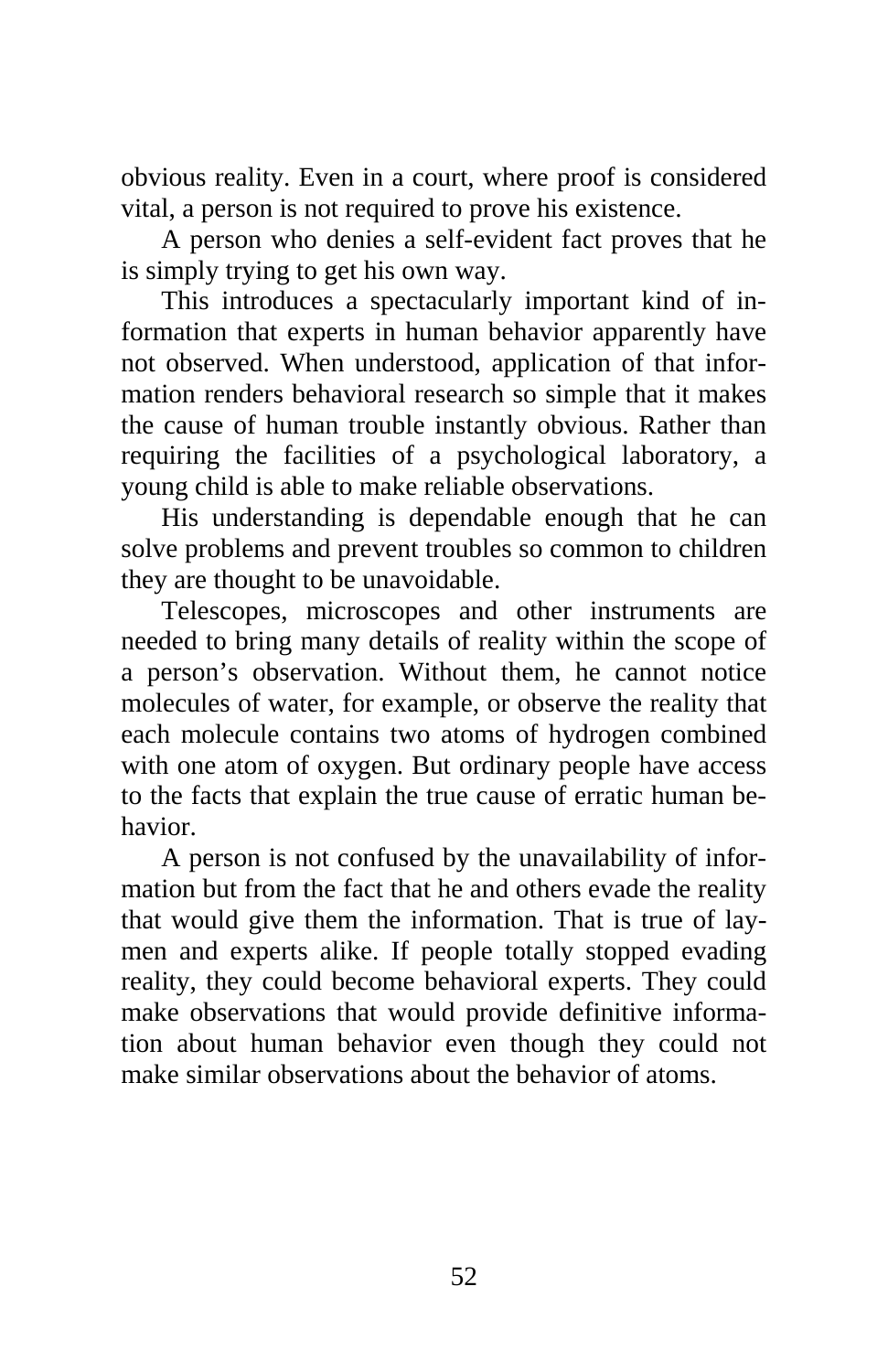# *Accessibility of Information*

The procedure is so simple and obvious that each person who is given it tends to experience a disruptive emotional reaction. One kind of person denies the correctness of the information. Another kind announces that he already understands it. Still another kind makes both those mistakes.

The reasons are very largely unconscious.

People are driven by urges which force them to keep trying for all the advantages they can get.

A person's urges drive him to establish supremacy in as many ways as he can. That forces people to compete. For unconscious reasons that they fail to notice, people tend to compete with everybody who seems to threaten their efforts to be supreme.

Even those efforts are largely unconscious.

People are so busy competing that they do not put their minds on the reality that would provide the information needed to expose and correct false implications caused by thinking based on urges.

Instead of seeking reality, people seek improved status. When they get information they think may provide it, reality is ignored in favor of their urges. They accept the information they like, utilizing it however they please with little regard for reality. Simultaneously they try to discredit the source of the information so that the person providing it will be unable to compete with them in using it.

That has been an almost universal reaction to the information presented in this section. Of course, people tend to deny it. Their denial is not willful but is dictated by urges and results from evasion of the reality that would give them safe knowledge.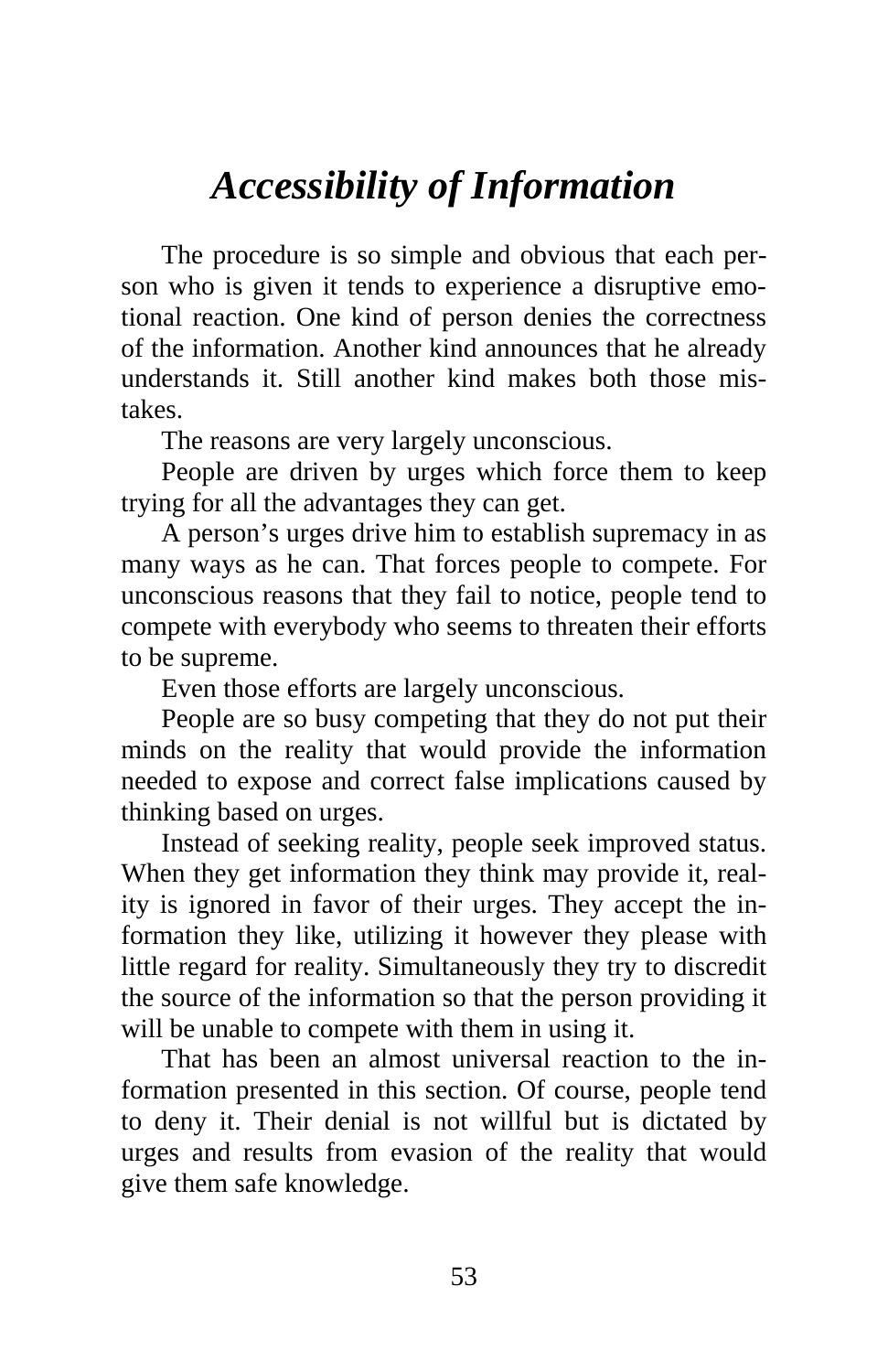If people understood the consequence of their evasion, they would try to stop it at once. That is demonstrated by the persons who do understand it and did immediately make that change. People cannot get out of trouble until they stop evading reality. To do that, they have to decide to become honest, something that the experimenters have proved can be done.

The influential people have been slowest about changing, and that is understandable because they naturally assume they have much to protect. But a person abandons that notion when he realizes what is at stake, and he joins others who are setting the new pattern.

# *Adoption of Honesty*

Surely there are perceptive persons who are willing to admit that the information is correct without wanting to steal it or discredit its source. Surely there are persons who can admit that they made those mistakes in their past reactions.

They are the persons who can become honest.

A person who refuses to admit his dishonesty is still dishonest. Honest people reserve their highest regard for those persons who decide to adopt absolute honesty as their motivating factor, because it is essential to absolute right.

They know that absolute honesty is not an inborn trait and that it must be developed. They know that absolute honesty is impossible for a person who reasons from urges because of the contradictory nature of urges. They know that anybody who persistently compares his thinking and conversation with reality will see that in the past he has been appallingly unfactual.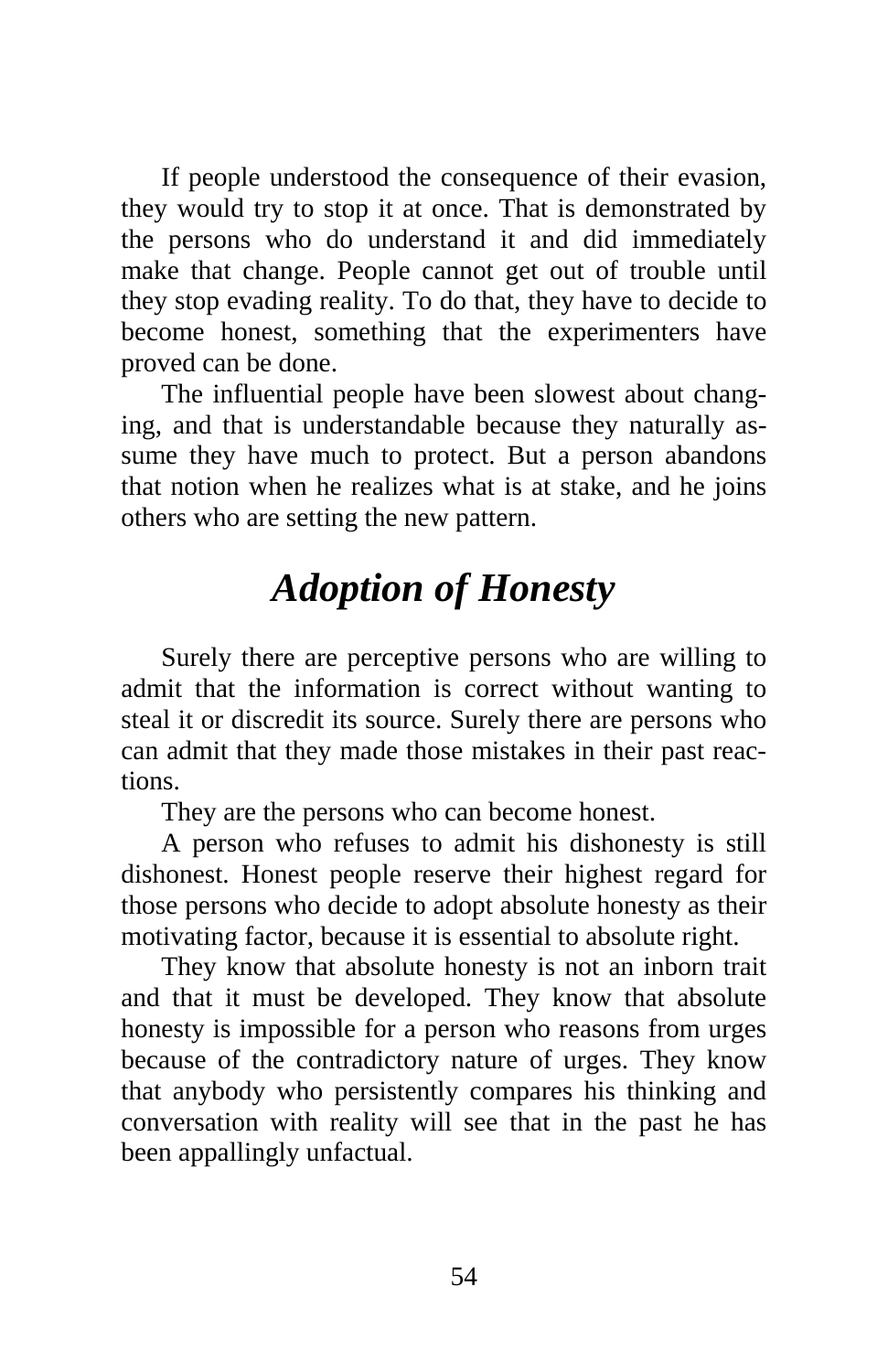He will recognize that he has concealed and misrepresented his motives, has projected images that have falsified him to others, and has created many fantasies he used to help him escape from reality.

He will see that he has not understood honesty.

He will discover that he has actually tried to do and say what would help him to make a good impression on others and best enable him to satisfy his urges. He will recognize that any apparent honesty he happened to express was just a tool he used in the constant attempt to get his own way.

He will see that such honesty is not absolutely honest.

He will also recognize that departures from honesty have a confusing effect on him by separating his mind from reality. He will make a decision to drop urges as a basis of reasoning and adopt reality in their place. He will want everybody else to make the same change because he will know that making the change is the only route to true rationality.

He will not be ashamed of his past dishonesty.

The reason is that everybody who understands what has been happening realizes that the great proportion of all dishonesty is an impersonal kind of dishonesty forced on people by the relative system of reasoning into which each person is born.

Because people reason from urges under that system, they are compulsively dishonest in a huge number of ways without being able to recognize that fact-until they understand how to reason from natural principles in the absolute system of reasoning. Then they change their plan of life. They escape from the relative system by adopting the absolute system of reasoning and taking the action called for by the reality. They base decisions on the intent to think, say and do what is right.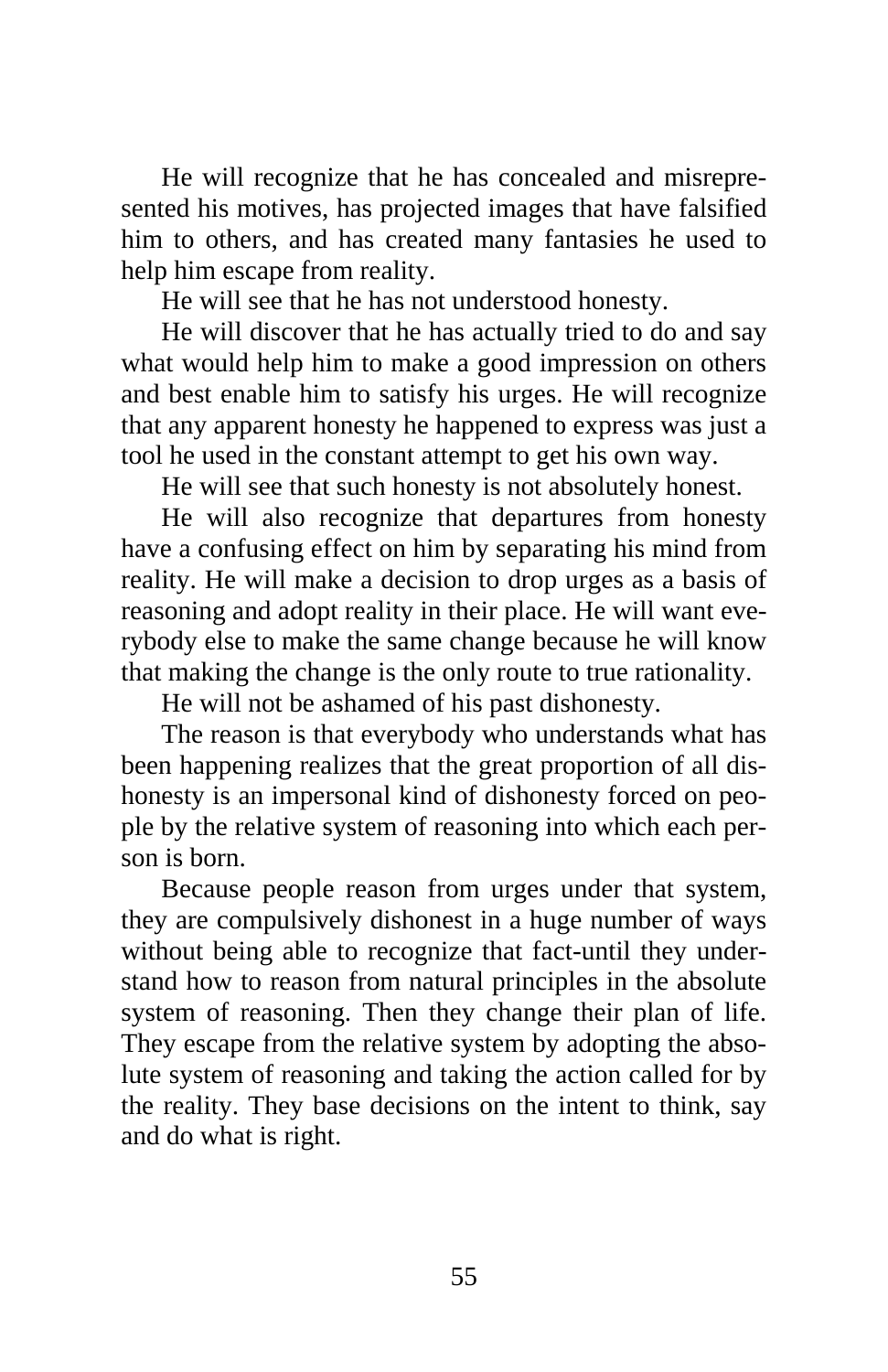Enough people have made that change to prove that it gets precisely the results predicted by the theoretical reasoning that everybody would accept without hesitation if people were not blocked by urges that compel them to evade reality.

*Every person can escape from the wrong Plan of life by adopting reality as his exclusive basis of reasoning. Reasoning from reality has the effect of forcing the dishonesty out of his thinking processes.* Every person who understands the basic plan of nature wants to make that change, and in due course, he does.

He knows it is a reliable plan of life.

He knows that what is right flows out of reality, that it always contradicts whatever is wrong, that it always works, and that it is correctly defined as whatever the situation calls for.

That is why he adopts the intent to have right intent as his way of life and accepts his natural plan.

#### *Obvious Evidence*

He has no sense of loss because he sees that reasoning from urges has kept him in trouble and that reasoning from reality allows him to escape.

That opens his mind to obvious evidence.

He realizes that many of the modern scientific developments were made necessary only by people's irrationality: for example, the atom bomb. He sees that there is a simple way for people to get along with one another without fighting, a way that does not depend on abstruse reasoning beyond the grasp of the average adult or child.

Nobody needs a scientific instrument to see examples of human behavior. Nor does he need the help of experts to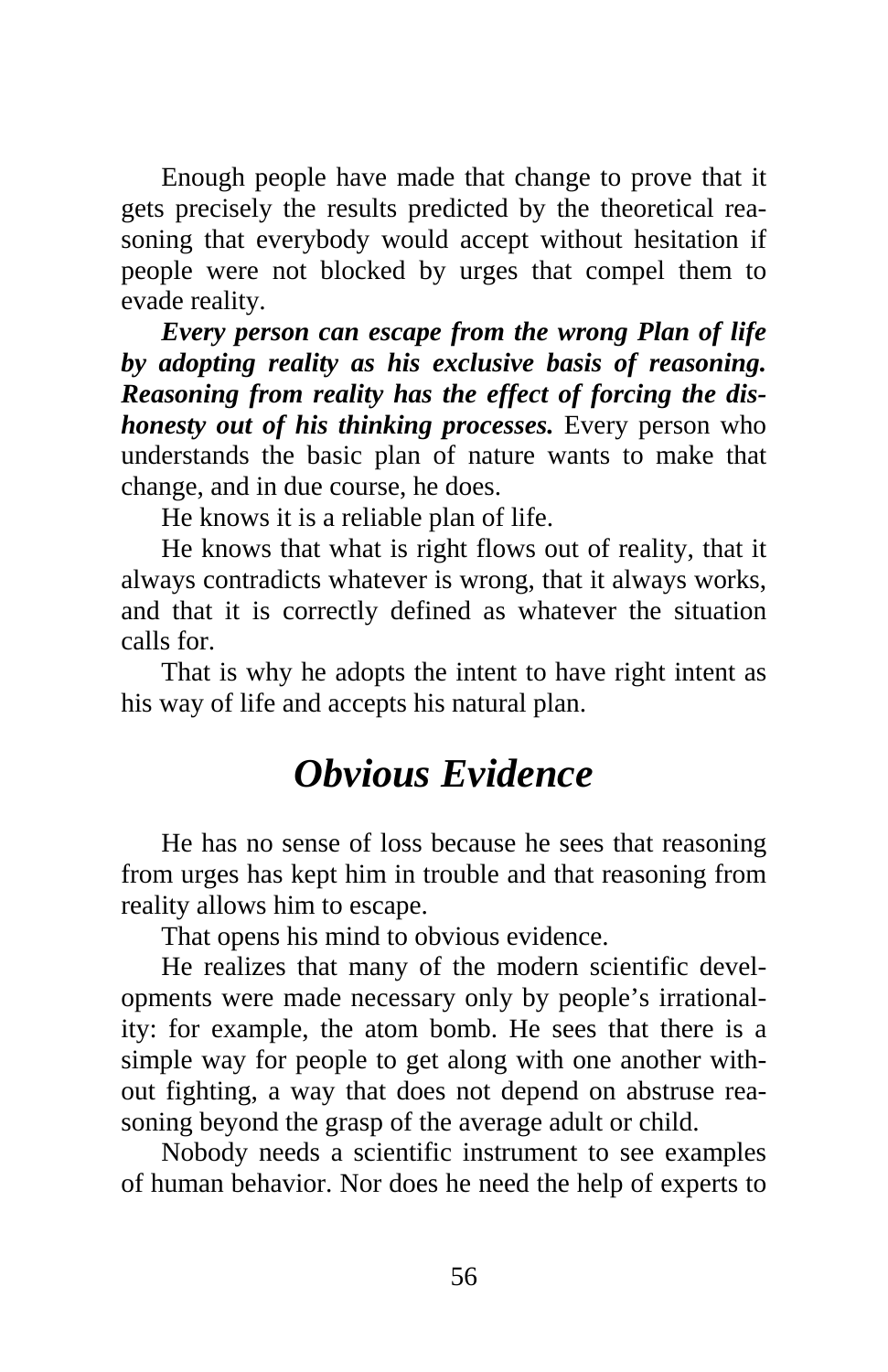find simple evidence that shows what is wrong about human affairs.

After a person learns to look for it, he sees abundant evidence. Suddenly he wants to share it.

He may make the mistake of taking his new-found information to some expert for evaluation, and he may get some wrong advice.

In past years many experts advised people to reject the information. Their eagerness to turn people away from it showed their fear of it. Why? Perhaps because they were controlling people by telling them to believe supposed truth and realized they would lose that control if people reasoned from reality.

Those experts did not understand the force of reality.

A person who understands control by reality does not yield to the force of misguided persuasion. Rather, he yields to the coercive logic of reality for the same reason as he yields to gravity. And because he understands the force of reality, nobody can persuade him that he should not live by it.

A person starts life without that understanding. In its place he has what might be described as the urge to act on his urges even when those urges keep getting him in trouble. He has other urges to stay out of trouble, and that confronts him with a contradiction to reconcile—and strong incentive to do it.

To the extent that he knows how wrong action causes trouble, he develops the intent to take right action. But at first he has gaps in his understanding.

When he learns that reasoning from urges causes his trouble, his urge to prevent trouble makes him consider reality. At first reality seems harsh. That is because of the reality he invited by disregarding reality: for example, the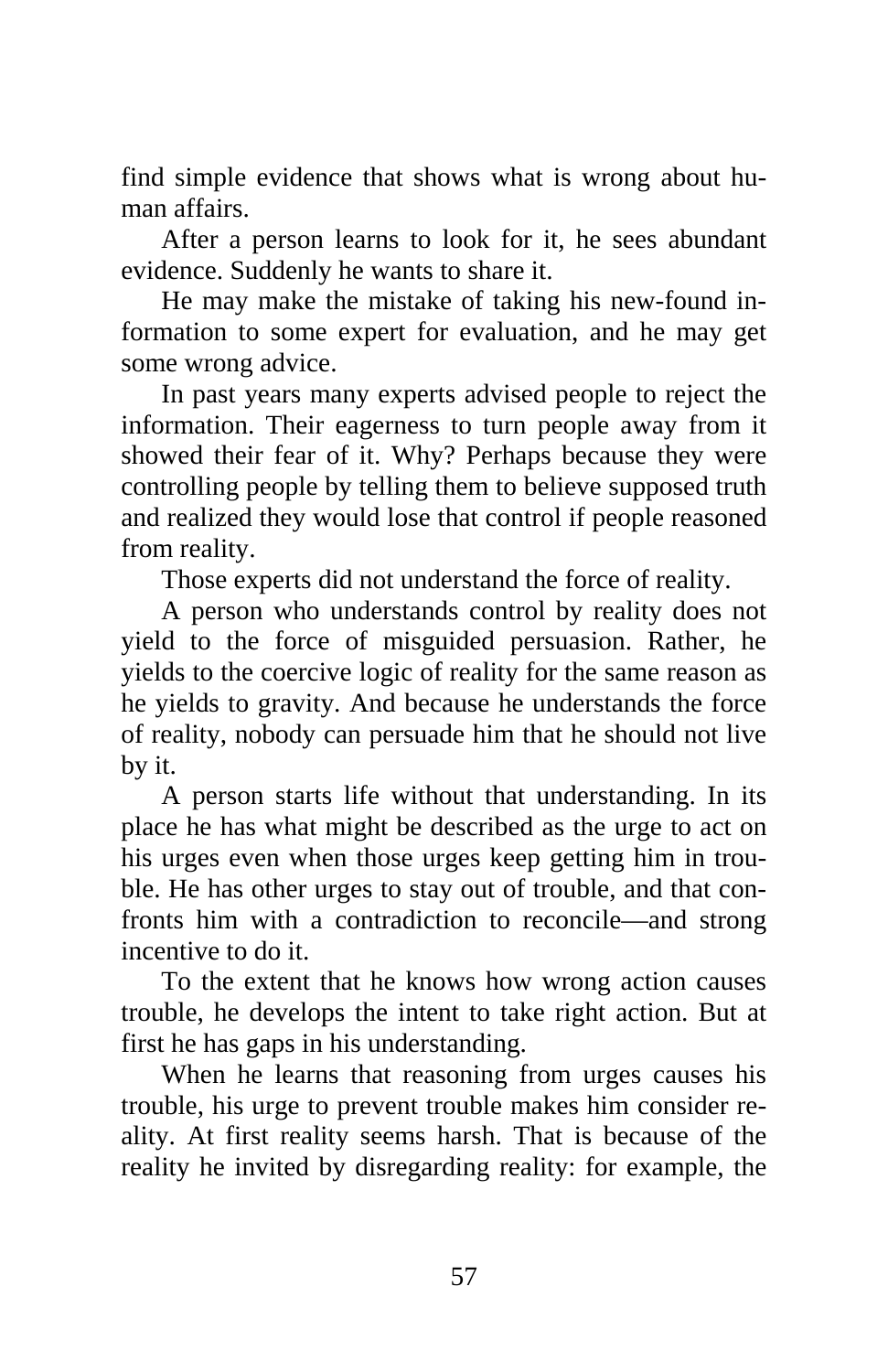time he got fired because he disregarded the risk of doing slipshod work.

With complete understanding, his intent to stop his trouble by looking at reality supplants his urge to disregard it. Then he sees that reality offers a message: Avoid harsh reality by paying attention to the benign reality that prevents trouble. He notices examples when he looks for them.

Soon he becomes able to remember many examples that show the nature of reality. As he concentrates on taking right action, he sees the evidence that changes his life.

By looking beneath the surface of that evidence, he also sees the nature of the basic plan.

It is a plan that has the effect of inducing him to drop his plan of life. He abandons the idea of reasoning from urges to get his own way, and he adopts the plan of reasoning from reality for all his decisions. Then he starts really getting his way because his way has become the way of reality.

### *The Astonishing Release*

The basic plan is a plan of control that causes a person to abandon his self-conceived plan of life and adopt the natural plan for control of his affairs.

It is a change he makes as soon as he understands.

The basic plan of control can be described as an expression of reality that many persons agree reveals the Creator's basic plan for changing human behavior. Years ago that statement frightened some people. It is not frightening to a person who calmly inspects the facts that are made evident by reality to anybody who honestly looks at it.

Absolute honesty is the key to understanding.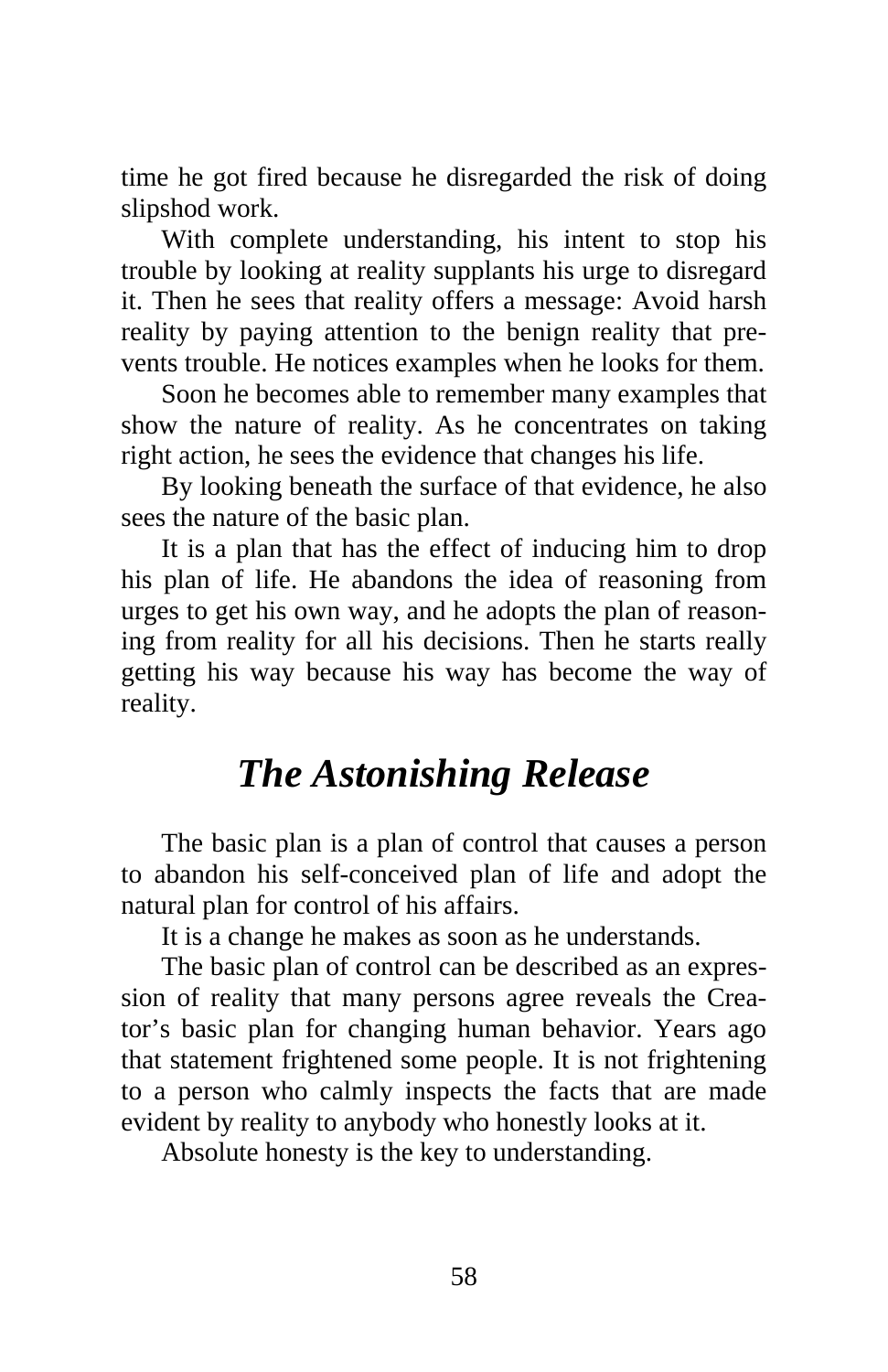It must be obvious that people who consider this information with the intent to adopt it selfishly while denying its source are people who lack absolute honesty. That defeats them in any effort they may make to increase their authority by using information that depends on absolute honesty.

Everybody needs to know that the authority is in reality.

People avidly search for techniques that promise authority. They should search for techniques that solve their problems. In that search they should remember that nothing has truly solved them; then put their attention on reality.

That illustrates the real nature of right intent.

Some persons have enlarged their understanding by considering some suppositional reasoning that may be actual truth. Reality does not fully confirm it, although those persons say the reasoning does correlate with other recognized reality.

They have put the information to good use.

They have gained a practical awareness of what might be described as the new reality, although it is not new; it just was not seen. The reason it was not seen is because people have let their attention get diverted from it by their urges.

The newly seen reality is that a very basic contradiction exists between the instinctive urges with which a person is born and the reality of what happens in his life. Obviously some factor arises within him that opposes both creation and Creator. It is something the Creator must have intended if omniscient. The implication is that the contradiction must be a part of the Creator's own explicit plan. What might be the reason for that?

What else but to force man's change of intent?

The change of intent is stimulated by correct awareness of the contradiction. It is a change from dishonest, wrong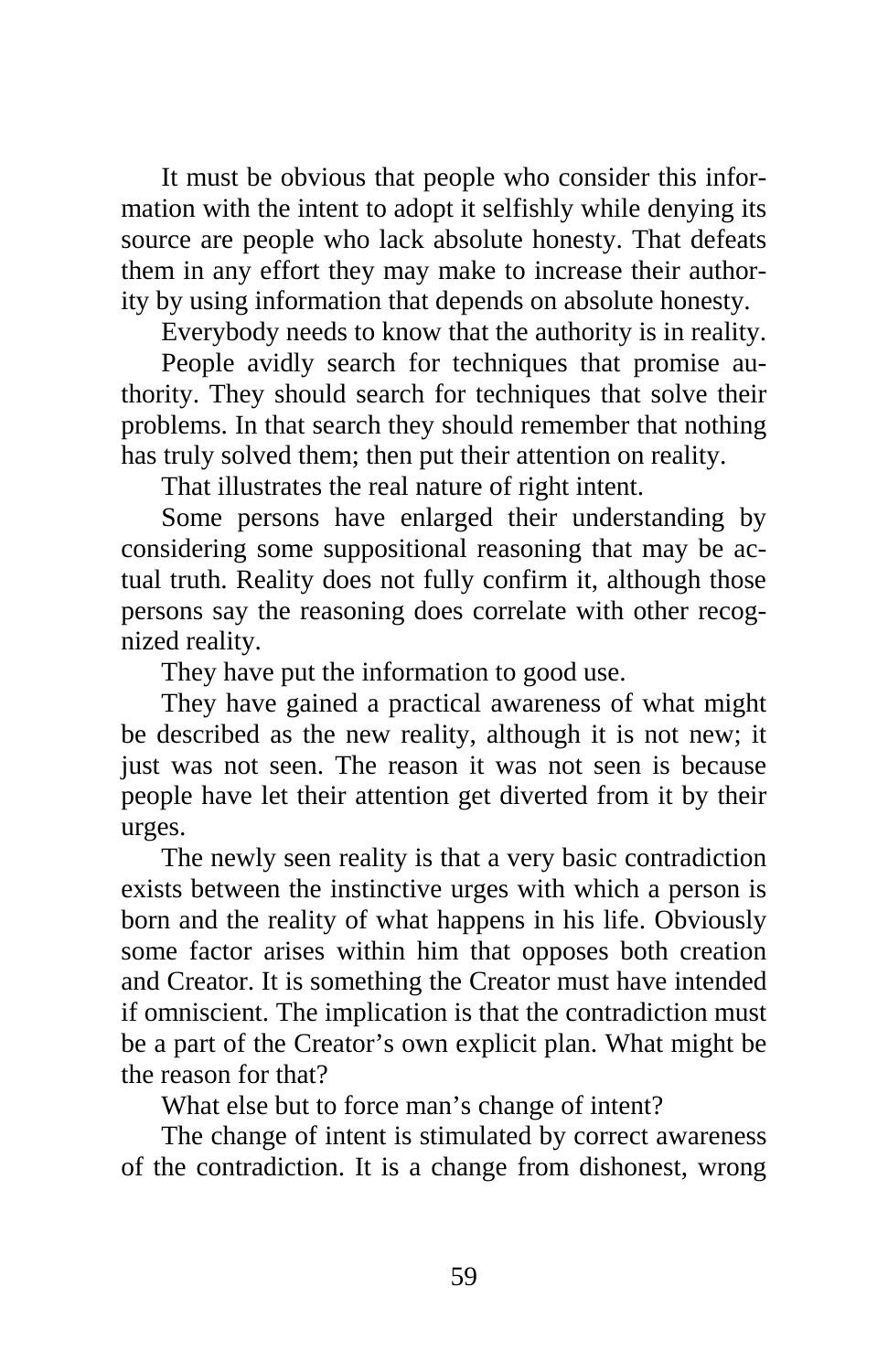intent to honest, right intent. That certainly correlates with the widespread teachings of a righteous and beneficent Creator.

Consider the way people act when they fail to get their own way. In that situation people are frustrated and unhappy. In anger they may act as if they think they should get their way by shouting, should have the right to act exactly as they please and should be free to ignore any restrictions on their behavior. Their reactions constantly keep them apart from reality on the topics involved with the result that vital pieces of reality are missing from the premises they use when making their decisions.

Until they recognize the importance of reasoning from reality instead of urges, they do not change. After they recognize it, they want to make that change more than they want to do anything else in their lives.

Because of urges, a person creates many unreal desires and keeps trying to effectuate them without success. That explains his unwillingness to accept reality as established by the Creator.

He is confronted with a contradiction that has to be reconciled before he can begin a satisfactory life.

A person who reasons from reality reconciles it.

By reasoning from urges, he keeps causing himself trouble. By reasoning from reality, he stops trouble. When he sees and understands the difference, he promptly makes the reconciliation.

Suppositional reasoning suggests that the divine plan thus intends each person to reform by changing his way of life. Perhaps every person who gains that awareness discovers that the law of absolute right has at last been put into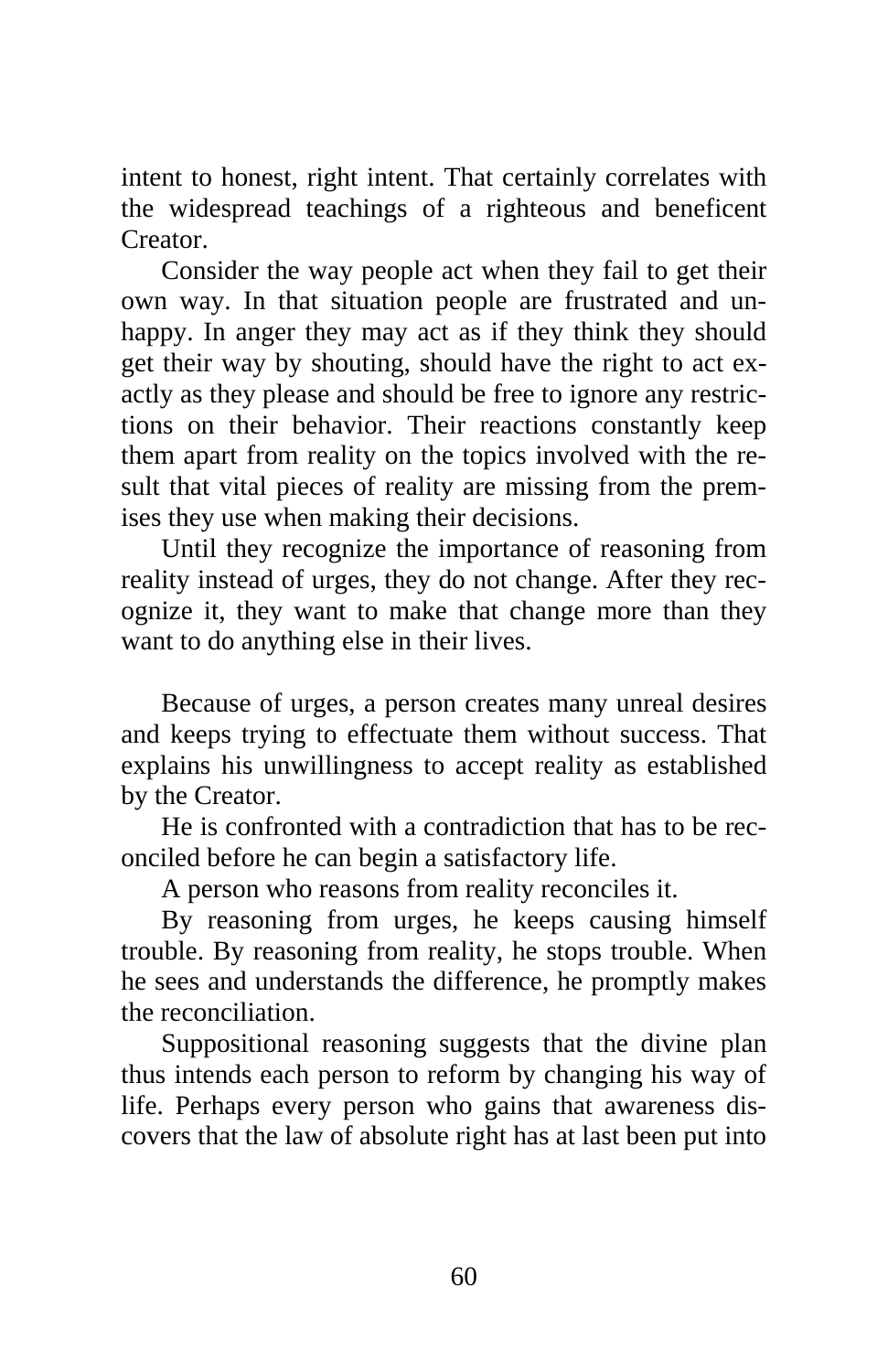his inward parts and written into his heart—fulfilling the basic plan.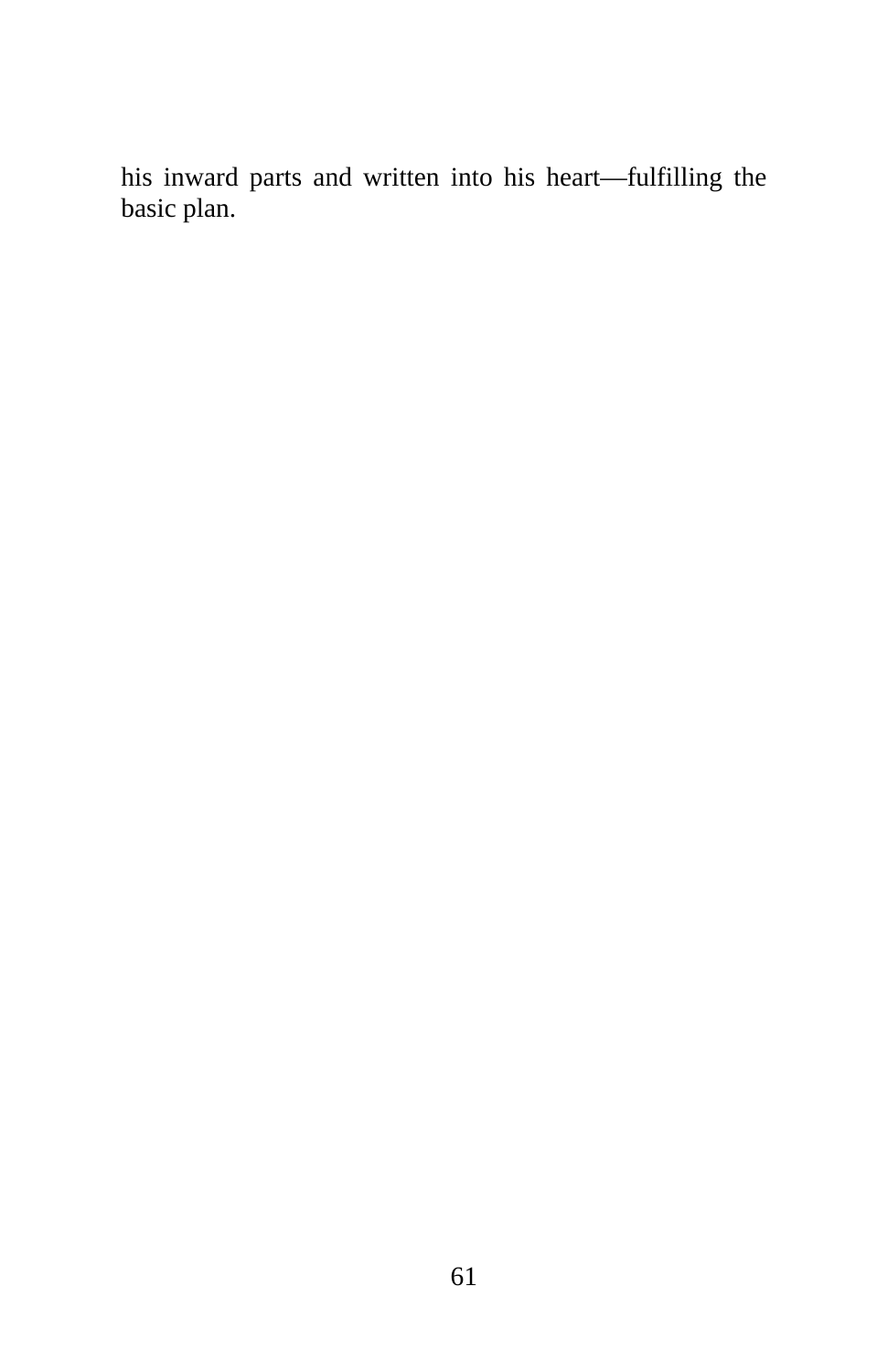# **Conclusion**

# *Evidence of Things Not Seen*

People are all in trouble not commonly recognized as trouble because such trouble is considered necessary and natural. It is not necessary and it is not natural. Instead it is the result of wrong thinking and the wrong behavior patterns caused by wrong thinking. In a deeper sense, it is the result of a wrong plan of life.

It is a purpose of this book to deal with such matters. On the whole, pursuit of that purpose was often regarded as an expression of effrontery. In fact it is no such thing. It is the direct expression of an awareness that evokes both awe and humility in everybody who gains correct recognition of its importance.

For those persons, belief is replaced by knowledge. What happens to their faith? Something very few persons were prepared to anticipate.

Faith has two common definitions which differ markedly. One of those definitions holds that faith constitutes a kind of belief that is unsupported by proper evidence. The other holds that faith constitutes fidelity to proper obligations, especially those obligations that relate to the Creator.

Persons who understand humanetics have learned that faithful obedience to the Creator is established by faithful observance of every natural law. They have learned that such faith gets astonishing results that are not believable until they are experienced. The reason is that such faith opens a person's mind to perceptions of reality that supplant beliefs with knowledge.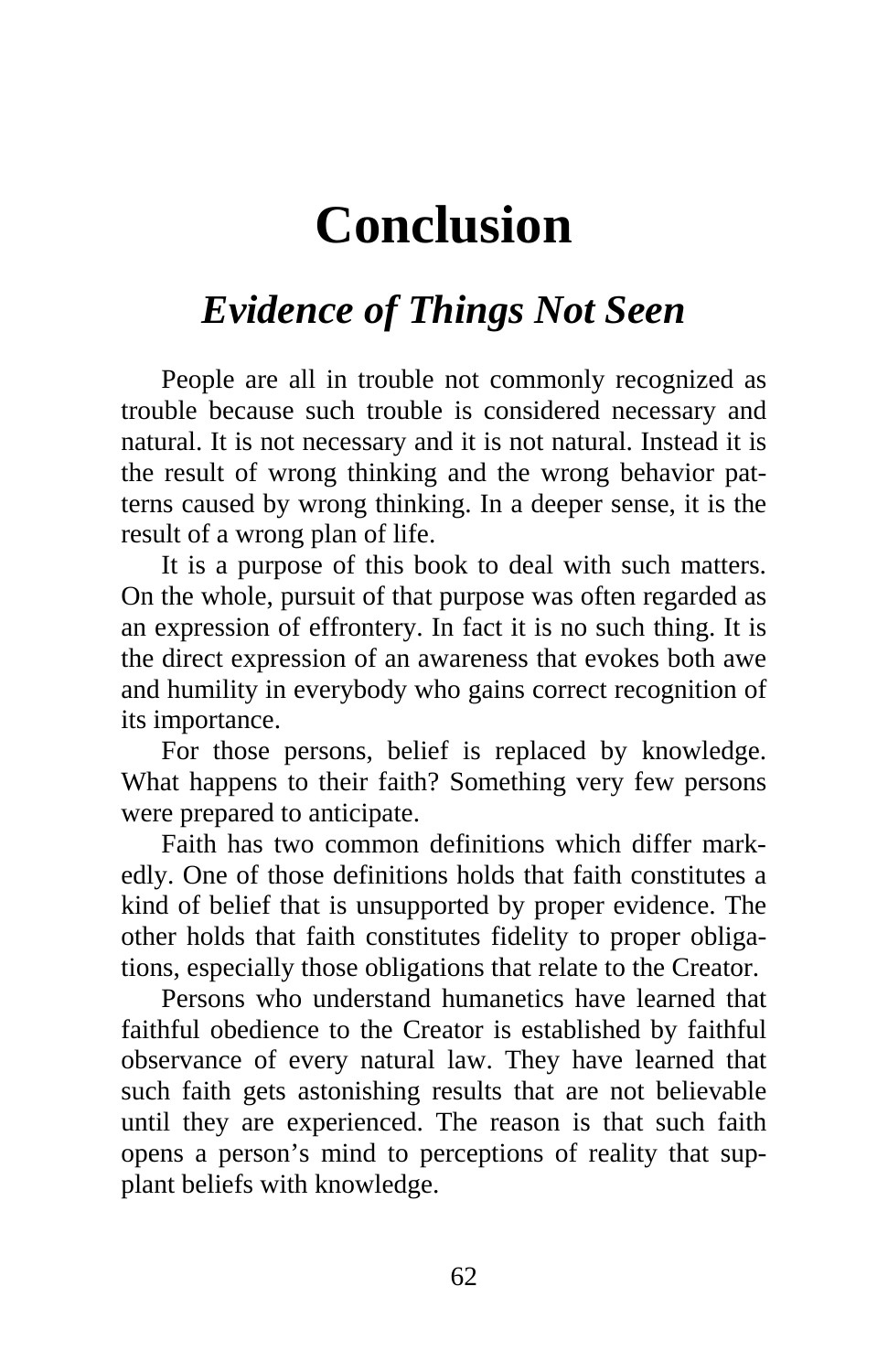At times religious persons have objected. Their objections are surprising in view of the scriptural statement that faith is the evidence of things not seen. People who reason from reality have learned that faithfulness to every proper obligation does bring evidence of things not seen—along with astonishing benefits.

That requires a very exacting kind of faith. A specific formula has produced great enlargements of faithfulness for persons who have used it.

Notice the reality of any situation that confronts you. Ask yourself what you *want* to do and then what a person reasoning entirely from reality would do. Be sure that it is right. Then do it. Even if the results seem strange, keep on doing what is right in every situation that arises. Anyone who does that shows exacting faith. Nothing less could be completely right.

Steady application of that formula leads a person down the path toward a series of three reversals. First, he reverses his approach to information called humanetics by seeking understanding instead of rejecting it. Second, he reverses his approach to life by deciding to reason exclusively from reality and accept no interference from his urges or motives. Third, he reverses his approach to the future by adopting the natural plan as it is determined by reality.

Nobody can get the new way of life established until he has made those three reversals. All of the people who brought their behavior under control made them successfully, including the youngest of the kids. After that, their progress was dramatic.

Some people have shuddered over that formula: Always think, say and do what is right. They have stronger reason to shudder over failure to live by it. When they discover that its use prevents enormous amounts of trouble, they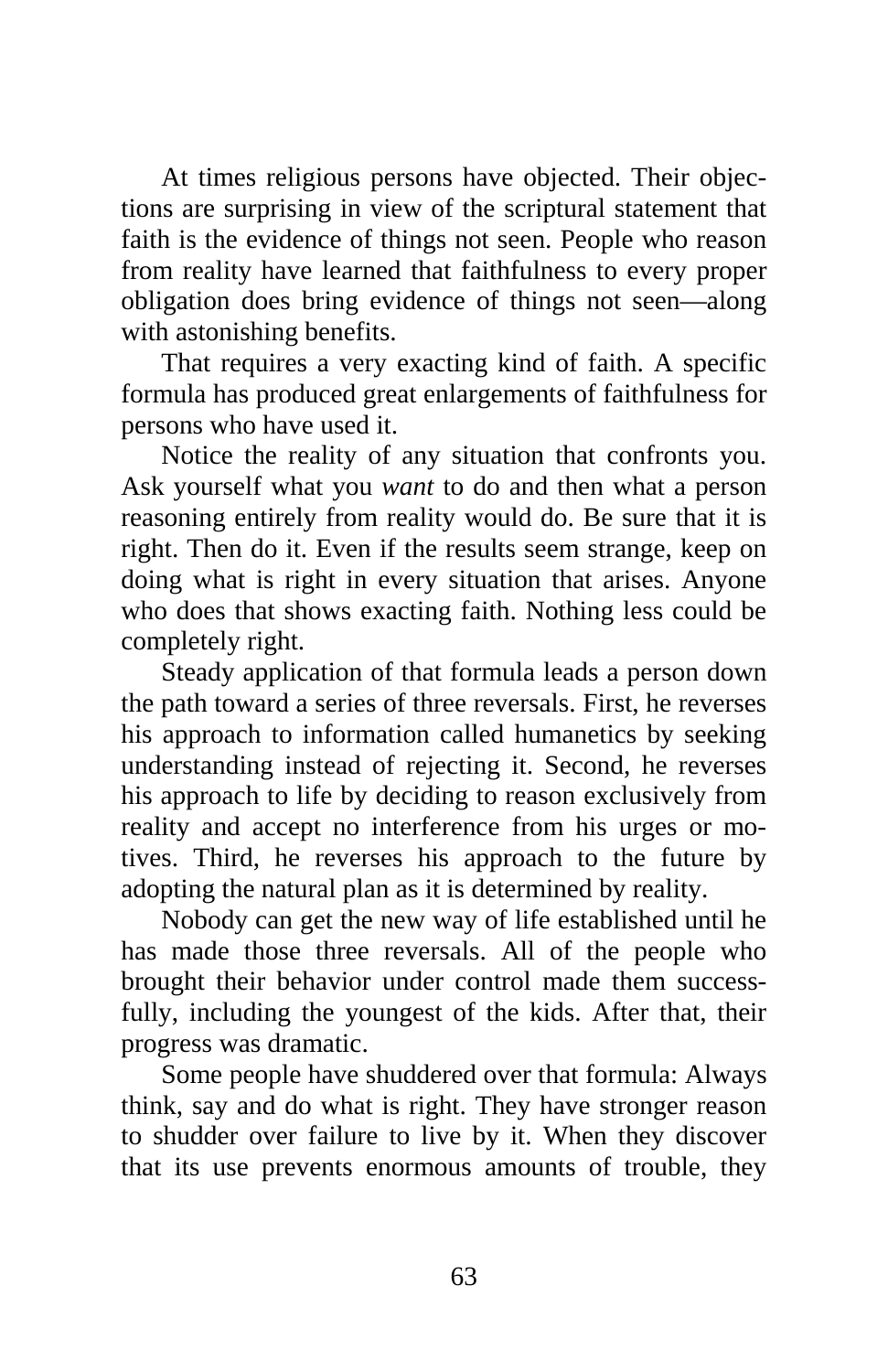change. Theoretically they could make all three reversals at one time, just by deciding to make them.

The person who does becomes one of those people who at last intends to let civilization begin.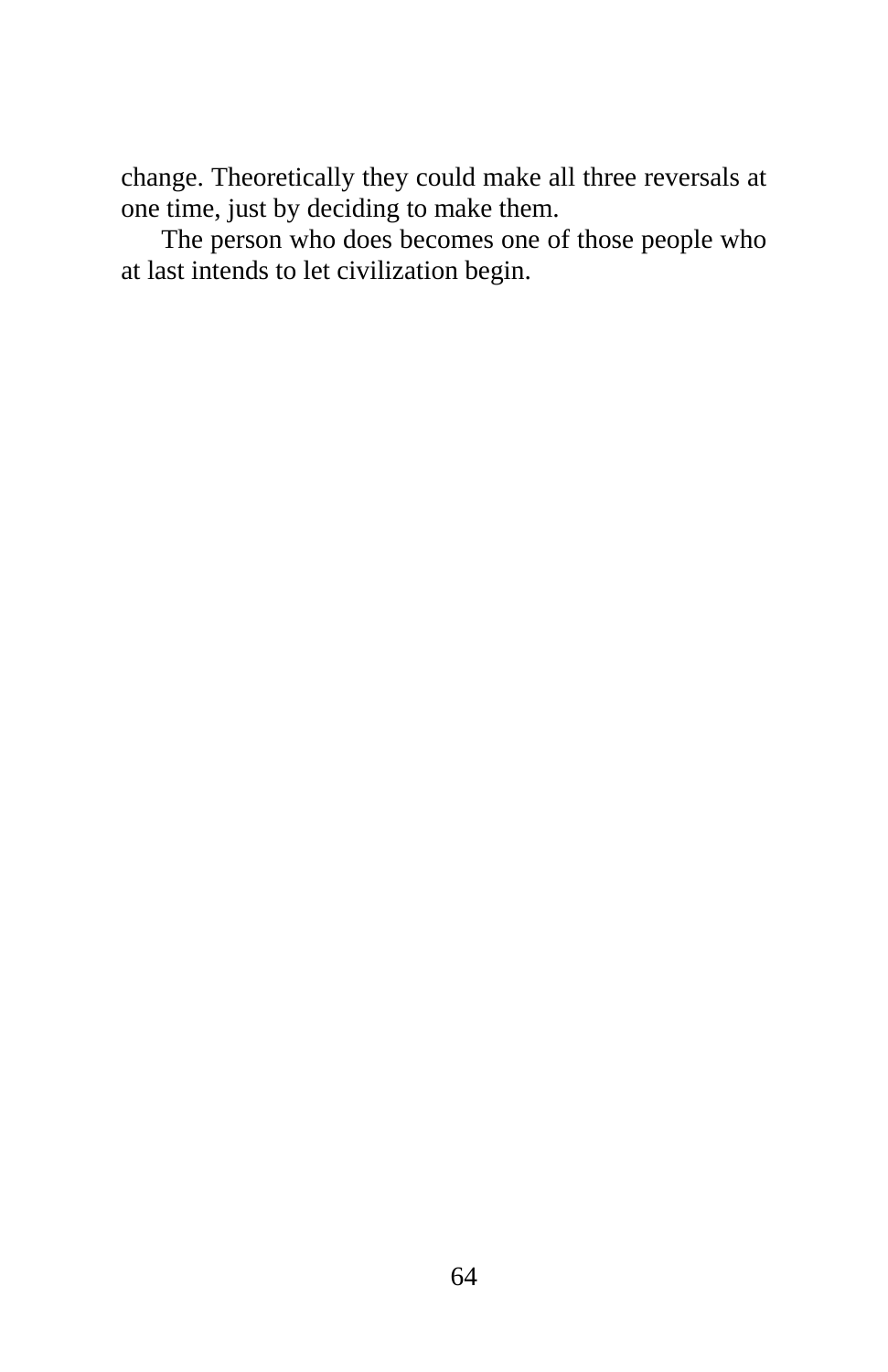# **ADVENTURES IN HUMANETICS**

### *Introduction to Experiential Material*

People get edgy when absolute honesty is mentioned.

They should be eager to discuss it. The reason is that everybody's security depends on it.

Here is the startling but correct explanation.

People have a very limited definition of what constitutes dishonesty. They may think of it as stealing. They may think of it as something done by one person against another. That can be dishonesty, but it is an almost insignificant part of what is involved. And it is the least important—like the protruding tip of the proverbial iceberg.

What remains hidden is what is important.

It is hidden because each person keeps trying to get his way as dictated by his urges. That is his personal plan. He follows it as though driven by a compulsion.

By observing what happens when frustration arises, people who understand humanetics clearly see the pattern of action that causes trouble.

They observe that urges tend to disregard reality, which is why people take action risky to themselves and others. It leads to sicknesses, accidents, frustrations, failures, conflicts. These are the penalties of living by the personal plan.

People adjust their thinking for risky action by installing distortions of logic: "I'll get my way if it kills me." "Little white lies don't matter." "If other people do it, I can too." "I won't think about results."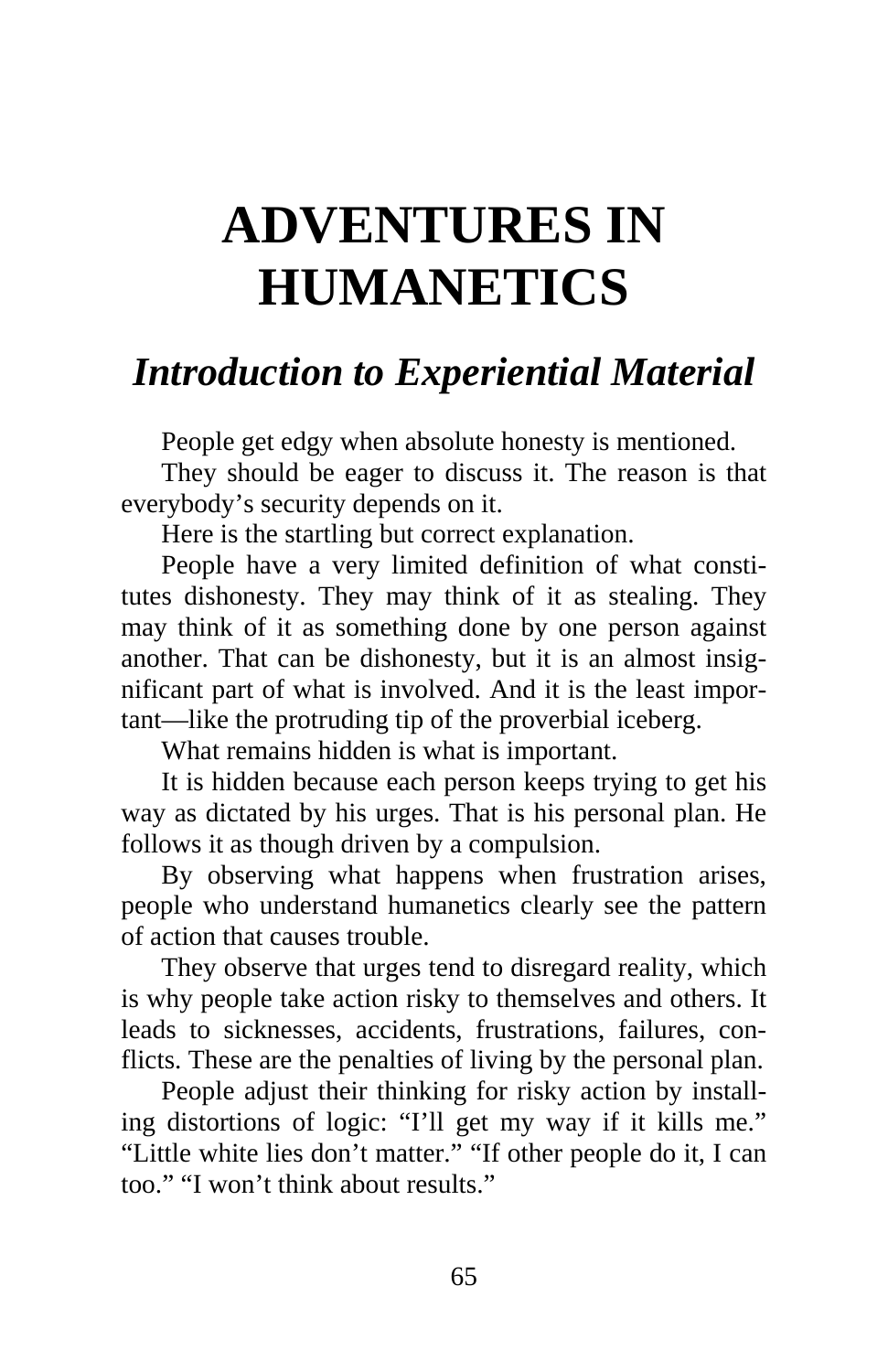Thus they bridge the gaps of rationality.

There is a natural plan that expresses reality.

People who reason directly from reality have no gaps to be bridged. Consequently they have no reason to be dishonest. They discover that absolute honesty cannot actually be tried by a person who has not escaped from the clutches of his urges. They know why people get edgy when absolute honesty is mentioned. And they understand the basic formula for sanity: Always think, say and do what is right; refuse to think, say and do what is wrong.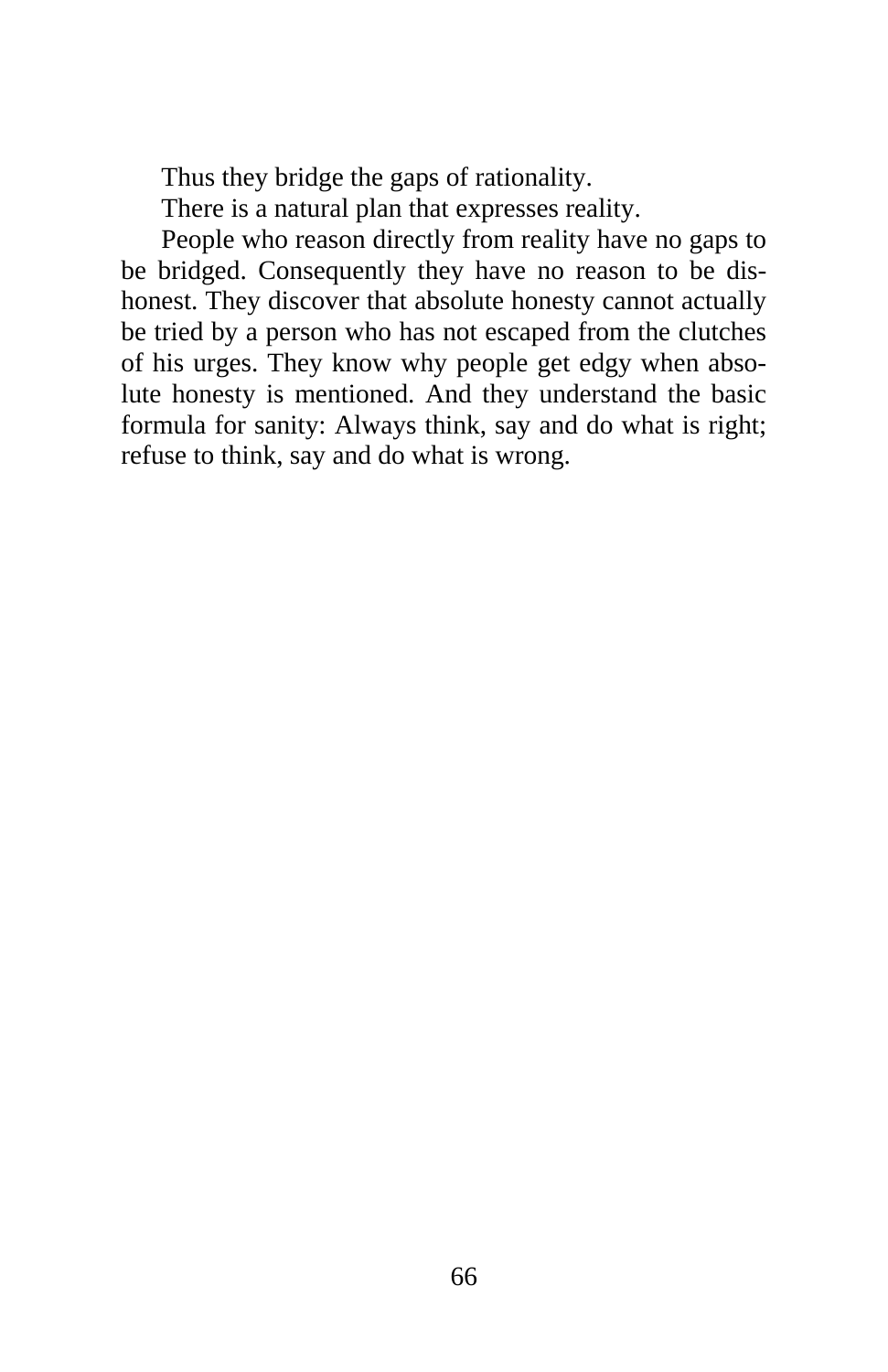### *Stopping Family Fights*

I rank sixth in our family of seven children. Three brothers and two sisters are older and one sister is younger.

As a small child, I had few friends in the neighborhood, so I stayed at home, and my older sisters and brothers became my playmates. Well, I shouldn't call them playmates because we didn't really play. We fought. We fought almost from the time we awakened in the morning until we went to sleep at night.

It is true we played games but not without fighting. That meant the strongest one or, at least, the scrappiest usually got his way. We made sure he had to fight to keep it, so the fighting rarely ceased. It was like warfare. Everyone had to hold his ground and, at the same time, invade someone else's.

In all the games, there was a desired position everybody wanted. As the smallest I rarely got it, but I did get other things like bruises, hurt feelings and frustrations.

There was no one younger I could use to relieve my frustrations except my baby sister, and I knew better than to lay a hand on her. Instead, I ran to Mommy. She rescued me from the big bullies. Sometimes she was tied up and couldn't come to my rescue. During those times, I learned to escape by running like hell. When she did settle a matter, I usually got my way. But it led to more trouble. As soon as she left, the fight would start again. I'd hear, "Baby, baby, stick your head in gravy." That was my weak spot. I hated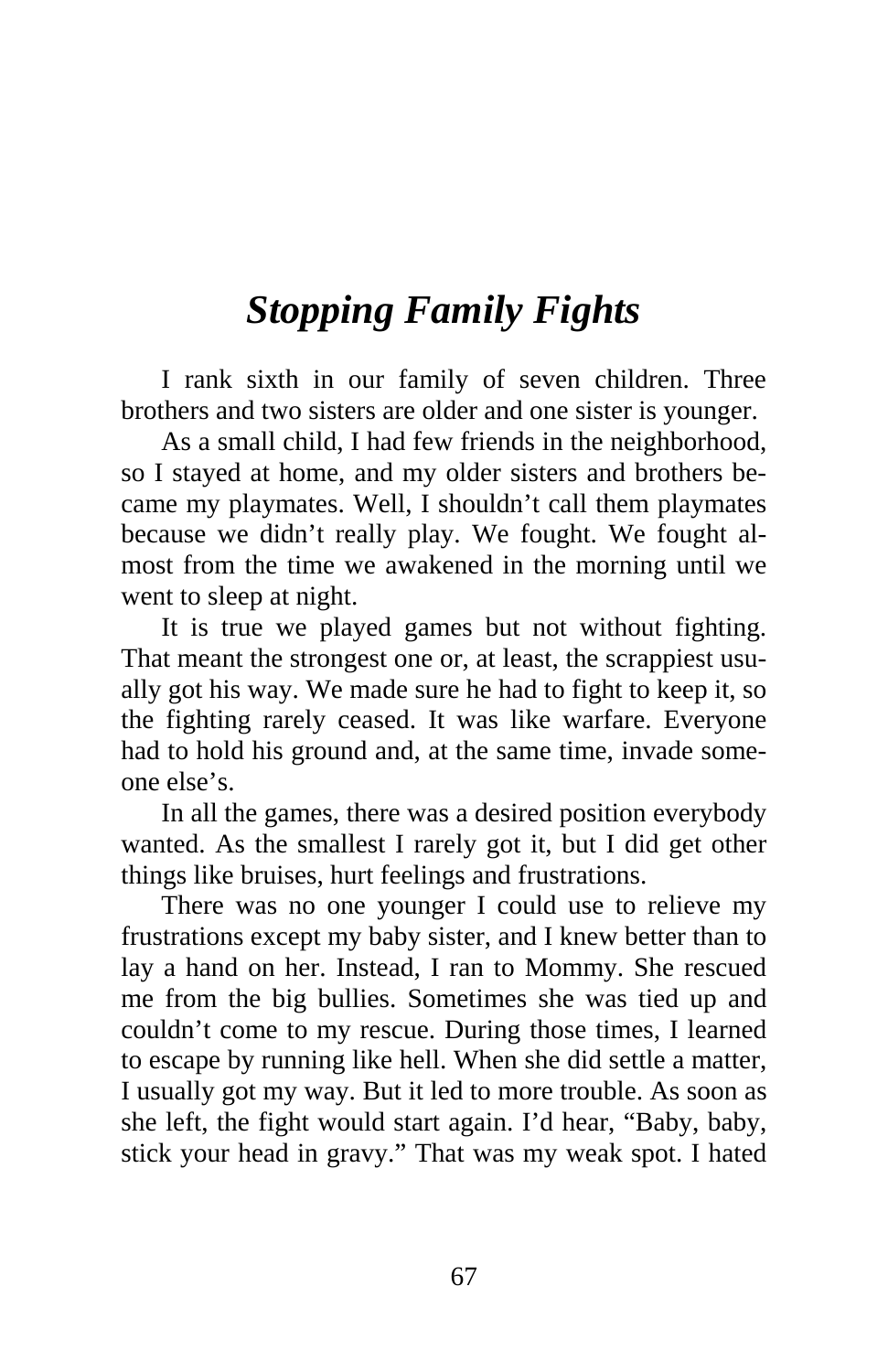to be called a baby. I yearned for the day when I'd be big enough to beat them up.

My brothers and sisters resented the fact that Mommy took my part, so they often left me out. Soon the only time I played with them was when she wasn't home. Those were my worst times. I'd run off crying to wait till Mommy got home. As soon as she appeared, I'd purposely turn on the waterworks and run to her screaming about what they had done. She'd open the kitchen drawer and grab the wooden spoon. The contents of the drawer jingled and everyone knew to run for it. By that time my tears would have dried, and I'd excitedly yell, "Get 'em, Mom, get 'em!"

After a while my brothers and sisters just stopped playing with me, and I spent practically all my time in front of the television.

When school started, everybody was gone except one sister and me and the baby. We were forced to be together even though we hated it. She was two years older but the same size, so our fights were disasters. We exchanged black eyes, bruises, sore muscles, hurt feelings, torn clothing and broken toys. I hated her, and we had fistfights over every little thing that went wrong.

When I started kindergarten, I was thrilled to get out of the house and away from the family. I met playmates there, and visiting them became my escape hatch. However, my conflict patterns went with me, and I fought with them just as I fought with my family. I insisted on the desired position and usually got it since I made sure my friends were smaller.

My friends' parents disliked my attitude and limited my time with their children. That drove me back home to my family.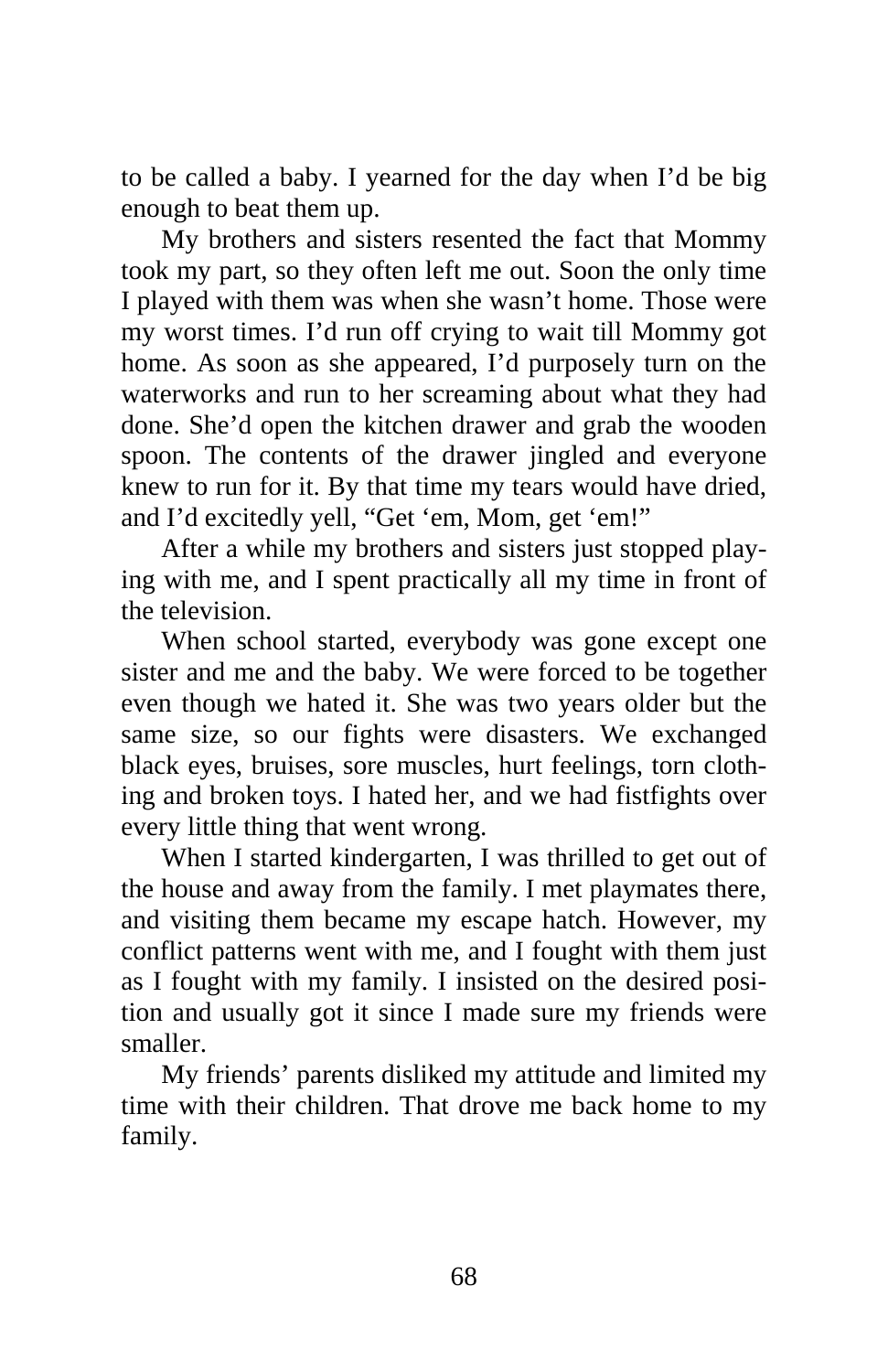At home I changed my ways so I could play with my brothers and sisters. I convinced them I wouldn't go to Mommy if I didn't get my way. Anyway, it had become different with her. She didn't come to my rescue when I screamed.

Instead of punishing them, she told them to knock it off. That had as much effect as telling a baby to stop crying. I was out for myself and had no allies.

As I grew older, my interests changed along with theirs.

We ganged up, and mischief became our main line of action. My next older brother was especially inventive, and I learned a lot from him.

One of the games we played was army. That involved building forts, digging ditches, obtaining supplies and occasionally building fires. To play army, we needed certain equipment we didn't have. That wasn't much of an obstacle though because we took things from our house and from the neighbors' yards and garages. We even picked up food supplies from the local candy store by ordering a large bottle of soda so the clerk would have to go into the back room for it. While he was gone, we stuffed our pockets with candy bars.

During preparations for the game, there wasn't much conflict. We had a common interest and knew we had to cooperate to achieve it. When we were ready, it was every man for himself. Even though it was a game, the conflict was quite serious.

Someone would shout, "Bang! You're dead." "I am not. You missed me."

"I did not. I was only five feet away."

"I'm wearing my bullet-proof vest. Bang!"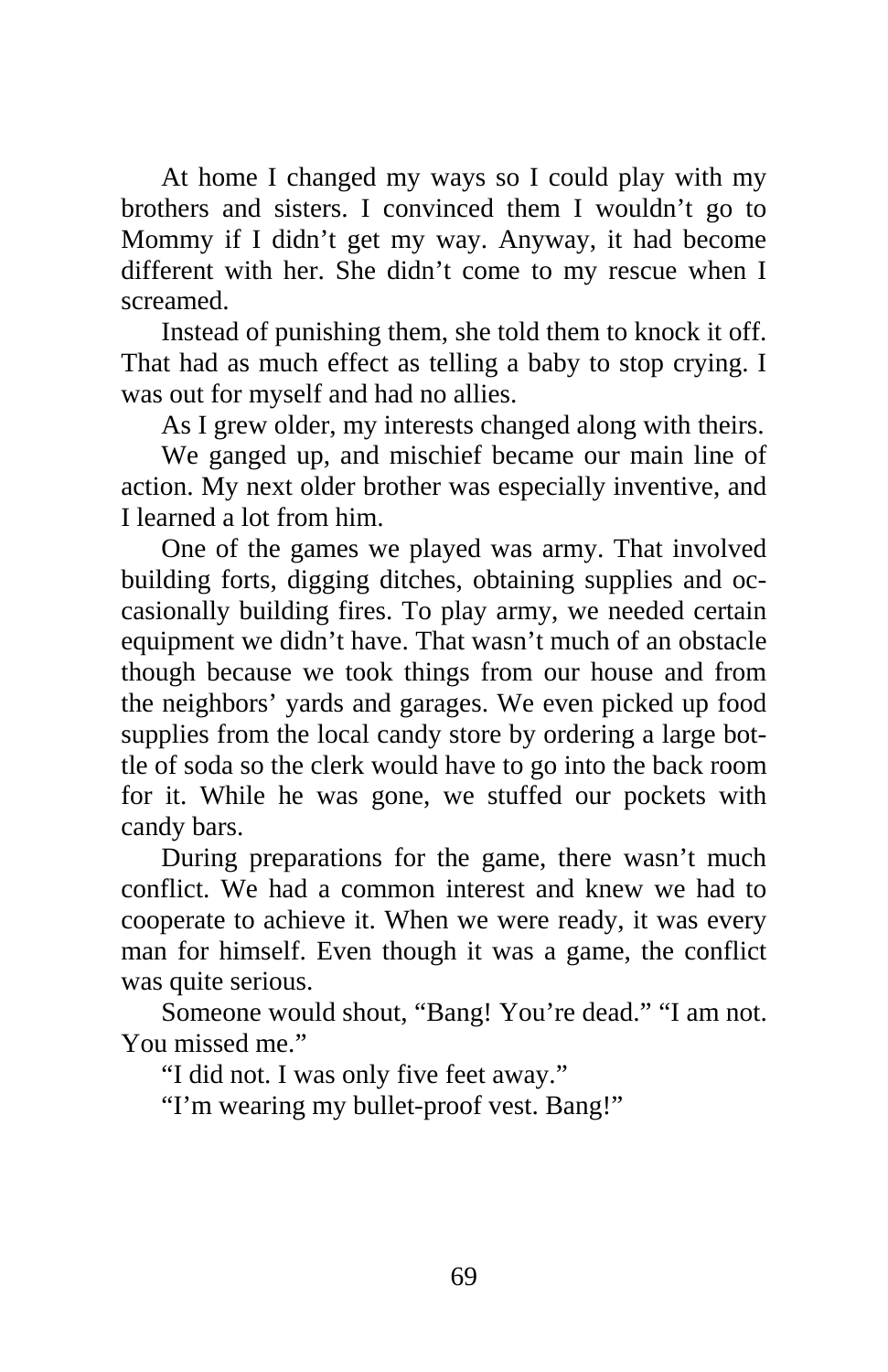"You dirty rat, I'll fix you." The verbal fight ended and the fistfight began. The kid who was beat up lost the war. That honor was usually mine.

As we grew older, verbal fighting replaced most of the fist-fighting. I felt a lot safer because my tongue was as sharp as anyone's. We had plenty of hurt feelings but no sore muscles.

An example of our verbal fighting occurred at the dinner table. First, we asked God to make our meal a pleasant one and thanked Him for our food. Then, as soon as the prayer was over, the fighting began. Smart cracks and insults filled the air. Sometimes objects started flying across the table, landing on the plates and splattering food. What we didn't like, we slipped to the dog under the table.

That was the first part of the meal. The second part was even worse—dessert time. Everyone seemed to have a sweet tooth and wanted the most dessert. It caused so many arguments my father measured each portion. No matter how accurate he tried to be, one portion always seemed bigger. One procedure for claiming a dessert was to stick a finger in the piece we wanted. No one else would touch it after that.

Once when a sister and I were slugging each other over dessert, my father told us to read the plaque over the doorway for ten minutes. The words were "Love One Another." I spent the ten minutes devising a scheme to get back at her.

With seven children, there was a lot of damage done to our house. We blamed it on each other even when we had done it ourselves. One time, my parents noticed writing on the dining room wall. We were all called into the living room for a conference. My father described the situation and asked, "Who did it?"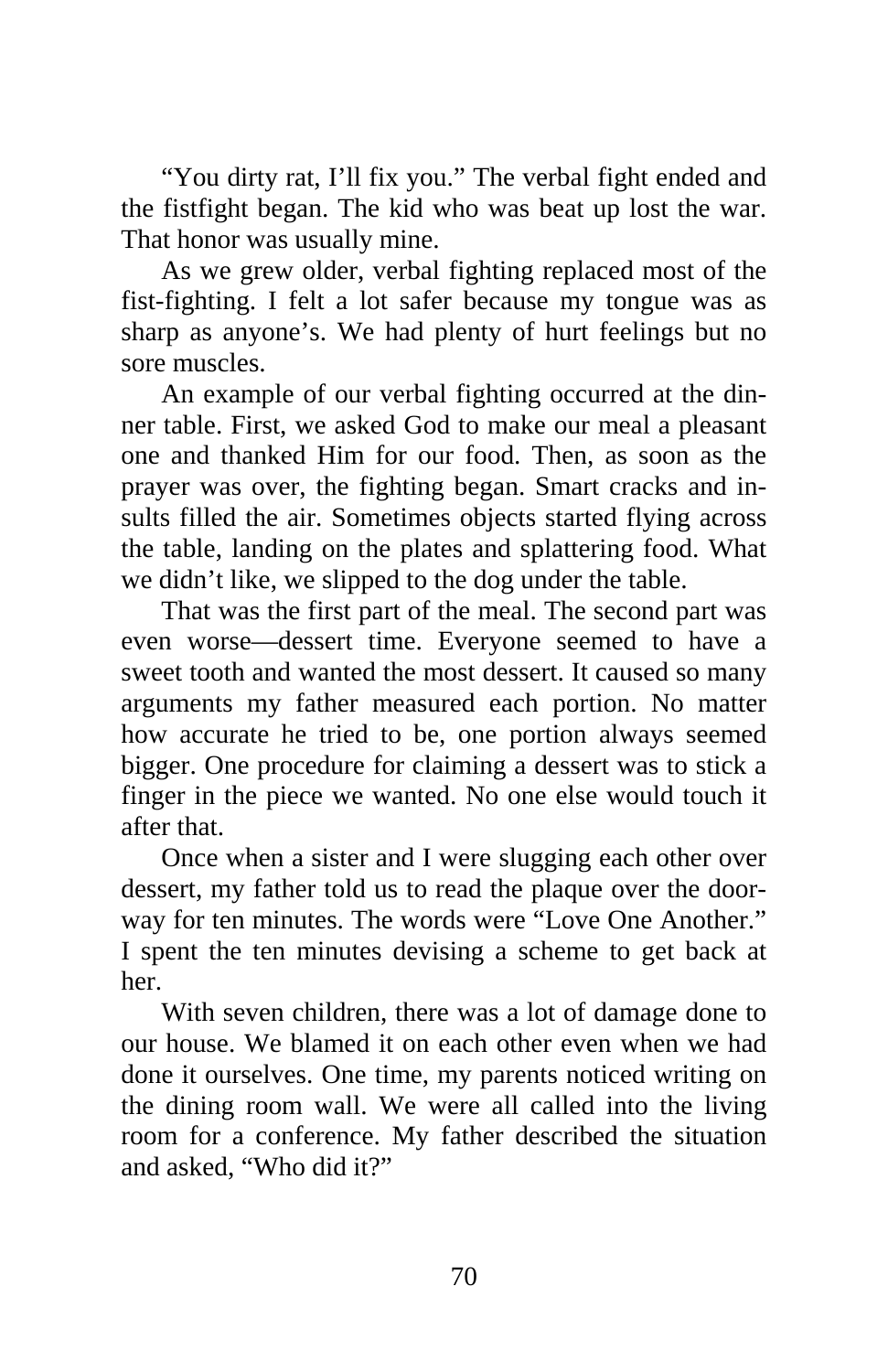All he heard was, "I didn't," repeated seven times.

The room fell silent. My father was annoyed and started to apply pressure. "What do you mean? It got there by itself?"

We thought if someone didn't admit the crime, we'd all get a beating. We looked at my younger sister. She resisted and wouldn't confess. After we had been sitting in the living room an hour and a half, my older sister took the blame. Instead of whipping her, my father made her clean the wall. That was supposed to let us know that if we told the truth, we wouldn't be punished, but we were afraid to trust him.

We had felt his belt many times and didn't want to risk it.

It was usually my father who threatened us with punishment, and he could hit hard. My mother threatened us indirectly. She'd say, "Wait till your father gets home." Then he would beat the crap out of us. We learned to put extra padding in the rear.

After a few beatings, I started to catch on. I was asking for punishment by getting caught, so I changed my ways. I made darn sure nobody saw me whenever I did something I knew was wrong. I never told my brothers or sisters what I did, because I knew they'd squeal—they loved to witness a good whacking. I also knew that after the whacking, they'd make fun of me. That seemed like a terrible price to pay for not covering my tracks. I often lied to avoid punishment.

A large part of our conflict resulted from competition. We competed over almost everything. We wanted to be the one who ran the fastest, had the best complexion, dressed the coolest or excelled in some other way. We often used our accomplishments to belittle each other, and my best weapon in such an attack was my report card.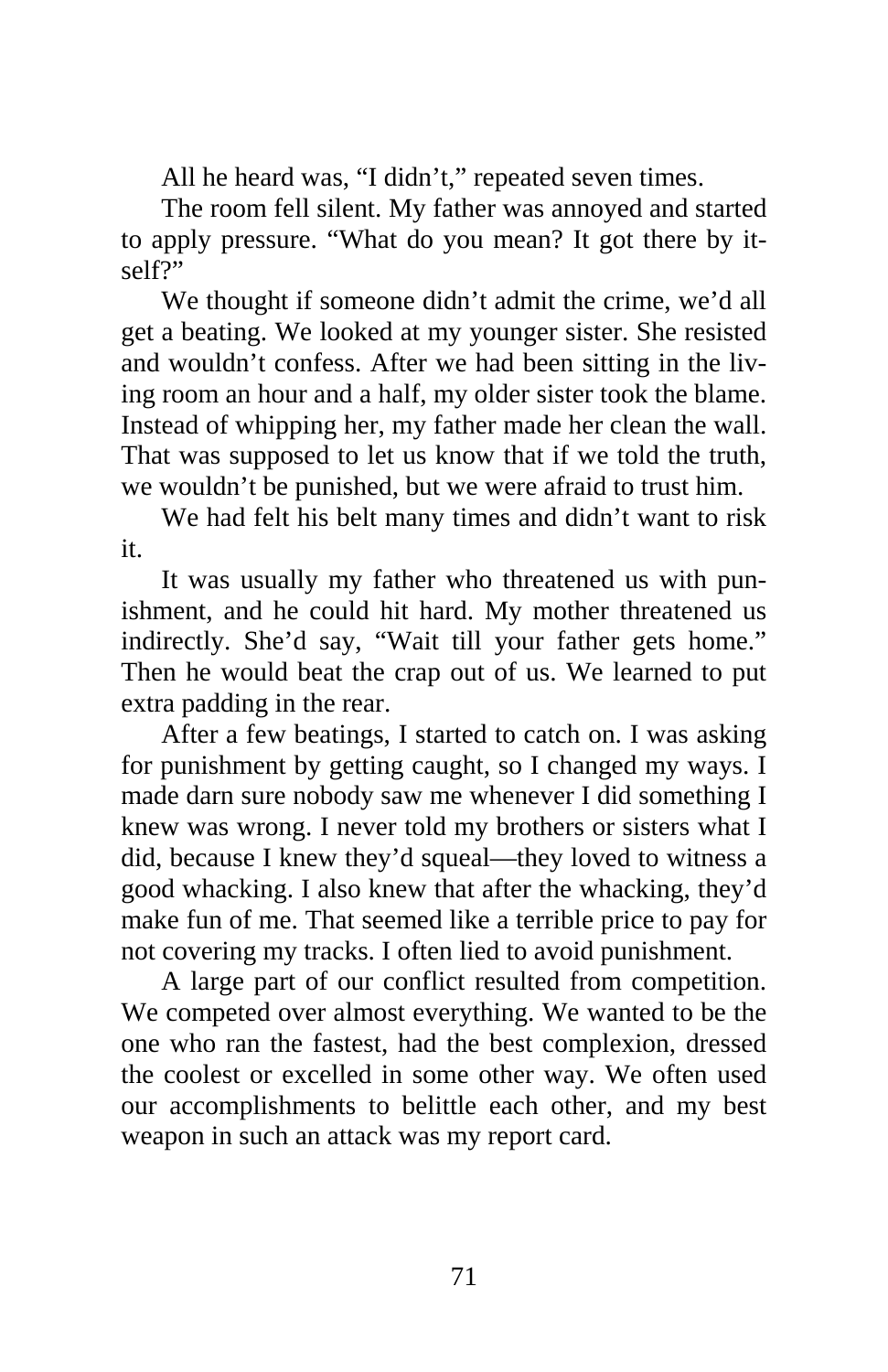After completing my third year in grammar school, I found my report card beside my sister's. Her grades were better than mine. It made me feel dumb. I tore mine up and decided that next year I'd get straight A's. I had to work but I did get the A's. I made sure everybody saw my report card. I boasted about my grades so my brothers and sisters wouldn't call me a dummy. No one did. Instead, I was called "brain" and "teacher's pet." I was embarrassed and angry and plotted how to get back at them.

When my father forced the kids with bad grades to study, I laid it on heavy. During the two-hour study period, I ran in and out of the kitchen pretending I was having a wonderful time. Every once in a while I'd remind them that if they were like me, they wouldn't have to study so hard. They often beat me up afterward, but I couldn't resist putting them down.

By that time, I was fed up with the entire family and wanted them to get out of my life. Then one day after breakfast, Mother called us into the family room. We gathered around not knowing what would happen next. She made an announcement, "All right, kids, I'm going to teach you humanetics."

Everyone groaned and opposition flared, "Oh, come on. You mean I have to go to school all week and then learn humanetics on the weekend?"

My mother hushed us. She insisted we learn humanetics. We knew what that meant. It wasn't the first time she had tried to push humanetics on us. A year ago she had told us that we were going to learn a body of knowledge that would help us solve our problems. We weren't interested. We had been lectured in school, in church and at home by persons who all claimed they were trying to help us solve our problems. Well, we hated it. We'd found their advice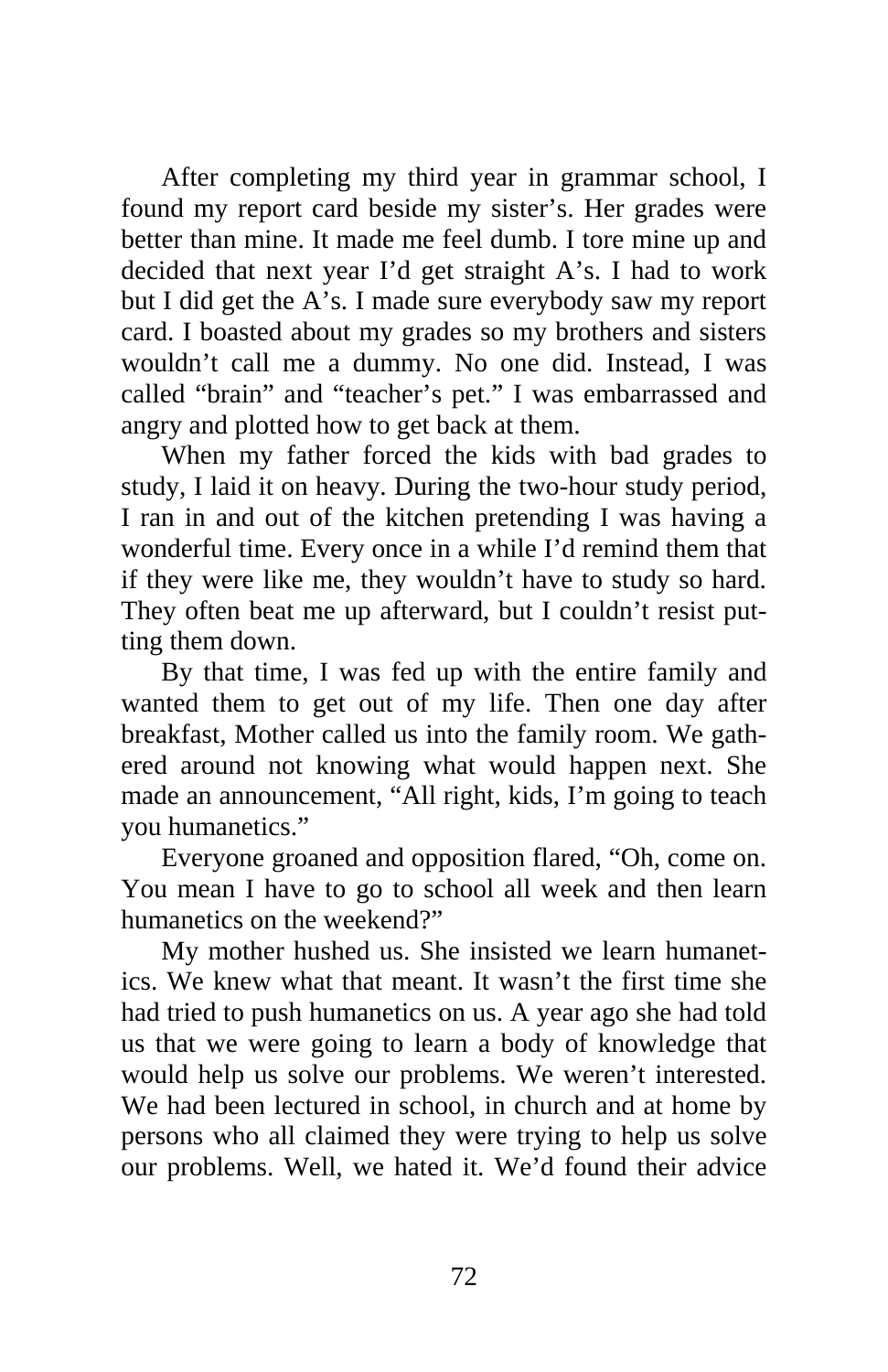had only caused more problems. If humanetics was anything like that, we didn't want anything to do with it. When she brought up the subject again, we put up a fight. No one was going to tell us how to solve our problems. So after enough opposition, she gave up. I was glad. The family went about its normal way of life: one fight after another.

As time passed, we drifted further apart. My brothers and sisters were all doing their own thing. I was jealous because I seemed to be doing the same thing year after year nothing.

Then my older brothers and sisters got involved in new and exiting things such as smoking, drinking, drugs, and sex. I thought it would be exciting to follow the same path. They seemed to enjoy what they were doing, especially my next older brother. He was involved in the cool life. I admired him and thought he was brave for taking so many risks. I knew drugs and drinking were risky. You could take an overdose of drugs or get drunk, and your parents or the cops might find out. My admiration of him caused me to want to be like him. I shut off my criticisms and tried to be nice to him.

Sometimes it worked and sometimes it didn't. I decided to let him get away with only so much. When he passed the limit, I did something about it. That worked pretty well, but it wasn't easy. I had to exert self-control to suppress my emotional blowups and often relieved myself by picking on my little sister.

My relationship with him appeared to improve while my relationship with my little sister went from bad to worse. Even though I was nice to him, he wasn't nice to me. In fact, he was mean. But I would cover up my hatred by laughing at his insults. While I laughed, I often fanta-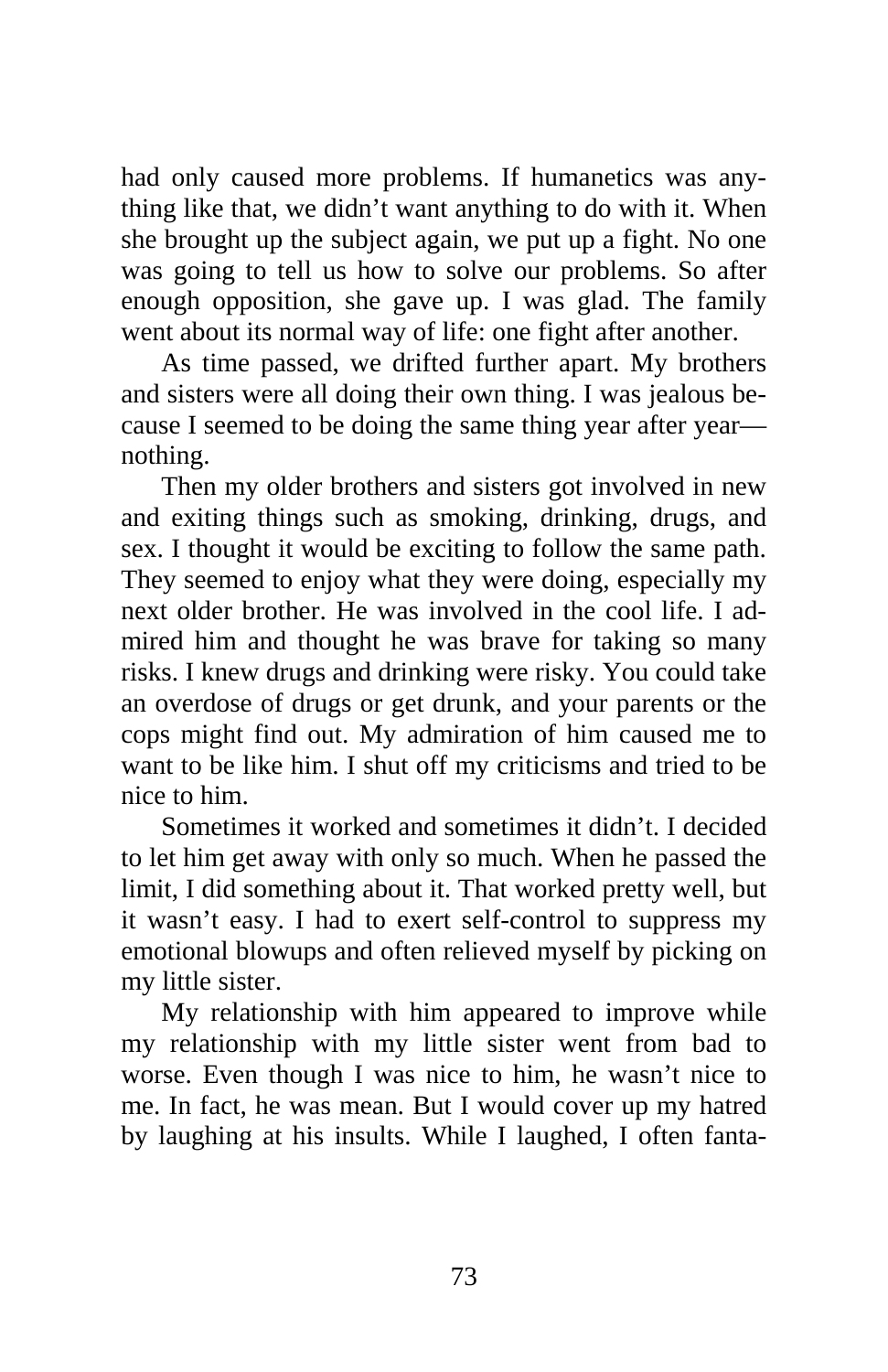sized about some clever plot I might fiendishly execute to put him at my mercy.

I thought he would be nicer to me if I copied him. He had long hair, cool clothes, and a dirty way of talking, so I changed my ways to match his. I pressured my mother for jeans and flannel shirts and let my hair grow. I learned the definitions of the popular four-letter words. I was determined to impress him with my new, cool style. He wasn't impressed and, as a matter of fact, became more insulting.

"Look at Mr. Cool who doesn't smoke or drink!"

I knew what that meant. I'd have to take risks if I wanted to be cool, so I experimented with smoking and drinking. Drugs were out. I didn't want to mess up my mind with dope. I choked and gagged over the cigarettes and could hardly swallow the booze. It didn't stop me though. I was determined to be cool like my brother.

After I was cool enough, I started hanging around my brother and his friends. I thought if I showed him how cool I was in daily life, I'd get him to like me. I failed. He didn't think I was cool and kept calling me a jerk. It seemed futile. I wanted the groovy life he had and wanted him to think I was groovy, but I didn't succeed at it. I gave up and thought I'd make another attempt when I got older. Then if he gave me any trouble, I could beat him up. There wasn't much I could do while I was only ten.

After my failure to become cool, I returned to my former ways. I gave little attention to the family and they ignored me. After a period, my mother tried again with humanetics.

That time she used a different approach. Instead of saying, "I'm going to teach you humanetics," she gave us a choice. She said there would be meetings in our living room and anyone was welcome to attend. I wasn't doing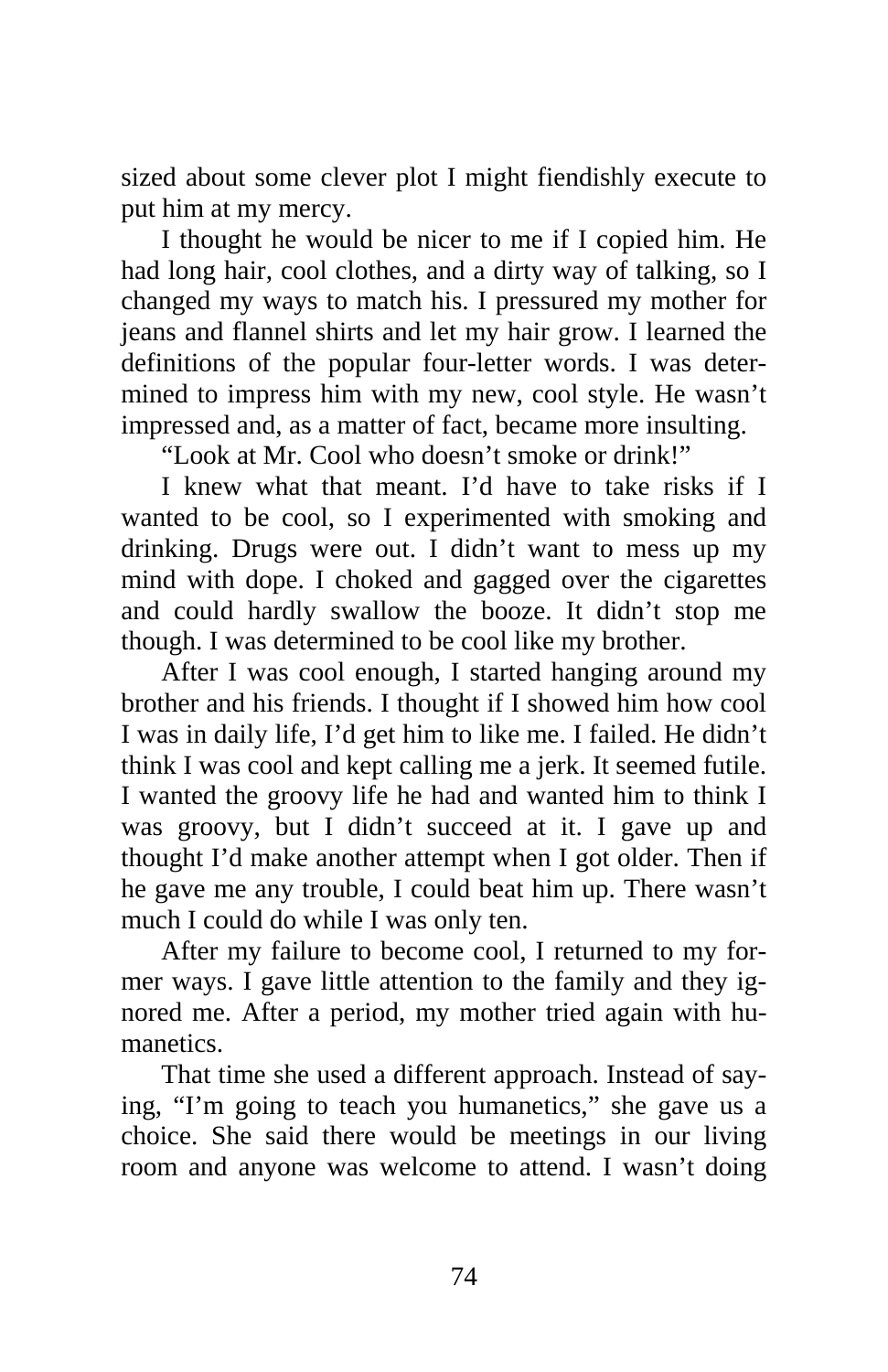anything at the time, so I told my mother I would come. She didn't apply any pressure, but she let me know she was happy and thought it was the thing I should do. By that time I was 11 and had quite a collection of problems. If humanetics could solve them, that would be just great.

Meeting time came but only a few family members showed up—my oldest sister, my mother, and I. At the meetings we learned about humanetics from tape-recorded lectures by Mr. Wetherill. We felt neither scolded nor belittled. We were just told the simple facts.

I learned that people have been using the wrong system of reasoning since birth. It is a system that is based on forming and obeying personal motives and is called the relative system. In that system everyone is a self-appointed judge of what he wants. Because his wants contradict, trouble tends to be rampant in his life.

Humanetics explained another system of reasoning: a system that frees people from trouble. It is the absolute system based on reality. It enables a person to avoid trouble by letting reality show him what he should do.

At first the idea of doing what I should do seemed disagreeable. I thought it would mean all work and no play. I thought I'd have to be a good little boy and do whatever my parents said.

My parents corrected that wrong impression. They said I should do whatever I thought was right. They said that the reality of my life was different from theirs; therefore, I would be the one who would know what action was right. They assured me they would not block any right action I thought I should take. They offered to point out any reality that was not clear, so I could make correct decisions.

We discussed the fundamental principle of humanetics, the law of absolute right. It states that right action gets right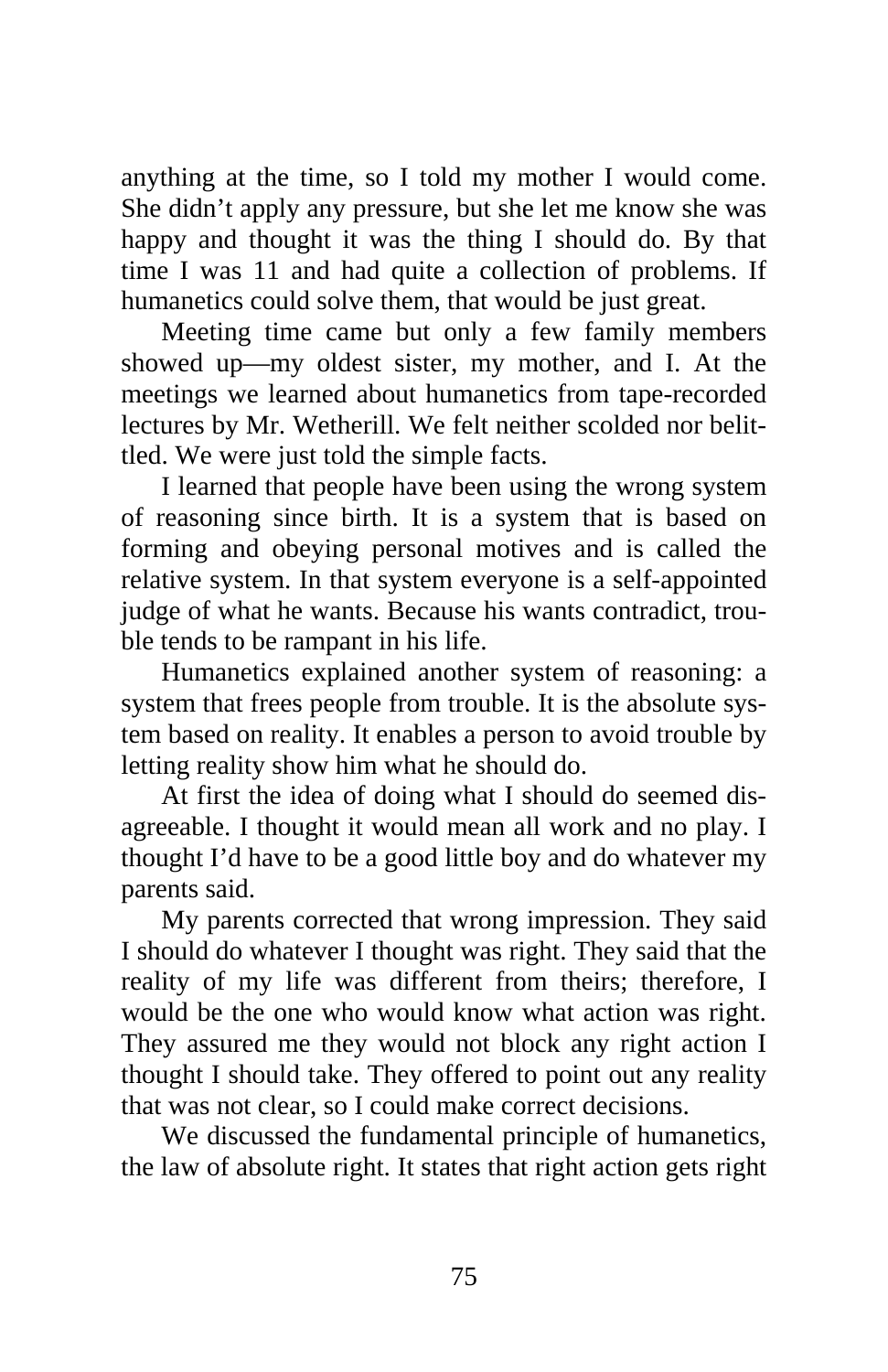results and wrong action gets wrong results. My parents assured me that if I reasoned from the law of absolute right, they would not punish me. I'd get a wrong result every time I took wrong action and, therefore, would get punished by reality.

That had great appeal. As long as I studied humanetics, I could do anything I wanted without getting punished. Boy, was I wrong! Every time I did something I knew wasn't right, I got punished by reality just as they said.

One time I took a bicycle ride to escape from my chores. I rode down a steep hill, fell off, and came home with a lump on my head. My parents didn't need to punish me for running away from my chores. I got punished by the law of gravity, a piece of reality.

During a tape-recorded lesson, I learned about the command phrase technique. First I learned that command phrases are untrue statements we tell ourselves when we are emotional and our intelligence is reduced. Under that circumstance, we form or adopt command phrases because we make ourselves believe they are true. Thereafter we reason from them and act on them. As a result, they cause trouble. Our command phrases express personal motives. Because we are intent on getting our way, we think we really want to carry out the irrational commands. That is a delusion. If we could see command phrases for what they are, we would never act on them.

I learned that command phrases don't disappear after we form them. They are stored in our unconscious minds for repeated use. We need to bring them up to the conscious level and see them for what they are. When we look at command phrases while we are calm, we can see that they are irrational and are not true; then they release. That is how a person uses the command phrase technique.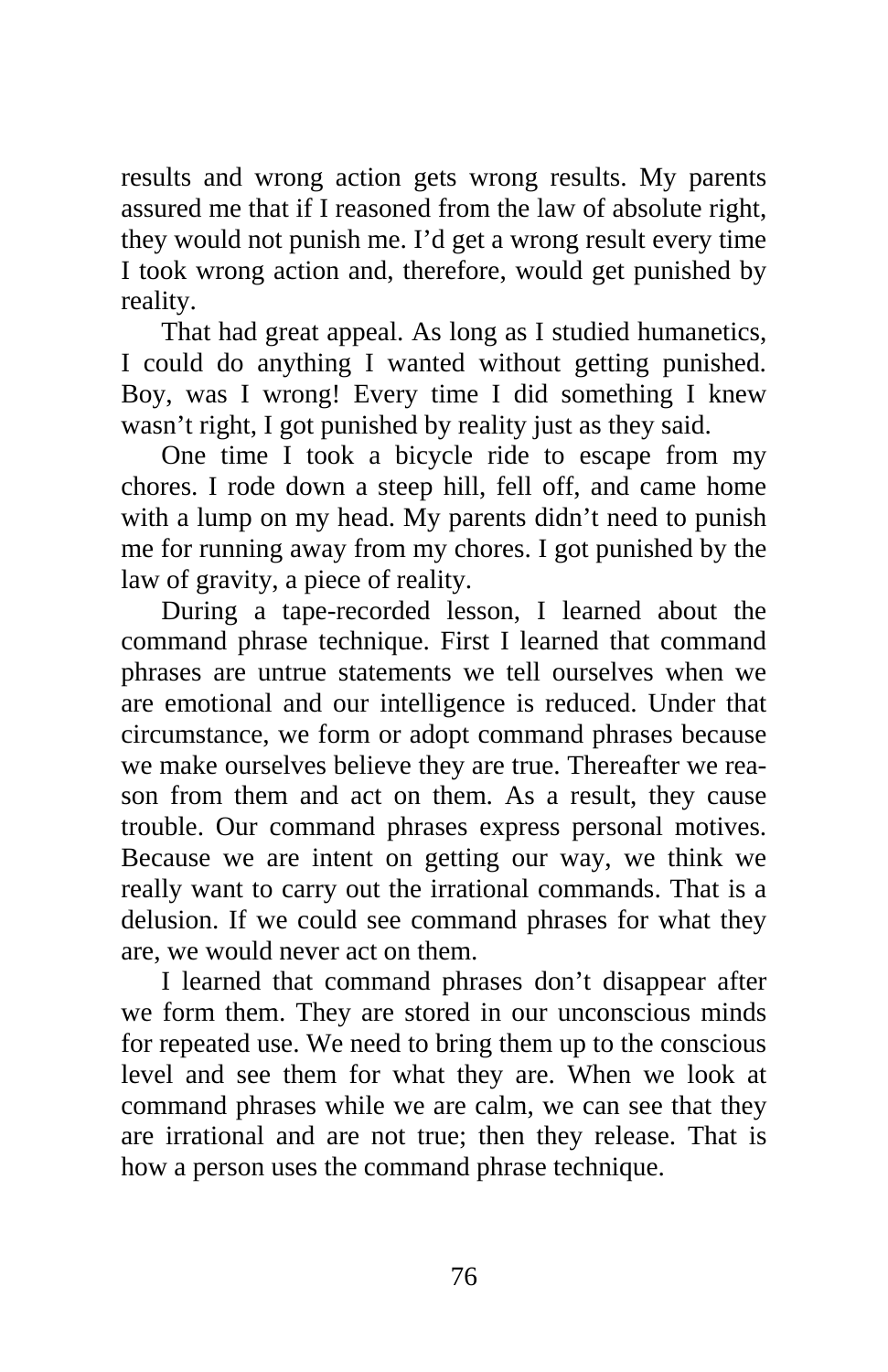It looked like something I could use because I wanted to eliminate all my problems right away. I brought up command phrases but I still had my problems. My mother explained my mistake. I was using the command phrase technique to satisfy my motives. It doesn't work under that circumstance.

One thing I wanted was to make myself a better athlete by picking up command phrases. I wanted to be the best and make everybody jealous. Bringing up command phrases didn't improve my ability. The phrases didn't release because I had wrong intent. I wanted to satisfy my motive to be a better athlete, not to correct my wrong thinking and reason from reality. Sometimes I agreed with the phrases and wanted to reason from them. For instance, "If I'm a great athlete, I'll get everybody's attention."

What I didn't realize was that I had my attention on the wrong point. I wanted personal advantages and if the command phrase technique would provide them, I'd use it to change my thinking. But if reasoning from the command phrases of my motives seemed to provide advantages, I'd agree with them. I never got what I wanted so I was frustrated.

My frustration ended when I got my thinking out of the groove of personal advantages and began to take right action. To take right action, I had to reason entirely from reality. To reason from reality, I had to take attention off myself and put it on reality. Then reality could dictate my action.

After I decided to take right action just because it was right, the command phrase technique began to work. Instead of eliminating problems for personal benefit, I let reality indicate what problems needed attention. Then I picked up command phrases simply to eliminate wrong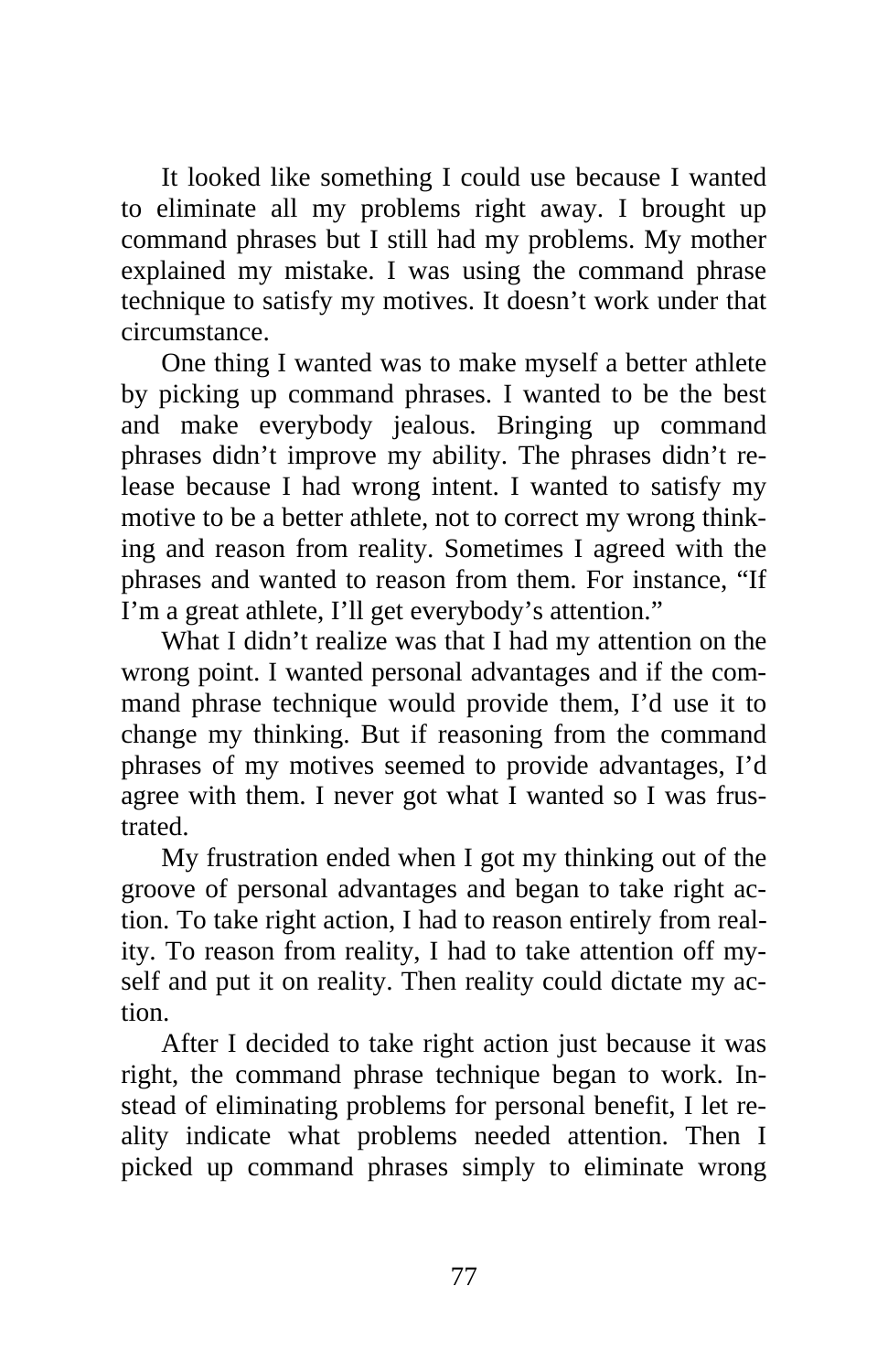thinking. The results were astonishing. For the first time in my life, I could eliminate trouble without causing another kind of trouble in its place. I saw that there was a way to solve my problems without running away from them.

At school I was able to maintain high grades with little effort, and I stopped being a compulsive TV watcher.

During that time I was going to Sunday School, and one day I told my teacher I was learning humanetics. A strange look came over her face. She seemed disapproving. She asked me if my mother knew. I said, "Yes, she is teaching me." She looked more disapproving. I was puzzled. Why wouldn't anyone be delighted to have people know about humanetics? It had enabled me to eliminate problems I had never been able to solve.

I continued going to meetings and learned more about humanetics. I learned there is a lot more to understand about applying the law of absolute right than merely stating that right action gets right results and wrong action gets wrong results.

When I had first heard about the law, I thought, "Oh, even I know that." But when I analyzed my past actions, I saw that I really hadn't known it. I remembered many times when I had taken action I had known was wrong. If I had understood the law of absolute right, I wouldn't have taken the wrong action.

By understanding the law, a person learns that everybody somehow causes his own trouble. That was very unpalatable to me. It was so disagreeable I opposed it right away and argued about it. It seemed ridiculous. If it were true, I had to face the fact that I brought my trouble on myself. Ugh! That meant I could no longer blame my trouble on anyone else.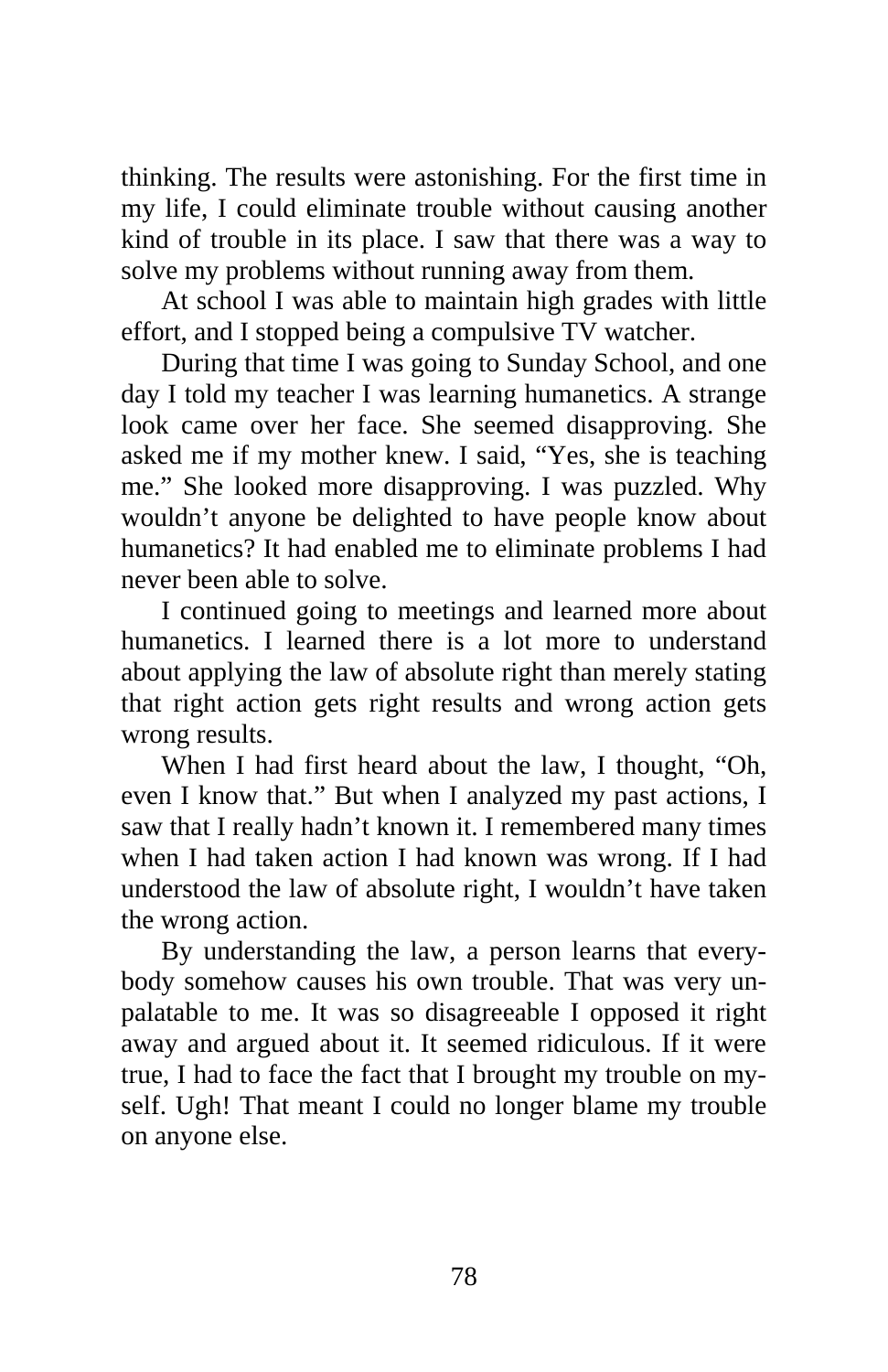My mind jumped to incidents involving my older brothers. They often punched me when I walked by. They hit me for what appeared to be no reason. I couldn't think of one thing I did to invite it. I felt like an innocent victim, so I asked my mother to explain how I caused that trouble. She gave me an answer I didn't like. She suggested I give up the idea I was the innocent little kid I thought I was. The law is right and if I had trouble, I caused it.

She gave me some command phrases I had installed that made me a target for their punches: "I'm their punching bag because I'm smaller." "I'll let them know I hate them even if I don't say a word." She said if I eliminated my command phrases, it wouldn't stop them from punching, but they would stop punching me. She said they had command phrases causing them to punch people, and I had command phrases inviting people to punch me.

I brought up command phrases such as, "Everyone picks on me." "No one leaves me alone." "They can't keep their hands off me." I noticed an immediate change. Soon my brothers weren't punching me anymore. I saw how I certainly did cause my own trouble. My command phrases had caused action on my part that had attracted the punches.

Since my oldest sister was learning humanetics at the same time, we started spending a lot of time together. That was unusual because she was four years older. Age alone had formerly been an impenetrable barrier between us. After humanetics, the age barrier broke down completely. We worked and played together without the usual brother-sister conflict. The small amount of conflict in our relationship was limited to occasional reactions to one another's behavior. When we noticed the emotion, we picked up command phrases and ended the conflict.

79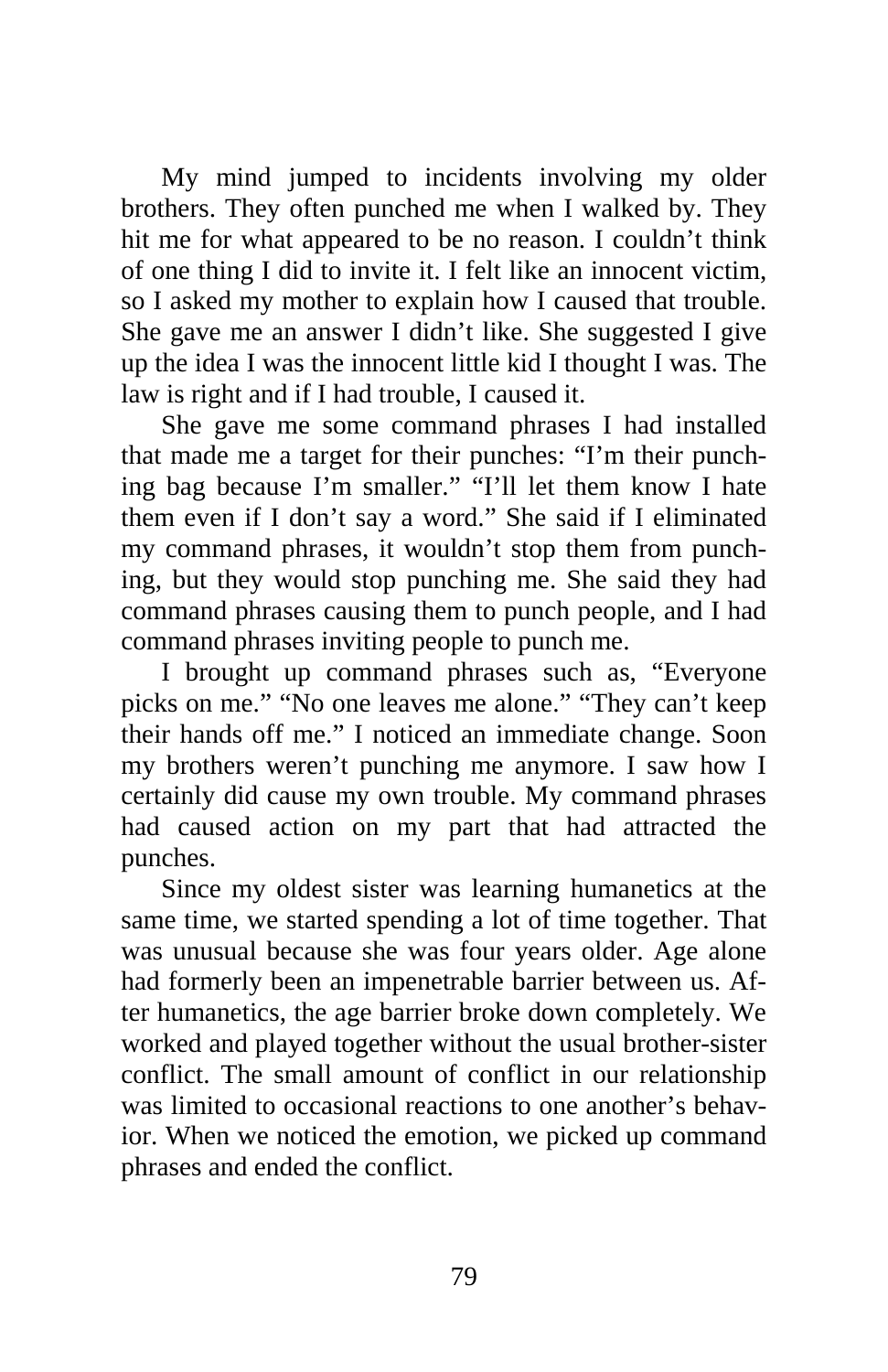My relationships with the rest of the family began to change, too. We weren't yet a loving bunch of brothers and sisters, but the conflicts were greatly reduced.

In humanetics I learned that all conflict is wrong by definition because it indicates that personal motives are being reasoned from. I made a decision to eliminate conflict in all its forms. Whenever I noticed myself in conflict, it was easy to pull out because that was the right thing to do.

Not long after that, I met Mr. Wetherill. My mother had said he was different from any person I had met. She said, "Wait, you'll see." Well, I waited and, during my wait, I formed many judgments of him. I thought he'd be authoritative, a superhuman being possessed of many powers and a person in control.

My judgments were destroyed when I met him. He was different. He didn't have an air of authority nor seem superhuman nor was he a person who controlled. He was calm and peaceful, and I felt drawn to him immediately. The spectacular difference wasn't in his appearance; it was in his thinking and speaking. He didn't reason from motives like everybody else I had met. He reasoned from reality. Instead of acting on personal whims, he did what the situation called for. He did not try to control our minds. As a matter of fact, he told us not to believe what he said, but to observe the reality he was describing. Then we could reason from the reality itself, and not from his words. In that case, we wouldn't have to believe but would know.

The first really right relationship I ever had was with him. It was based on reality and was devoid of conflict. I never dreamed that someday I'd have similar relationships with the members of my family.

About the same time, I met a pair of teenage twins who had been learning humanetics ever since they were five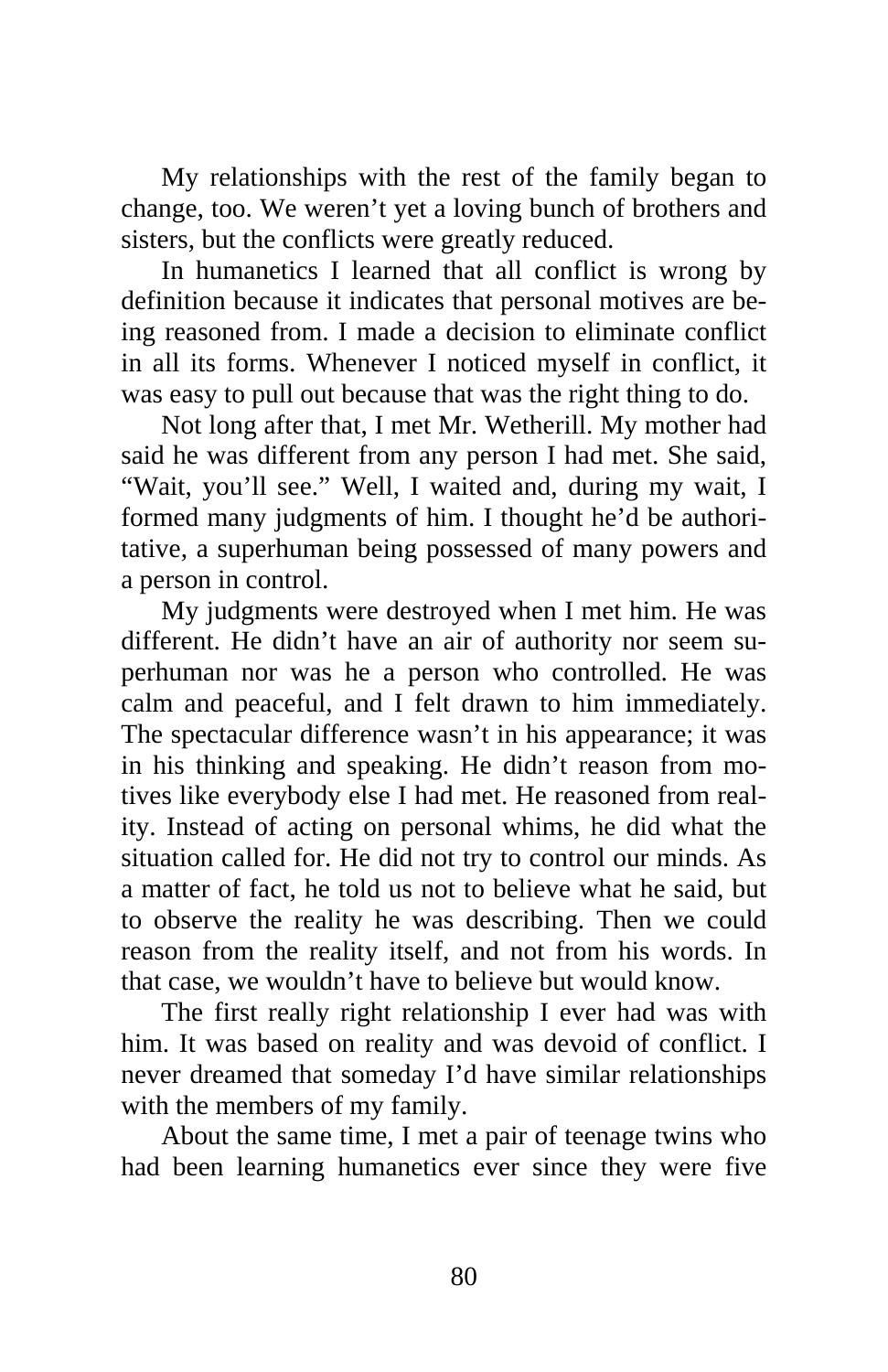years old. I had never seen any brother and sister treat each other the way they did. They didn't fight nor have even one emotional blowup. I was amazed. I still was having some difficulty with my family, but they were the best of friends.

At times I asked the boy, "Don't you get mad at her? Doesn't she bug you?"

He always said, "No."

"How come?"

"Because I know I cause my problems and any trouble I get into, I can't blame on her. Anyway, I know she wouldn't hurt me."

Wow! I understood why he couldn't blame his trouble on her, but I didn't understand why he'd say, "She wouldn't hurt me."

Most of my brothers and sisters apparently wanted to hurt me and make me suffer.

It took awhile to see that when trouble arose between us, it was caused by contradictory motives. My brothers and sisters didn't really want to hurt me. They wanted to satisfy their motives, the same as I did, and because the motives contradicted, we got hurt.

The relationships among my oldest sister, my mother, my father, and me kept improving as we continued to study humanetics.

Meanwhile, the other members of the family were deep in problems. In fact, their problems were getting worse.

My next older brother's situation was especially bad. He was involved with a group of teenagers who were living the "fun way of life." That meant smoking, drinking, drugs, sex, and rebellion against authority. He offered me a chance to join, but I had fallen for that groovy life once before and had gotten into so much trouble I knew I'd better not try it again. He was surprised when I turned him down.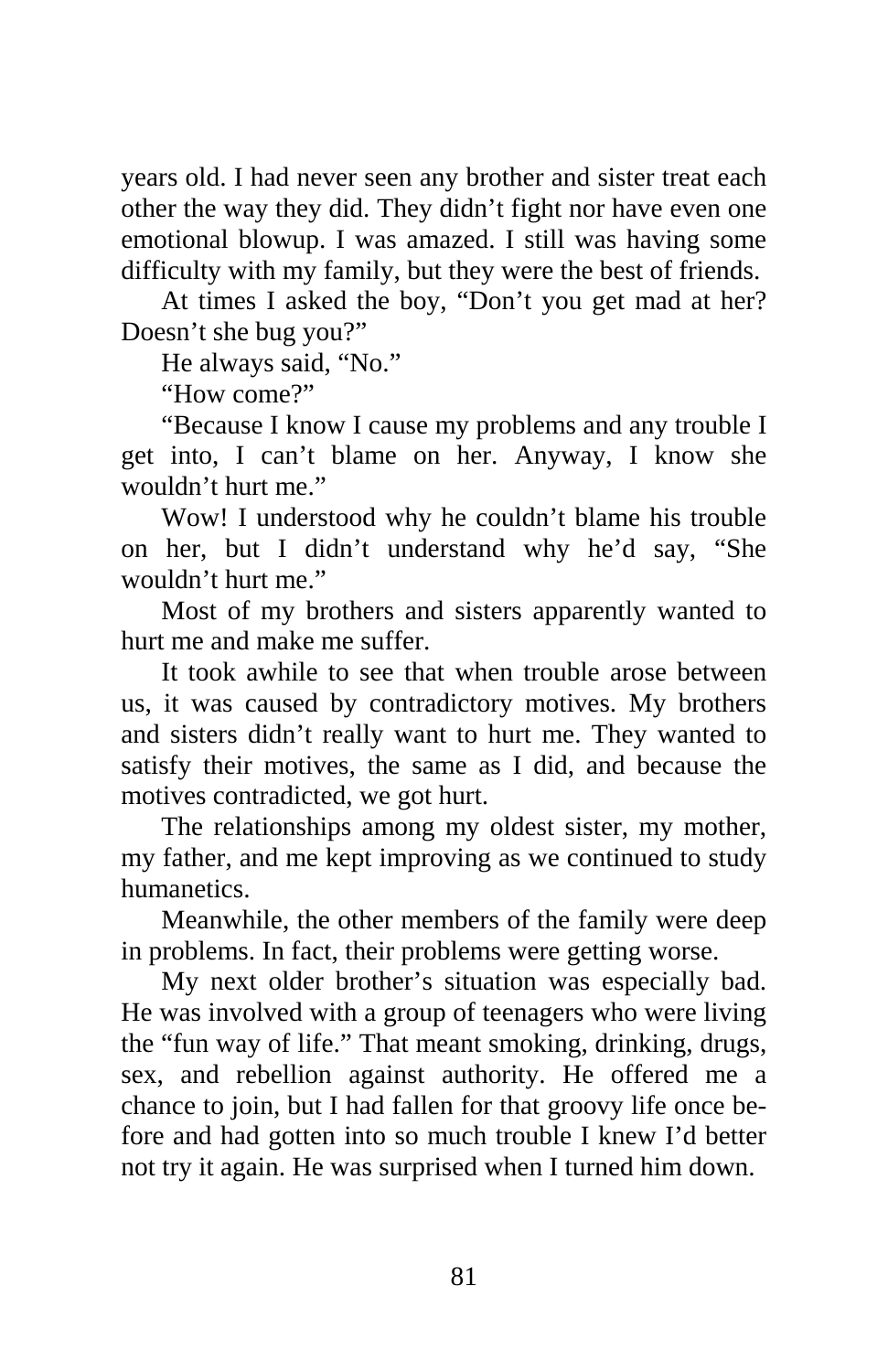A few months later I was even more surprised when he got involved in humanetics. It was quick and unexpected. After my mother and sister talked to him about some of his problems, he changed. He stopped seeing his old friends. He stopped smoking, drinking, and taking drugs, not because he was told to stop but because he wanted to stop. He saw the flaw in his old way of life and adopted the new way.

After he got into humanetics, we started to see a lot more of each other. Formerly we had hated each other's guts, had avoided being together when we could. When our involvement in humanetics brought us together, some of our patterns of the past tended to continue. At first our relationship almost seemed to get worse. We had verbal conflicts and competed to excel in our understanding of humanetics. That blocked us. We used the command phrase technique to eliminate the competition and began to experience moments of nonconflict. That gave us a taste of what our relationship could become, and we knew we were moving in the right direction.

Soon my second oldest brother became interested. He was five years older, and because of the difference in our ages, we had hardly acknowledged each other's existence except for occasional name-calling.

My mother asked him to read the first book Mr. Wetherill had written about humanetics, and she helped him to understand it by discussing it with him. Before I knew what was happening, he also was attending meetings.

A large part of the family was then involved, and it was working out well. Conflicts and problems of all sorts reduced tremendously. We were becoming a happy family. An important reason was that we had decided to eliminate all conflict as soon as we detected it. All that was needed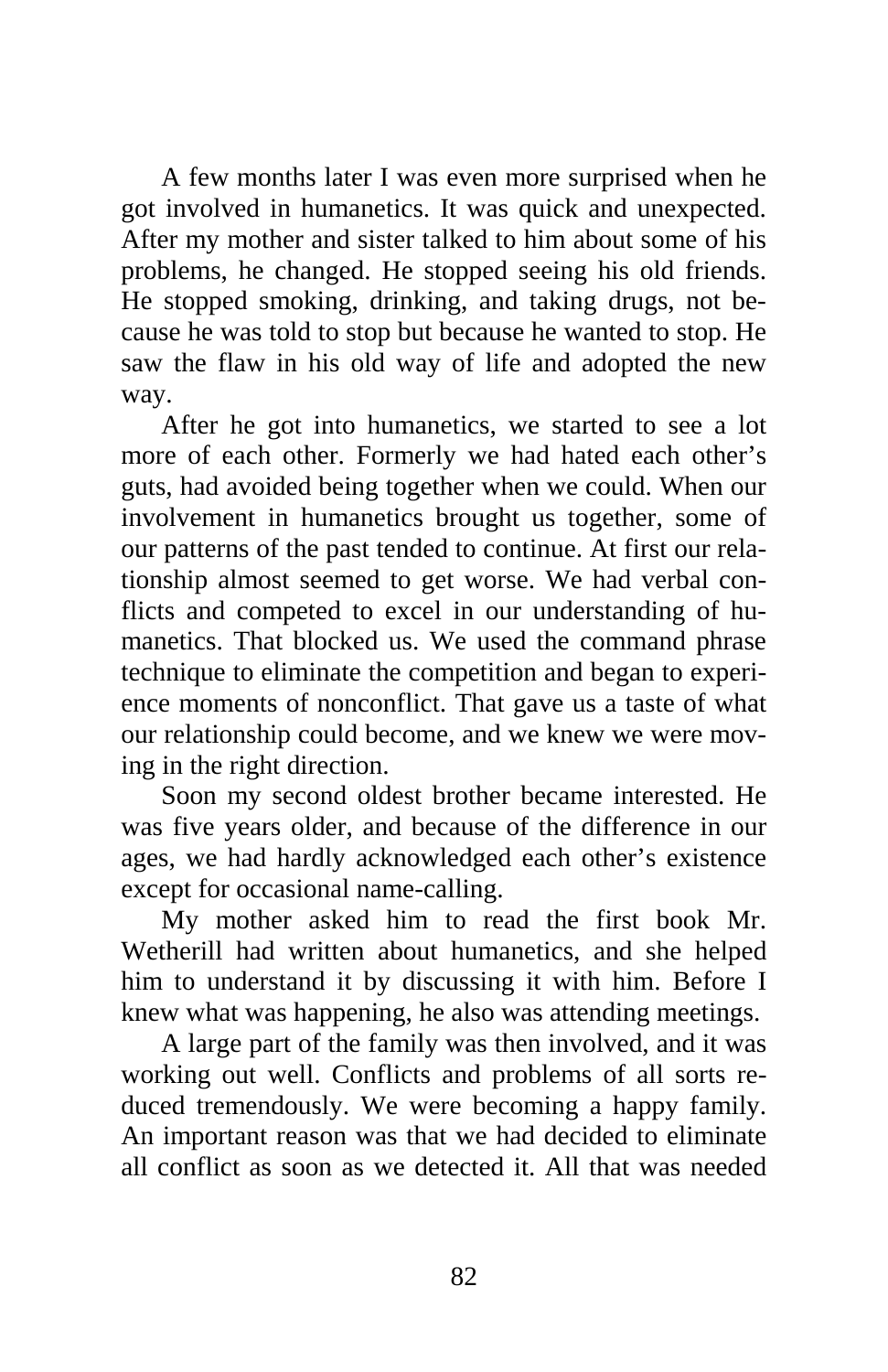was for one person to stop fighting and that ended a conflict. After all, it takes two to fight.

Most of the conflicts that were left resulted from misunderstandings. One time I was looking for my wallet. I searched and searched. I asked my little sister if she knew where it was. Automatically she jumped to the conclusion that I was accusing her of stealing it. She defended herself and attacked me. I started to defend myself, so we were in conflict. Each of us was trying to prove he was right and the other wrong. We dropped the fight. Humanetics had taught me there is no need for defense: You can't defend what's wrong and you don't need to defend what's right. Later I found the wallet in my coat pocket.

Our remaining conflicts stopped when we listened to each other with the intent to reason from reality in relation to whatever was being talked about. That took our minds off each other and eliminated our tendency to attack or defend. It made the misunderstandings easy to discover and correct.

We began to notice that some persons were opposing our involvement in humanetics. I couldn't understand why they would be opposing reality which is God's creation, but my grandmother was one of those persons. She opposed, ridiculed and discredited humanetics. She denied its validity. I was amazed. How could she deny the results that humanetics had accomplished in our family? We had ended an enormous amount of trouble.

My two older brothers and sister had lost their compulsions to smoke, drink, take drugs, involve themselves in sex activity, disobey laws, vandalize, fight, and associate with kids who did such things. Besides, we had all stopped our terrible fighting at home. Our parents no longer needed to discipline us because reality was in control. Our wrong ac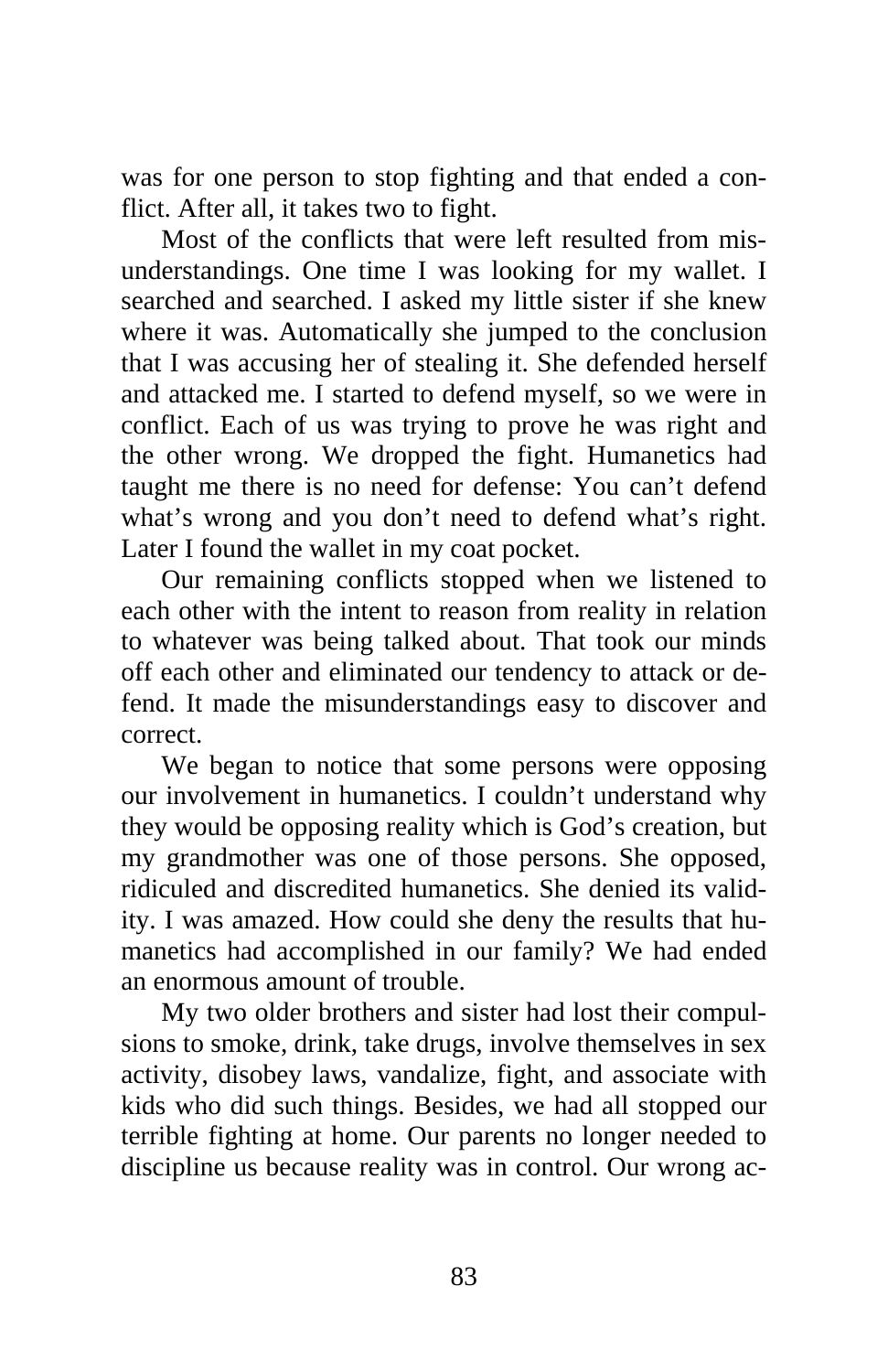tion had brought wrong results, and we had gotten the message.

No matter what we said, my grandmother still opposed humanetics. She claimed our changes came from God. We agreed that a humanetics correction comes from God. We explained that God created reality and that the law of absolute right is a part of reality. We said that humanetics describes a reality that has been overlooked.

My grandmother was trying to tell us that it was through prayer and the church that our family had changed. It wasn't. Our family had been praying and going to church during all our lives while we were fighting. Our study of humanetics enabled us to change.

The greatest changes came when we used the relationship technique. That technique eliminates hurt feelings, grudges and hooks between people. It establishes a relationship based on reality. It shows why right relationships can't exist in the relative system: Motives are barriers between people, and in the relative system, people all reason from their motives.

I think the most startling change for me was in my relationship with my older brother. We were still having problems and we both knew it. Our conversations still contained subtle digs that were meant to discredit, and we both felt the hurts that resulted.

Mr. Wetherill applied the right relationship technique by asking us to look into each other's eyes with no motives. I looked at him carefully. He seemed entirely different. I realized that in the past I had seen him through a screen of personal motives. I had judged him and had then based my thinking on the judgments rather than on reality.

Mr. Wetherill asked me to remember the worst thing he had done. My mind jumped back through several incidents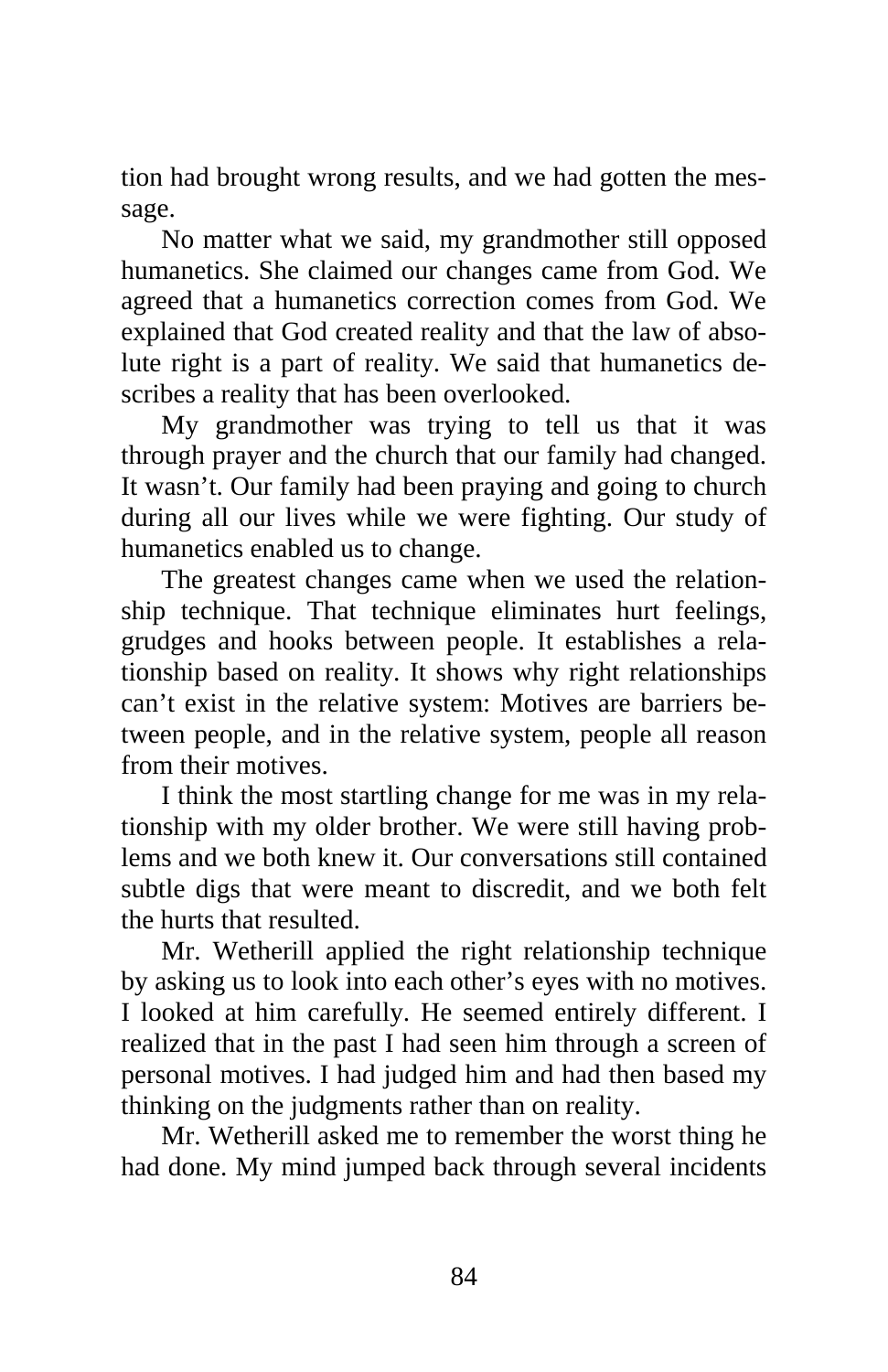and stopped at one when we were both small. I was playing with my favorite truck on our coffee table. He saw me. He took my truck and asked if he could play with it.

I said, ''Yes, if you don't break it."

While playing, he knocked it off the table and it broke. I had held that against him ever since. Other incidents in which he had hurt my feelings came to mind. I was shocked to see that the long-forgotten past could have had so much effect on our present relationship.

After Mr. Wetherill asked my brother to do the same thing, he said, "Those incidents from the past don't matter anymore. Each person is different now. You no longer want to hurt each other nor be the one who comes out on top. You can drop your grudges and begin a new life together, based on a right relationship."

I could see that the hurts I had been holding against my brother had been caused by the contradictions between our personal motives, and not between us. That made it easy to drop the hurts. Then we were asked to remember some of the hooks we had used to obligate each other.

"See how you tried to get the other person to like you by special favors, extra attention and compliments. Remember how hurt you were when he didn't accept your hooks. See how your favors caused as much frustration as your conflicts. Let go of the hooks and let go of the hurts. Your obligation is not to a person but to reality. Basing relationships on reality is what works. When two persons are both reasoning from reality, they are unable to get into conflict with each other.

"You don't need to hold grudges nor sink hooks into each other. As you drop grudges and hooks, you will see that each of you really loves the other."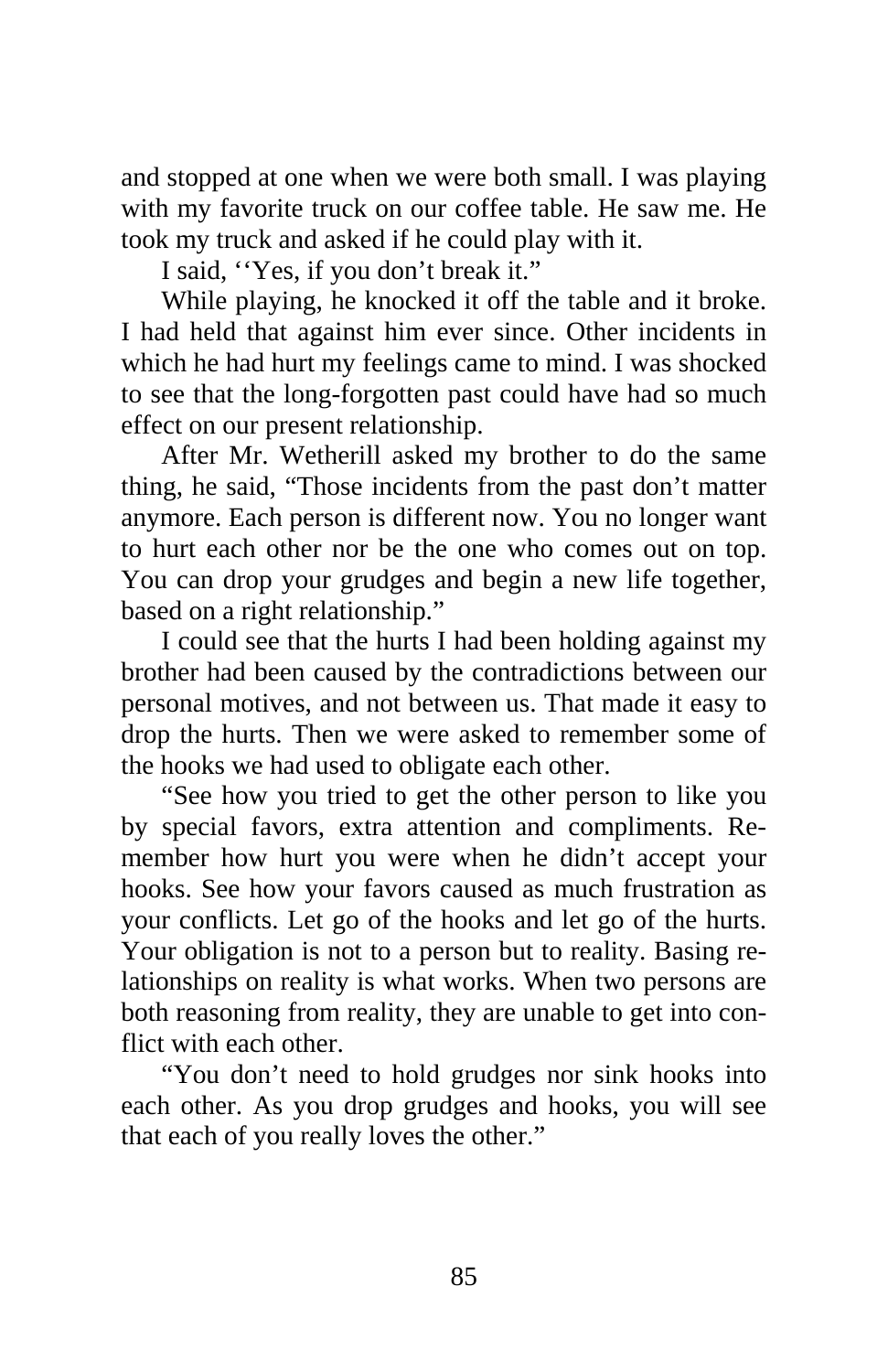I thought back to when I had wanted him to think I was cool and had tried to be like him. I saw the hooks I had tried to use, and when he refused the hooks, I was hurt and had held it against him. It was a relief to drop all such influences from the past. I dropped emotional tension I had not formerly been aware of. We hugged each other and shed some tears.

After that experience, our relationship was entirely different. Now I truly love my brother and enjoy his company. It is a relief to know we will never fight again.

I also went through the relationship technique with my mother, my sister and other brother. It was really great to get to know them. After that, our part of the family had no conflicts, and we were a truly loving unit. But there were other members of the family I didn't yet know. There was my father, who had gone along with humanetics in the beginning, in a superficial way, but had never made a basic reversal of approach to life by successfully adopting reality as his sole basis of reasoning. He wanted to satisfy his motives and retain his freedom to be wrong. As a result, he separated himself from humanetics and from the family.

Maybe someday he'll drop his motives and rejoin us. We don't hold anything against him; we love him and always will.

I didn't know my little sister either. I was very jealous of her before humanetics. She got most of my parents' attention and I resented it. Now she is studying humanetics, and, though she is quite young, she is making changes. My relationship with her has improved greatly. The jealousy seems to be gone. I understand my resentment of her. When she was born, I immediately disliked her because I was no longer the baby of the family. I was told to be a big boy and take care of myself. I didn't want to. I felt rejected and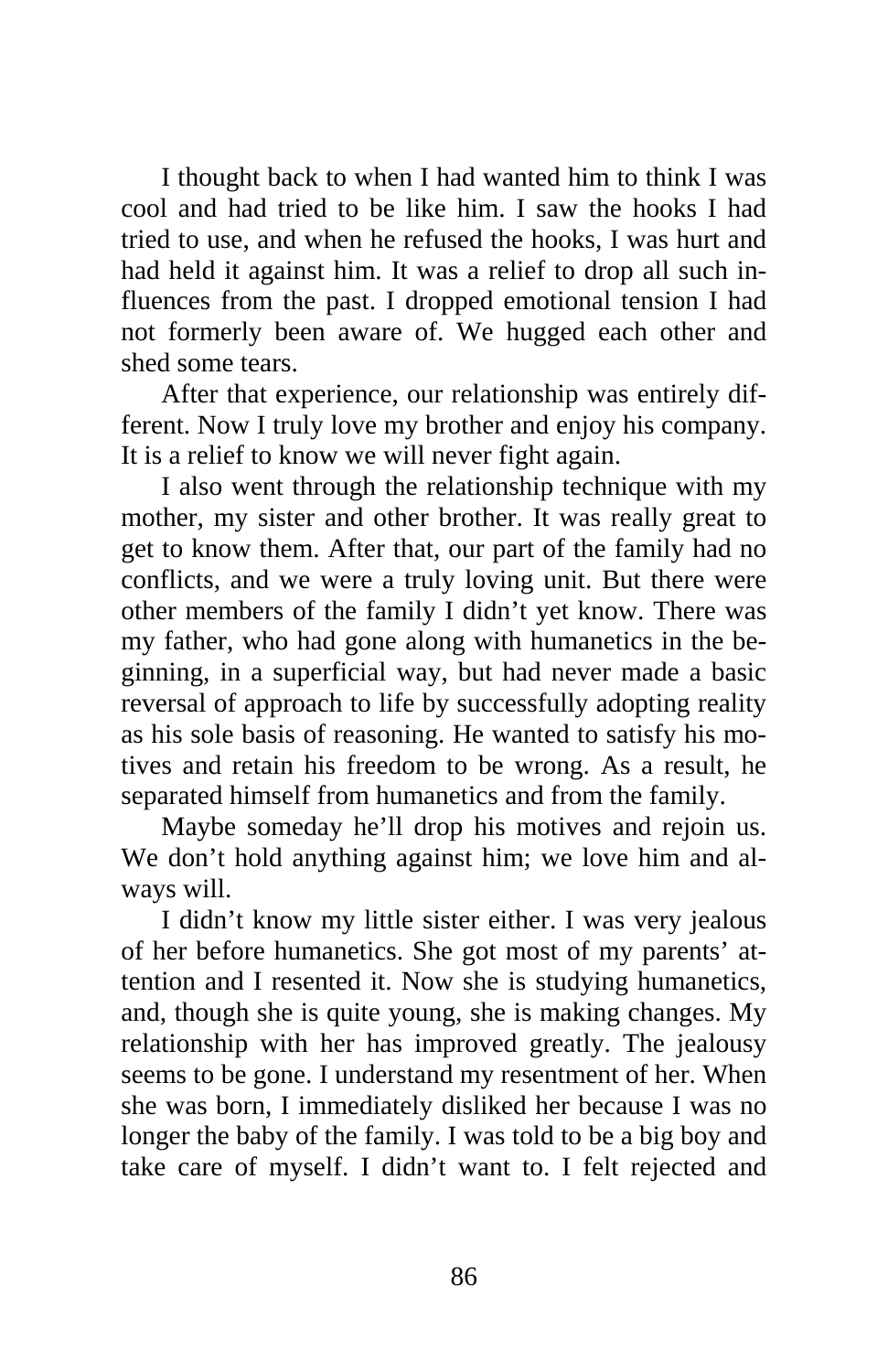blamed it on her. Because of this misunderstanding, our relationship had been a disaster.

Then there was my oldest brother. He was so much older that I rarely spoke to him. We shared a bedroom. He slept on the bottom bunk and I slept on the top. Mostly we ignored each other. He worked long hours and that meant he wasn't able to do chores such as cleaning his room. That left me. I thought I had enough to do around the house without cleaning his half of our room and blamed my frustration on him for not being around to help.

There were many other grudges I held against him. He had been our baby-sitter, and I hated him for beating me up and playing practical jokes and for scores of other things. All those grudges were dropped after he began studying humanetics and we went through the right relationship technique. Now we spend time together, work together and discuss our problems. I can give him information. Can you imagine that? A teenager explaining anything to his brother who is eight years older! What a thrill! He tells me things, too, and there are no barriers between us.

Humanetics brought about many dramatic changes in our family. It wiped out virtually all our conflict and provided a solution for our remaining problems. It changed our family from arch enemies into true friends.

At the time of this writing, we no longer live in a large house where we'd had plenty of room to escape from each other. Instead, we live in a three-bedroom apartment and we love it. We are a large family of persons who have learned to live together successfully and in peace.

My relationships with other members of the family are so different that no one seems to be the same person anymore. We understand and love each other. We would never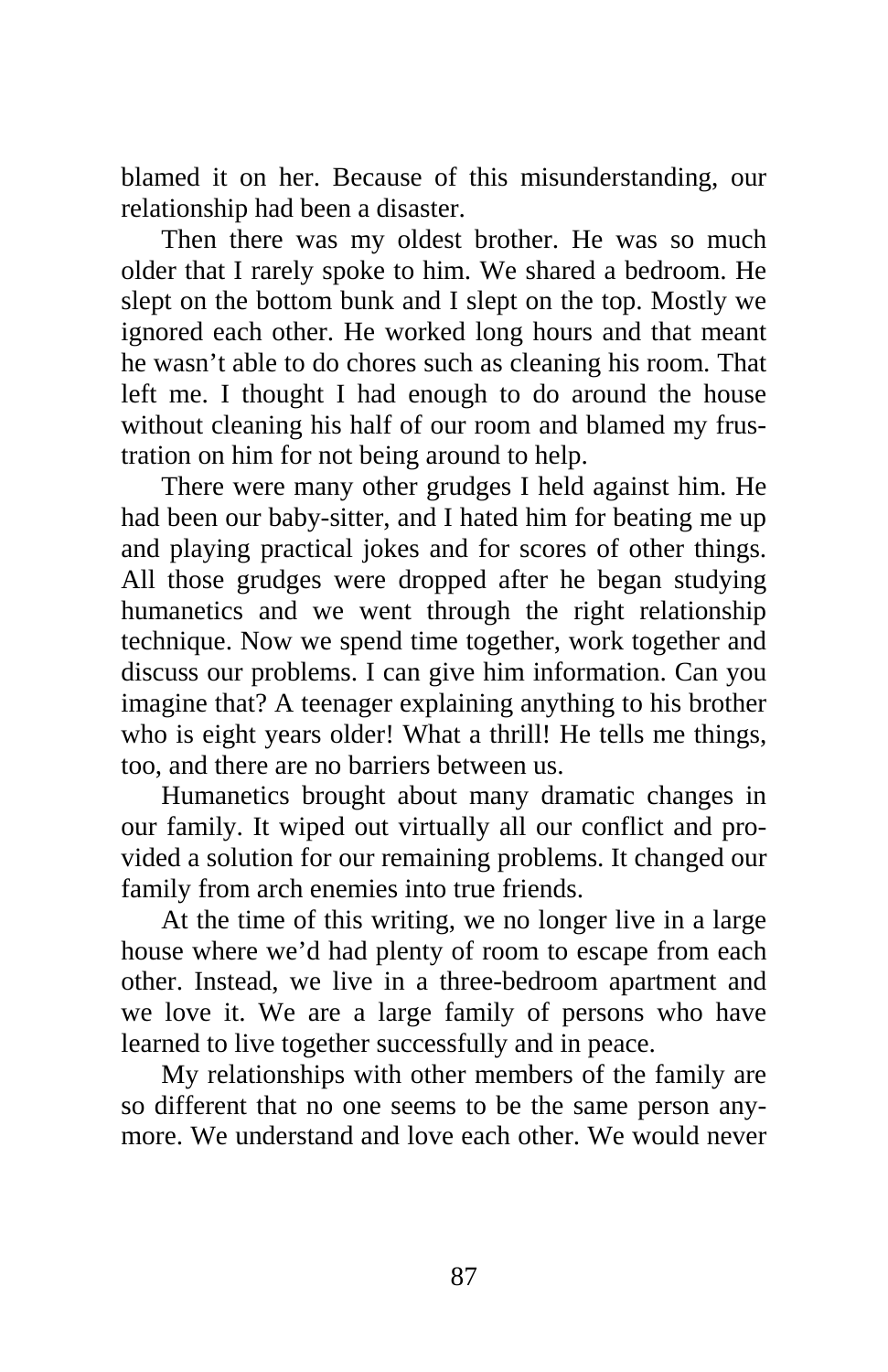knowingly hurt each other, so if a hurt is felt, we find and eliminate the wrong thinking that caused it.

My three brothers and I share a bedroom. We don't get in each other's way; it works just fine. We don't need the privacy of separate rooms. We don't have secrets to keep from each other because we trust each other. We feel safe.

Why? What happened? What caused the sudden change in our family? What stopped the conflicts and solved our problems? Was it church? School? Government? Authorities? Discipline? Nope. In one way or another, we had tried them all and they had failed.

It was our study of humanetics that gave us the basic facts about human behavior and told us how to stop the family fights.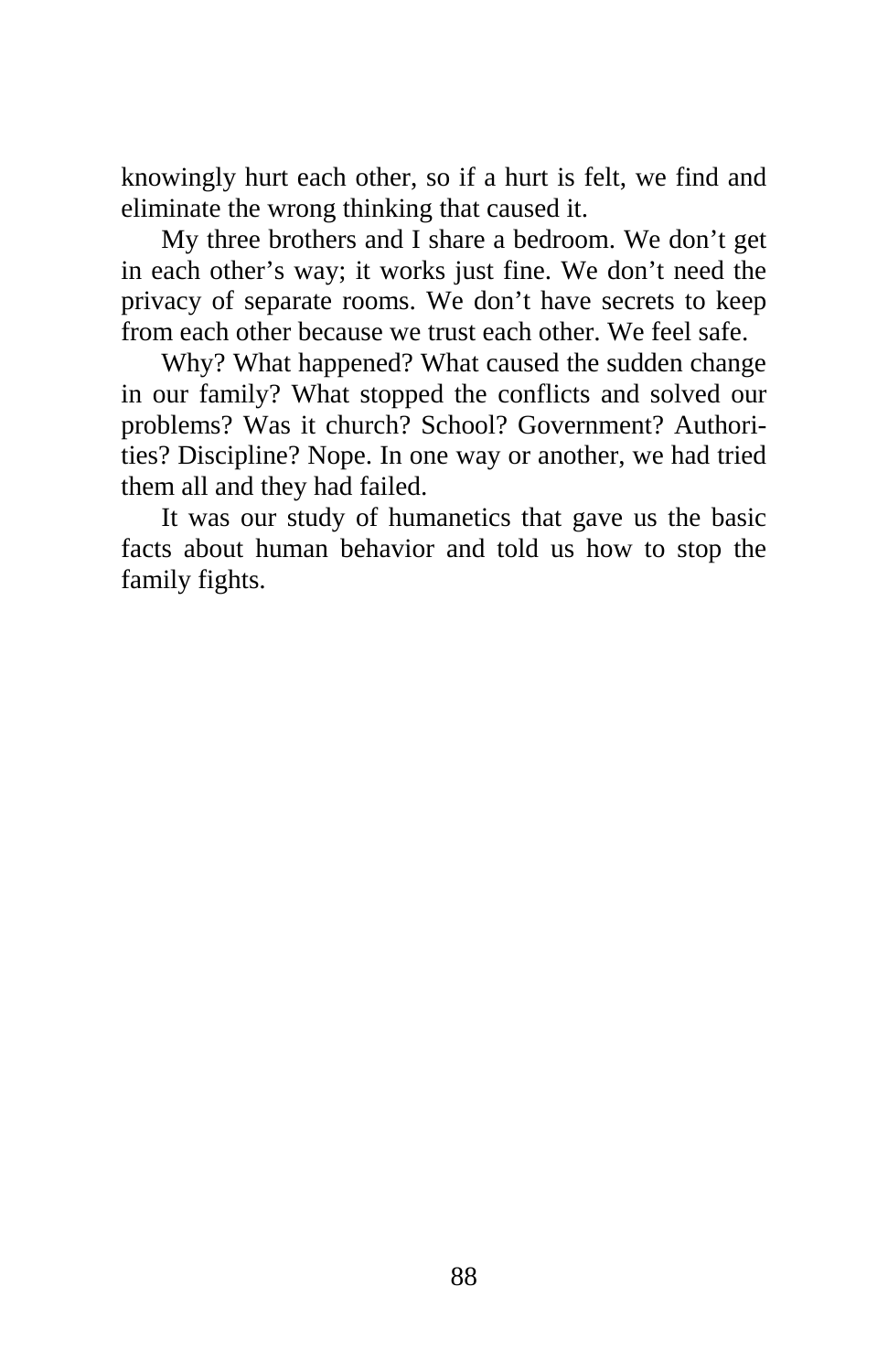## *The Devil Made Me Do It*

Did you ever feel as if you had a tiny devil perched on your shoulder whispering suggestions in your ear? "Go on, buy it. It'll make you look terrific" or "It'll taste delicious, eat it" or "I'll show them who's boss" and so on.

Until I joined our behavioral research group, giving attention to my thinking was as foreign to me as reading the score of a symphony is to a small child. I thought I was free to think what I pleased as long as I bridled my tongue and did not act too far out of line. It was my involvement in our research group that enabled me to see how I'd programmed myself in unguarded moments for behavior that I jokingly blamed on the devil.

My urges to spend money kept me broke from payday to payday, and most of my pay was spent on clothes. Like a lamb to the slaughter, I followed the fashion trends until my closets were bulging and my credit exhausted. Try as I might, I could not resist a trip through the petite section of every clothing store I entered.

When I learned about how my judgments gave me urges to buy compulsively, I knew I could get that buying monkey off my back. One of the techniques I learned had me list on paper all the thoughts that came to mind to cause my shopping sprees.

"No matter what I spend, I never have enough of anything." "Buying clothes makes me feel good." "Shopping is one of my greatest pleasures." "I have to keep buying until I find the perfect outfit." There were many more ideas I had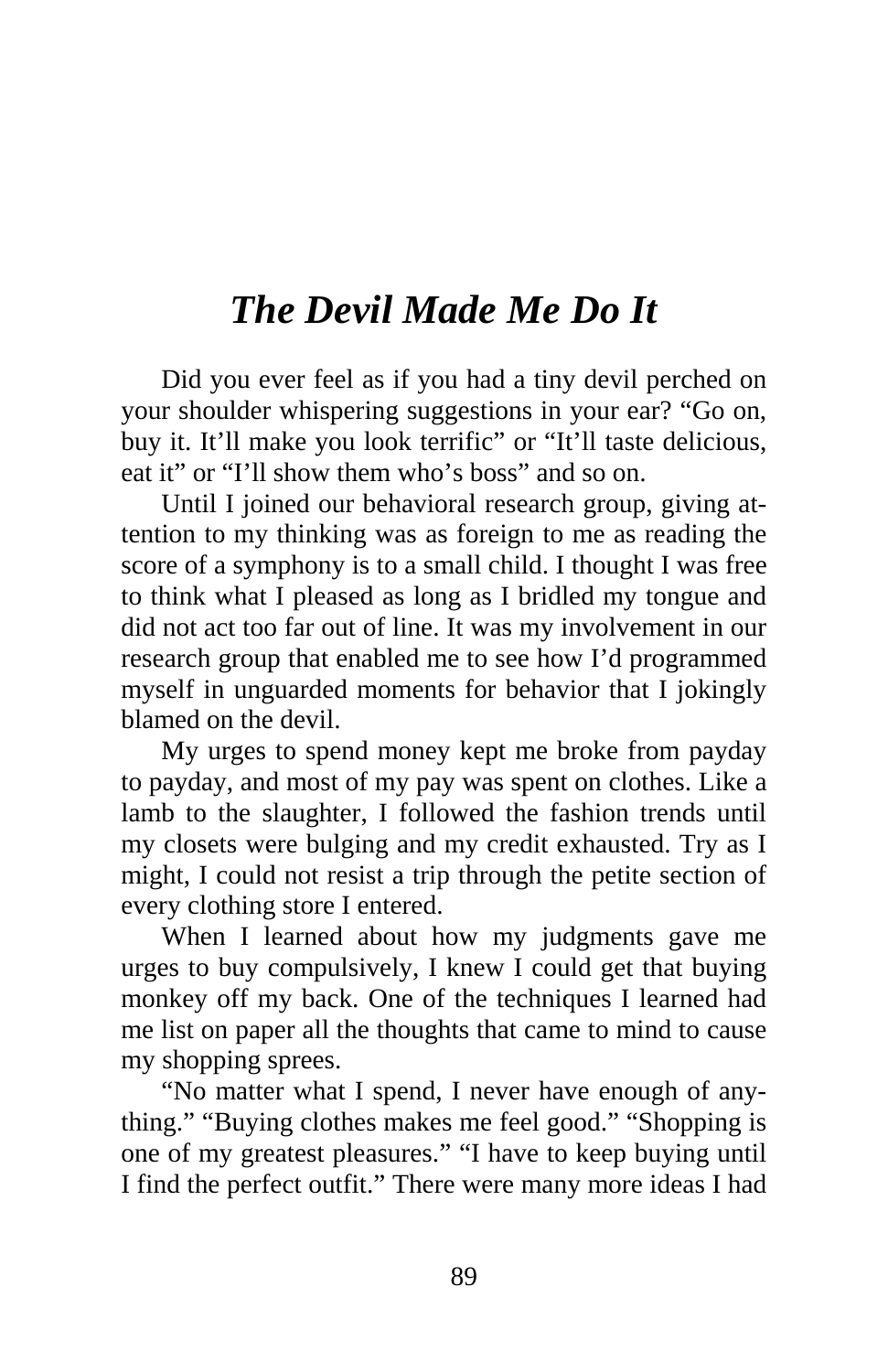allowed to motivate me, going back to childhood when I'd played dress up with clothes in the attic and cut up the mail-order catalog to dress my paper doll.

It was a real surprise to learn that judgments formed over the years were still lodged in my unconscious mind and that they were the cause of my compulsive behavior. Even though I was surprised, I could also see the evidence that the information was correct.

Almost immediately, I used the command phrase technique to raise judgment after judgment to the conscious level, and my behavior changed. No longer was I a sucker for advertising gimmicks and my compulsions to separate me from my money. I could make logical decisions about when and on what to spend money.

More important, I don't have to blame my crazy behavior on the devil anymore because I realize I do it to myself.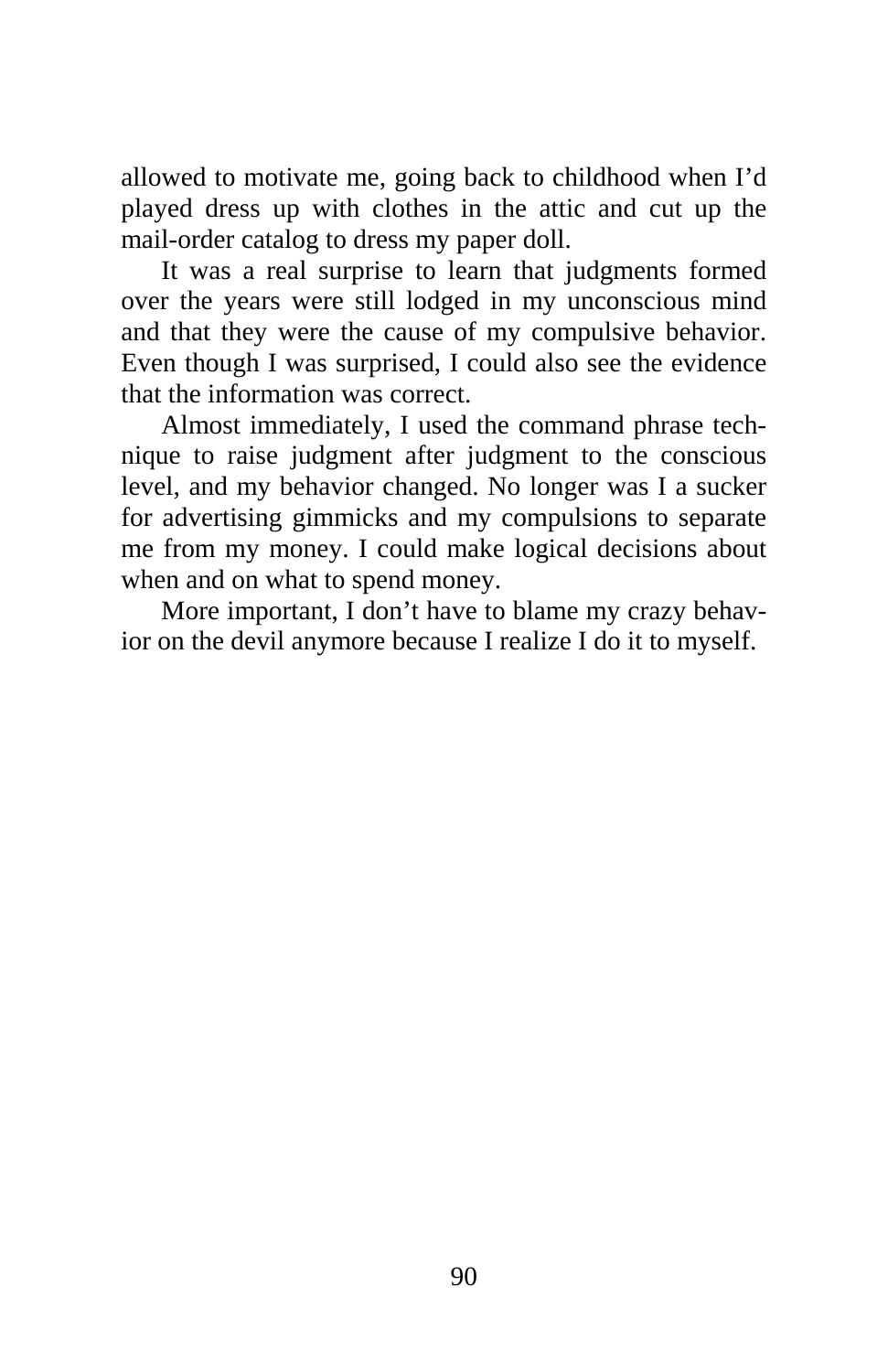## *Relationships*

As far back as I can remember, I was Mommy's girl. I adored her and demanded her constant attention. I recall following her by the hour from room to room, recounting every story of the day and insisting that she hear everyone in detail. She was patient with my demands and usually responded with great interest. If she happened to look away from me to check on the meat or sweep the floor, I could hardly stand it.

"You're not listening to me!" I would exclaim.

Strangely enough she always seemed to have listened, because she could repeat everything I had said for the preceding few minutes, including the most minute details. I thought she was wonderful.

Every night before I went to sleep, she sat on the edge of my bed and sang to me. I loved it and begged for more. This nightly ritual was an understood requirement in our relationship. It made me feel secure and comfortable. I used her like a human sleeping pill to put my mind at rest.

Throughout my childhood, I was bothered with sicknesses and little physical problems. Whenever I became ill, I was sure to be treated like a queen. My mother waited on me hand and foot. She often brought meals to my bed, propped the pillows behind me, and talked with me cheerfully to lift my spirits.

I began to like getting sick and found it a convenient way to escape from household chores and other activities I'd rather avoid. It was fun to have a person at my beck and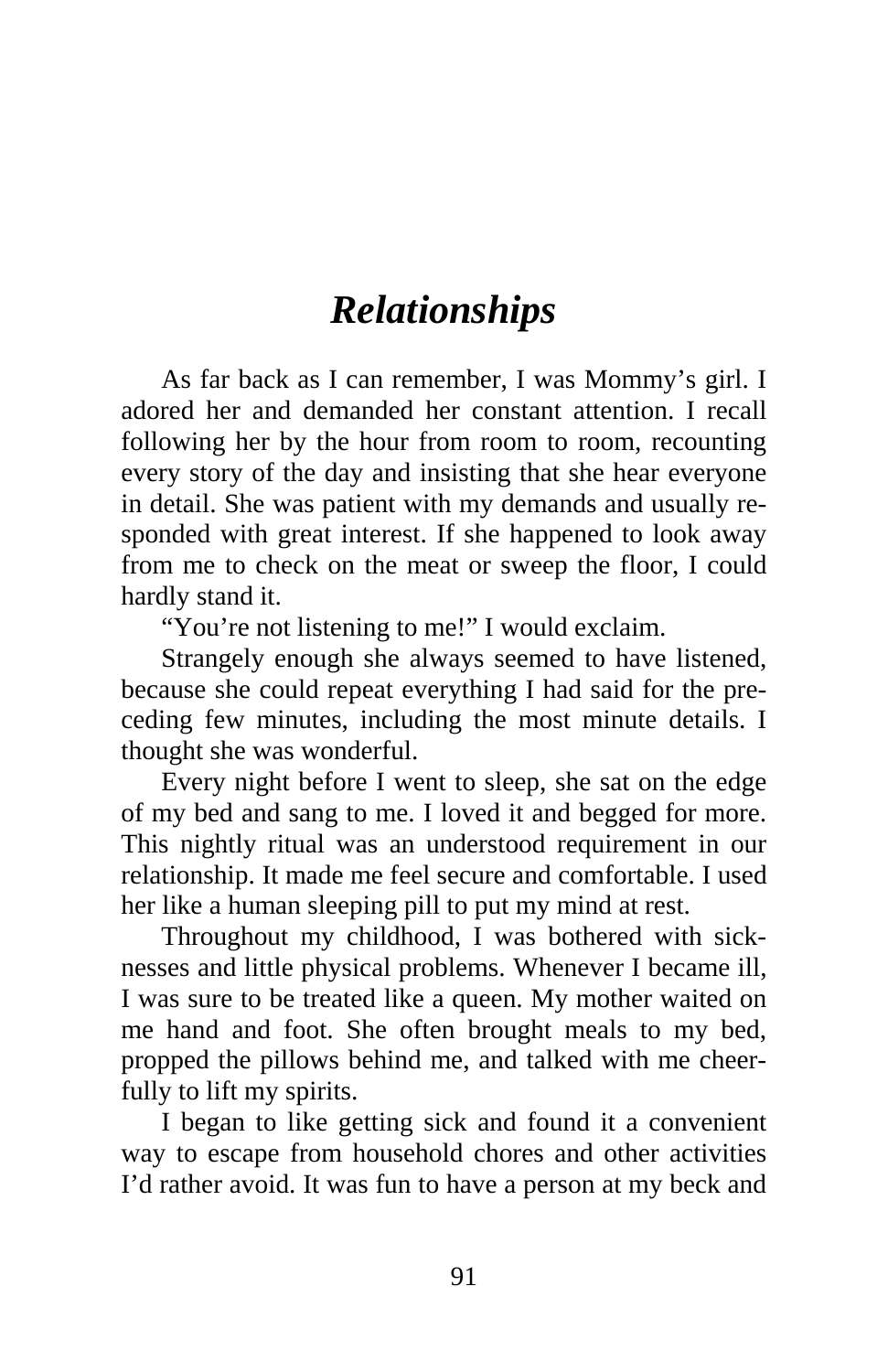call. Another benefit, I thought, was watching the jealousy it evoked in my big brother. He was robust and rarely received such royal treatment.

Getting sick also had its disadvantages. One day my mother informed me that I would have to be hospitalized for a week. My heart sank. The thought of doctors and nurses and drugs was scary enough to contemplate, but leaving Mommy was the most frightening part of all.

She visited me as frequently as the hospital permitted and attempted to distract me as best she could. As long as she was there, I felt calm and secure; but the minute she had to leave, I went into a panic. "Don't leave me!" I'd choke through my tears.

Sometimes my physical problems took the form of accidents. I can remember doing things like stubbing my toe while playing with my friends and carefully concealing the fact that it hurt as I bravely hobbled home. The moment I saw my mother and my friends were out of sight, I would burst into tears and act as though the pain were excruciating. Despite my antics, she always acted concerned and quickly administered the necessary first aid.

I wasn't willing to share the attention she gave me. My heaviest competition was a few children she watched during the day. I didn't like those little "intruders" and thought they were brats. It seemed that every time I wanted her attention, one of them got there first. She responded to them with the same kind of enthusiasm she showed me. The kids loved her and sometimes cried when their mothers came to take them home. I wanted to kill them. They had no right to come into my house, use my things and take my mother away from me.

In a fit of jealousy I tried to destroy a record of mine that they listened to incessantly. I grabbed it and scraped it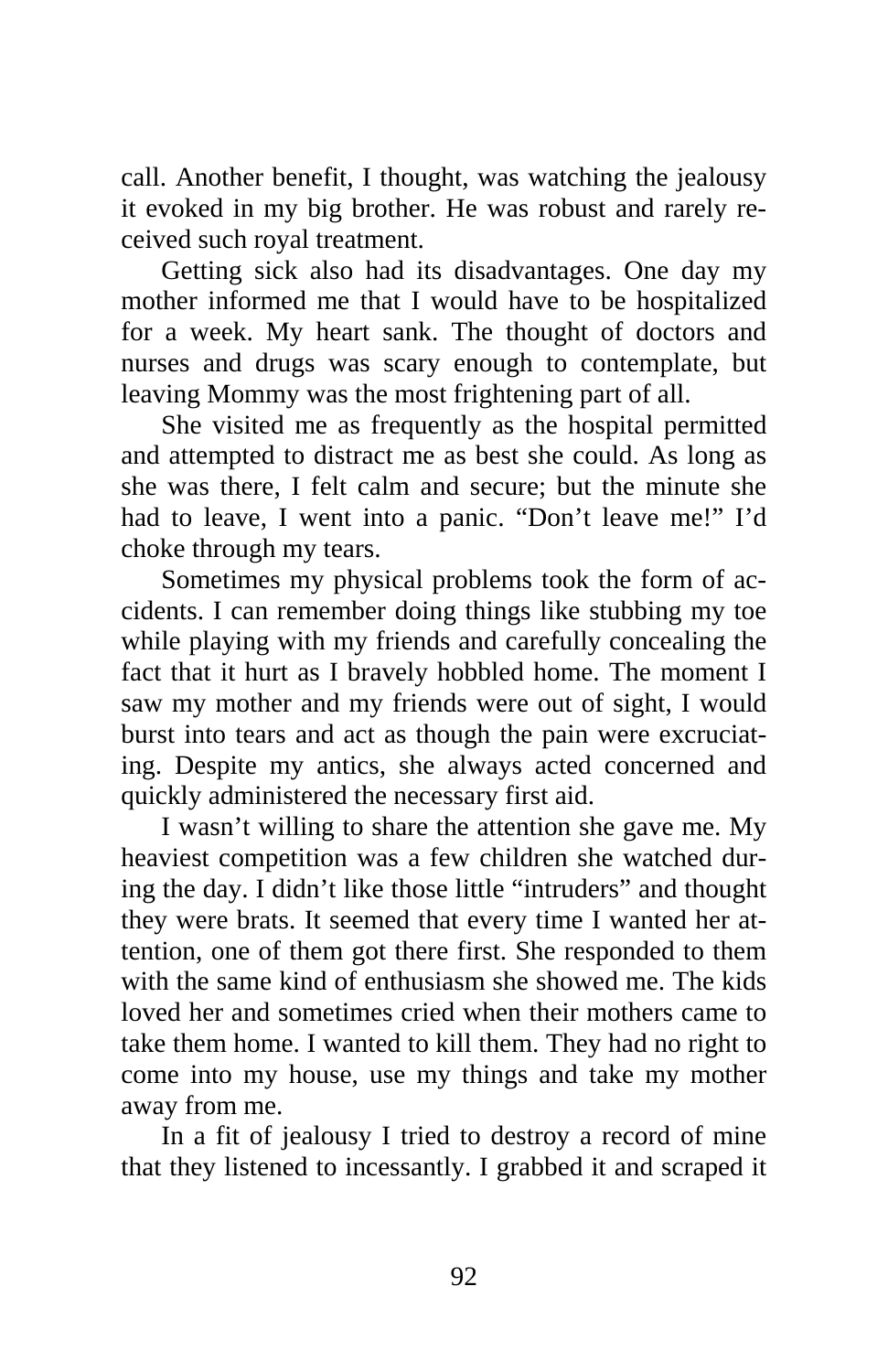with my fingernails as hard as I could. After I finished, the darn thing played just as well as it had the day it was bought!

At a young age, I had aspired to be a teacher. These kids seemed to be perfect little guinea pigs. So I lined them up on chairs in my room and sat facing them with a pen and paper. If one of them slipped by forgetting to raise his hand, I gave him a check. If he protested, I gave him another check. I loved the feeling of power that tingled in my fingertips with each mark I made. Then I heard that one of my students had gone crying to his mother because I had given him so many checks! I don't remember playing teacher after that.

Because I was much smaller than my brother, I sought my mother's protection any way that I could. When he happened to poke me while playing a game, I screamed, "Ben hit me!" My mother ran to my rescue and gave him the deserved punishment while I sat back and gloated. I even remember being hit by him and then hitting my mother in the same place so that she'd know how it felt.

"He went like that!" I'd exclaim as I delivered the appropriate punch. She just stood there and let me do it. In fact, both of my parents almost never did anything more extreme than spanking us. So I thought I could get away with a lot.

One day after Ben and I got into a spat, I started screaming bloody murder. My dad got so upset that he slapped him across the face. I was shocked. That had never happened before. And Ben had hardly touched me. I felt guilty and ashamed, but it didn't prevent me from going into my screaming act on later occasions.

My mother had told me about how poor she was when she was young and how she was going to give us all the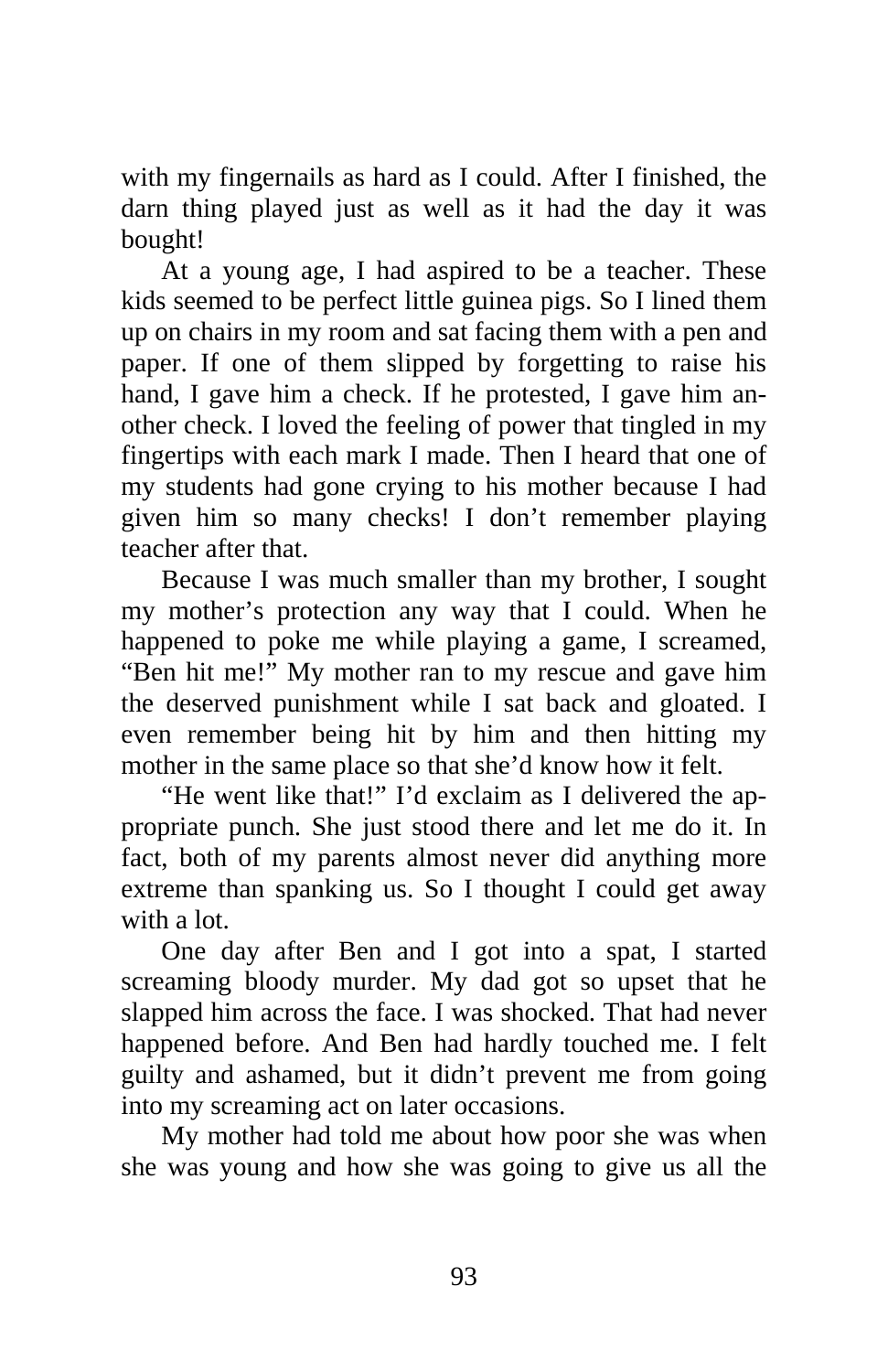advantages she had been deprived of as a child. I always seemed to be taking lessons of some sort to add culture to my life—ballet, piano, drama, swimming, and even roller skating. No matter how many activities I was involved in, I wanted more. My appetite for new things was insatiable.

I remember the excitement I experienced at Christmastime when we decorated the tree with special ornaments. My mother made Christmas candy and eggnog. My brother wrapped my presents in the bedroom with my mother while I stayed outside the closed door. Then I wrapped his gifts with her while he waited in anticipation. My parents would stay up for hours making something special for us and adding all the finishing touches so Christmas would be "just perfect."

On Christmas morning we would awaken at six o'clock and try to force our parents out of bed. After we had emptied our stockings of the goodies and opened all the presents, I could never manage to say, "Thank you, I love them all." Instead, I'd look around the room and ask, "Is that all?" Then I'd carefully count all of my gifts to be sure that I had received just as many as my brother.

As I grew older and entered junior high school, I noticed my friends' attitude toward their parents had changed. They seemed to think parents were repulsive and gross. They were embarrassed to be seen with them and acted as though they hardly existed. Soon, I started treating my parents the same way. I certainly didn't want to look weird, so I conformed to my friends' thinking and found that I, too, felt repelled by my parents.

I was afraid to be affectionate because I knew my friends would think I was strange and uncool. I decided I wouldn't touch my parents if I could avoid it. After all, I was 13 years old now, and wasn't that old enough to start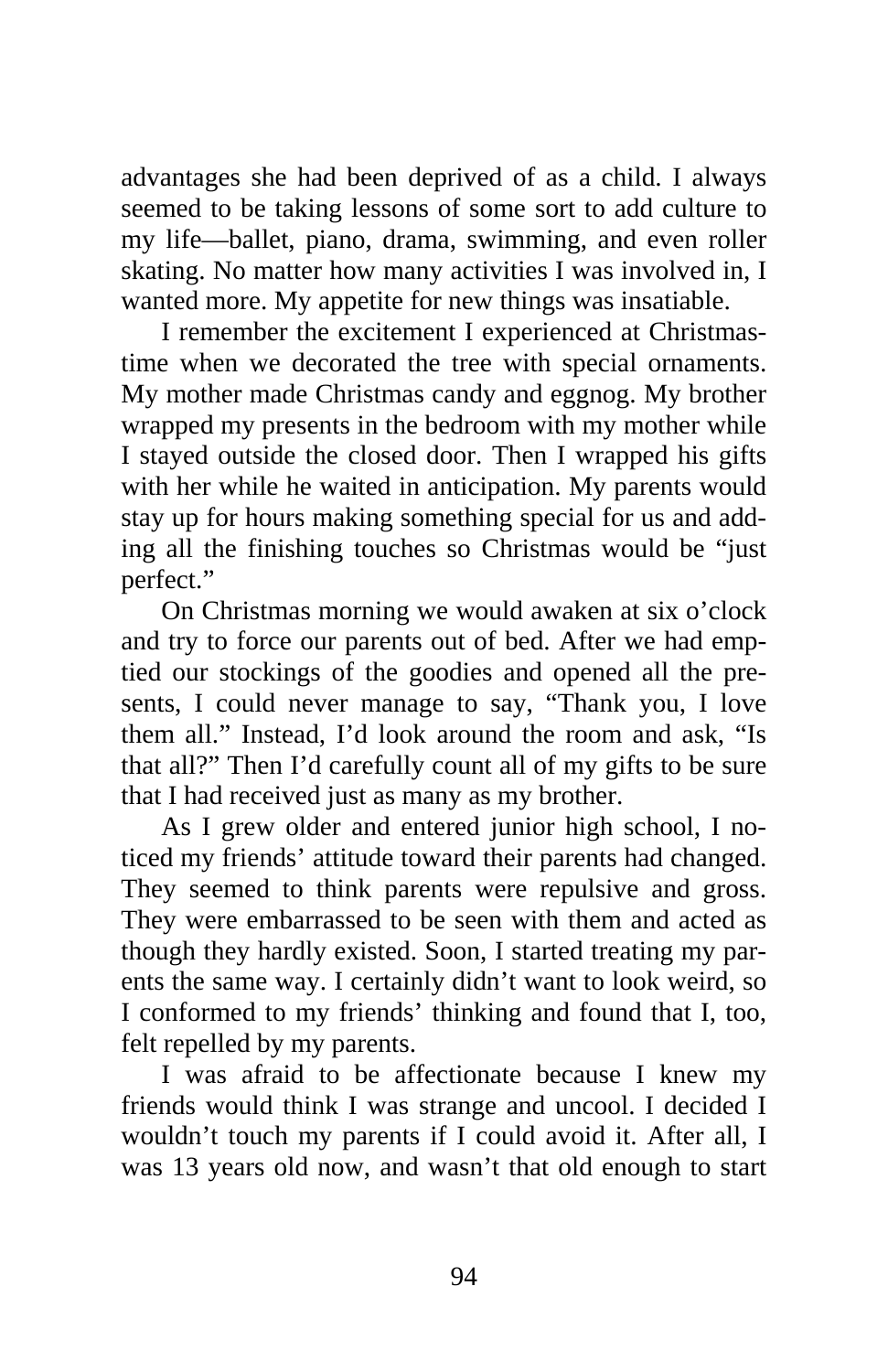running my own life? It was time for me to grow up and show how cool I was, and kissing Mommy was no way to be cool.

If I happened to be shopping with my mother, I was afraid my friends would see us so I'd walk a few paces behind her so that we wouldn't be seen together. At times I was surprised at these actions myself, but my friends' opinions mattered more. I wanted them to accept me, and hating your parents seemed to be one of the major requirements.

I often felt very confused about my thinking. Half of me wanted to grow up, and half of me wanted to stay a child. I sometimes wanted my parents to be affectionate, but I couldn't get myself to warm up to them. So I held myself back and tried my best to fit in with my peers.

It was around that time that my mother began to speak to me about humanetics. She had been studying the information in an effort to discover the meaning in life that she had been searching for. Because of humanetics, she had been learning to deal with life in a new way without emotional turmoil. Although I had noticed changes in her as a result, I was afraid to get too interested. At least, not yet.

I learned about command phrases and how they control a person's behavior.

They were described as pieces of irrational thinking a person installs into his unconscious mind while emotional. I began to recognize command phrases in other people's conversations and noticed how they influenced their behavior. I learned how command phrases could be brought up to the conscious level without emotion and lose their control over a person's thinking. I liked bringing up command phrases and found it very easy. I even attended some beginners' classes on humanetics for a few months. But

95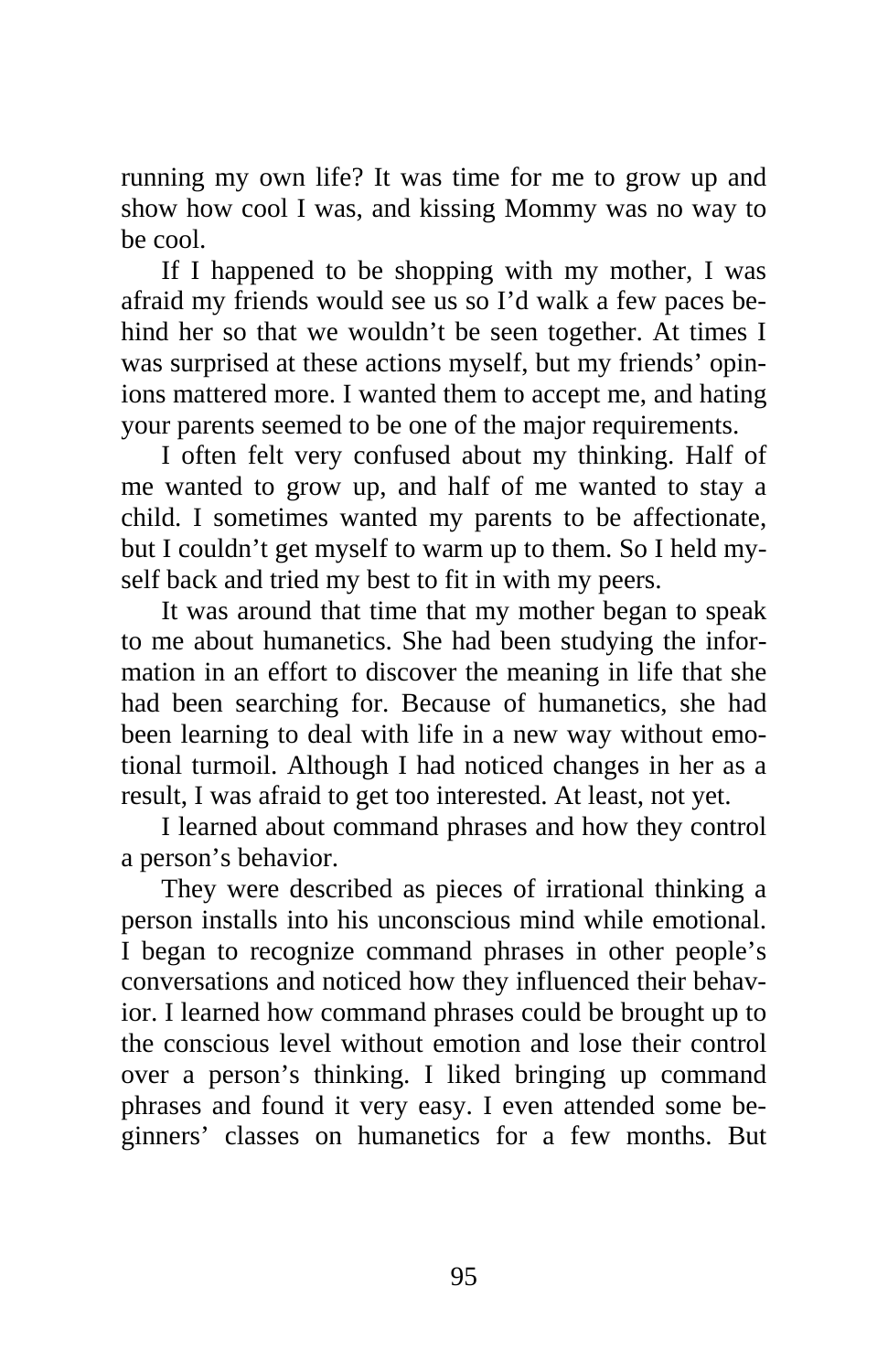again, I was afraid of getting too interested and didn't want my friends to discover what I was involved in.

When my mother spoke with me about humanetics, I assumed she was trying to mold me into the image of a perfect daughter. It was obvious that I wasn't fitting the picture and that it would take a lot of pressure on her part for those changes to become real. The more pressure she applied for me to listen, the more I resisted. I had my own life to live, and sometimes I challenged her just for the sake of displaying my rebellion.

Despite my resistance, there were times when the meaning of her words came clear in my mind. She spoke of the concept that everyone causes his own trouble. Although that went down hard, I saw a glimmer of truth in the idea.

One time when my brother and I were blaming somebody for something he had done, she said that when a person is pointing his finger at someone else, he should turn the finger around and point it at himself. In other words, he should look at his own input to the trouble and not blame others for it. As she spoke, my brother and I looked at each other with amazement as though a light had suddenly lit in our minds. "Neat!" we both exclaimed.

For a fleeting moment, I saw something that provided a solution to the trouble I was in. But I was too busy with my own life to pursue it any further; I just let it slip away.

In the years that followed, adjusting to high school became more and more painful. I wanted to be popular, but I was afraid of sex involvements. I wanted a boyfriend, but I didn't have the necessary "equipment" to attract one. I wanted to be smart, but I didn't want to be ridiculed. I felt confused and frustrated almost all the time.

Even though I was trying to project the image of a rebellious teenager, I also had a lot of moralistic thinking that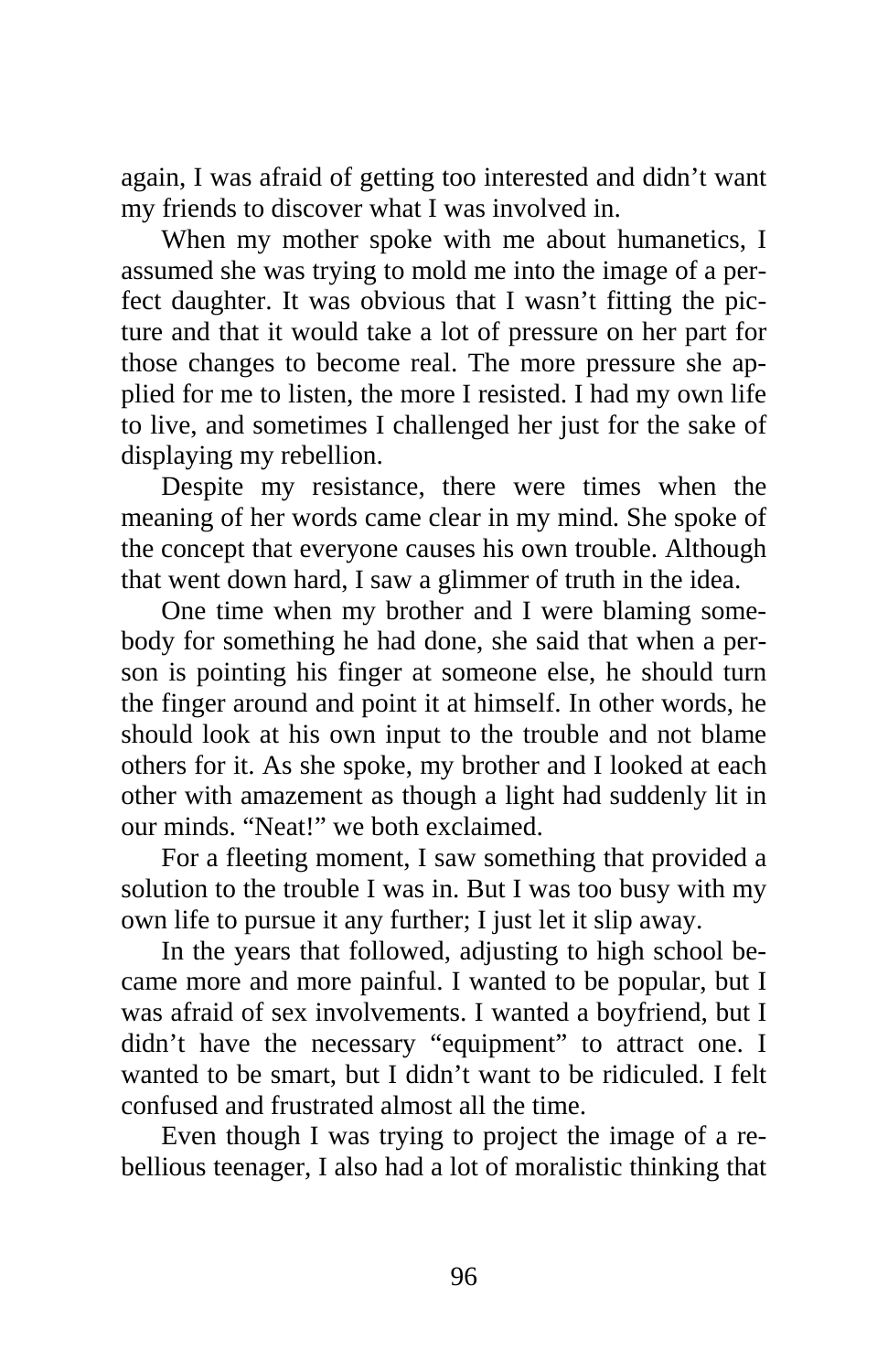I was afraid to drop. When I found out that my best girlfriend talked about going skinny-dipping with some boys, I was horrified. The next day I told her I wasn't going to hang around with her anymore, and I went searching elsewhere for friends I could trust.

Soon I was involved with a group of kids who were avid churchgoers. Even though I had almost no religious background, I agreed to join them at a summer church camp.

During my stay at the camp, I was approached by a girl who tried to convert me. She started interrogating me about my religious life. "Do you love Jesus? Have you let Him into your heart?" The more demanding she became, the more confused I felt. "Have you given your life to Jesus?" I kept mumbling, "I don't know, I don't know." Finally she stopped the interrogation and told me she'd go pray for me. I'd been praying she'd leave me alone. I escaped to my cabin to avoid any more "converters" that might be on the loose.

As I was lying in bed, my mind went in circles. What's wrong with these people? They seemed so hypocritical, so full of double standards. While at camp, they were sneaking boys into their cabins and ditching chapel service. I knew that some of them lied to their parents, sneaked whiskey, and had stolen a car to go joyriding. And they were supposed to be worshipping Jesus? How could they justify their wrong behavior? Didn't they know what was right? And what about me? Did I know what was right? Is there an escape from all these contradictions? My mind seemed to spin out of control.

Suddenly my thinking slowed down. My thoughts began to clarify. I realized that the answers had been there all along. They were right there in the things my mother had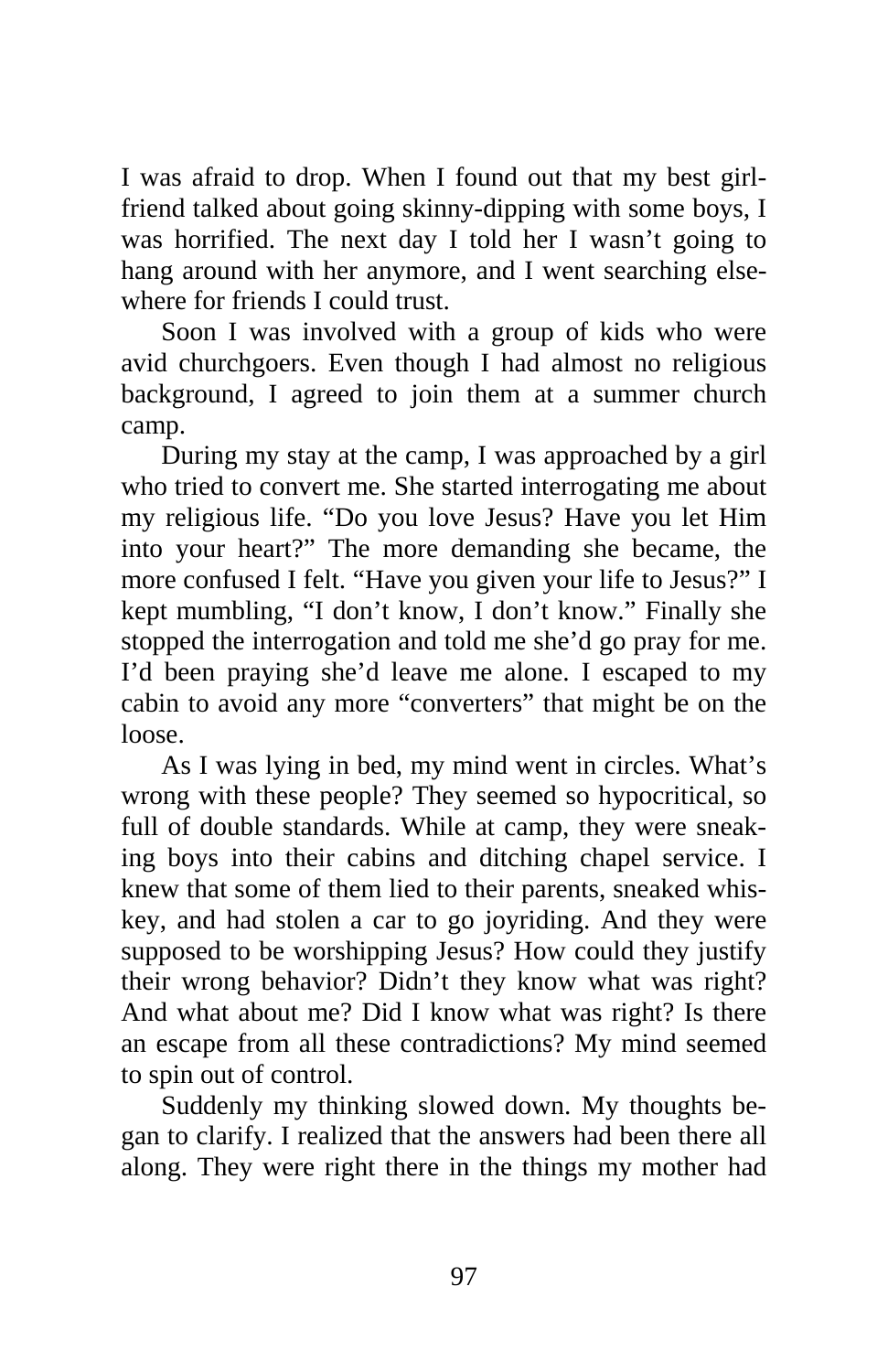been saying to me that I had been trying so hard to avoid. The idea of being right just because it was right was beginning to make sense for the first time. I realized that she really hadn't been trying to give me a hard time. She had just been attempting to give me the information because she knew it would solve the problems I had been trapped in. Suddenly I began to see an escape from these problems. And it had been there all along in the information of humanetics.

I could see that my friends were crazy, and I had been crazy, too. I wanted to understand what the purpose of my life really was, and I had a sudden desire to be right. I hardly knew what was happening in my mind, but I knew it felt different.

The next day during chapel service, we were asked to pass a cup around the group which was symbolic of the cup of life. We were to state with what we desired to fill this cup. As I grasped the cup in my hands, I found myself thinking about humanetics again. The evidence of its correctness seemed so clear in my mind. Before I knew what I was saying, the words came out, "I want to fill my life with the desire to do what is right and not to follow my personal wants." I could hardly believe I had said it, but I knew it was right. Afterward, I felt a peaceful calm inside. I knew this was a new beginning for me.

After I returned home, I told my mother about the incident in the chapel. The next thing I knew, I was invited to meet Mr. Wetherill, who developed humanetics.

I wasn't sure I was ready for this. Everything seemed to be happening so fast. What would he be like? What should I say?

As we approached the place where I was to meet him, my anxiety mounted. I told my mother that I didn't have to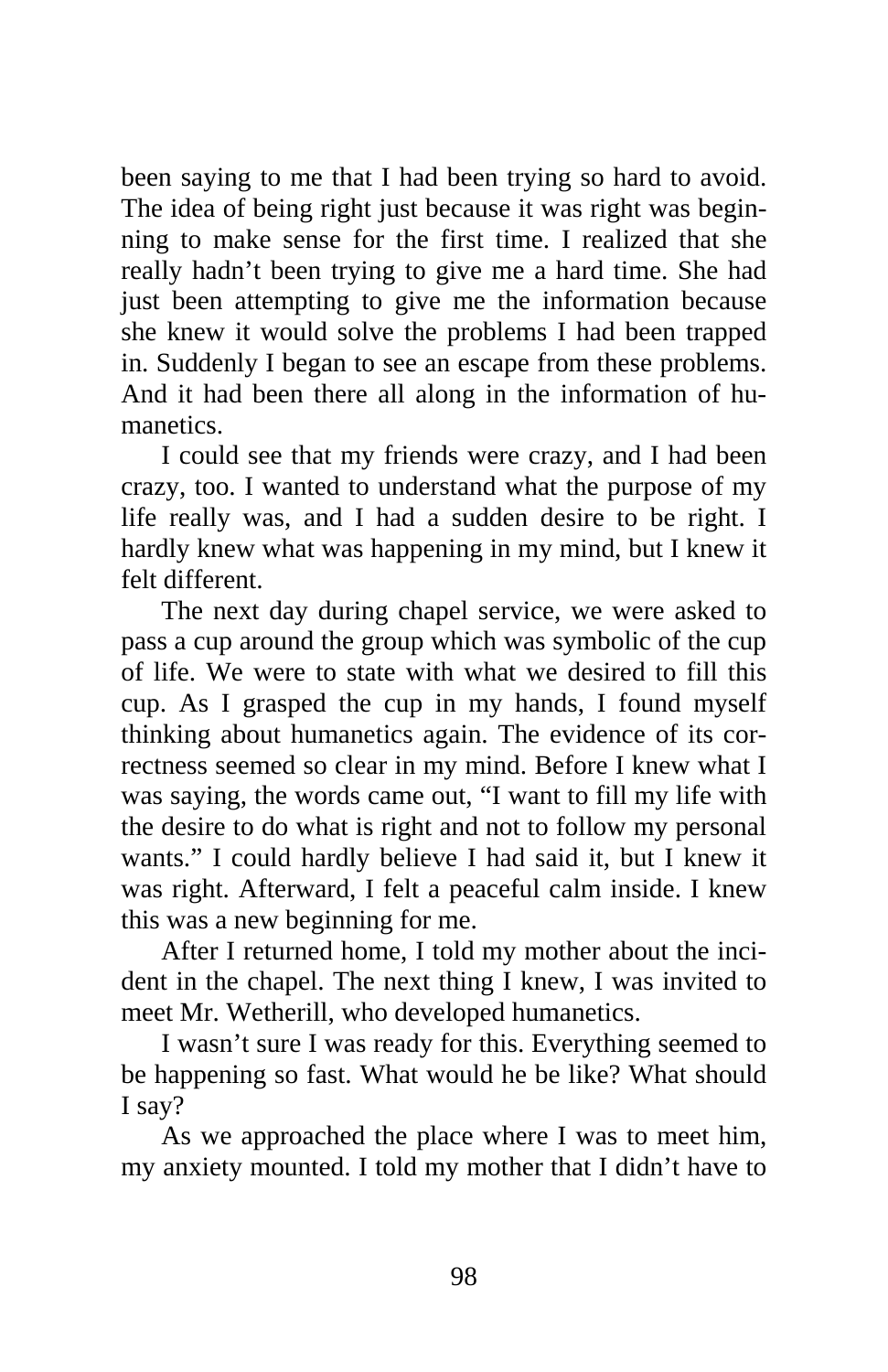meet him; I could jump out of the car right now. She just drove on.

Instead of just introducing himself and saying a few words, he talked to me for three hours. What transpired during that conversation caused me to realize what great misunderstandings I had harbored about life itself. He spoke of a brother and sister who had eliminated their quarreling when they stopped blaming trouble on each other and began to realize that each of them had brought it on himself. I listened with amazement that such a relationship could be possible. I wanted to learn more because my brother and I had such a painful relationship. I wondered if that could change.

The more he spoke, the more I realized how wrong I had been to treat my mother the way I had. I had been so cruel and heartless, so selfish and uncaring. I wanted to change. I wanted her to know I really loved her and that I hadn't realized what I was doing. I was sorry for the times I had resisted when she tried to give me information about humanetics. And I was sorry for the treatment I had subjected her to in my peaks of rebellion.

In the middle of the conversation, she walked into the room. I jumped up and threw my arms around her. This was the first time I had hugged her in years. I felt tears streaming down my face as I held her close. I was so sorry, so desperate to make up for the hurts that had been inflicted.

Then Mr. Wetherill asked us to sit facing each other and look into each other's eyes. He said we had never really known each other; all we had known were the judgments we had formed of each other. Because we had kept piling judgment on top of judgment, we weren't able to contact the real person underneath. This had caused us to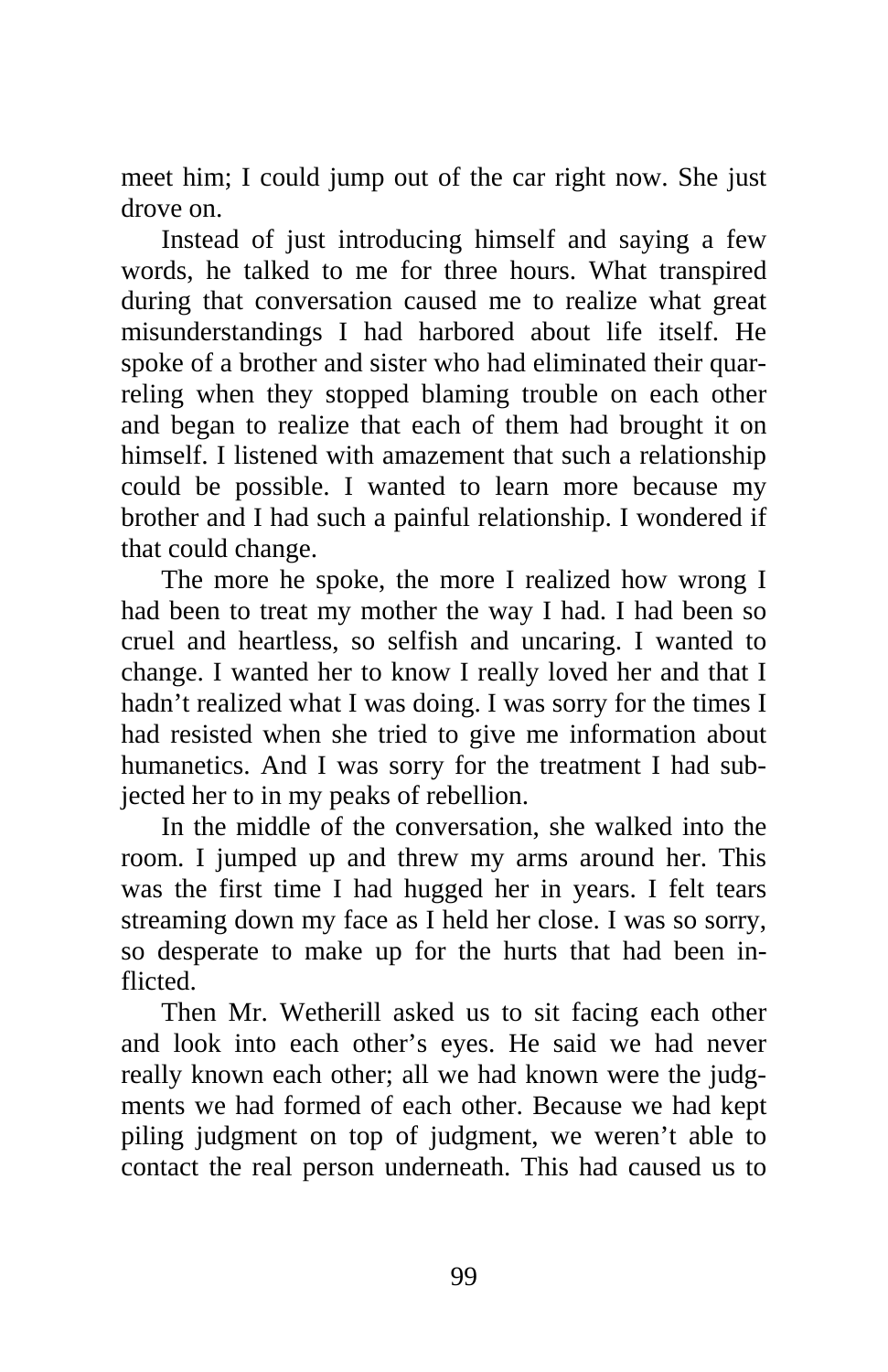hurt each other without awareness. I began to realize that I had never really looked at my mother without making a judgment.

I could see how I had used and abused her. I felt as though I had met her for the first time in my life. It was great!

Suddenly we could talk freely and openly. I felt as though I were her friend and not her daughter. In fact, she was a better friend than any of my peers. I no longer felt the tremendous embarrassment about her being my mother and found that I actually enjoyed her company. We talked as we had in my childhood.

The generation gap seemed to be dissolving before our eyes. Because she no longer fell into the category of a mother, it seemed natural for me to address her by her first name, Betty. We didn't have to play the conventional mother-daughter roles of the past. We were real friends.

It was becoming obvious to me that there was a marked disparity between the relationship we shared and the ones I observed between my friends and their mothers. They seemed to hate their mothers with a passion. I realized that I, too, had felt the same way and would have continued to despise her if it weren't for this change.

Humanetics was providing a new communication between us. Our interests in life were merging rather than separating. We were now concerned about each other's welfare and were eager to drop the former hurts rather than create new ones. Because our relationship had undergone such a striking change, I wanted to protect it any way I could. If a misunderstanding arose, I tried to work it out immediately.

My friends didn't seem to care if they hurt their mothers; they tried to avoid communicating with them as much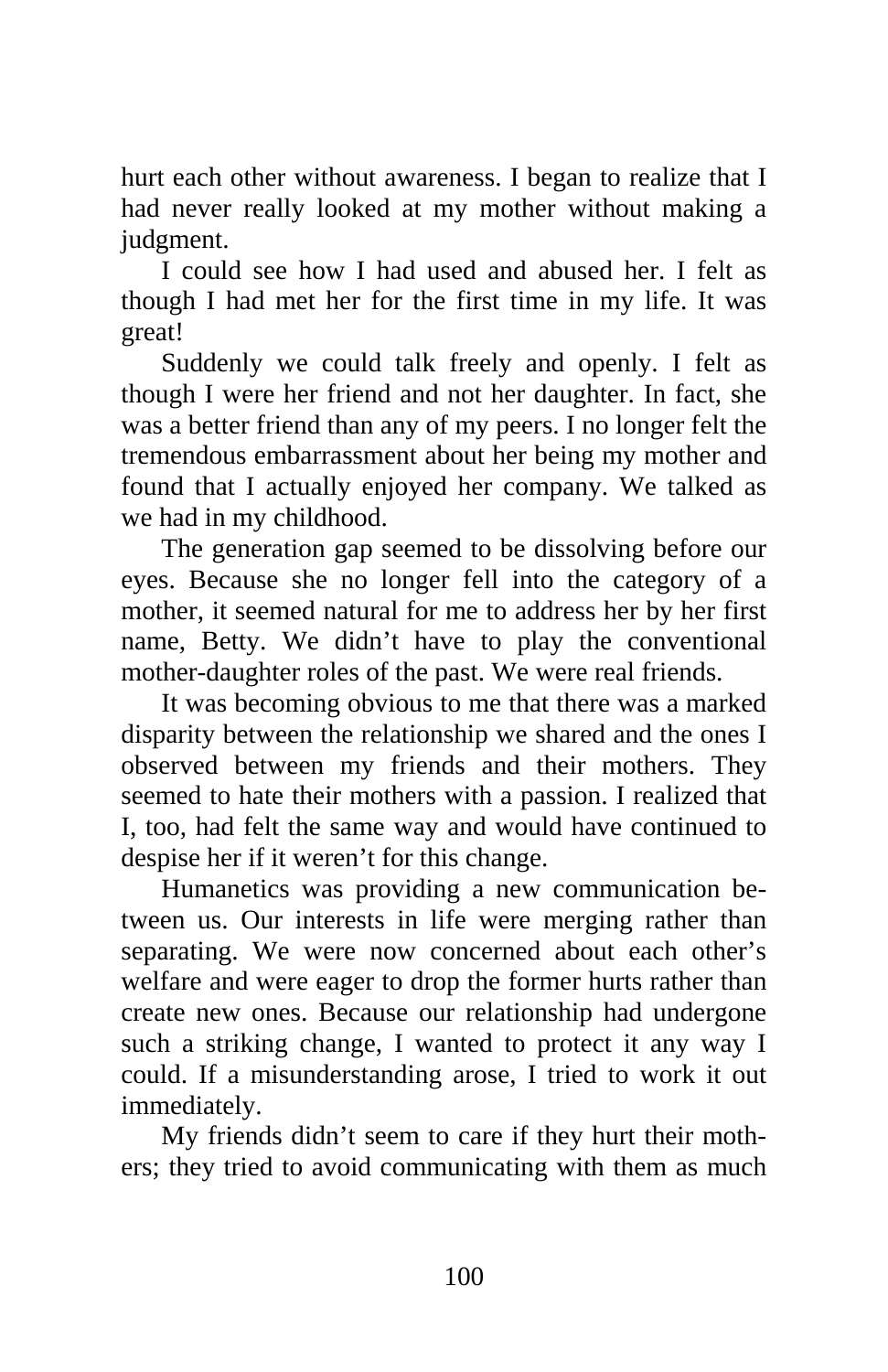as possible. They weren't interested in working out misunderstandings; they didn't care to improve matters. I was so grateful to humanetics for removing the grudges and pain and giving us an opportunity to have the relationship we had always wanted.

During the next few years, I attended regular meetings of the study group to which my mother belonged. Then an opportunity arose for me to move across the country to work closely with the humanetics research group. I was very excited about the prospect. I had visited there a year before and had worked with a group of teenagers. I loved working with them because I had had so little contact with others my age in humanetics. I not only longed for friends in humanetics, but I had also fantasized about having a boyfriend who was involved in it. I had already picked out just the guy I was looking for. I had met Charles on the previous visit and thought we had hit it off pretty well.

Although I wanted to believe that my excitement over the prospect of moving was because of my desire to study humanetics, I was really more interested in developing a close relationship with him. If I had been aware of what was going on in my mind, I would have realized that the painful craving and tingling anticipation I had felt about seeing him were definitely not excitement about studying humanetics.

As the time for the move approached, I was caught in the middle of two contradictions. I couldn't wait to arrive there, but I was also terribly frightened about leaving Betty. It was as though I were suddenly being thrust back into the childhood scene of leaving Mommy to go into the hospital. But this time, it was for more than a week.

Contemplating the finality of the move, thoughts whirled through my mind in rapid succession: "I can't take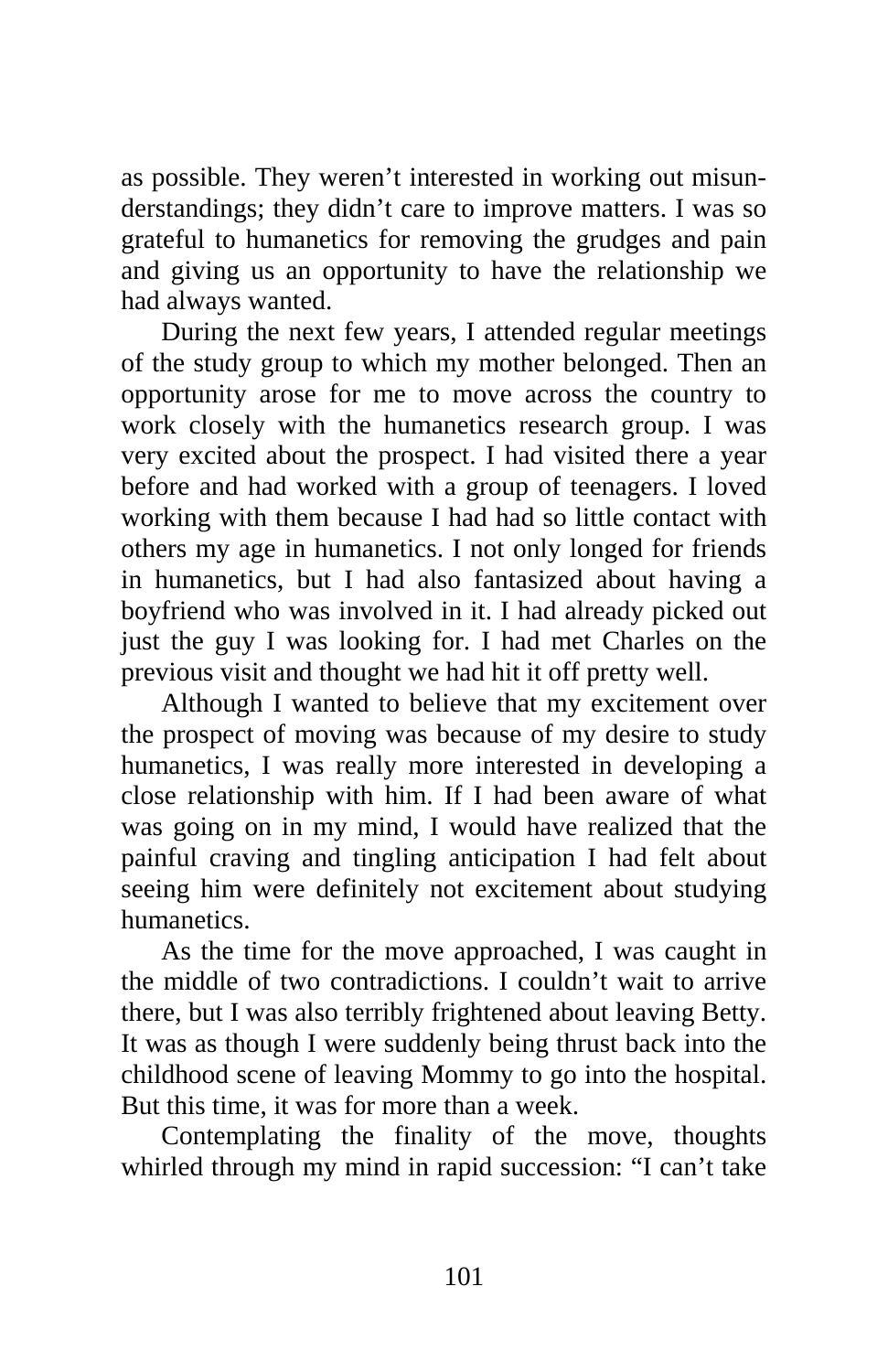this." "I'll never see her again." "I have to have her near me." "I'll never be able to make it on my own." The more I entertained these thoughts, the more emotional I felt.

In retrospect I realize that I had been thinking through command phrases much like the ones I had installed as a child in that original hospital scene. But I didn't understand what was happening then. All I knew was that I was emotional and confused.

Instead of using my intelligence to examine this emotion, I just aggravated the situation by roaming about the house, haunted by nostalgia from my childhood. I had never lived anywhere else and felt painfully attached to the place as though I would be leaving part of myself behind.

As we drove across the country, I went through hell. I had frequent pains near my heart, and my legs felt weak. I couldn't sleep and didn't feel like eating. I wondered if I were going to die. I tried to bring up command phrases, but that didn't help. I had already learned that the phrases have to be brought up in the absence of emotion, but I couldn't let go of the emotion long enough to have the corrections take place.

Later I discovered that what I had been experiencing was not connected with my heart, and that it was most likely nothing more than a bad case of gas!

When I arrived at my new home, I felt like a nervous wreck, so full of excitement and anxiety that I could hardly function. Almost immediately, I felt disappointed. I had expected that one of my friends would run up and throw her arms around me in a joyous welcome. When I arrived, she was seated on the couch with a sprained ankle!

As the months wore on, my unhappiness increased. I found life wasn't fulfilling my fantasies. Charles was getting very friendly with another girl in the research group. In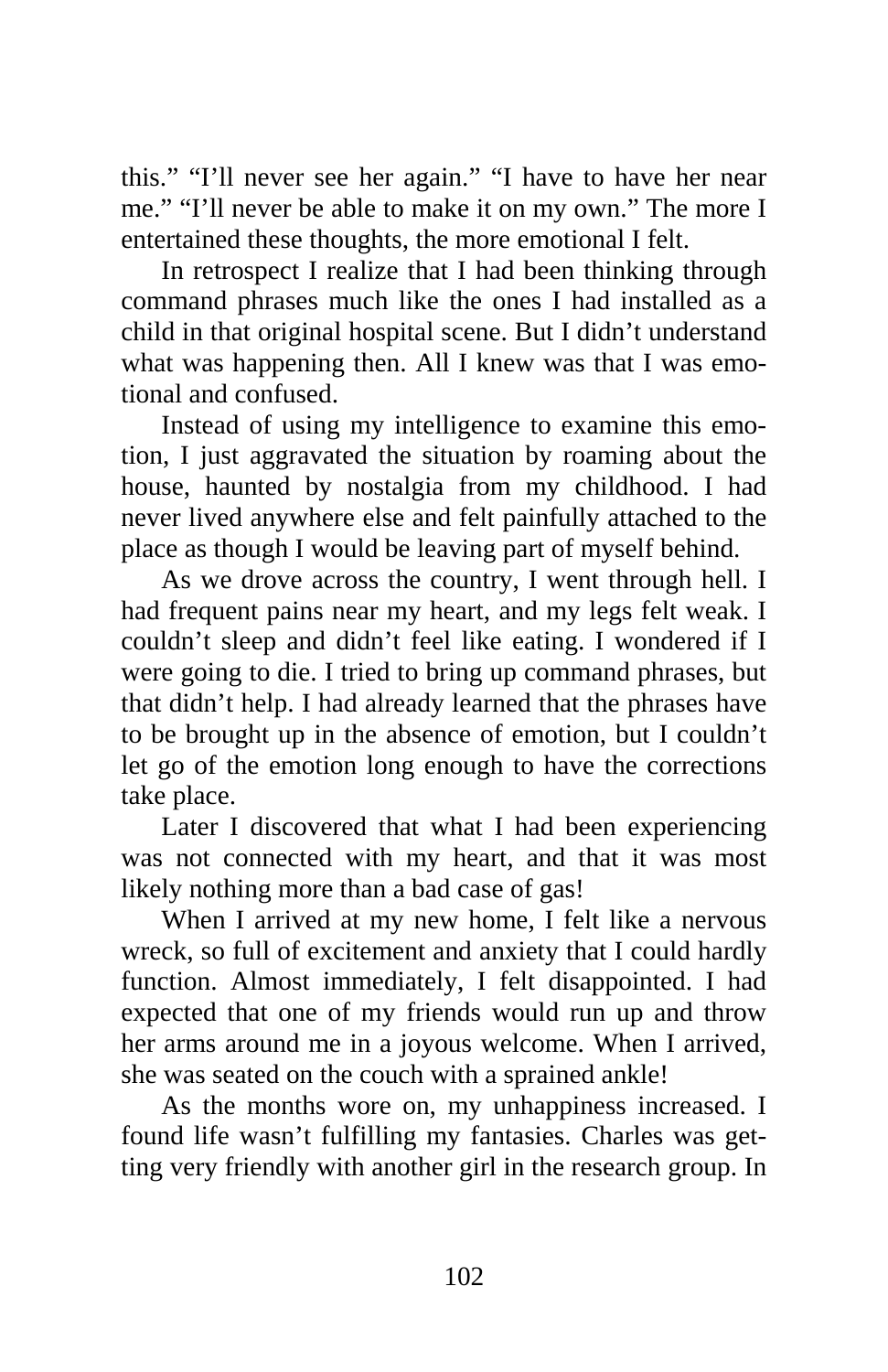fact she was getting very chummy with a lot of the friends I had acquired on my first visit. How dare she butt into my territory! These were my friends.

Sometimes I just sat there and glared at her when she seemed to be flirting with Charles. Then I'd let him have it with a strong dose of the silent treatment until he asked me what was wrong. I'd pout and bitch and let him know I didn't like the attention he gave her. Soon he'd try to make up to me by giving me the special attention I craved.

During this period, I was depressed most of the time. I called Betty frequently and sometimes cried from my unhappiness. I wanted her sympathy and comfort.

Although other people tried to help me with my distress, they couldn't seem to get their points across. They tried to point out the ways I was bringing the trouble on myself. I knew intellectually that everybody causes his own trouble, but I couldn't relate it to the agony I was facing. I was sure that if circumstances were different and if people stopped blocking me, life would certainly be perfect, and I would be able to have that desired relationship and really make it work. The more people tried to help, the more I resisted. I didn't want their help. I just wanted what I wanted.

During this period I was attending humanetics meetings regularly and attempting to apply the information with little success. My understanding was only superficial and I failed to apply it in my daily experiences. I knew that humanetics was correct, but I didn't know if I could make the required changes.

Mr. Wetherill began talking about "hooks" and the crippling effect they had on relationships. He described them as tools a person uses to pull others close to him in an effort to acquire influence and control. I realized that I had many hooks in Betty, but the thought of dropping them was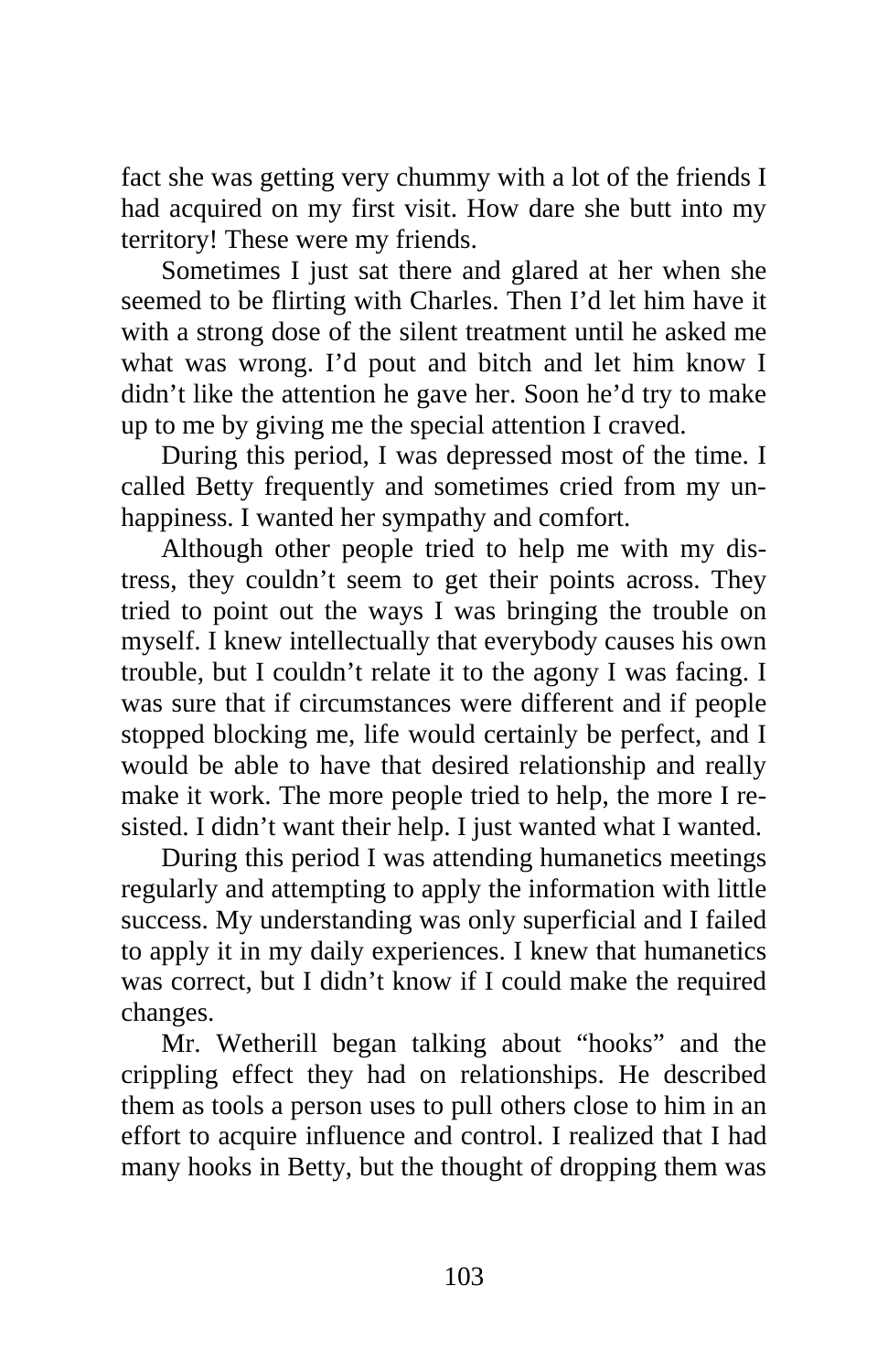very frightening. I thought it might destroy our relationship totally. How could I love her if I didn't try to pull her close? And what about the relationship with Charles? The only thing that kept us attracted to each other was the hooks we had both sunk so deeply. The thought of completely dropping them was too terrifying to consider.

As my anxiety mounted, I had increasing difficulty sleeping. Sometimes I'd roll around for hours worrying about anything that came into my mind. I worried about Betty. I worried about my problems and frustrations. I fantasized about the life I wanted in which I was the center of the universe and everything else revolved around me. Every time I brought up a command phrase, I found myself agreeing with it instead of dropping it.

During this state of confusion, I became more and more crippled in my studies of humanetics.

Then I learned of a prospective visit from Betty. I was ecstatic. I could hardly wait to see her again and bask in the glory of her love.

During her stay, we spent as much time together as we could. We talked together about our troubles and gossiped about the people in the group about whom we shared mutual judgments. It felt good to be with her again, knowing that we could depend on each other not to discuss these feelings with anybody else.

Yet mixed in with this warm feeling was a kind of tension I didn't understand. I suddenly found myself eating compulsively out of nervous anxiety. Because the hooks had been so strong, I was constantly worried about what she was thinking of me and fearful that I might do something that she'd disapprove of. Moreover, I couldn't really enjoy her company because of the terrifying fear of the separation soon to befall us.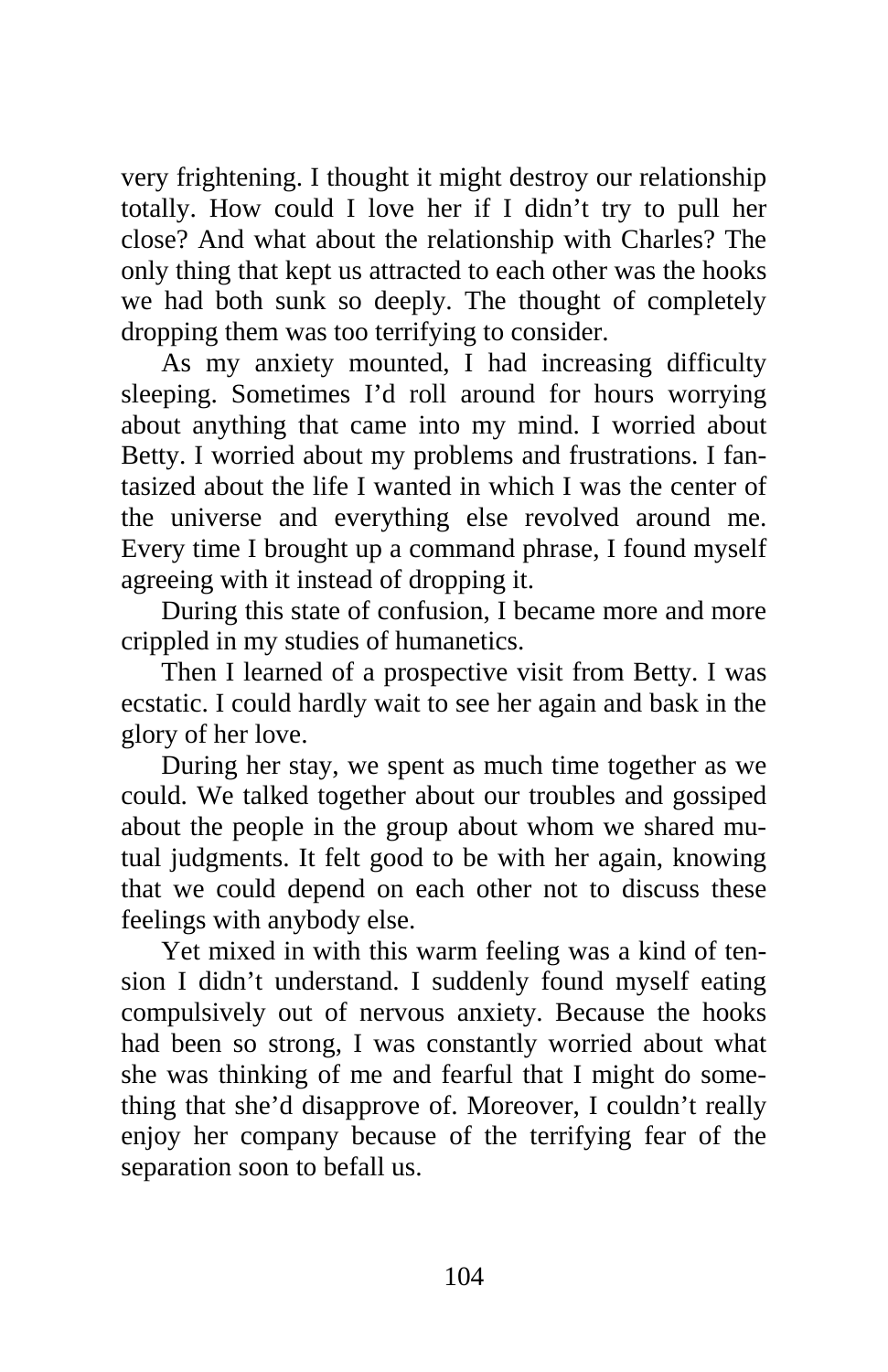When the time arrived to say good-bye, I hugged her and cried. After she left, the pain haunted me. It was as though I had been high on a drug and were suffering withdrawal symptoms.

All during this period, I was listening to more information about humanetics from Mr. Wetherill. I still tried to apply what I heard but found I couldn't. He spoke of the difference between the personal plan and the natural plan. He described the personal plan as one in which a person reasons from fantasies about how he wants his life to unfold, and frustrates himself in a fruitless effort to make those fantasies come true.

I knew I had entertained many fantasies, but I had a nagging feeling that the fantasies really could be fulfilled and that my personal plan could indeed work. He described the natural plan as one in which a person just receives what comes in his life and does what he thinks he should with no desire to control the outcome.

I knew there was some gap in my reasoning, something I needed to understand, but I couldn't determine what the missing key might be.

One night, Mr. Wetherill met with a group of us as he did every week. The conversation began in the usual way with my attempt to listen through an undercurrent of resistance. Then something very different happened.

He began to speak about a trance that a person is born into. The trance insulates him from everybody and surrounds him like a bubble. In this trance he believes everything should work out in his life. It causes him to imagine unrealistic things about himself and to expect unrealistic things from others.

As he spoke, I felt as though I was awakening from a horrible nightmare and a deep sleep at the same time. Sud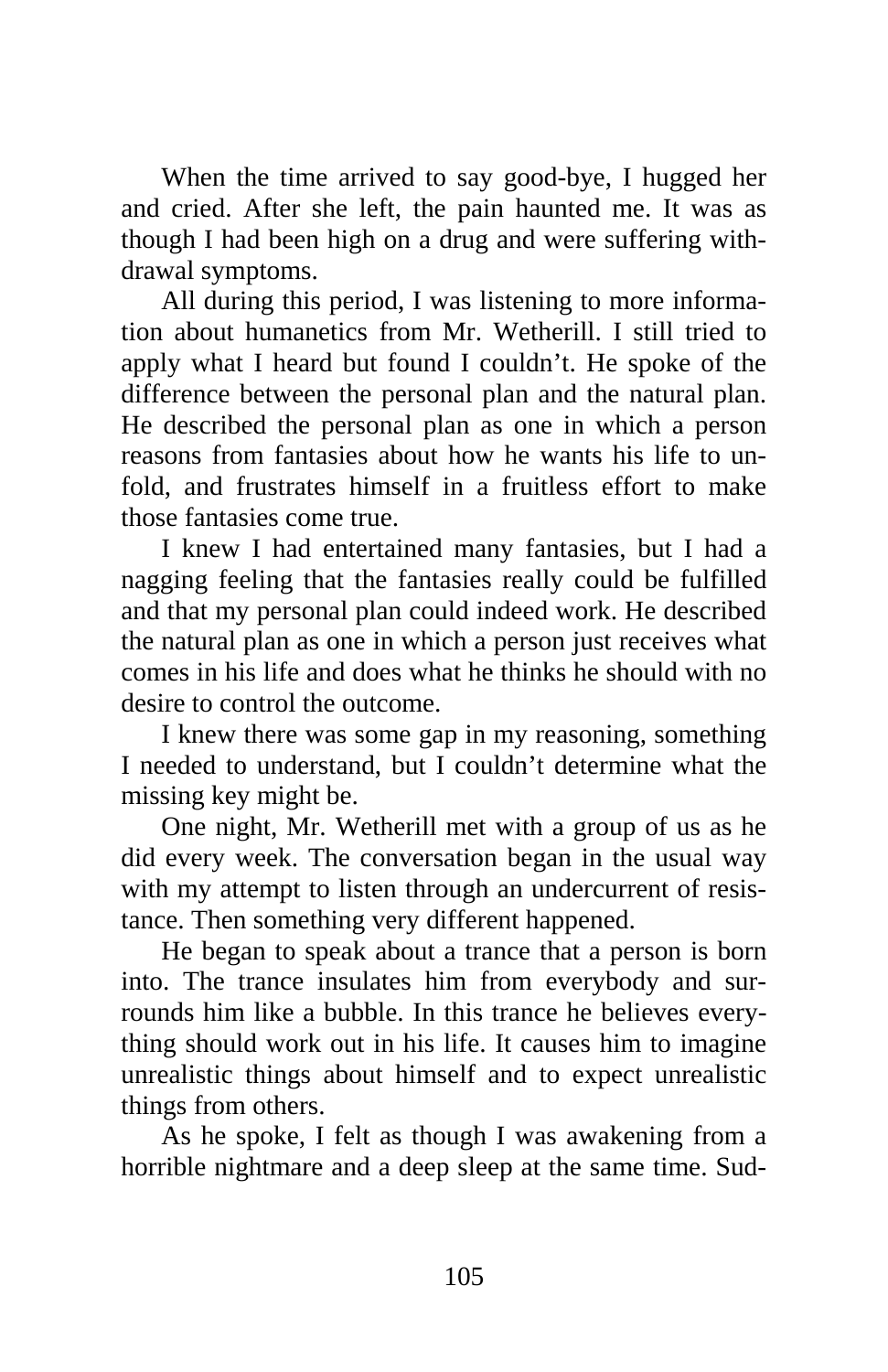denly I could understand why I had been so miserable. I had been in a trance! It had made me believe crazy things about myself that weren't true. It had caused me to create fantastic pictures of what my life should be like. No wonder I had felt so hurt when people didn't give me the special attention I had thought I deserved.

I realized that in the past I had effectively hypnotized myself when people had told me I was pretty or talented or intelligent. I then acted on those suggestions as though they were real. Although no one had actually hypnotized me by putting me in a deep sleep, the emotion I experienced when they told me those things was enough to allow me to install their remarks as command phrases in my unconscious mind. When people said that I should be a model or a folksinger, I bought the idea. Later I began to act as though I were one, without realizing what had occurred in my mind.

I began to see the trance as something that had successfully kept me locked in a dreamworld of my own imagining. Because of the trance, I had equated happiness with something that substantiated my delusions. When I didn't get the support for those delusions, I was crushed.

Suddenly, I could understand why I had craved a relationship with a guy who would treat me like a queen. I had wanted to pull him into my trance and make him live with me in my dreamworld. I could see how impossible that would be. It just wouldn't work.

As I lay in bed that night, my whole life seemed to unfold in a flash right in front of me. I realized I had spent it inside this bubble, practically oblivious to the real world around me. For the first time, I was beginning to understand what life was all about.

The next morning, I felt like a new person. I wasn't depressed. I wasn't homesick. I wasn't miserable. I hardly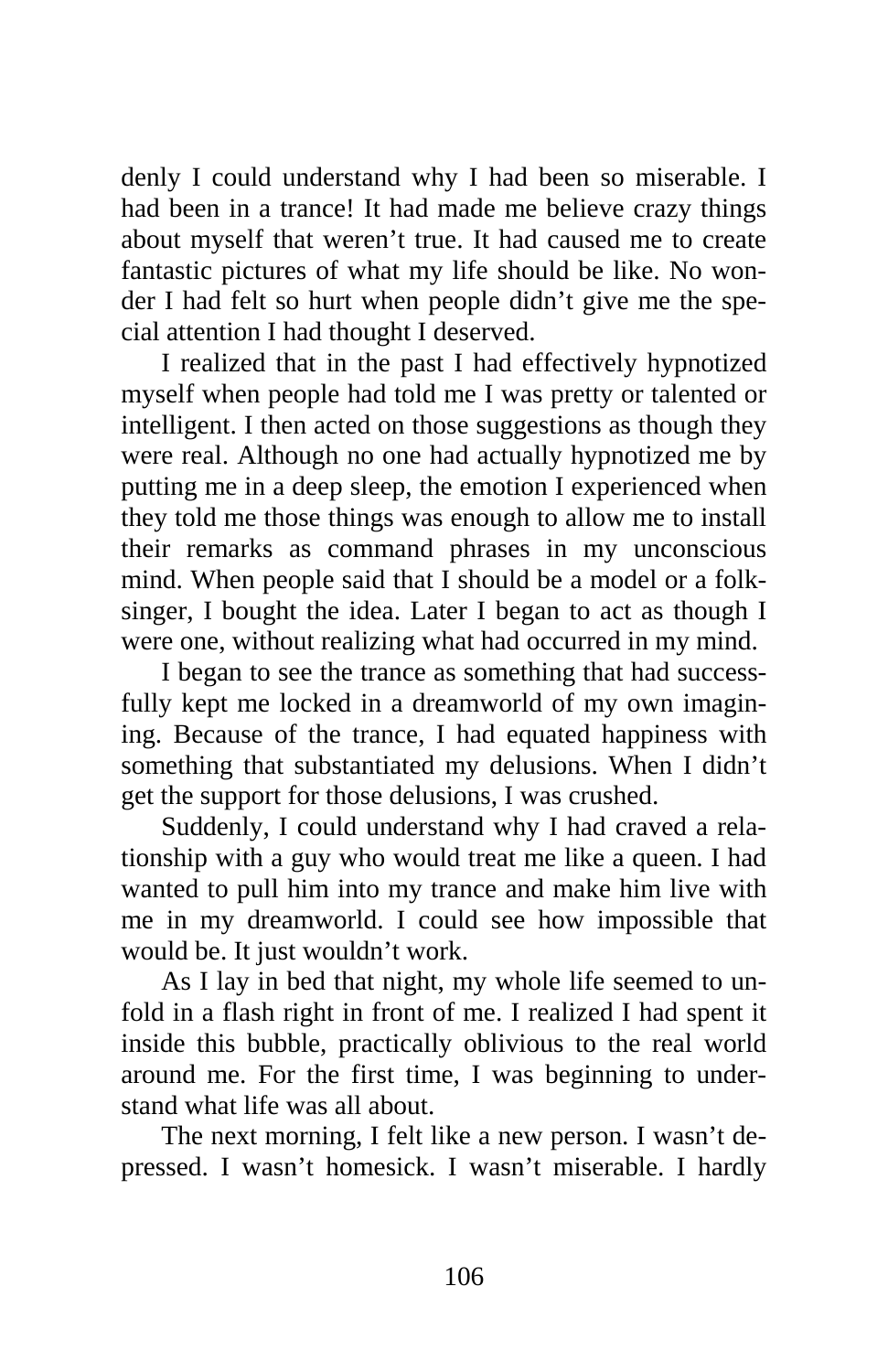knew myself! I just felt happy, really happy. I felt free and light. Everything looked so new and different to me. Even the people looked different. They weren't out to hurt me or make me feel jealous. Only my trance had been responsible for those feelings.

I didn't feel a void or a craving for something that would never be fulfilled.

When I entered my apartment, it looked different to me. Instead of a place where I was staying as a guest, it just looked like home. I realized that I had been in a trance about the idea of home itself. In my trance, home was the place I grew up and had become attached to. Suddenly home just seemed like a place where I lived and nothing more.

When I returned to my job the next day, it didn't seem like a chore as it had formerly. It just seemed like something I was supposed to do. It didn't even feel like work. Suddenly I loved doing it. I even surprised myself when I discovered that I was more interested in doing the job than in getting diverted. Formerly I had looked for any diversions I could to escape my duties. I realized that the trance had made me resist anything that didn't support it. I was beginning to understand what Mr. Wetherill had meant when he said that duty and desire should become one. I suddenly felt as though I wanted to do what I should do.

I found my intelligence was turning on in an exciting and unexpected way. I was not only able to put my mind on humanetics, but I also had a desire to learn as much as I could about it. I was beginning to see solutions to problems that had formerly seemed unsolvable. I found I was less dependent on people and more willing to take initiative. I was less interested in escaping into balm and more interested in looking for reality. Formerly reality had seemed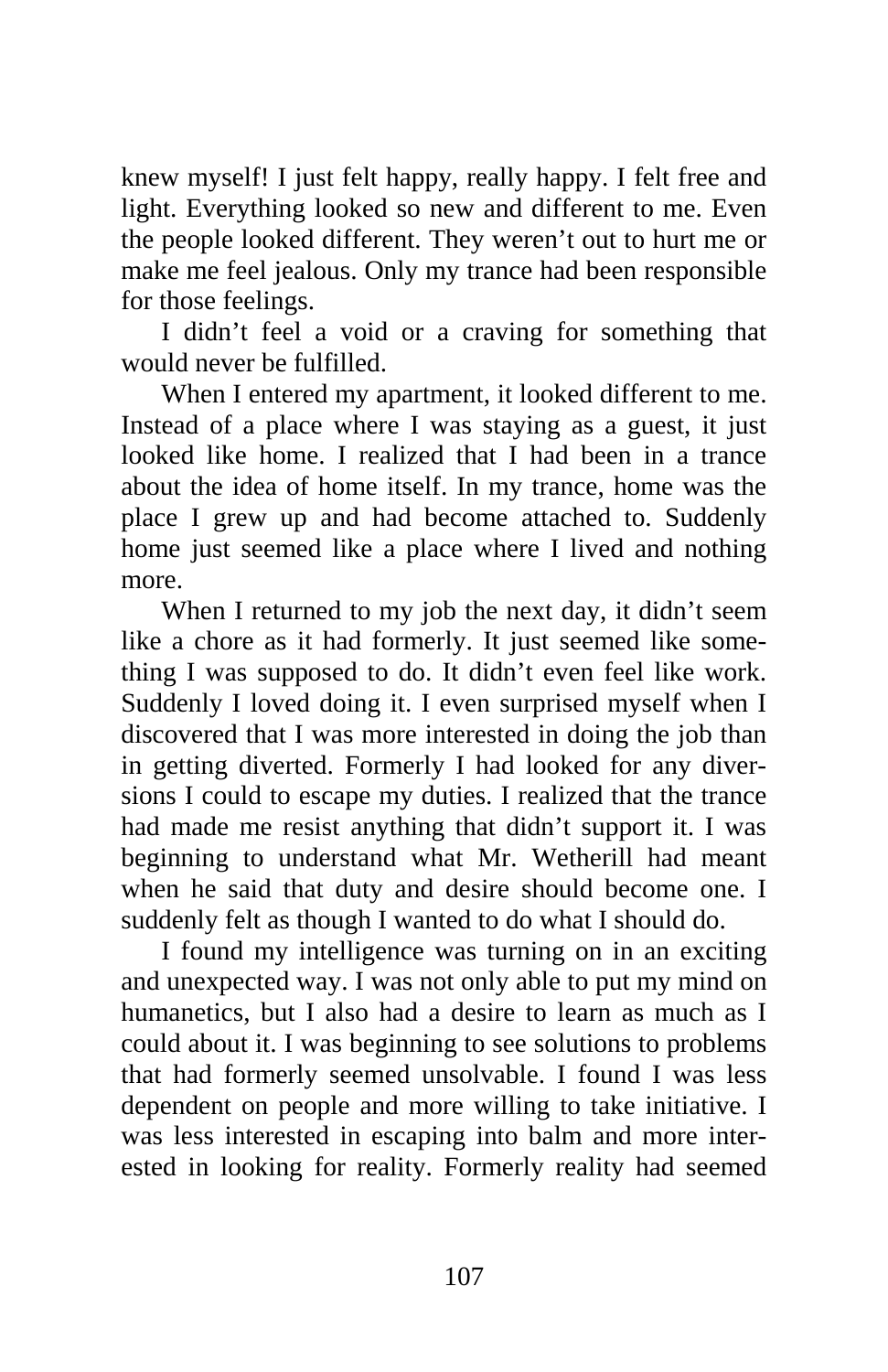harsh, cold and mysterious. I realized that through my trance, I had never known what reality was because the trance had effectively filtered reality from my view.

For years Mr. Wetherill had used the word "reality" and referred to it as the situation in front of a person that calls for specific action. I realized that my mind had been so cluttered with delusions and fantasies that I hadn't been able to see what reality called for. My trance had called for activities that supported it, like playing guitar for hours, scheming ways to be alone with Charles and listening to rock music. The trance had made those activities seem fascinating.

I was so excited about the change in my thinking that I wrote a letter to Betty explaining what had opened up in my mind. When I later spoke with her on the phone, she seemed very pleased. She told me I sounded different. She seemed different to me, too. She didn't seem to be the only person I could turn to anymore. I was developing new relationships now with lots of people who could provide help when I needed it. I realized how I had been using Betty as balm to salve my wounds. Now that those wounds were healing, I didn't need her to comfort me. Instead of feeling homesick, I felt happy to be where I was and to do what I was doing.

I didn't tell her that I didn't miss her anymore. I wasn't sure she would understand. I was simply beginning to love her in a new way. I didn't feel like using her as a security blanket, because I was beginning to feel real security.

Then something happened.

With the new perspective of life that I was seeing, I found that I couldn't support some of the former thinking we had shared in our relationship. In the past I had been willing to be sympathetic and understanding with Betty,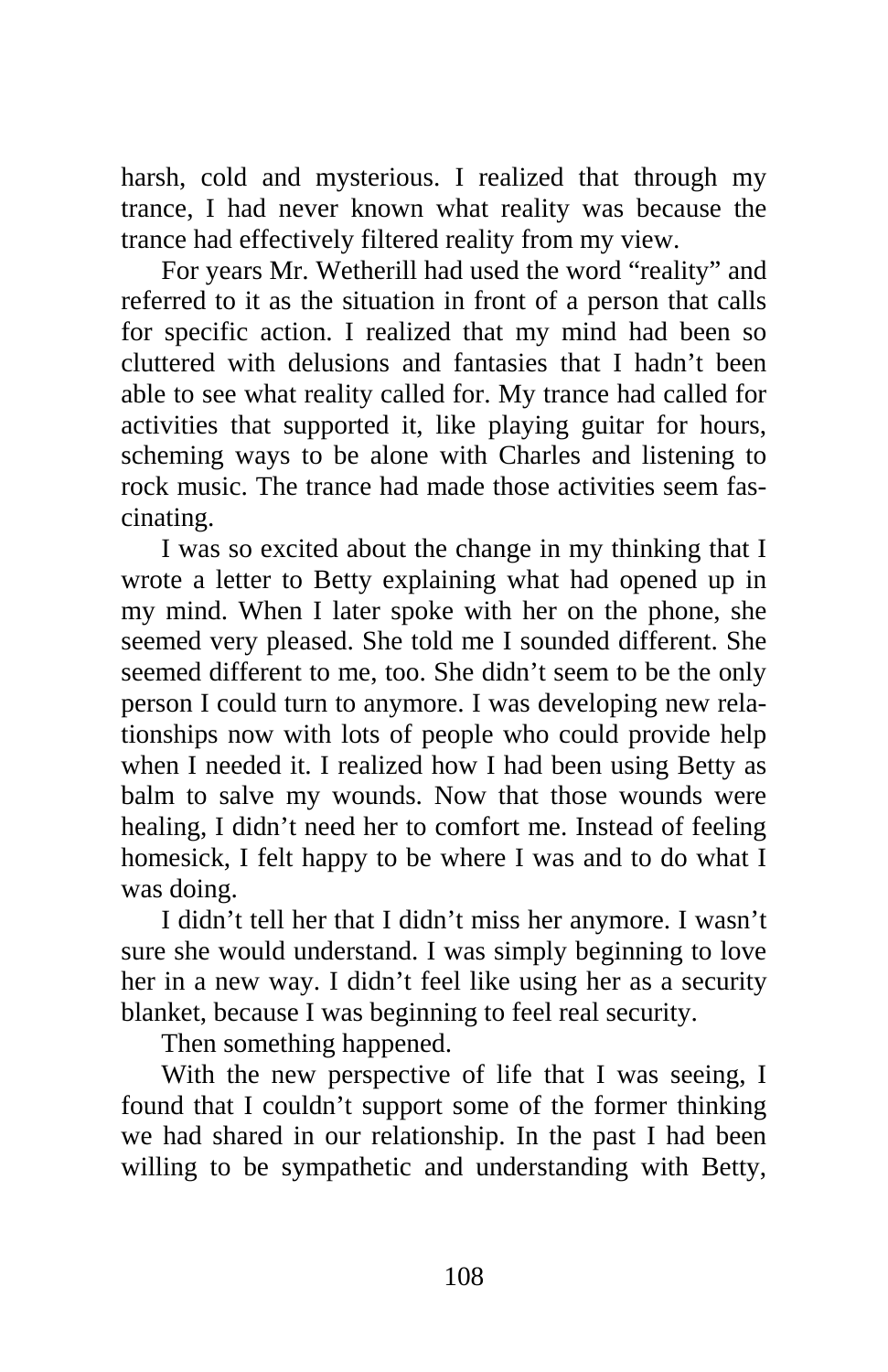knowing that she would reciprocate. I could no longer justify that behavior because I saw the fallacy in it.

Suddenly our phone conversations became awkward and stilted. We didn't seem to have as much to say to each other. Sometimes she'd say "The reason I can't do anything right is because I'm so stupid."

Formerly I had shared such thinking and considered myself a failure, but I was beginning to understand how everybody feels like a failure when he tries to work his personal plan. It isn't because he has personally failed. It's because personal plans disregard reality, so they are unworkable. The trance I had been trapped in had deluded me into thinking that my plan would indeed materialize the way I had imagined. I realized that Betty was caught in a similar trance and that humanetics provided escape from it.

At times I became so concerned about her emotional thinking that I practically yelled at her over the phone so that she would wake up from her trance.

I had also shared those misunderstandings, but everything looked different now. Humanetics no longer appeared to be an interference in my effort to get my own way. Rather it was just a perfect explanation of how impossible it is to get it.

Several months earlier, a remarkable change had taken place in the children of the parents who were involved in the research group. Since the children were there because of their parents' interest, they attended the meetings with little idea as to what humanetics was all about. They were often bored and distracted during Mr. Wetherill's talks. They seemed to regard humanetics as an obstacle in their search for fun and excitement.

A private school had been set up for the purpose of providing an environment of rationality for the children.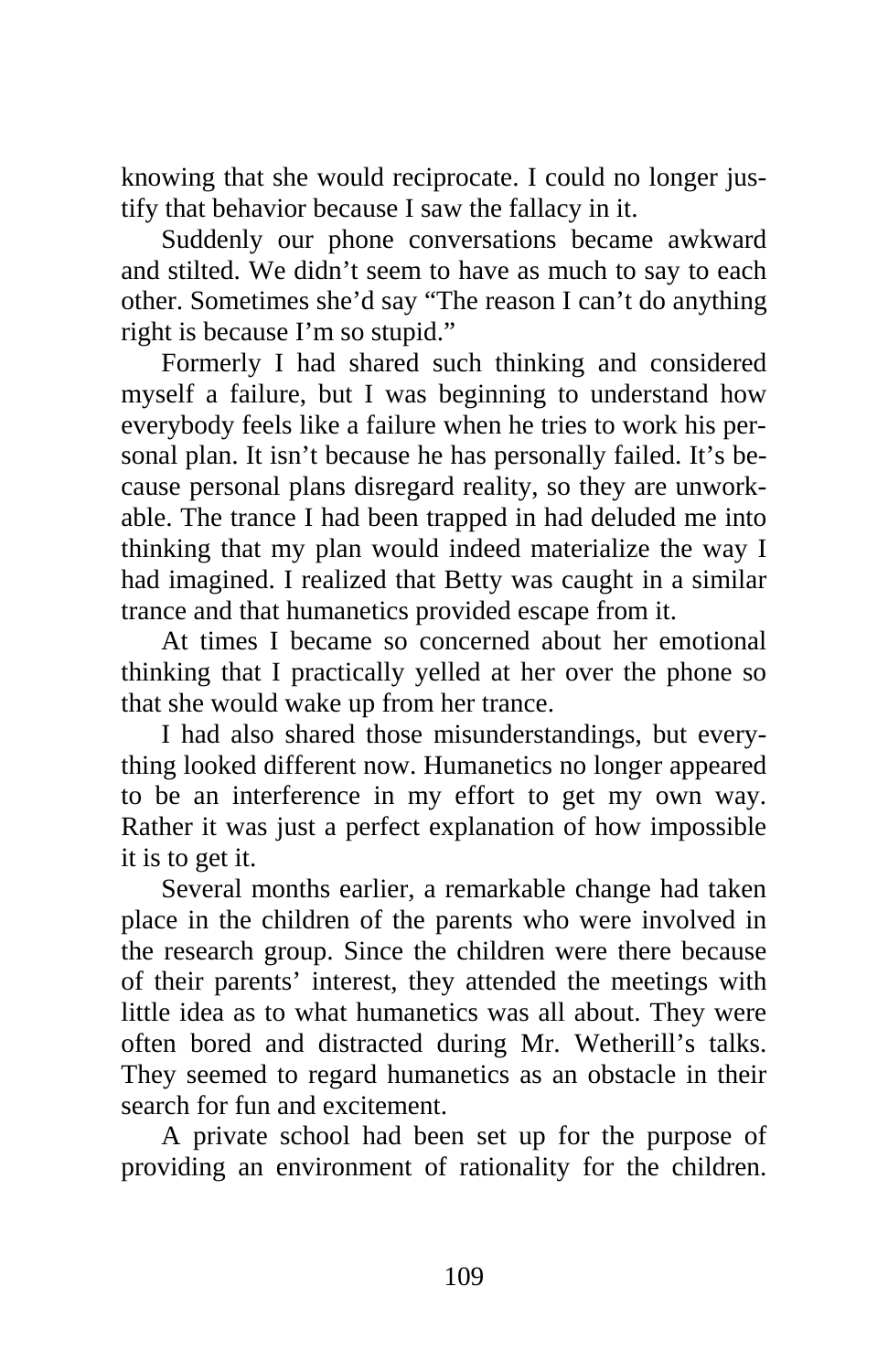However, they weren't interested in being rational. They kept encountering one frustration after another because of their determination to follow their urges.

Because of their insistence on getting their own way, the children kept flouting the behavioral law. Instead of success, they found consistent failure: put-downs from their peers, discipline from their parents and teachers, jealousies of each other, and even physical fights.

Then one day something surprising happened. One of the children "spilled the beans." She told about how the kids had done some shoplifting and stealing from their mothers' purses. Everybody was shocked. She was petrified. What would the kids do to her now? Would they ever be her friends again? Would they forgive her?

When Mr. Wetherill learned about their wrong behavior, he gave them a choice. They either had to change their behavior and conform to right action, or they would lose their school. They were afraid of right action, but they were more afraid of losing their school.

Even though the girl who told was scared, she changed. She had no idea what would happen to her, but she knew that changing was right.

One day she saw one of the girls taking wrong action. She said, "I can't support you in what you're doing." The other girl was stunned, yet she was glad and stopped the action immediately.

Soon, one by one, each of the kids reflected her behavior and made the same basic change from supporting wrong action to supporting right action. When wrong action was observed, it was pointed out—sometimes by the teachers but more often by the kids themselves.

The changes in those children were remarkable. Unprecedented! I admired them for their courage and perse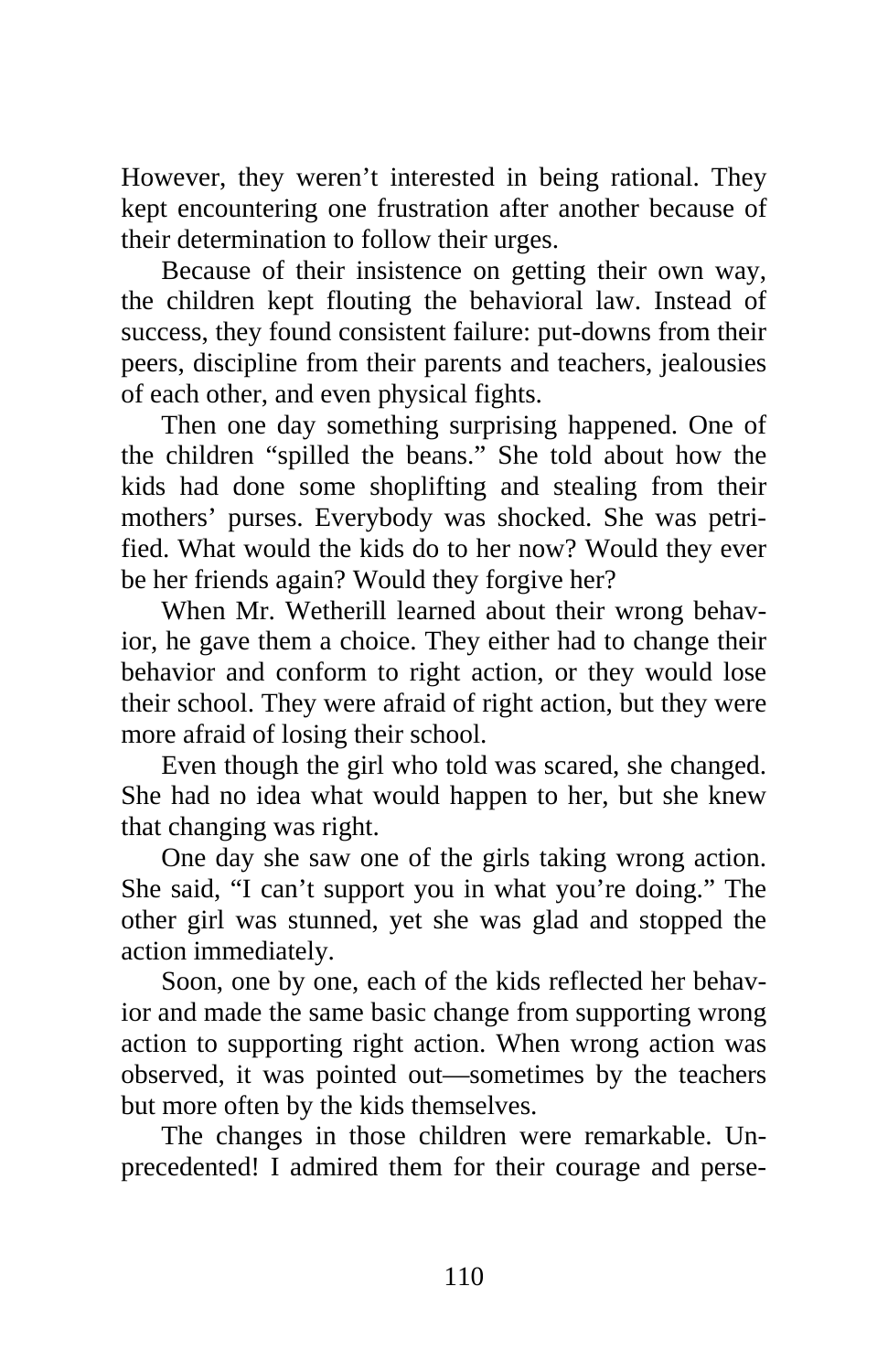verance, yet I wondered if I had the guts to tell someone about his wrong action.

Because of my concern about Betty, I spoke with several people about the problem. In the past I hadn't wanted to talk with anyone about her problems because of my supposed loyalty. But I knew that such loyalty was simply a form of cruelty.

Then I learned of a prospective visit from my family. I felt excited and frightened at the same time. I wanted to see them, but I didn't know what to expect. When I spoke with Betty about it, she seemed apprehensive, too.

When she arrived, the tension between us was great. She looked stiff and uptight. Instead of giving her attention, I found myself hanging around my brother's girlfriend who was visiting along with them.

Betty seemed to be annoyed by this. I wanted to apologize for the misunderstandings we had encountered, yet I knew there was nothing to apologize about because the misunderstandings didn't need to be worked out. They just needed to be dropped.

After a couple of weeks, the rest of my family returned home while Betty stayed on. One night we were alone in the apartment where she had been staying. The atmosphere was very tense, so I kept the conversation superficial. We looked at some pictures, talked about some clothes she had bought and carefully avoided anything that might be explosive.

When the well of superficialities ran dry, she blurted, "I feel as though we don't have anything to talk about."

I asked, "What do you mean?"

She said, "It seems as though you can't talk to me."

Her eyes began to dart around, and she was on the verge of tears. Her emotion mounted as she began a series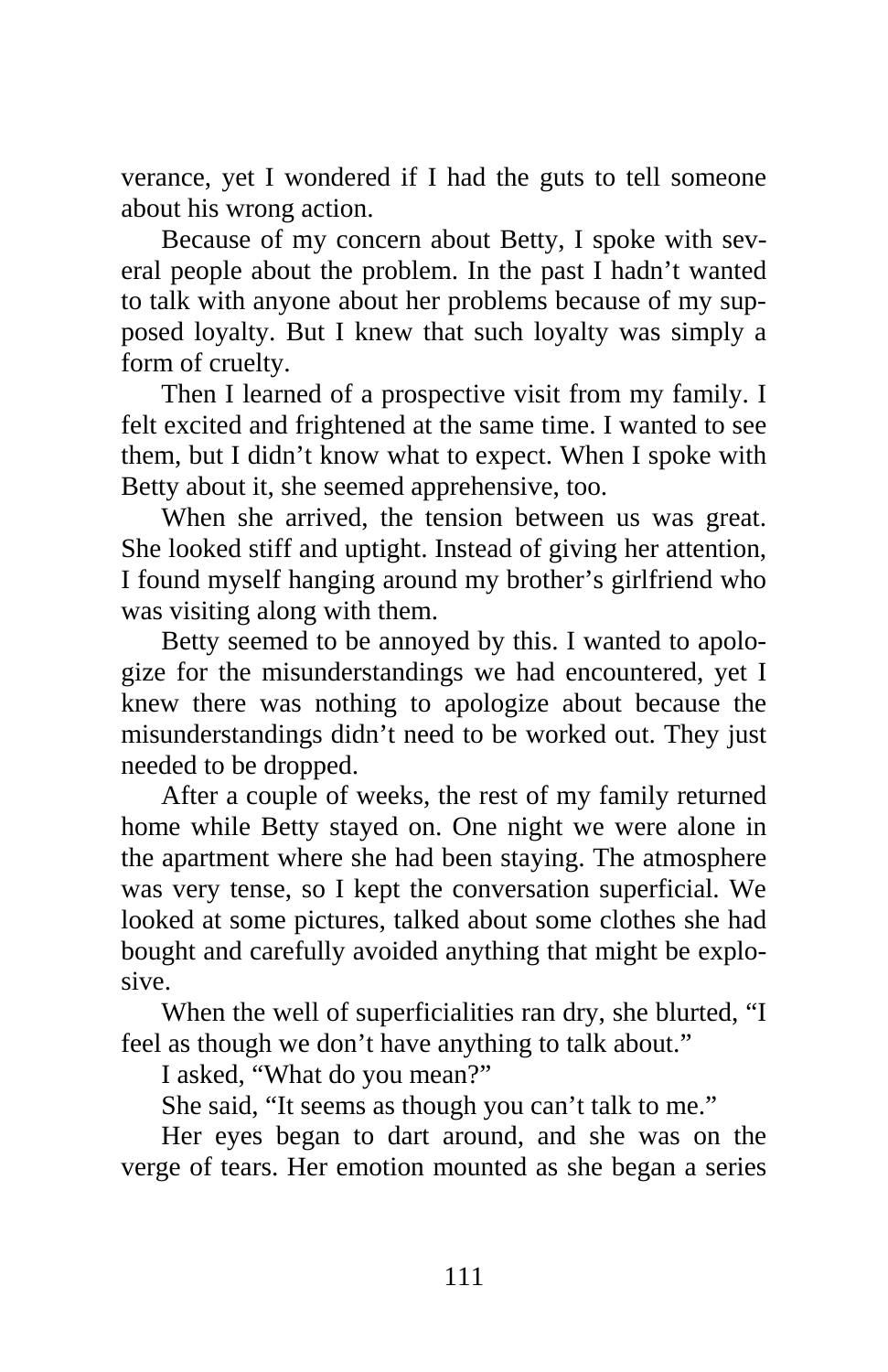of irrational statements about how everybody was talking about her behind her back.

At this point she couldn't look at me. She started to cry. It was as though she were pulling on her last hook in a frantic effort to pull me over to her side. I told her I wasn't going to stop telling others about her problems if I thought they could help. In the past we had supported each other by hiding our problems from others, but I wasn't willing to do that anymore.

Even though I was trembling, the words kept pouring out of my mouth, "I can't support your wrong action anymore!"

She looked terrified. I felt shocked. I could hardly believe I had said it and decided to go back to my apartment.

When I left her that night, I had no idea what would happen. Perhaps she'd take the first plane home, and I'd never see her again.

She later told me that she was so angry after I left that she screamed to God at the top of her lungs. She considered leaving. She felt as though everybody on earth had abandoned her, including her own daughter. She felt pinned in a corner and knew she was forced to make a choice. If she kept on thinking the same way, she might go crazy.

When I saw her the next night at a meeting, I was still full of apprehension. I had no idea what might have taken place in her mind in the last 24 hours.

Mr. Wetherill's talk that night related to the idea of how important it is for people to refuse to support wrong action in others. He described a force inside people that makes them think and do what is wrong. This force needs to be frustrated so that it loses its control and gives people the freedom to do what is right. The way to frustrate it is to refuse to support it in yourself and in others.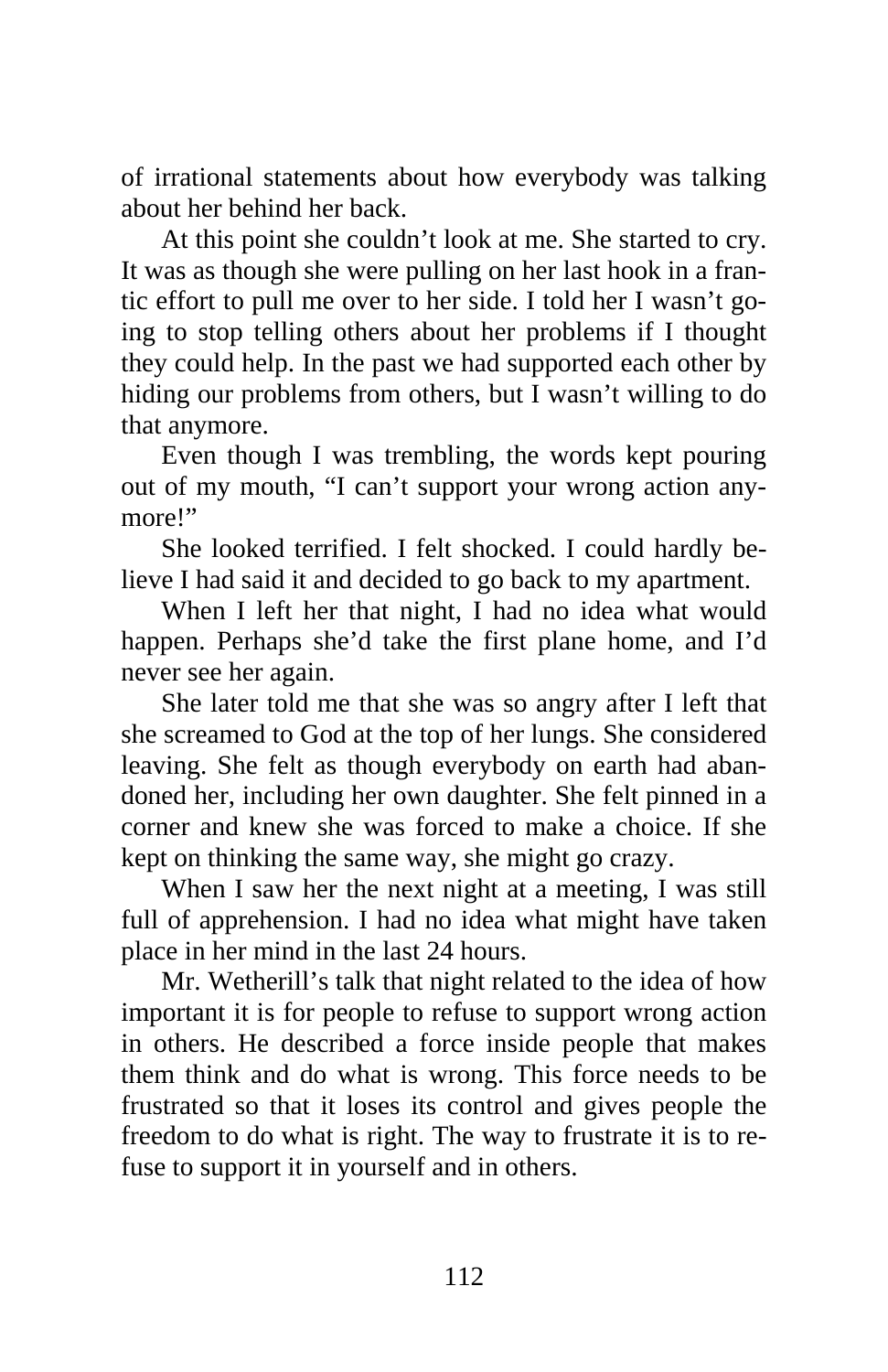After Mr. Wetherill finished his talk, there was a discussion. Betty raised her hand. "Something very important has happened to me," she began.

As soon as I heard her voice, I knew things were different. She went on to say that the night before, she was having an emotional attack in which this force inside her was very strong and rebellious. She said that when I wouldn't support her in what she was saying, she had become very frustrated. But it was the force inside that was frustrated, not she. Later when she realized what had happened, she was glad that I had refused to support her outburst.

As she spoke, I felt so relieved that I wanted to burst into cheers. She had finally seen the reality and stopped the fight. I wanted to jump up and shout, "Right on, Mom! You tell 'em!"

She had finally surrendered. Not to Mr. Wetherill, not to me, not to any person. She had surrendered to the reality that she would never get her fantasized way. She had decided to let reality have its way. I knew that her struggle was over and everything would seem different to her now.

Later that night she approached me and said, "Let's start all over, okay?"

I said, "Okay." We hugged each other and smiled. No tension. No guilt.

As I looked into her eyes, I saw a different person. Her expression was beautiful. She looked as though she were starting life all over again with a new enthusiasm and an eagerness to learn what it was all about. She changed from a person whose feelings were easily hurt by the slightest comment to one who was hungry for information about where she needed to change. She wanted to see more and more reality any way she could. It was a joy to watch her eyes light up as people pointed out areas of wrongness that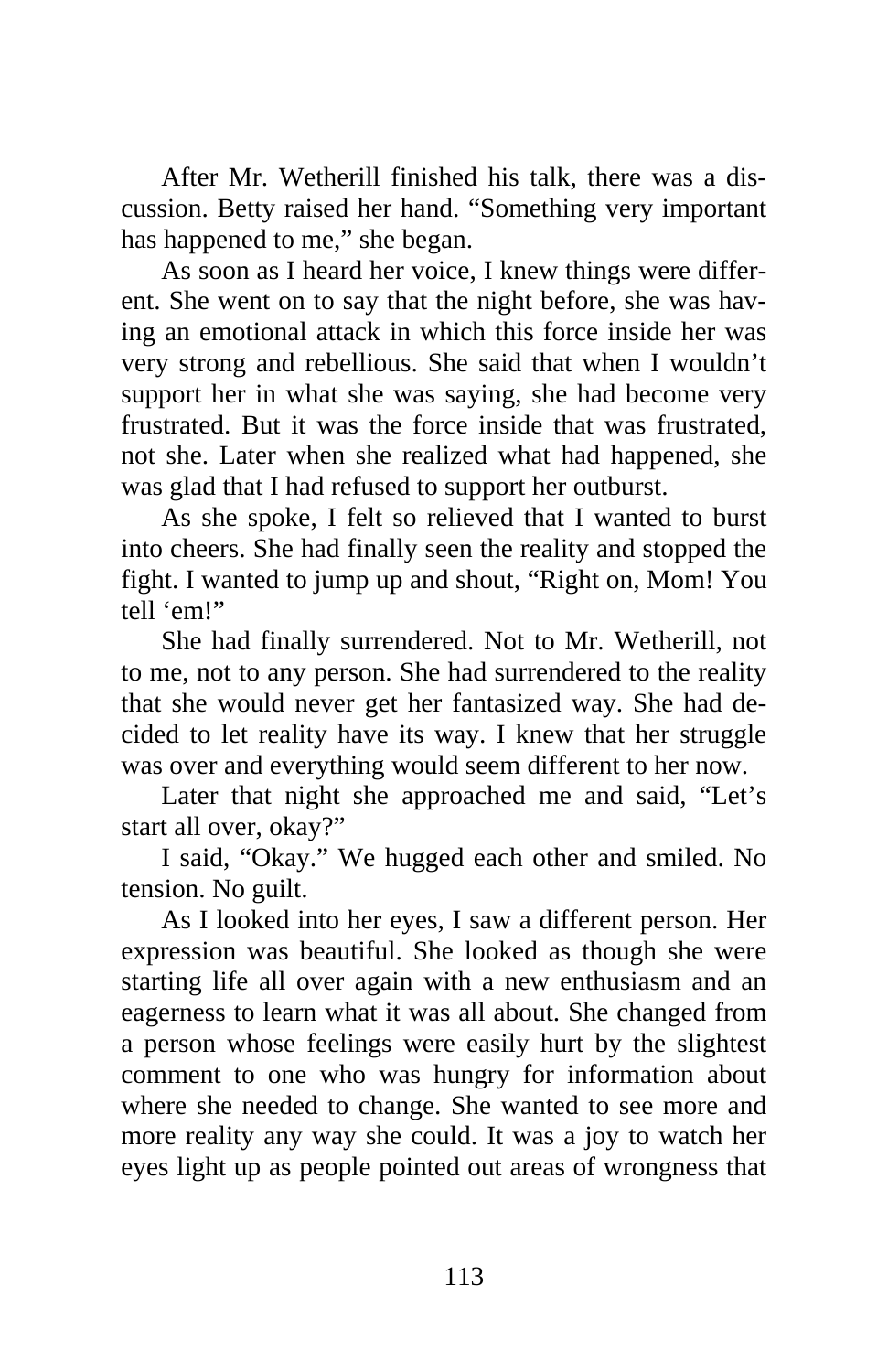she might explore. It was as though she were on a treasure hunt, and each piece of information she discovered was another clue in her search for the reality she had missed.

I realized then how foolish I had been, because of my earlier fear, for not withdrawing support from the wrong action in our relationship.

After this change occurred, I stopped worrying about Betty. She stopped being jealous of my relationships with others and began developing many relationships with the people in the research group. I was thrilled.

Each new relationship was a delightful new surprise to her. She saw how restricted she had been to focus her attention on me.

We were experiencing a new kind of love for the first time. Not the love that holds one person in bondage to the other and restricts him from doing what the reality calls for, but the kind of love that gives a person the freedom to do what he should and to point out another's mistakes without encountering resistance. It is a love that gives a person the willingness to receive information because he wants to be in constant contact with reality.

I realize that I had had a misconception of love. I had thought that when you loved someone, you stood by him through thick and thin, no matter what. Now I see that real love is support for right action. If you really love a person, you will not support his wrong action and encourage him to do the same for you.

At one point I began asking her about those many months of tension-filled phone conversations. She said we didn't have to talk about it; we had both just been reasoning from misunderstandings. Why analyze a problem that no longer existed?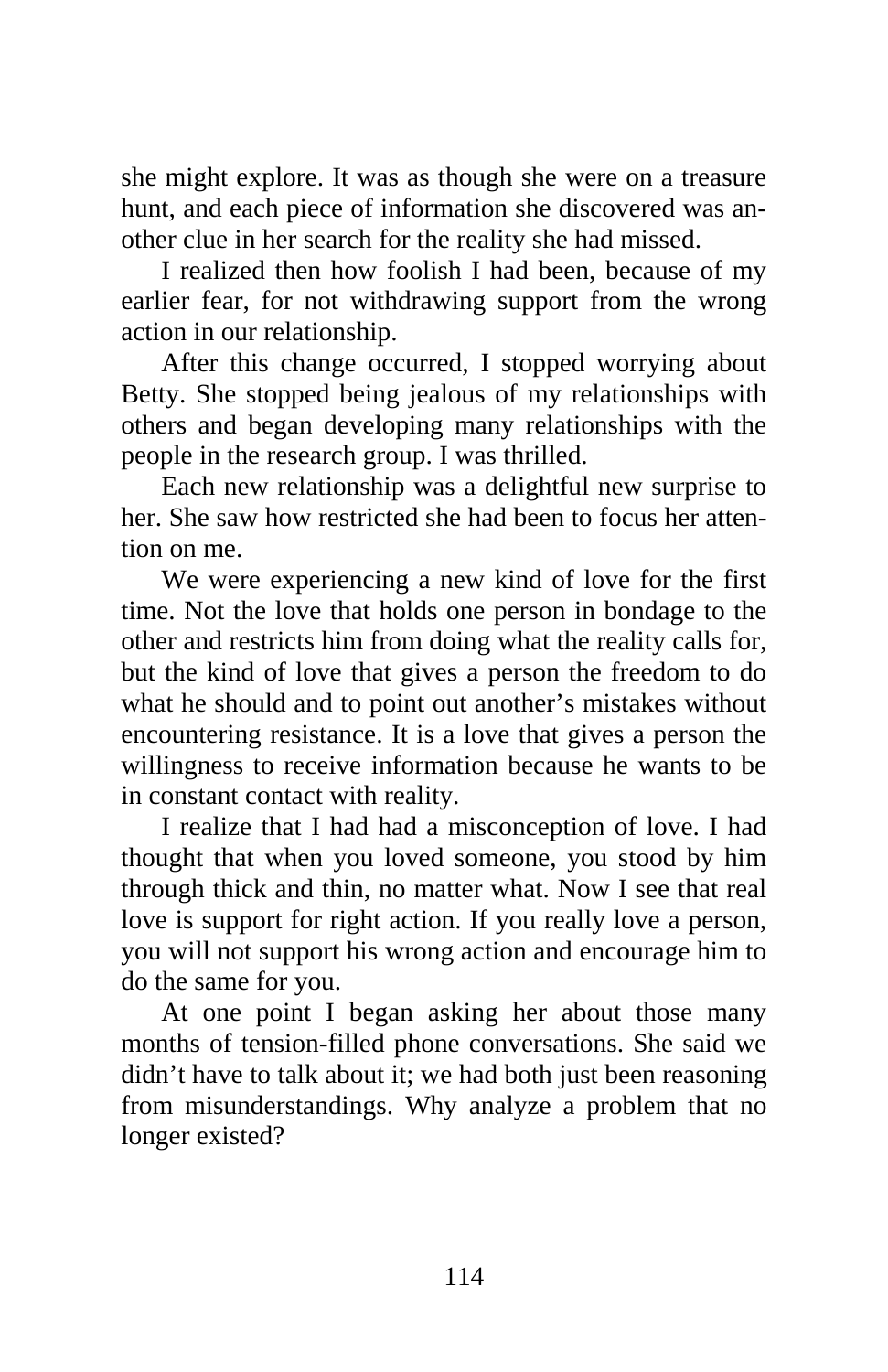When the time arrived for her to leave, we said goodbye with no tears, no sense of loss. I didn't feel as though I had to hold on to her and restrict her from leaving. The reality was that it was time for her to go. With the new freedom we were experiencing, I felt just as close to her when we were apart as I did when we were together. I knew that our relationship was just there no matter how far apart we were in distance. Only the hooks had made it so painful for us to separate in the past.

When I spoke with her on the phone after she arrived home, the conversations were light and easy. What a contrast to the previous ones! She no longer pressured me to call her, and I didn't shake with fear that she might misunderstand.

When she returned for another visit about a year later, she said she felt as though she had never left. I felt the same way.

During this visit, I was heavily engaged in activities of the humanetics youth program. I often didn't come home until late, and a couple of times, I wondered if this would give her a problem. Then I realized that she wasn't like that anymore. Sometimes I almost had to shake myself into realizing how different the situation was. She wanted me to expand my activities and relationships. I felt the same way toward her.

During this period, we were involved in a writing program in which we wrote of our experiences with humanetics that might prove helpful for others.

Writing had been very difficult for Betty. She had formed a lot of wrong thinking from her childhood that had caused her to avoid any kind of writing. Even though she felt frightened of the idea of writing, she decided to do it anyway.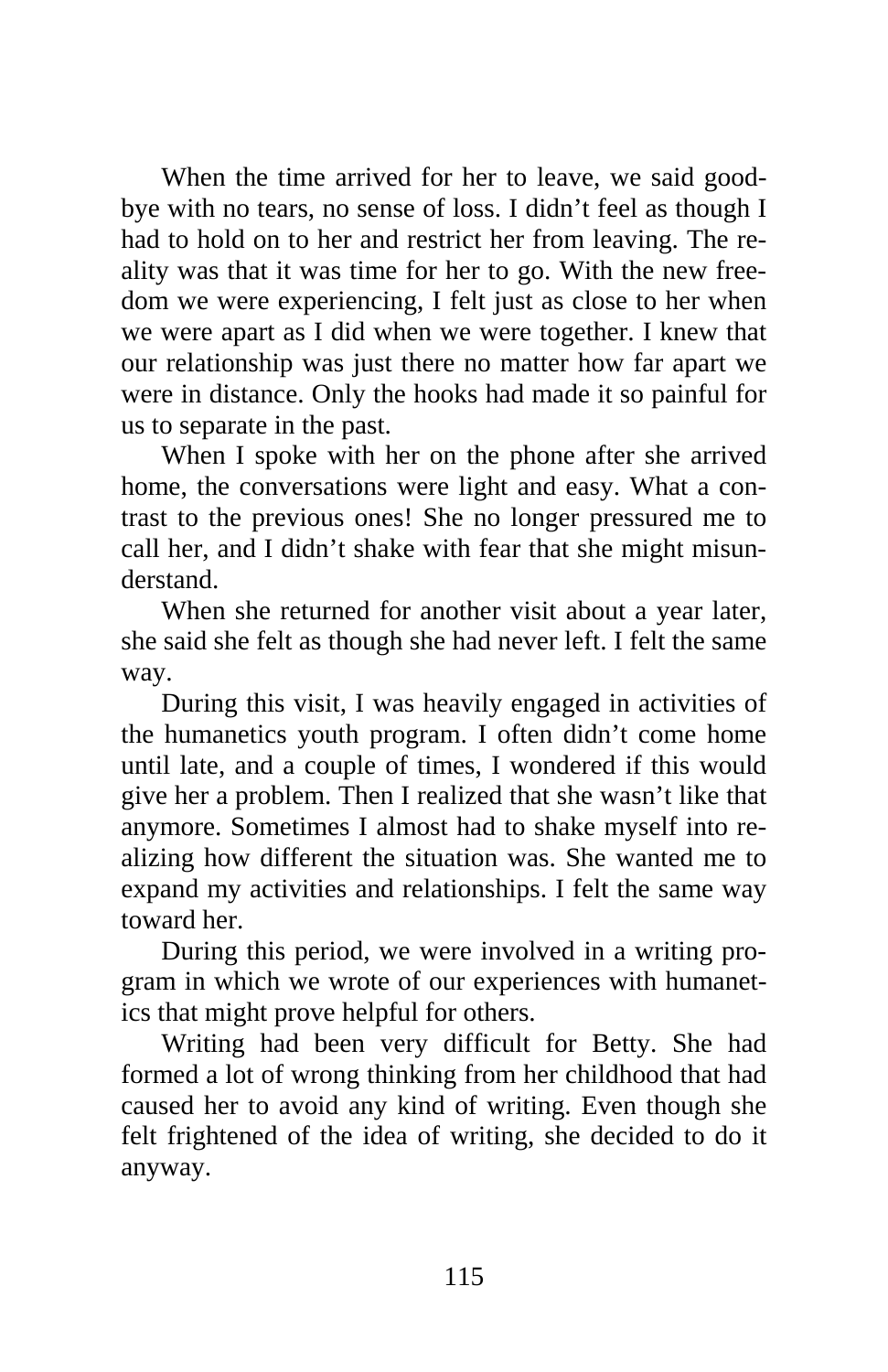After she dove into the project, she was so excited about her change in attitude that she wanted to read me every page after she had finished with it. She found that she enjoyed the writing. Before her visit was finished, she told me she had written more in the last month than she had written in her entire lifetime.

When the change had taken place on her previous visit, she had talked about how wonderful it is just to respond to whatever happens instead of planning how your life should unfold and who should be involved in it. It was evident that she was dropping her personal plan and accepting the natural plan that reality offers—a plan in which all of life is laid out in front of a person. All he has to do is to take steps down the path that opens ahead, following right action wherever it leads.

While Betty and I were writing the articles about the changes that had occurred in our relationship, we began to talk about the tension that had developed so that we could accurately recount what had happened.

While we discussed these past situations, we both burst out laughing. We were laughing not because what had happened had been funny; it had been a tragedy. But after we had escaped from it, it no longer seemed like a tragedy just crazy. It's crazy to use your emotions to control people and subject them to your will. And it's crazy to be afraid to withdraw support from what you know is wrong.

As I write, I find myself shedding a few tears from time to time, partly out of joy because these changes took place and partly out of the recognition of what our relationship would be like if these changes hadn't come.

If it weren't for the kids and their decision to support right action, the changes might never have occurred. They were the ones who provided courage and strength for doing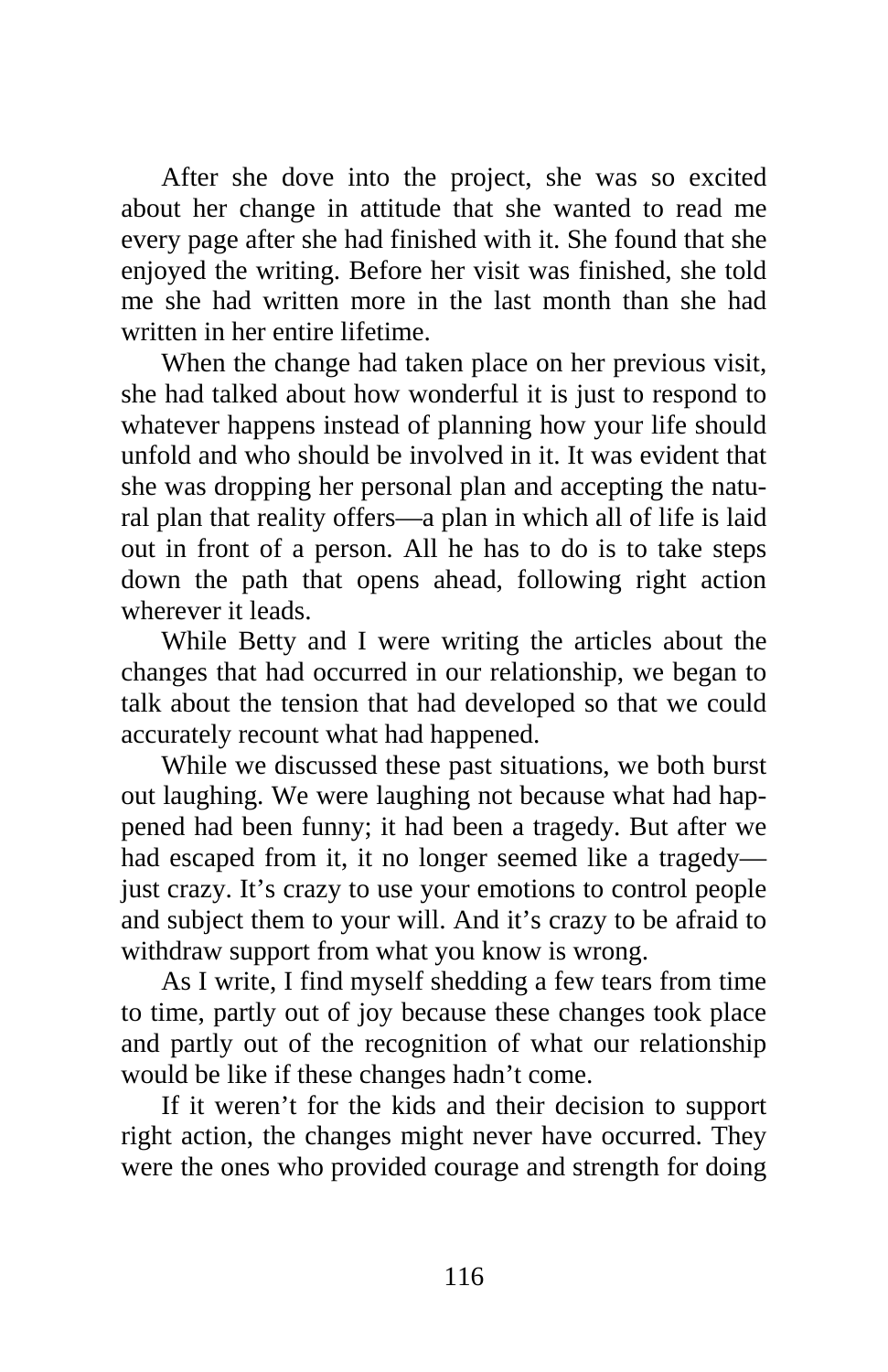what's right no matter what the cost. If it weren't for Mr. Wetherill's discovery of the law of absolute right, the kids would never have changed. It was humanetics that offered the only true escape from the hell that had engulfed our lives. And finally, if it weren't for the people who kept working toward proper understanding of the force of reality in human affairs, none of this would have been possible.

The world is filled with tragedies such as the one I have described. But this one found a happy ending.

Someday when humanetics is understood by everybody, all the tragedies on earth will be of the past, and the world will be filled with happy endings. With those happy endings, a new beginning will be born.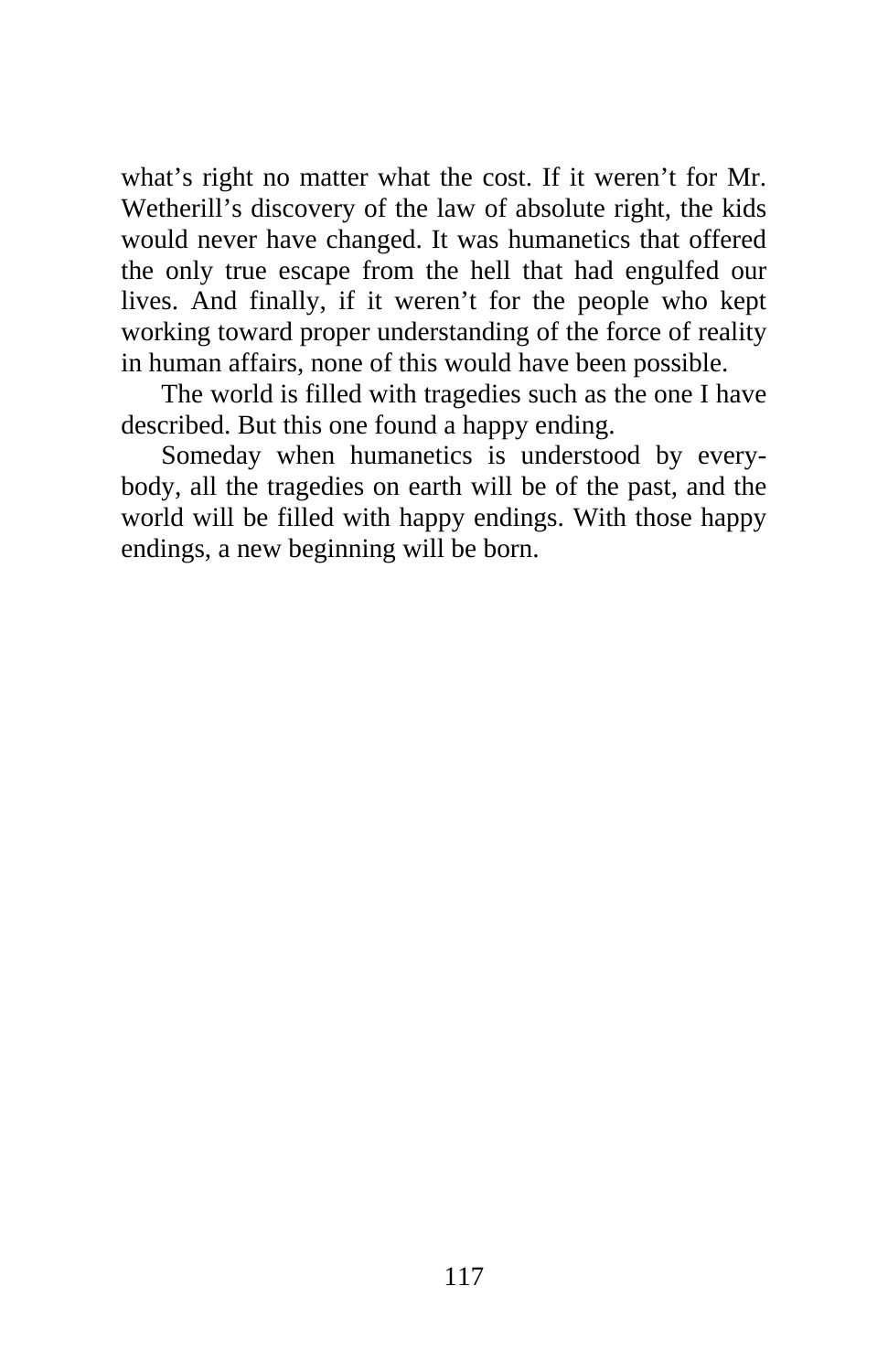## *Games*

Fish, War, Pinochle, Poker, Bridge. I learned them when I was about 8, 10, 16, 18 and 20 in that order. In each case I was passionate about them for years.

I haven't played any of them for some time now, or have I? There is a sense in which I have never completely stopped playing the games. The physical cards and formal playing rules are lacking, but how about the attitudes upon which the passion for playing is based?

The idea of a card game is to use your card resources and your own resourcefulness to gain the ultimate advantage over your opponent—victory with annihilation.

Only simplistic card games are open. Usually everybody hides his cards from others. We keep secrets in life games too, the better to take advantage. Sneaky peeks by an opponent bring out righteous indignation. How dare he deprive me of my secret advantages? If he knows I have aces, he will risk nothing I might take. If he knows I have deuces, he will crush me. We are not open and honest with each other in the game of life either, partly because we dare not, but primarily because we don't want to lose advantages.

Fish. I still remember how depressed I was when I lost practically every fish game on a rainy morning. I also remember how puffed up, proud and boastful I became when I won practically every game on a rainy morning. I thought I did it when I won and that it was my stupid little brother's incredible luck when I lost. The little jerk couldn't even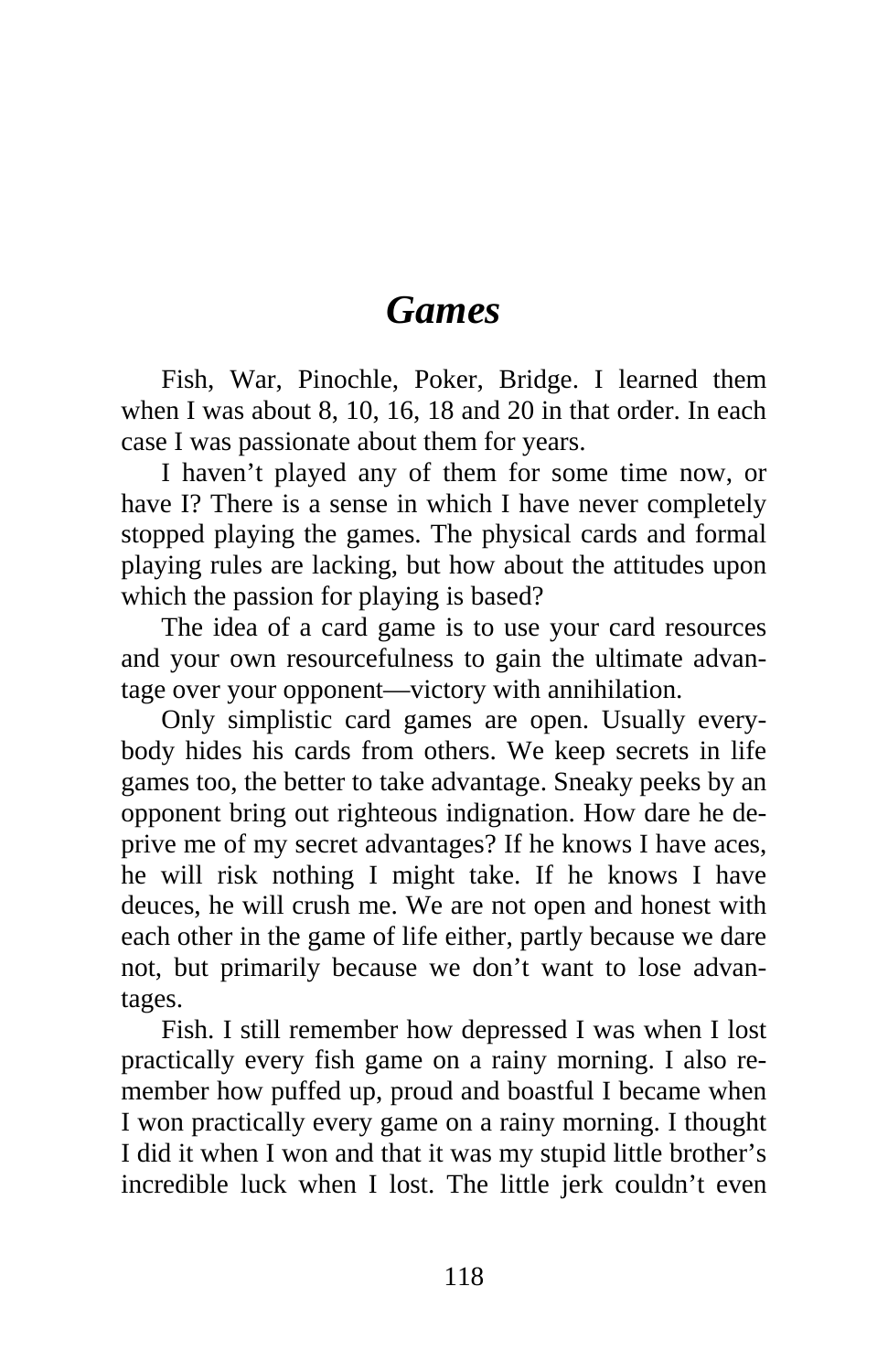remember what I had asked for previously. He just won by wild guessing. Sometimes he was holding foursies and didn't even know he had won. I had to tell him. It did not occur to me that the lay of the cards was pure chance. I wanted to win and then claim honors for the accomplishment.

When my brothers and our friends got a little older and could easily remember the fish requests, we developed cheat rules and played for nickels or other valuables such as baseball cards. We would deliberately fail to honor a request but at the risk of a challenge when we had to show our hand. If we had the requested cards, we automatically lost. If we had not cheated, the challenger automatically lost. Something like modern judicial and economic systems.

To confuse each other, we also made unwarranted requests hoping to mislead as to what we really wanted. The showdown rule was in force here also, making the whole thing perfectly "legal." Again, just like modern judicial and economic systems, immoral but OK. The bluffing eventually became so extreme it was no longer a reasonable game and certainly no fun.

It did not occur to me that cheating, even mutually agreeable legal cheating, is dishonest and destructive. I didn't even mind being cheated too much provided the punishments at the showdowns, be they card or life games, were sufficiently compensatory. That is pretty cruel thinking, but I called it justice.

Forty years later, 20 of them in the nonconflict research program of humanetics, I realized that cheating in life games is actually no fun either. It is life-destroying. It took the same amount of time to realize that punishment is a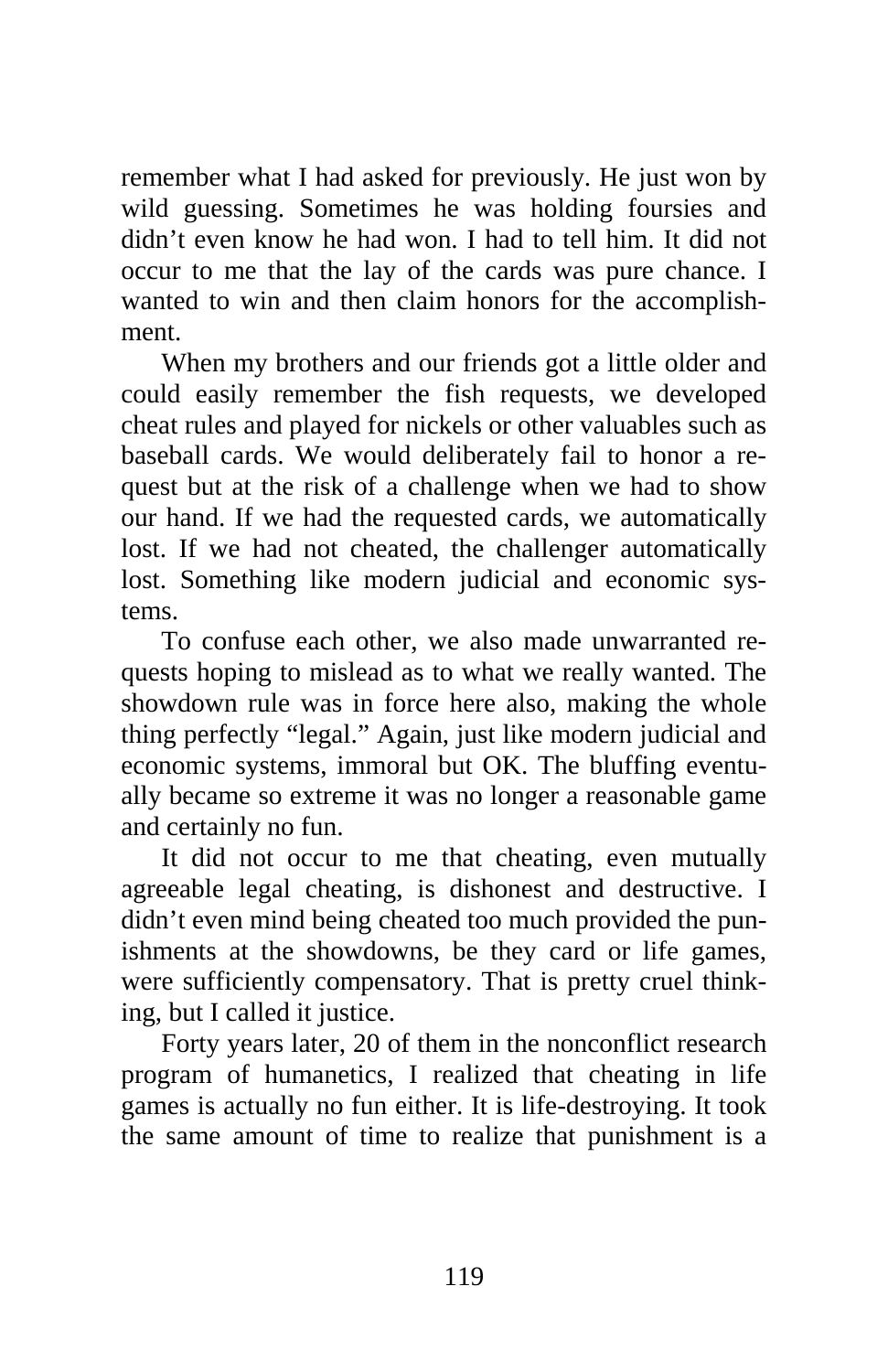negative compensation, less than valueless, and no less destructive of the punisher than the punished.

War was fun because there was no real way to cheat if you and your opponent watched the reshuffles. Yet I still remember how passionate and excited I got when I had three of the four aces with the four kings, had my little brother down to wet eyes, and was under ten cards and going for that last ace and victory.

Whoever won would jump up and down and holler, "I won, I won!" taking full credit for the entire random distribution of the cards, which only a mathematician of the Creator's ability could have anticipated in advance.

I remember one game when I had all eight aces and all eight kings in a double deck game that had run all day. Yet the next day, my brother won it. I punched him good and felt somewhat better, but my father took offense at my attempts at justice, and shortly thereafter I didn't feel so good. I suffered because of the insanity of my rage at losing something that was never mine in the first place—the distribution of eight aces and kings in a double pack of cards shuffled many times. Once I had them, I thought them eternally mine to use for my personal advantage.

I stopped playing WAR long ago, but I didn't stop playing Creator. I took credit for anything I could get away with in the mistaken notion I was getting away with it. I have had the same attitude toward anything the Creator has seen fit to let me borrow and use a while. I assumed ownership and credit for anything from the size of my yard to my ability to think. I felt deprived when my so-called credits were withdrawn from me. I liked my aces. Everybody seems to. We cling to them until "death us do part."

A big lesson learned from the study of humanetics is this: The clinging to credits predisposes to the parting by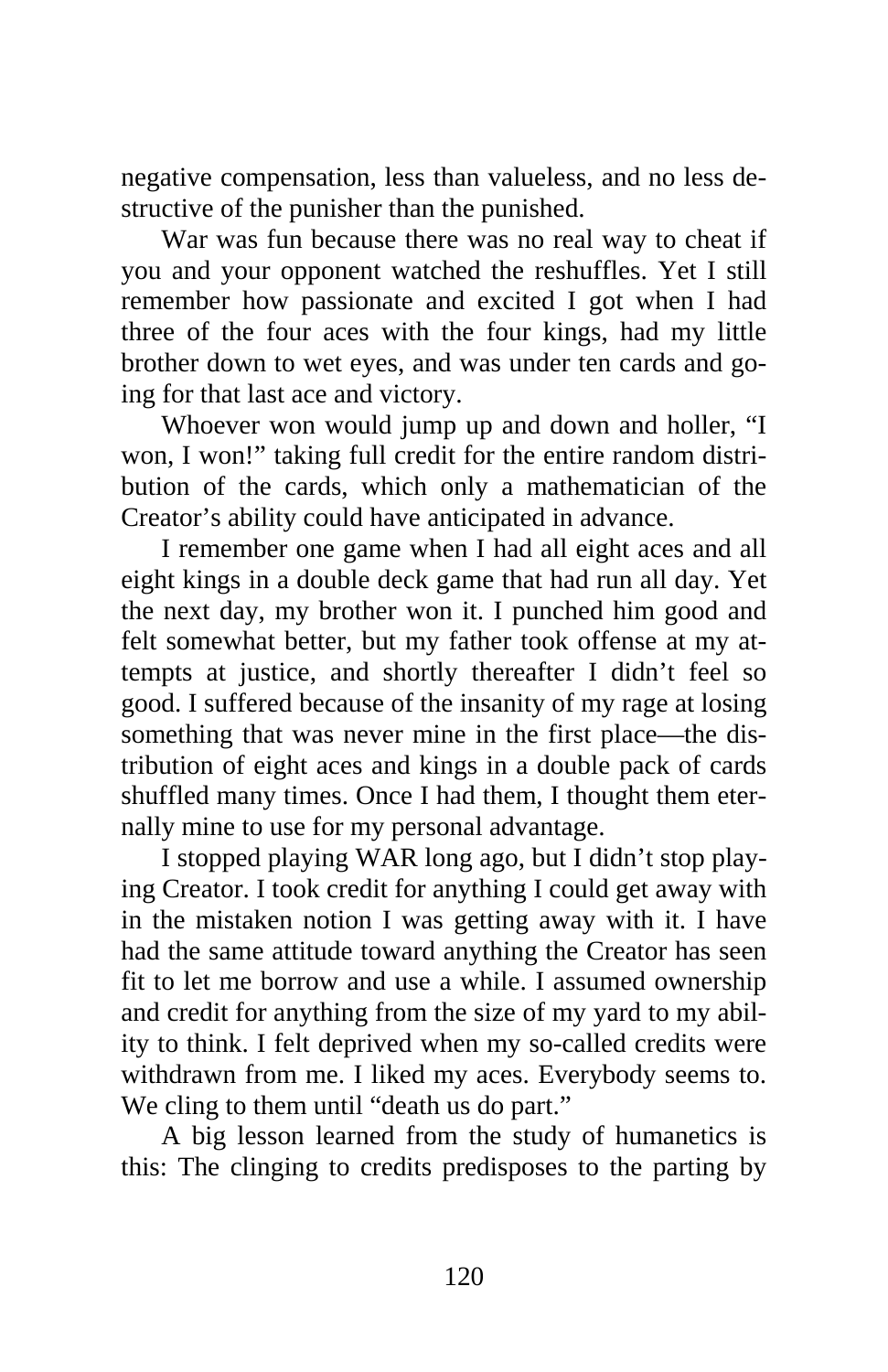death. No form of such insanity is compatible with survival.

Pinochle is a more sophisticated game because the order of bidding and play can strongly compensate the random distribution of the cards. Reducing inevitable losses to a minimum was as much fun as winning maximally. In a sense, it was possible to win both ways.

Partner pinochle is even more sophisticated. Two hands in isolation, each with poor playing potential, can become quite powerful in combination. Odd-even and other bidding signals can assist winning the right to name trump. In this game the player is not alone. There's a partner to help.

The value of the alliance was often amazing to me, but what was done with that value? It should have illustrated the value of cooperation in all relationships. I only saw the false values of winning. Two against all was more advantageous for me than one against all.

My father and I became rather good at partnership pinochle. At a four-hour pinochle party, my father and I would invariably be high scorers. We were not at all appreciated by our opponents, however, who thought we were incredibly lucky. Often they would scream about each other's stupidity rather than admiring the skill of my father and me. Relationships became rather rueful when one of the opponents was my mother who issued no credit for skill at all. My father and I had bidding signals to let her win big every now and then. We feared she'd quit otherwise.

Some might say, "Pinochle is only a game. It's silly to behave like that." There are some people who do not behave like that playing card games. But we all do it in our little games of life. We indulge in sneaky secrets and sneaky conspiracies to win ourselves advantages that cause abominable relationships. I loved the pinochle battles. I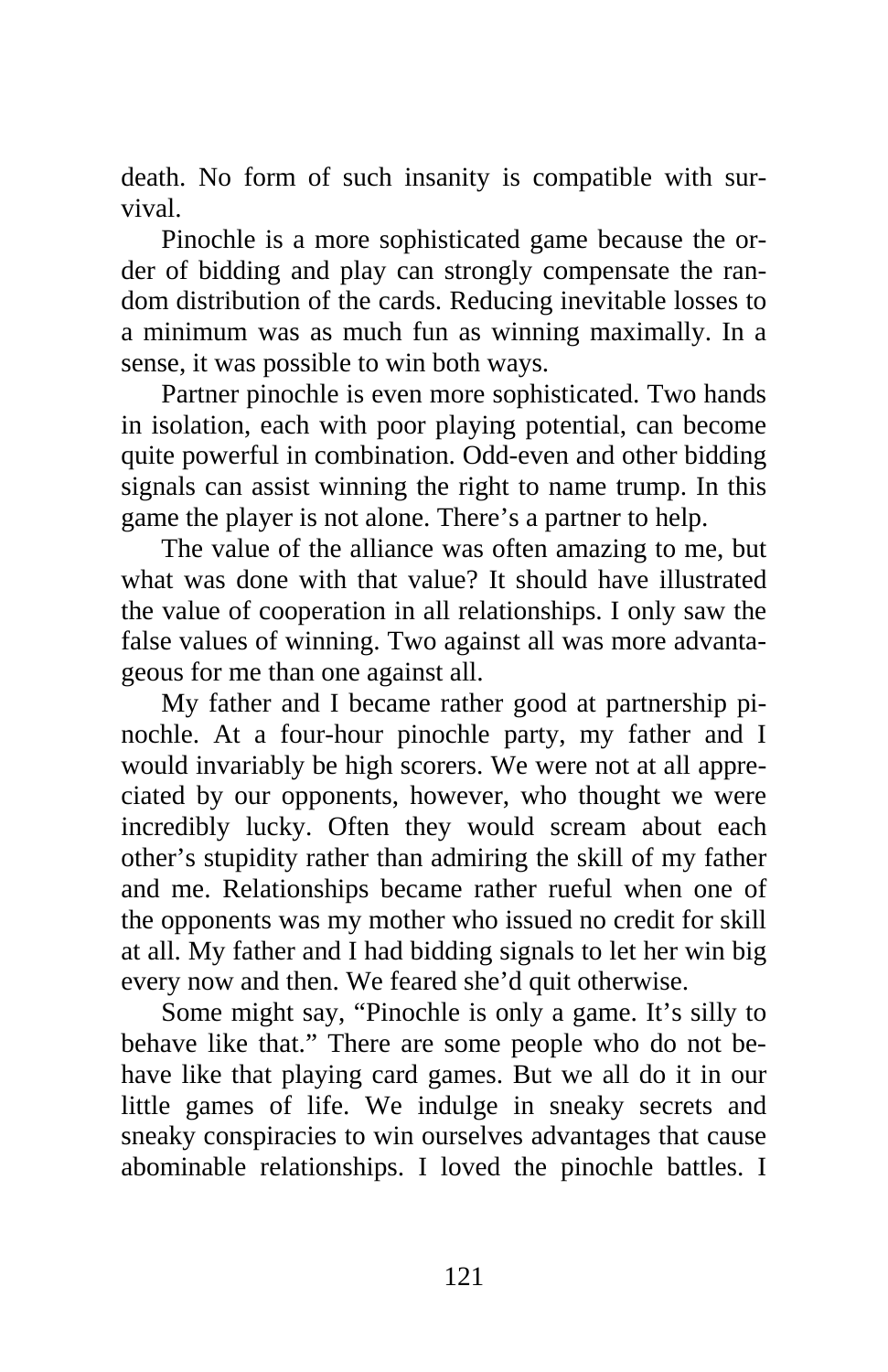kept a serious face but privately laughed and gloated as our opponents chewed each other out while losing. In the life game we use favors, or lack thereof, to hold our partners and opponents in line. Our trump cards are the threats of embarrassment or larger punishments.

It is interesting to note that all parties around the pinochle table would have described themselves as charitable, peace-loving civilized beings, whereas our behavior was more akin to Attila the Hun. The contrast is not exaggerated and shows the reasons for the actual state of human affairs as opposed to what it ought to be.

Then I discovered poker. What a game! Conspiratorial, bluffing, combinational, mathematical, risky—all rolled together. It had all the best, or should I say the worst, features of the earlier card games and more. In my professional activities, I would directly compare the game of poker with the business environment, even while making speeches about the importance of cooperation and good business relationships. Neither I nor my listeners perceived the contradictions. It did not occur to me that poker and business games were essentially irrational and that I was a liar when I praised the benefits of cooperation I myself practiced only for advantage. Humanetics was needed to reveal that dishonesty.

Poker didn't remain attractive indefinitely. I discovered I had a bad face for bluffing. I was a darn good unconscious liar but a poor conscious one. I preferred to compete using truth instead of fiction. Besides, competing with truth was "honest" which, of course, I naturally thought I was. I got pretty good at penetrating the bluffs of others but couldn't mask my own effectively. The same situation seemed to exist in my career, placing a ceiling on how far I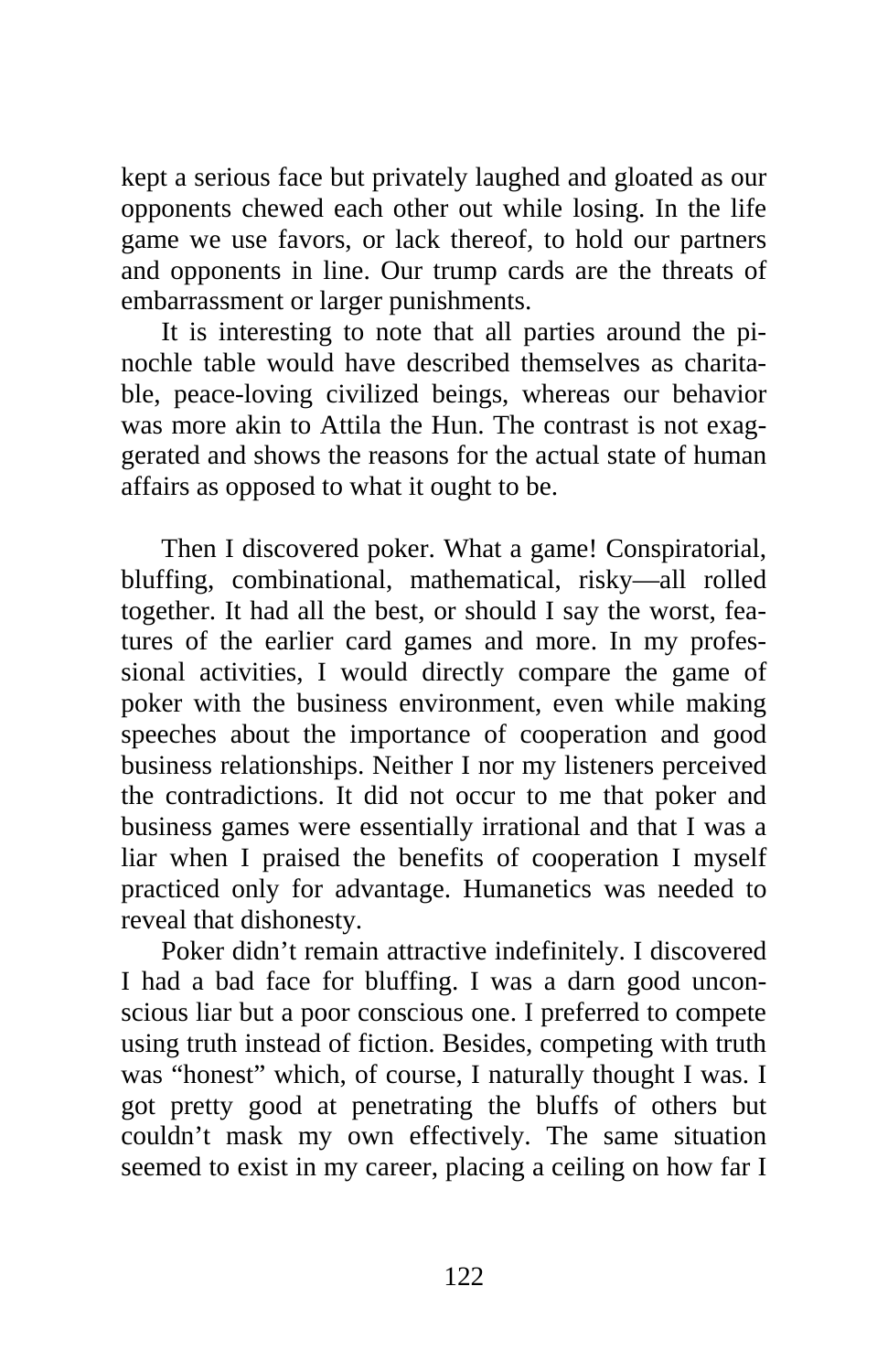could go playing another game that kids call "King of the Mountain."

It is obvious that card games reflect life games. In card games we hide our insanities of purpose by saying, "It's only a game." In life itself there is no hiding the consequences. According to humanetics, all our troubles are due to dishonesty that causes insanity. I have grasped that dishonesty equates with insanity only because I have the theory of humanetics backed by the reference points of my own experience.

Bridge became the next passion. I read all the bridge columns; I bought bridge textbooks; I bought play-yourself sets and took courses. Bridge seemed an ideal game to me, particularly contract bridge in which victory was related to how well I did with what I had rather than absolute score. My bridge face was as confusing in bridge as my poker face was transparent in poker. I was engaged in a partnership game making it possible to use another's strength to further the cause of victory, rather than being totally dependent on my own resources. In other words, it was possible to get an advantage by cooperation, the better to compete, disregarding the inherent immorality of taking advantage.

Like the horse-betting addict, who boasts only of his big win days, I never much noticed that I lost far oftener than I won. The insane desire to win was so strong that I could tolerate many losses for one brief evening of glory.

I've run my life like a bridge game. It has brought me close to personal annihilation, the very thing I wished upon my card-playing or business opponents who obstructed my winning. In turn, when I have won, I have made many losers and pushed them toward their annihilation.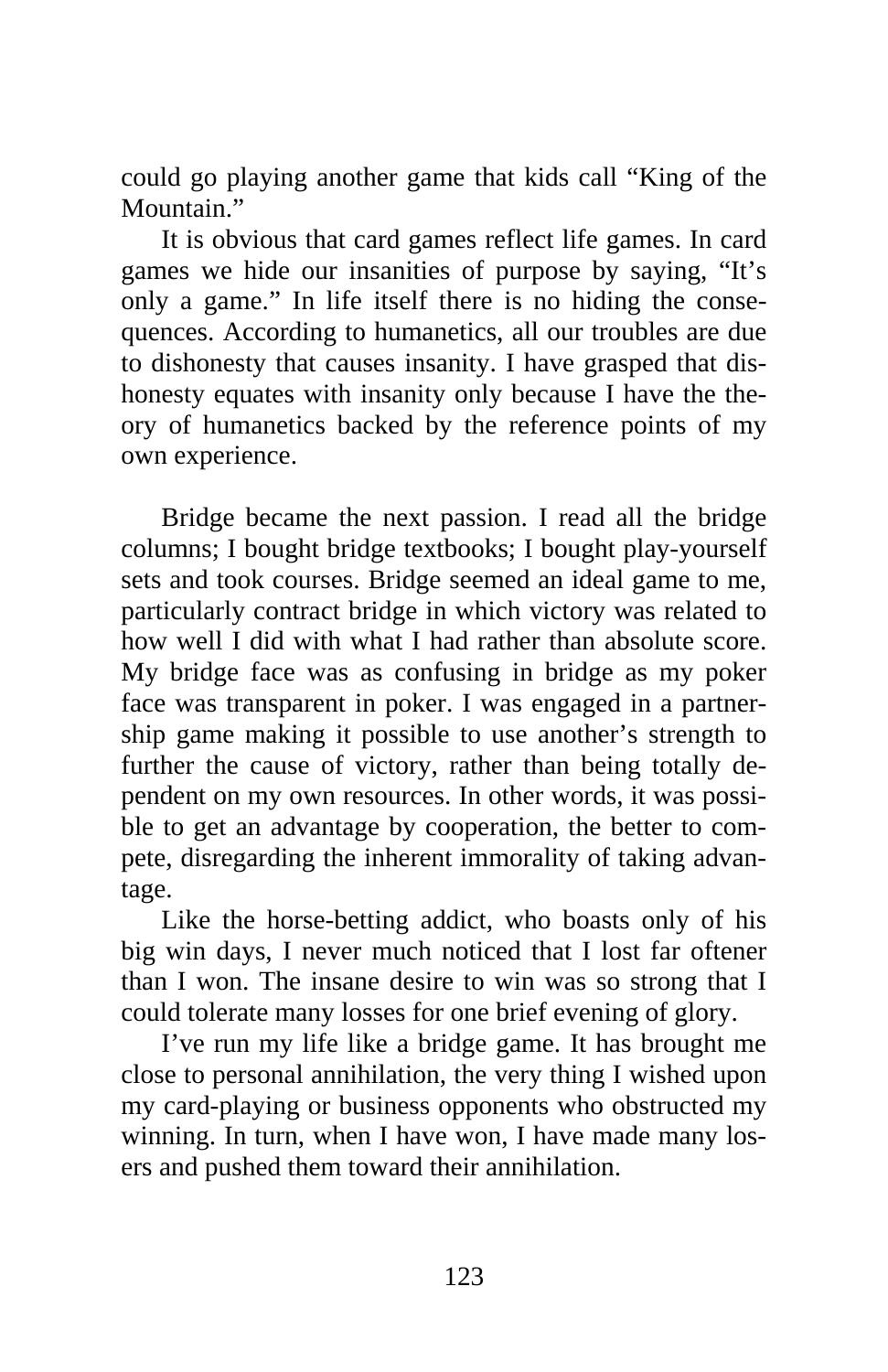We are inattentive to the facts that there are always many more losers than winners and that all cannot be winners. To think so is equivalent to thinking that two objects can occupy the same place at the same time. Everybody knows that an attempt to occupy the space soon to be occupied by a two-ton automobile means death. Nobody seems aware that attempts to win may have exactly the same result, the only difference being that death may not be quite as instant.

And that, in summary, is what I am trying to point up. It is now clear to me that we are engaged in annihilating ourselves and each other, all the time thinking we are right even noble—and, above all, quite clever. I have treated the game of life as if the sole objective were to have the best score or win all the chips in the house. The real purpose of life, I abandoned. The proper purpose is to use what I have been given to serve the purposes of the Prime Giver rather than my own.

Some, especially those thinking themselves "saved" or "called," may believe they already serve the purposes of the Prime Giver rather than their own purposes. In complete contradiction, I once thought so, even as I admitted to being a sinner. It has taken a thorough grounding, still ongoing, in the theory and practice of humanetics to realize how falsely I have imaged myself and then to revamp my thinking.

To my observation, there is zero evidence that without the availability of humanetics anybody could succeed in penetrating the very same image nor do I think it is probable.

What a tremendous relief it is to drop those useless, competitive objectives! But society still seems to worship the competitive person and deem competitive skills as constructive rather than destructive.